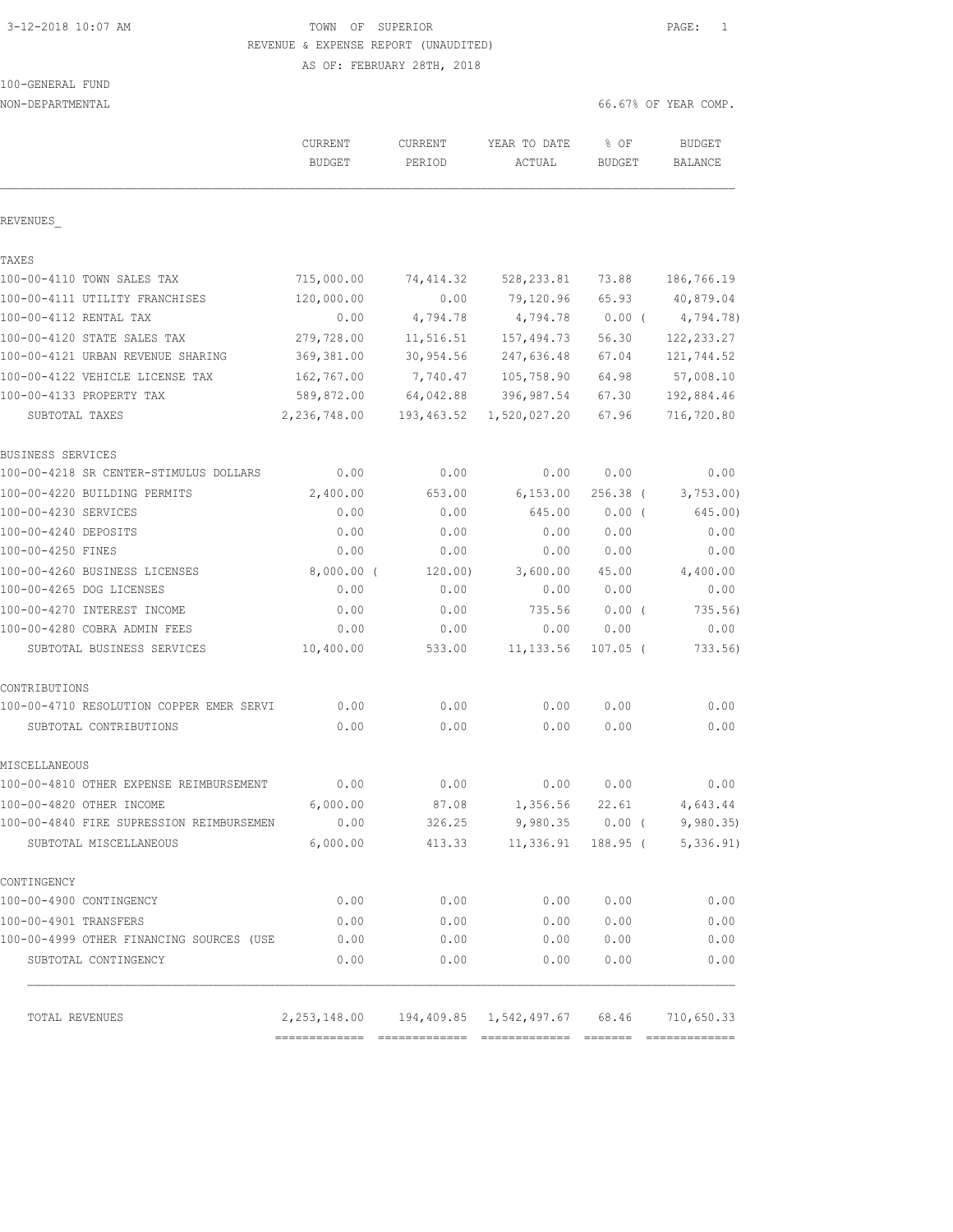## 3-12-2018 10:07 AM TOWN OF SUPERIOR PAGE: 2 REVENUE & EXPENSE REPORT (UNAUDITED) AS OF: FEBRUARY 28TH, 2018

100-GENERAL FUND

| CURRENT<br><b>BUDGET</b> | CURRENT<br>PERIOD | YEAR TO DATE<br>ACTUAL | % OF<br>BUDGET | BUDGET<br><b>BALANCE</b> |
|--------------------------|-------------------|------------------------|----------------|--------------------------|
|                          |                   |                        |                |                          |
|                          |                   |                        |                |                          |
|                          |                   |                        |                |                          |
|                          |                   |                        |                | 0.00                     |
| 0.00                     | 0.00              | 0.00                   | 0.00           | 0.00                     |
| 0.00                     | 0.00              | 0.00                   | 0.00           | 0.00                     |
|                          |                   |                        |                |                          |
| 0.00                     | 0.00              | 0.00                   | 0.00           | 0.00                     |
| 0.00                     | 0.00              | 0.00                   | 0.00           | 0.00                     |
|                          |                   |                        |                |                          |
| 0.00                     | 0.00              | 0.00                   | 0.00           | 0.00                     |
| 0.00                     | 0.00              | 0.00                   | 0.00           | 0.00                     |
| 0.00                     | 0.00              | 0.00                   | 0.00           | 0.00                     |
|                          |                   |                        |                |                          |
| 0.00<br>=============    | 0.00              | 0.00                   | 0.00           | 0.00                     |
|                          |                   |                        |                | 710,650.33               |
|                          | 0.00              | 0.00                   | 0.00           | 0.00                     |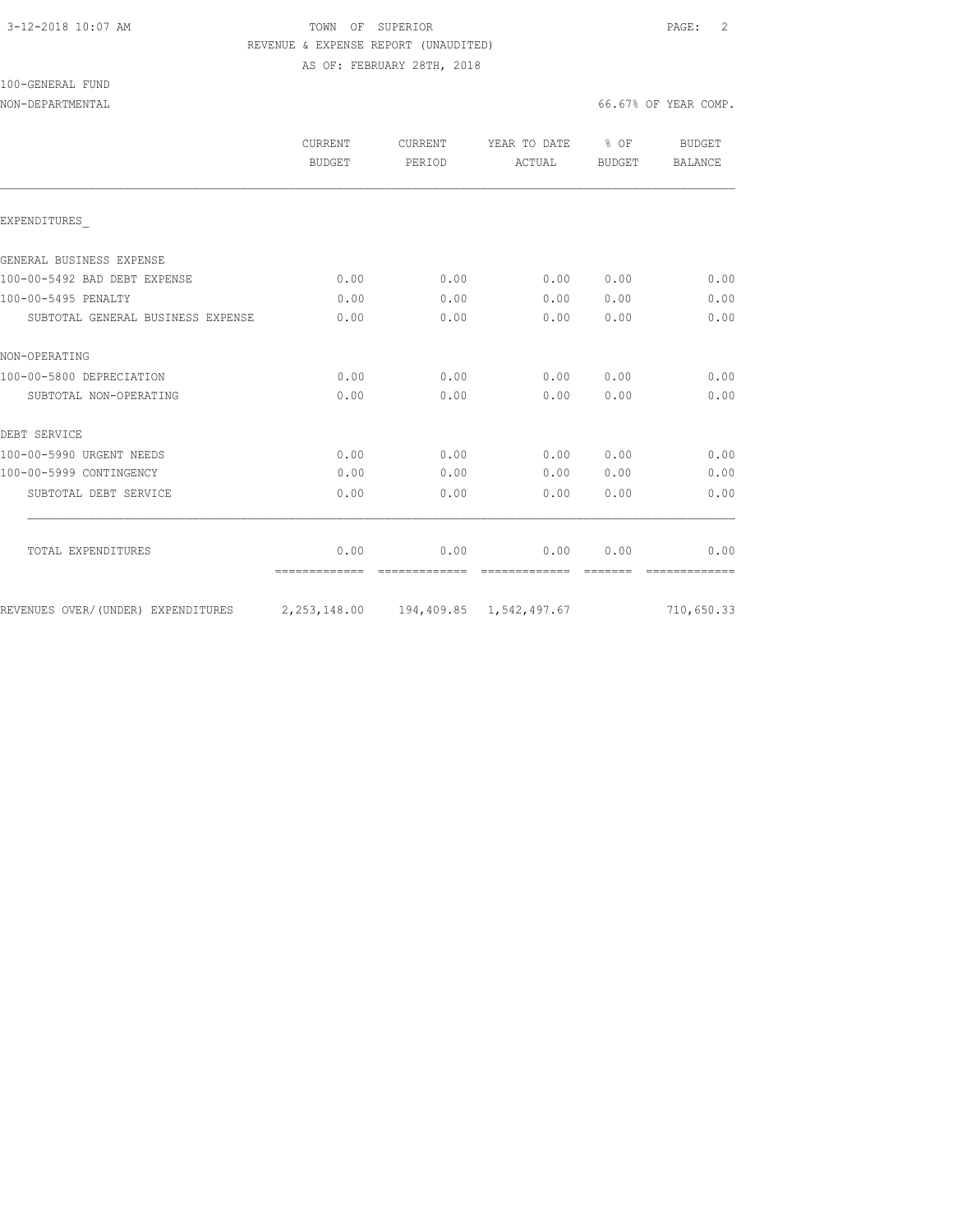100-GENERAL FUND

## TOWN OF SUPERIOR **Example 20:07 AM TOWN OF SUPERIOR**  REVENUE & EXPENSE REPORT (UNAUDITED) AS OF: FEBRUARY 28TH, 2018

MAYOR AND COUNCIL COUNCIL COUNCIL COMP.

|                                                                          | <b>CURRENT</b><br><b>BUDGET</b> | CURRENT<br>PERIOD | YEAR TO DATE<br>ACTUAL                   | % OF<br><b>BUDGET</b> | <b>BUDGET</b><br><b>BALANCE</b>  |
|--------------------------------------------------------------------------|---------------------------------|-------------------|------------------------------------------|-----------------------|----------------------------------|
| EXPENDITURES                                                             |                                 |                   |                                          |                       |                                  |
|                                                                          |                                 |                   |                                          |                       |                                  |
| PERSONEL                                                                 |                                 |                   |                                          |                       |                                  |
| 100-01-5100 SALARIES                                                     | 0.00                            | 0.00              | 0.00                                     | 0.00                  | 0.00                             |
| 100-01-5101 OVERTIME                                                     | 0.00                            | 0.00              | 0.00                                     | 0.00                  | 0.00                             |
| 100-01-5151 FICA                                                         | 0.00                            | 0.00              | 0.00                                     | 0.00                  | 0.00                             |
| 100-01-5152 MEDICARE                                                     | 0.00                            | 0.00              | 0.00                                     | 0.00                  | 0.00                             |
| 100-01-5153 STATE UNEMPLOYMENT<br>100-01-5154 WORKERS COMP INSURANCE     | 0.00<br>0.00                    | 0.00<br>0.00      | 0.00<br>0.00                             | 0.00<br>0.00          | 0.00<br>0.00                     |
|                                                                          |                                 |                   |                                          |                       |                                  |
| 100-01-5161 ARIZONA STATE RETIREMENT<br>100-01-5162 LIFE INSURANCE       | 0.00<br>0.00                    | 0.00<br>0.00      | 0.00<br>0.00                             | 0.00<br>0.00          | 0.00<br>0.00                     |
| 100-01-5163 HEALTH INSURANCE                                             | 0.00                            | 0.00              | 0.00                                     | 0.00                  | 0.00                             |
| 100-01-5164 DENTAL INSURANCE                                             | 0.00                            | 0.00              | 0.00                                     | 0.00                  | 0.00                             |
| SUBTOTAL PERSONEL                                                        | 0.00                            | 0.00              | 0.00                                     | 0.00                  | 0.00                             |
|                                                                          |                                 |                   |                                          |                       |                                  |
| SUPPLIES                                                                 |                                 |                   |                                          |                       |                                  |
| 100-01-5210 OFFICE SUPPLIES                                              | 0.00                            | 0.00              | 0.00                                     | 0.00                  | 0.00                             |
| 100-01-5220 MEDICAL SUPPLIES                                             | 0.00                            | 0.00              | 0.00                                     | 0.00                  | 0.00                             |
| 100-01-5225 SAFETY SUPPLIES/EQUIPMENT<br>100-01-5230 SANITATION SUPPLIES | 0.00                            | 0.00              | 0.00                                     | 0.00                  | 0.00<br>0.00                     |
| 100-01-5299 OPERATING SUPPLIES                                           | 0.00<br>0.00                    | 0.00<br>$0.00$ (  | 0.00<br>352.83)                          | 0.00<br>0.00          | 352.83                           |
| SUBTOTAL SUPPLIES                                                        | 0.00                            | 0.00(             | 352.83)                                  | 0.00                  | 352.83                           |
|                                                                          |                                 |                   |                                          |                       |                                  |
| UTILITIES<br>100-01-5350 TELEPHONE                                       | 4,350.00                        | 343.12            | 3,076.90                                 | 70.73                 | 1,273.10                         |
| SUBTOTAL UTILITIES                                                       | 4,350.00                        | 343.12            | 3,076.90                                 | 70.73                 | 1,273.10                         |
| GENERAL BUSINESS EXPENSE                                                 |                                 |                   |                                          |                       |                                  |
| 100-01-5410 ADVERTISING                                                  | 100.00                          | 0.00              | 0.00                                     | 0.00                  | 100.00                           |
| 100-01-5420 DUES & SUBSCRIPTIONS                                         | 5,000.00                        | 0.00              | 5,940.00                                 | 118.80 (              | 940.00)                          |
| 100-01-5425 CONFERENCES & TRAINING                                       | 7,000.00                        | 333.02            | 4,455.79                                 | 63.65                 | 2,544.21                         |
| 100-01-5430 PRINTING                                                     | 0.00                            | 0.00              | 0.00                                     | 0.00                  | 0.00                             |
| 100-01-5450 UNIFORMS                                                     | 0.00                            | 0.00              | 403.70                                   | $0.00$ (              | 403.70)                          |
| 100-01-5460 POSTAGE                                                      | 0.00                            | 0.00              | 0.00                                     | 0.00                  | 0.00                             |
| 100-01-5470 TRAVEL                                                       | 0.00                            | 0.00              | 146.59                                   | $0.00$ (              | 146.59)                          |
| 100-01-5471 HOST/MEALS                                                   | 0.00                            | 0.00              | 440.00                                   | $0.00$ (              | 440.00)                          |
| 100-01-5480 GENERAL INSURANCE                                            | 0.00                            | 0.00              | 0.00                                     | 0.00                  | 0.00                             |
| 100-01-5481 VEHICLE INSURANCE                                            | 0.00                            | 0.00              | 0.00                                     | 0.00                  | 0.00                             |
| 100-01-5482 LIABILITY INSURANCE                                          | 0.00                            | 0.00              | 0.00                                     | 0.00                  | 0.00                             |
| SUBTOTAL GENERAL BUSINESS EXPENSE 12,100.00                              |                                 | 333.02            | 11,386.08                                | 94.10                 | 713.92                           |
| PROFESSIONAL SERVICES                                                    |                                 |                   |                                          |                       |                                  |
| 100-01-5550 OTHER PROFESSIONAL SERVICES                                  | 0.00                            |                   | $0.00$ $3,718.60$ $0.00$ $($ $3,718.60)$ |                       |                                  |
| SUBTOTAL PROFESSIONAL SERVICES                                           | 0.00                            | 0.00              | 3,718.60                                 |                       | $0.00$ ( 3,718.60)               |
| TOTAL EXPENDITURES                                                       | 16,450.00                       | 676.14            |                                          |                       | $17,828.75$ $108.38$ ( 1,378.75) |
|                                                                          |                                 |                   |                                          |                       |                                  |
| REVENUES OVER/(UNDER) EXPENDITURES<br>$\left($                           | 16,450.00)(                     |                   | $676.14$ ( $17,828.75$ )                 |                       | 1,378.75                         |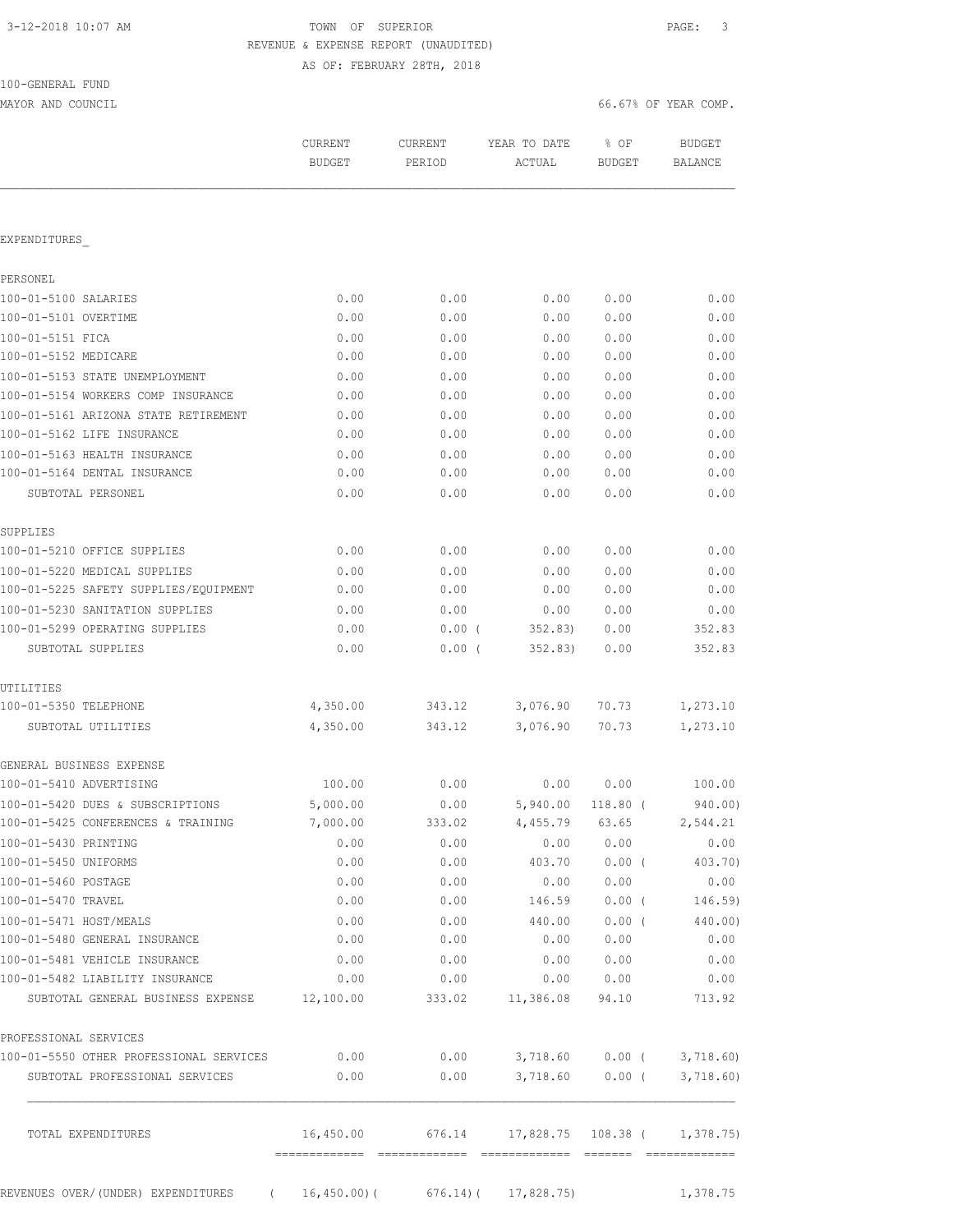100-GENERAL FUND

## 3-12-2018 10:07 AM TOWN OF SUPERIOR PAGE: 4 REVENUE & EXPENSE REPORT (UNAUDITED) AS OF: FEBRUARY 28TH, 2018

| TOWN MANAGER                                    |                          |                   |                              | 66.67% OF YEAR COMP. |                      |
|-------------------------------------------------|--------------------------|-------------------|------------------------------|----------------------|----------------------|
|                                                 | CURRENT<br><b>BUDGET</b> | CURRENT<br>PERIOD | YEAR TO DATE<br>ACTUAL       | % OF<br>BUDGET       | BUDGET<br>BALANCE    |
|                                                 |                          |                   |                              |                      |                      |
| EXPENDITURES                                    |                          |                   |                              |                      |                      |
| PERSONEL                                        |                          |                   |                              |                      |                      |
| 100-02-5100 SALARIES                            | 67,436.00                | 4,650.82          | 43,601.38                    | 64.66                | 23,834.62            |
| 100-02-5101 OVERTIME                            | 0.00                     | 0.00              | 0.00                         | 0.00                 | 0.00                 |
| 100-02-5151 FICA                                | 4,183.00                 | 247.24            | 2,417.01                     | 57.78                | 1,765.99             |
| 100-02-5152 MEDICARE                            | 978.00                   | 57.82             | 565.27                       | 57.80                | 412.73               |
| 100-02-5153 STATE UNEMPLOYMENT                  | 181.00                   | 39.40             | 146.47                       | 80.92                | 34.53                |
| 100-02-5154 WORKERS COMP INSURANCE              | 125.00                   | 0.00              | 0.00                         | 0.00                 | 125.00               |
| 100-02-5161 ARIZONA STATE RETIREMENT            | 7,755.00                 | 534.84            | 5,082.40                     | 65.54                | 2,672.60             |
| 100-02-5162 LIFE INSURANCE                      | 64.00                    | 13.40             | 54.00                        | 84.38                | 10.00                |
| 100-02-5163 HEALTH INSURANCE                    | 5,112.00                 | 1,191.10          | 4,168.85                     | 81.55                | 943.15               |
| 100-02-5164 DENTAL INSURANCE                    | 296.00                   | 61.62             | 248.05                       | 83.80                | 47.95                |
| SUBTOTAL PERSONEL                               | 86,130.00                | 6,796.24          | 56,283.43                    | 65.35                | 29,846.57            |
| SUPPLIES                                        |                          |                   |                              |                      |                      |
| 100-02-5210 OFFICE SUPPLIES                     | 0.00                     | 0.00              | 0.00                         | 0.00                 | 0.00                 |
| 100-02-5220 MEDICAL SUPPLIES                    | 0.00                     | 0.00              | 0.00                         | 0.00                 | 0.00                 |
| 100-02-5225 SAFETY SUPPLIES/EQUIPMENT           | 0.00                     | 0.00              | 0.00                         | 0.00                 | 0.00                 |
| 100-02-5230 SANITATION SUPPLIES                 | 0.00                     | 0.00              | 0.00                         | 0.00                 | 0.00                 |
| 100-02-5299 OPERATING SUPPLIES                  | 0.00                     | 0.00              | 10.75                        | 0.00(                | 10.75)               |
| SUBTOTAL SUPPLIES                               | 0.00                     | 0.00              | 10.75                        | 0.00(                | 10.75)               |
| UTILITIES                                       |                          |                   |                              |                      |                      |
| 100-02-5350 TELEPHONE                           | 0.00                     | 55.52             | 443.32                       | $0.00$ (             | 443.32)              |
| SUBTOTAL UTILITIES                              | 0.00                     | 55.52             | 443.32                       | $0.00$ (             | 443.32)              |
| GENERAL BUSINESS EXPENSE                        |                          |                   |                              |                      |                      |
| 100-02-5420 DUES & SUBSCRIPTIONS                | 0.00                     | 0.00              | 25.00                        | 0.00(                | 25.00                |
| 100-02-5425 CONFERENCE & TRAINING               | 2,000.00                 | 370.35            | 687.25                       | 34.36                | 1,312.75             |
| 100-02-5430 PRINTING                            | 0.00                     | 0.00              | 55.35                        | $0.00$ (             | 55.35)               |
| 100-02-5450 UNIFORMS/SHIRTS                     | 0.00                     | 0.00              | 25.00                        | $0.00$ (             | 25.00                |
| 100-02-5470 TRAVEL                              | 1,000.00                 | 0.00              | 0.00                         | 0.00                 | 1,000.00             |
| 100-02-5471 HOST/MEALS                          | 0.00                     | 0.00              | 0.00                         | 0.00                 | 0.00                 |
| SUBTOTAL GENERAL BUSINESS EXPENSE               | 3,000.00                 | 370.35            | 792.60                       | 26.42                | 2,207.40             |
| REPAIR/MAINTENANCE                              |                          |                   |                              |                      |                      |
| 100-02-5640 VEHICLE REPAIRS                     | 0.00                     | 0.00              |                              |                      | 183.21 0.00 (183.21) |
| 100-02-5641 VEHICLE FUEL                        | 0.00                     | 0.00              | 26.83 0.00 (                 |                      | 26.83)               |
| SUBTOTAL REPAIR/MAINTENANCE                     | 0.00                     | 0.00              | 210.04                       | $0.00$ (             | 210.04)              |
| TOTAL EXPENDITURES                              |                          |                   | 89,130.00 7,222.11 57,740.14 | 64.78                | 31,389.86            |
|                                                 |                          |                   |                              |                      |                      |
| REVENUES OVER/ (UNDER) EXPENDITURES<br>$\left($ | 89,130.00)(              |                   | $7,222.11$ ( $57,740.14$ )   | $\sqrt{2}$           | 31, 389.86           |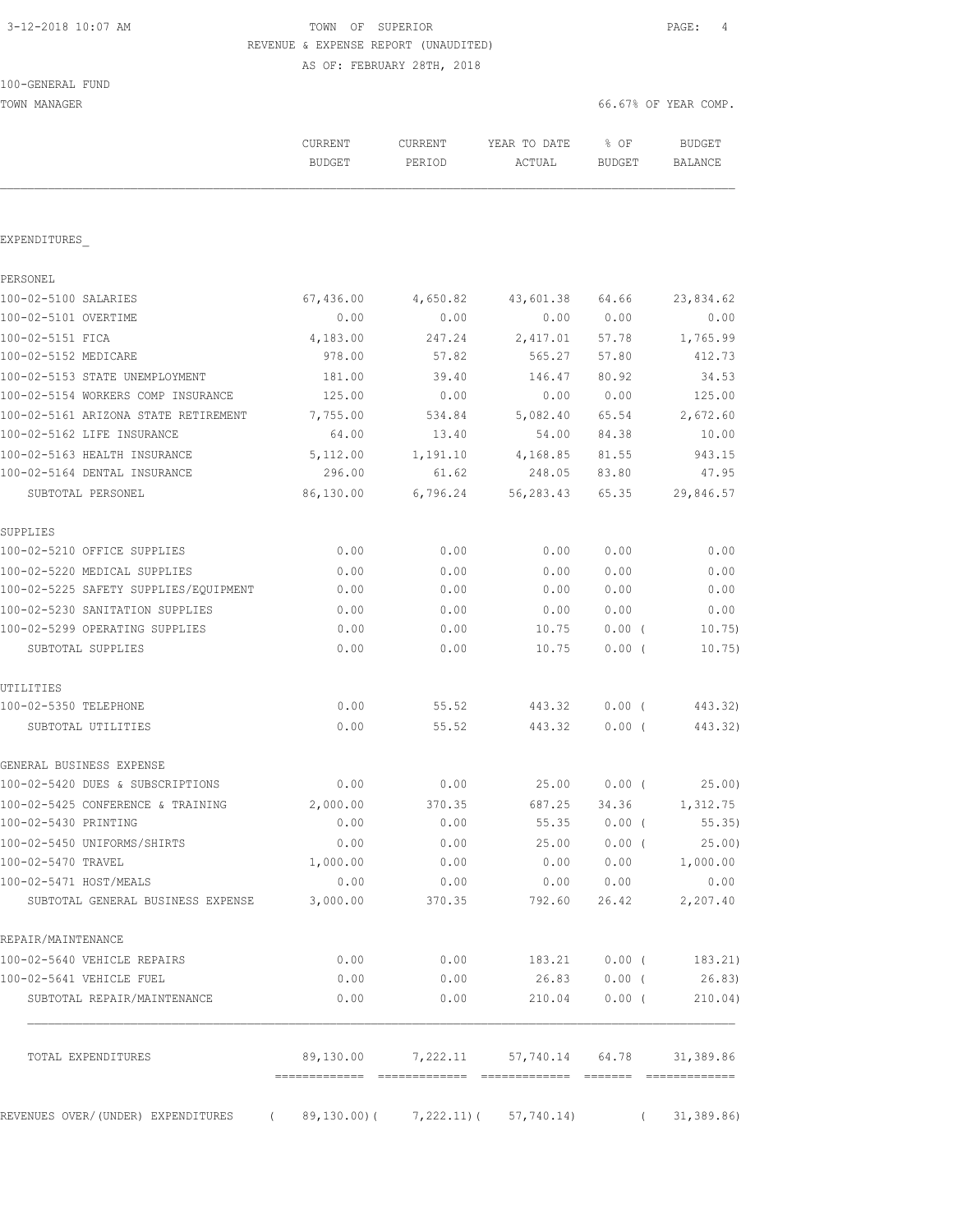|  | 3-12-2018 10:07 AM |  |
|--|--------------------|--|
|  |                    |  |

## TOWN OF SUPERIOR **12-2018 10:07 PAGE:** 5 REVENUE & EXPENSE REPORT (UNAUDITED) AS OF: FEBRUARY 28TH, 2018

| 100-GENERAL FUND |  |
|------------------|--|
|                  |  |

| TOWN ATTORNEY                           |                                 |                   |                        |                         | 66.67% OF YEAR COMP. |
|-----------------------------------------|---------------------------------|-------------------|------------------------|-------------------------|----------------------|
|                                         | <b>CURRENT</b><br><b>BUDGET</b> | CURRENT<br>PERIOD | YEAR TO DATE<br>ACTUAL | $8$ OF<br><b>BUDGET</b> | BUDGET<br>BALANCE    |
|                                         |                                 |                   |                        |                         |                      |
| EXPENDITURES                            |                                 |                   |                        |                         |                      |
| PERSONEL                                |                                 |                   |                        |                         |                      |
| 100-03-5100 SALARIES                    | 0.00                            | 0.00              | 0.00                   | 0.00                    | 0.00                 |
| SUBTOTAL PERSONEL                       | 0.00                            | 0.00              | 0.00                   | 0.00                    | 0.00                 |
| SUPPLIES                                |                                 |                   |                        |                         |                      |
| 100-03-5210 OFFICE SUPPLIES             | 0.00                            | 0.00              | 0.00                   | 0.00                    | 0.00                 |
| 100-03-5220 MEDICAL SUPPLIES            | 0.00                            | 0.00              | 0.00                   | 0.00                    | 0.00                 |
| 100-03-5225 SAFETY SUPPLIES/EQUIPMENT   | 0.00                            | 0.00              | 0.00                   | 0.00                    | 0.00                 |
| 100-03-5230 SANITATION SUPPLIES         | 0.00                            | 0.00              | 0.00                   | 0.00                    | 0.00                 |
| 100-03-5299 OPERATING SUPPLIES          | 0.00                            | 0.00              | 0.00                   | 0.00                    | 0.00                 |
| SUBTOTAL SUPPLIES                       | 0.00                            | 0.00              | 0.00                   | 0.00                    | 0.00                 |
| PROFESSIONAL SERVICES                   |                                 |                   |                        |                         |                      |
| 100-03-5540 LEGAL SERVICES              | 63,000.00                       | 0.00              | 36,752.08 58.34        |                         | 26, 247.92           |
| 100-03-5550 OTHER PROFESSIONAL SERVICES | 0.00                            | 0.00              | 0.00                   | 0.00                    | 0.00                 |
| SUBTOTAL PROFESSIONAL SERVICES          | 63,000.00                       | 0.00              | 36,752.08              | 58.34                   | 26, 247.92           |
| TOTAL EXPENDITURES                      | 63,000.00                       | 0.00              | 36,752.08 58.34        |                         | 26, 247.92           |
|                                         | =============                   |                   | -------------- ------  |                         |                      |

REVENUES OVER/(UNDER) EXPENDITURES ( 63,000.00) 0.00 ( 36,752.08) ( 26,247.92)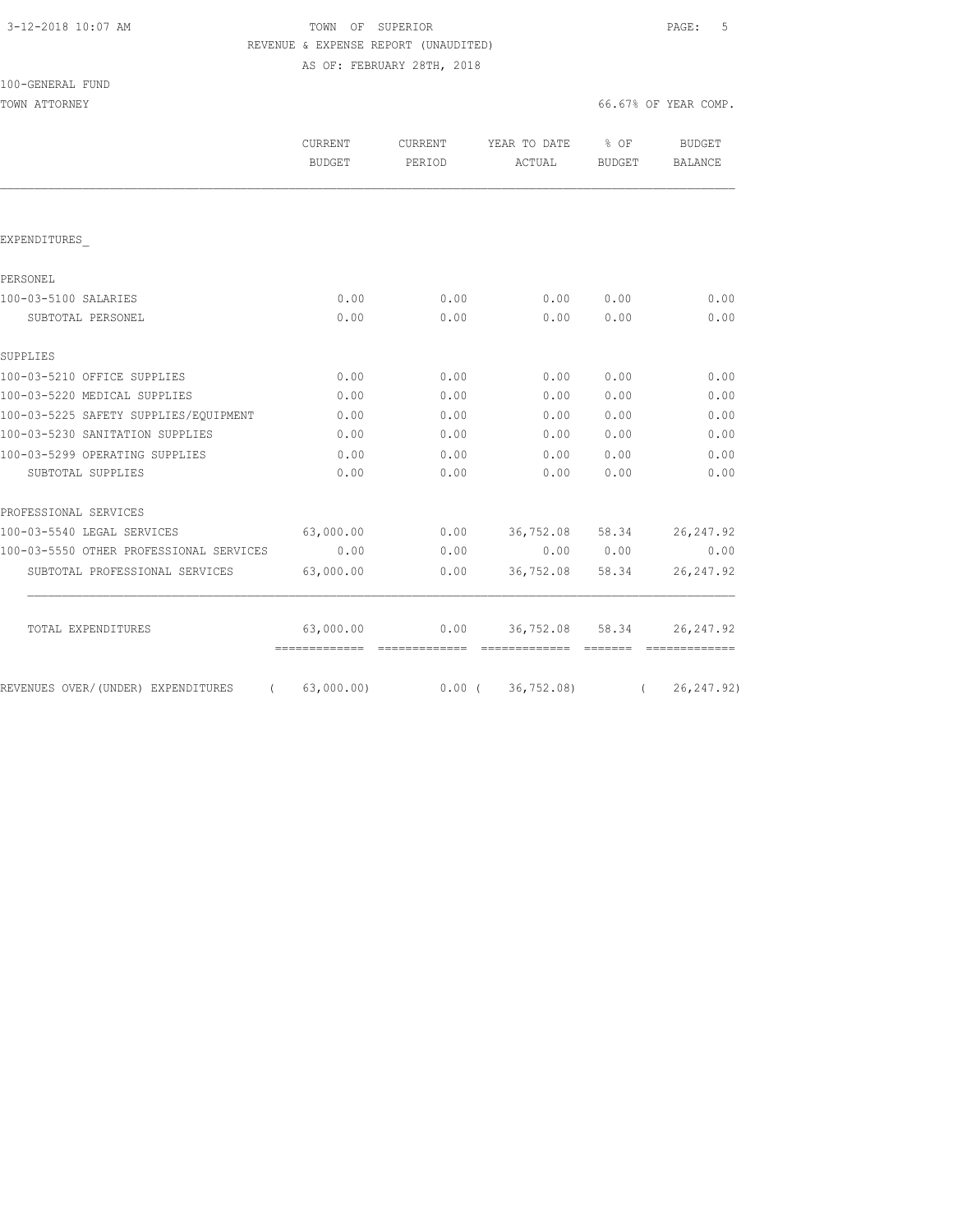# 3-12-2018 10:07 AM TOWN OF SUPERIOR PAGE: 6 REVENUE & EXPENSE REPORT (UNAUDITED)

AS OF: FEBRUARY 28TH, 2018

| MAGISTRATE                              |                                 |                                 |                        | 66.67% OF YEAR COMP.  |                                 |
|-----------------------------------------|---------------------------------|---------------------------------|------------------------|-----------------------|---------------------------------|
|                                         | <b>CURRENT</b><br><b>BUDGET</b> | CURRENT<br>PERIOD               | YEAR TO DATE<br>ACTUAL | % OF<br><b>BUDGET</b> | <b>BUDGET</b><br><b>BALANCE</b> |
| REVENUES                                |                                 |                                 |                        |                       |                                 |
| BUSINESS SERVICES                       |                                 |                                 |                        |                       |                                 |
| 100-04-4250 FINES                       | 0.00                            | 936.42                          | 1,002.67               | $0.00$ (              | 1,002.67)                       |
| 100-04-4251 MFTG - MAGISTRATE COURT     | 0.00                            | 0.00                            | 115.38                 | $0.00$ (              | 115.38)                         |
| SUBTOTAL BUSINESS SERVICES              | 0.00                            | 936.42                          | 1,118.05               | $0.00$ (              | 1, 118.05)                      |
| TOTAL REVENUES                          | 0.00<br>=============           | 936.42<br>-------------- ------ | 1,118.05               | $0.00$ (<br>--------  | 1, 118.05)                      |
| EXPENDITURES                            |                                 |                                 |                        |                       |                                 |
| PERSONEL                                |                                 |                                 |                        |                       |                                 |
| 100-04-5100 SALARIES                    | 13,111.00                       | 969.60                          | 8,241.60               | 62.86                 | 4,869.40                        |
| 100-04-5101 OVERTIME                    | 0.00                            | 0.00                            | 0.00                   | 0.00                  | 0.00                            |
| 100-04-5151 FICA                        | 813.00                          | 60.12                           | 511.02                 | 62.86                 | 301.98                          |
| 100-04-5152 MEDICARE                    | 190.00                          | 14.06                           | 119.51                 | 62.90                 | 70.49                           |
| 100-04-5153 STATE UNEMPLOYMENT          | 680.00                          | 20.66                           | 227.59                 | 33.47                 | 452.41                          |
| 100-04-5154 WORKERS COMP INSURANCE      | 190.00                          | 0.00                            | 156.00                 | 82.11                 | 34.00                           |
| 100-04-5161 ARIZONA STATE RETIREMENT    | 1,508.00                        | 92.18                           | 783.63                 | 51.96                 | 724.37                          |
| 100-04-5162 LIFE INSURANCE              | 0.00                            | 0.00                            | 0.00                   | 0.00                  | 0.00                            |
| 100-04-5163 HEALTH INSURANCE            | 0.00                            | 0.00                            | 0.00                   | 0.00                  | 0.00                            |
| 100-04-5164 DENTAL INSURANCE            | 0.00                            | 0.00                            | 0.00                   | 0.00                  | 0.00                            |
| SUBTOTAL PERSONEL                       | 16,492.00                       | 1,156.62                        | 10,039.35              | 60.87                 | 6,452.65                        |
| SUPPLIES<br>100-04-5210 OFFICE SUPPLIES | 886.00                          | 0.00                            | 0.00                   | 0.00                  | 886.00                          |
| 100-04-5220 MEDICAL SUPPLIES            | 0.00                            | 0.00                            | 0.00                   | 0.00                  | 0.00                            |
| 100-04-5225 SAFETY SUPPLIES/EQUIPMENT   | 0.00                            | 0.00                            | 0.00                   | 0.00                  | 0.00                            |
| 100-04-5230 SANITATION SUPPLIES         | 0.00                            | 0.00                            | 0.00                   | 0.00                  | 0.00                            |
| 100-04-5299 OPERATING SUPPLIES          | 2,000.00                        | 0.00                            | 2,709.87               | 135.49 (              | 709.87)                         |
| SUBTOTAL SUPPLIES                       | 2,886.00                        | 0.00                            | 2,709.87               | 93.90                 | 176.13                          |
| GENERAL BUSINESS EXPENSE                |                                 |                                 |                        |                       |                                 |
| 100-04-5460 POSTAGE                     | 0.00                            | 0.00                            | 7.02                   | 0.00(                 | 7.02)                           |
| 100-04-5470 TRAVEL                      | 0.00                            | 0.00                            | 0.00                   | 0.00                  | 0.00                            |
| 100-04-5471 AUDIT & ACCOUNTING          | 0.00                            | 0.00                            | 1,500.00               | $0.00$ (              | 1,500.00)                       |
| SUBTOTAL GENERAL BUSINESS EXPENSE       | 0.00                            | 0.00                            | 1,507.02               | $0.00$ (              | 1, 507.02                       |
| PROFESSIONAL SERVICES                   |                                 |                                 |                        |                       |                                 |
| 100-04-5550 OTHER PROFESSIONAL SVC      | 0.00                            | 0.00                            | 0.00                   | 0.00                  | 0.00                            |
| SUBTOTAL PROFESSIONAL SERVICES          | 0.00                            | 0.00                            | 0.00                   | 0.00                  | 0.00                            |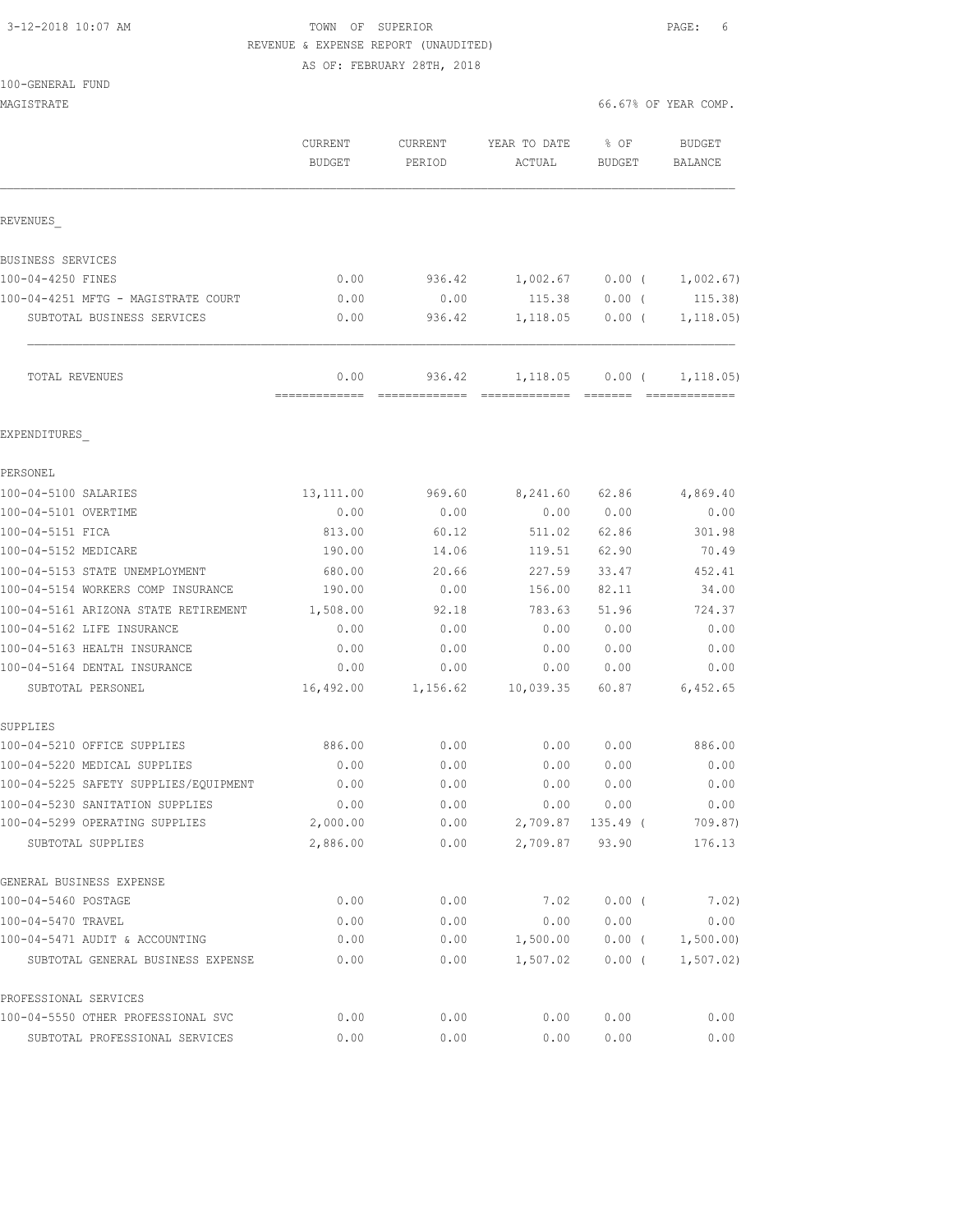### 3-12-2018 10:07 AM TOWN OF SUPERIOR PAGE: 7 REVENUE & EXPENSE REPORT (UNAUDITED) AS OF: FEBRUARY 28TH, 2018

100-GENERAL FUND

### MAGISTRATE 66.67% OF YEAR COMP.

|                                                | CURRENT<br><b>BUDGET</b> | <b>CURRENT</b><br>PERIOD | YEAR TO DATE<br>ACTUAL | % OF<br><b>BUDGET</b> | <b>BUDGET</b><br><b>BALANCE</b> |
|------------------------------------------------|--------------------------|--------------------------|------------------------|-----------------------|---------------------------------|
|                                                |                          |                          |                        |                       |                                 |
| CAPITAL OUTLAY<br>100-04-5720 OFFICE EQUIPMENT | 0.00                     | 0.00                     | 750.00                 | 0.00(                 | 750.00                          |
| SUBTOTAL CAPITAL OUTLAY                        | 0.00                     | 0.00                     | 750.00                 | 0.00(                 | 750.00                          |
|                                                |                          |                          |                        |                       |                                 |
| TOTAL EXPENDITURES                             | 19,378.00                | 1,156.62                 | 15,006.24              | 77.44                 | 4,371.76                        |
|                                                |                          |                          |                        |                       |                                 |
| REVENUES OVER/(UNDER) EXPENDITURES             | $19,378,00$ (            | $220.20$ ) (             | 13,888.19)             |                       | 5,489.81)                       |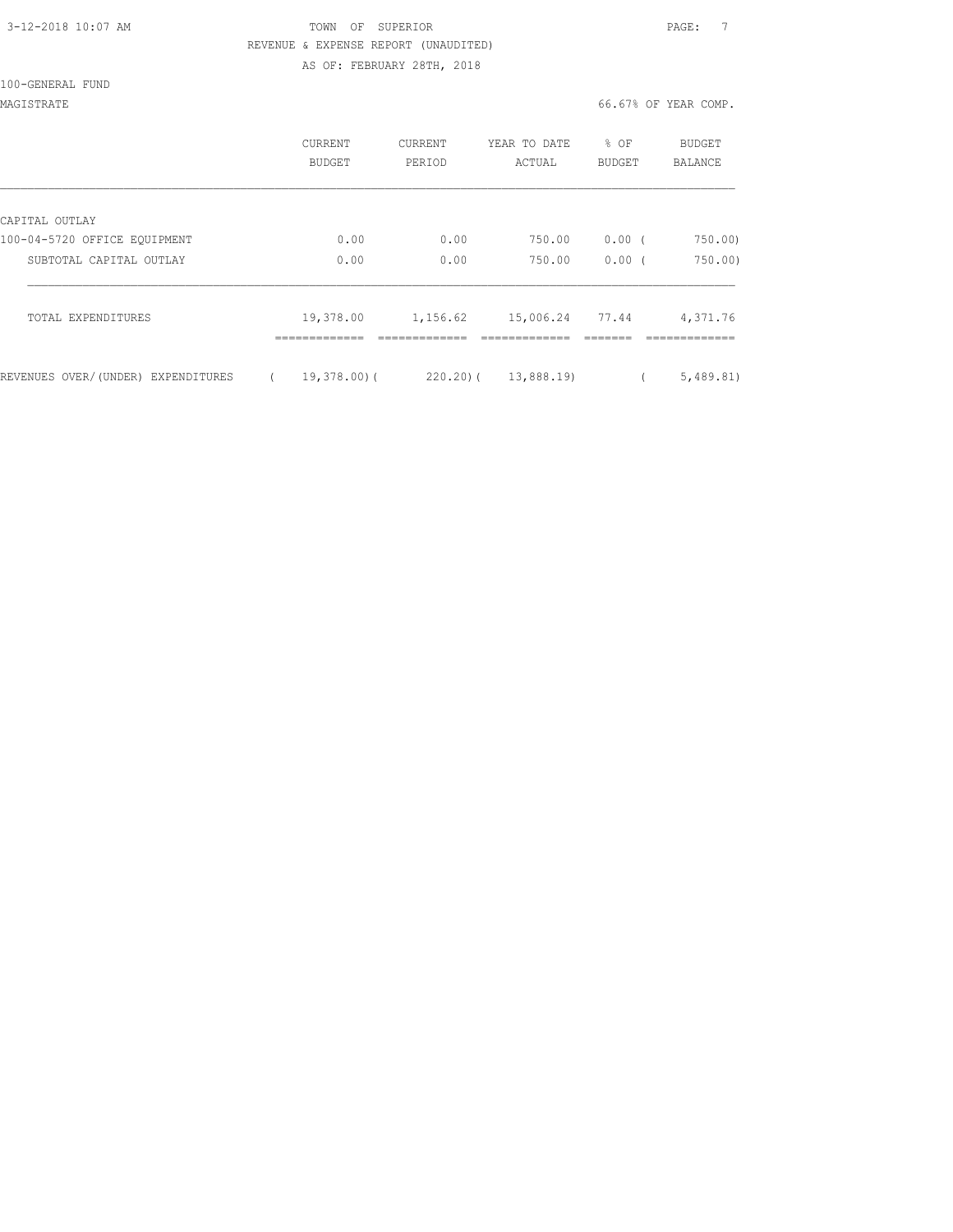## 3-12-2018 10:07 AM TOWN OF SUPERIOR PAGE: 8 REVENUE & EXPENSE REPORT (UNAUDITED) AS OF: FEBRUARY 28TH, 2018

100-GENERAL FUND

|                                                                       | CURRENT<br><b>BUDGET</b>              | CURRENT<br>PERIOD   | YEAR TO DATE<br>ACTUAL | 8 OF<br><b>BUDGET</b> | BUDGET<br>BALANCE         |
|-----------------------------------------------------------------------|---------------------------------------|---------------------|------------------------|-----------------------|---------------------------|
| REVENUES                                                              |                                       |                     |                        |                       |                           |
| <b>BUSINESS SERVICES</b>                                              |                                       |                     |                        |                       |                           |
| 100-05-4240 ADMIN FEES (FAX/COPY/NOTARY)                              | 0.00                                  | 22.50               | 233.00                 | $0.00$ (              | 233.00                    |
| SUBTOTAL BUSINESS SERVICES                                            | 0.00                                  | 22.50               | 233.00                 | 0.00(                 | 233.00                    |
| GRANTS                                                                |                                       |                     |                        |                       |                           |
| 100-05-4601 CC CONVENIENCE FEE                                        | 0.00                                  | 53.26               | 113.60                 | $0.00$ (              | 113.60)                   |
| SUBTOTAL GRANTS                                                       | 0.00                                  | 53.26               | 113.60                 | $0.00$ (              | 113.60)                   |
| <b>TOTAL REVENUES</b>                                                 | 0.00<br>-------------- -------------- | 75.76               | 346.60                 | 0.00(                 | 346.60)<br>-------------- |
| EXPENDITURES                                                          |                                       |                     |                        |                       |                           |
|                                                                       |                                       |                     |                        |                       |                           |
| PERSONEL                                                              |                                       |                     |                        |                       |                           |
| 100-05-5100 SALARIES                                                  | 89,965.00                             | 6,406.40            |                        | 59,446.26 66.08       | 30,518.74                 |
| 100-05-5101 OVERTIME                                                  | 0.00                                  | 139.92              | 714.30                 | $0.00$ (              | 714.30)                   |
| 100-05-5151 FICA                                                      | 5,578.00                              | 389.72              | 3,616.83               | 64.84                 | 1,961.17                  |
| 100-05-5152 MEDICARE                                                  | 1,304.00                              | 91.14               | 845.81                 | 64.86                 | 458.19                    |
| 100-05-5153 STATE UNEMPLOYMENT                                        | 544.00                                | 133.88              | 1,477.89               | $271.67$ (            | 933.89)                   |
| 100-05-5154 WORKERS COMP INSURANCE                                    | 167.00                                | 0.00                | 148.00                 | 88.62                 | 19.00                     |
| 100-05-5161 ARIZONA STATE RETIREMENT                                  | 10,346.00                             | 753.83              | 7,009.99               | 67.76                 | 3,336.01                  |
| 100-05-5162 LIFE INSURANCE                                            | 193.00                                | 40.20               | 162.00                 | 83.94                 | 31.00                     |
| 100-05-5163 HEALTH INSURANCE                                          | 15,337.00                             | 2,382.20            | 8,337.70               | 54.36                 | 6,999.30                  |
| 100-05-5164 DENTAL INSURANCE<br>SUBTOTAL PERSONEL                     | 887.00<br>124,321.00                  | 184.86<br>10,522.15 | 744.06<br>82,502.84    | 83.89<br>66.36        | 142.94<br>41,818.16       |
|                                                                       |                                       |                     |                        |                       |                           |
| SUPPLIES                                                              |                                       |                     |                        |                       |                           |
| 100-05-5210 OFFICE SUPPLIES                                           | 8,556.00                              | 298.16              | 7,786.17 91.00         | 0.00 0.00             | 769.83<br>0.00            |
| 100-05-5220 MEDICAL SUPPLIES<br>100-05-5225 SAFETY SUPPLIES/EQUIPMENT | 0.00                                  | 0.00                |                        |                       |                           |
| 100-05-5230 SANITATION SUPPLIES                                       | 0.00<br>0.00                          | 0.00<br>0.00        | 0.00<br>0.00           | 0.00<br>0.00          | 0.00<br>0.00              |
| 100-05-5299 OPERATING SUPPLIES                                        | 2,000.00                              | 2,343.65            | 8,641.55               | 432.08 (              | 6,641.55                  |
| SUBTOTAL SUPPLIES                                                     | 10,556.00                             | 2,641.81            | 16,427.72              | 155.62 (              | 5,871.72)                 |
| UTILITIES                                                             |                                       |                     |                        |                       |                           |
| 100-05-5310 ELECTRICITY                                               | 10, 215.00                            | 1,441.71            | 12,861.13              | $125.90$ (            | 2,646.13)                 |
| 100-05-5320 GAS                                                       | 1,200.00                              | 136.40              | 738.83                 | 61.57                 | 461.17                    |
| 100-05-5330 REFUSE                                                    | 0.00                                  | 0.00                | 0.00                   | 0.00                  | 0.00                      |
| 100-05-5340 SEWER                                                     | 0.00                                  | 0.00                | 0.00                   | 0.00                  | 0.00                      |
| 100-05-5350 TELEPHONE                                                 | 4,000.00                              | 220.35              | 1,665.57               | 41.64                 | 2,334.43                  |
| 100-05-5360 WATER                                                     | 2,300.00                              | 222.39              | 1,766.52               | 76.81                 | 533.48                    |
| 100-05-5380 SECURITY                                                  | 1,230.00                              | 0.00                | 0.00                   | 0.00                  | 1,230.00                  |
| SUBTOTAL UTILITIES                                                    | 18,945.00                             | 2,020.85            | 17,032.05              | 89.90                 | 1,912.95                  |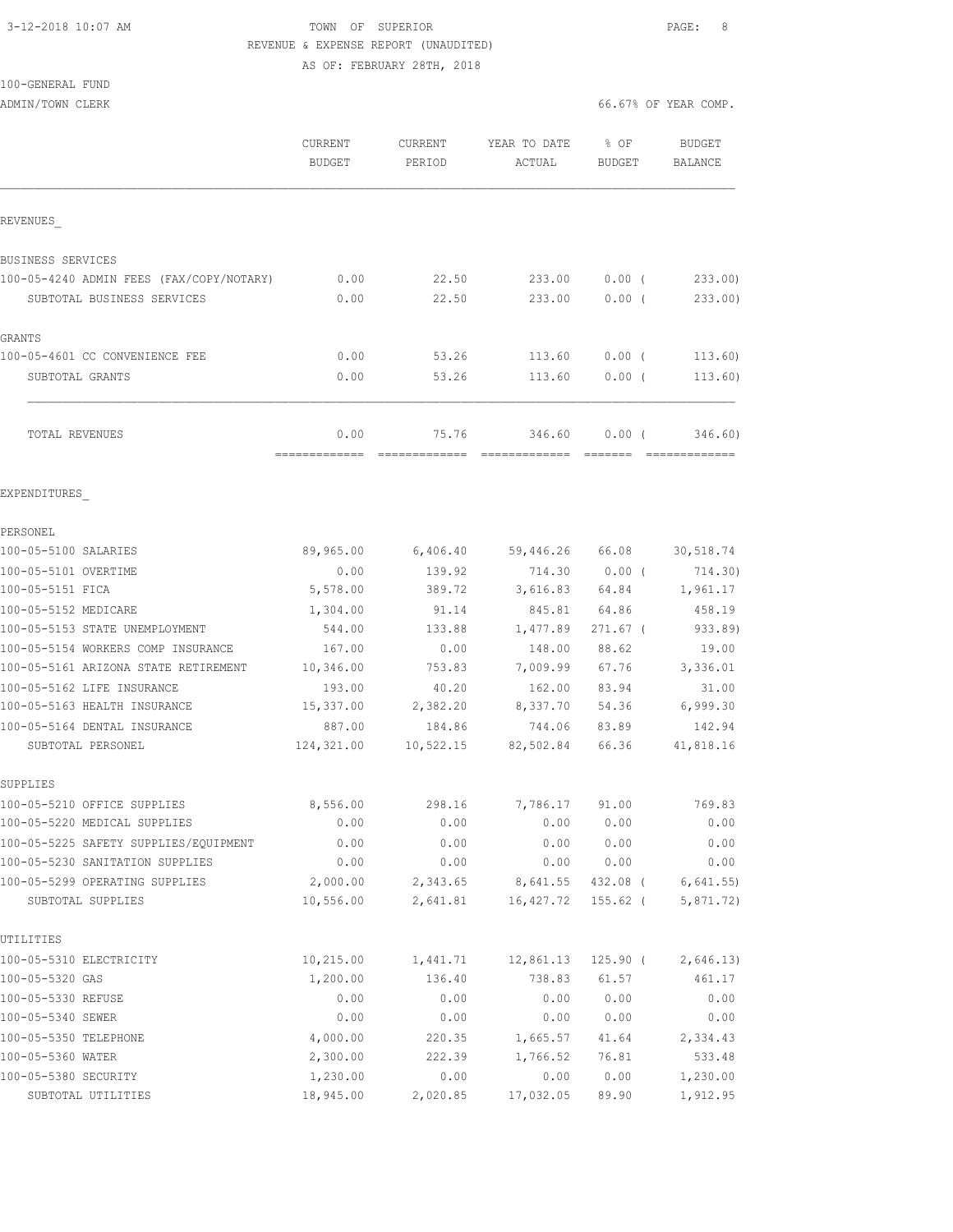## 3-12-2018 10:07 AM TOWN OF SUPERIOR PAGE: 9 REVENUE & EXPENSE REPORT (UNAUDITED)

AS OF: FEBRUARY 28TH, 2018

100-GENERAL FUND

ADMIN/TOWN CLERK 66.67% OF YEAR COMP.

|                                                  | <b>CURRENT</b><br><b>BUDGET</b> | CURRENT<br>PERIOD                               | YEAR TO DATE<br>ACTUAL         | % OF<br><b>BUDGET</b> |          | <b>BUDGET</b><br>BALANCE |
|--------------------------------------------------|---------------------------------|-------------------------------------------------|--------------------------------|-----------------------|----------|--------------------------|
| GENERAL BUSINESS EXPENSE                         |                                 |                                                 |                                |                       |          |                          |
| 100-05-5410 ADVERTISING                          | 5,000.00                        | 541.16                                          | 4,056.25                       | 81.13                 |          | 943.75                   |
| 100-05-5420 DUES & SUBSCRIPTIONS                 | 9,000.00                        | 283.74                                          | 3,214.96                       | 35.72                 |          | 5,785.04                 |
| 100-05-5425 CONFERENCES & TRAINING               | 0.00                            | 40.00                                           | 298.84                         | $0.00$ (              |          | 298.84)                  |
| 100-05-5430 PRINTING                             | 5,120.00                        | 100.16                                          | 2,645.33                       | 51.67                 |          | 2,474.67                 |
| 100-05-5440 ELECTIONS                            | 5,000.00                        | 0.00                                            | 0.00                           | 0.00                  |          | 5,000.00                 |
| 100-05-5450 UNIFORMS                             | 0.00                            | 0.00                                            | 78.00                          | $0.00$ (              |          | 78.00                    |
| 100-05-5460 POSTAGE                              | 6,000.00                        | 197.18                                          | 2,768.30                       | 46.14                 |          | 3,231.70                 |
| 100-05-5470 TRAVEL                               | 0.00                            | 0.00                                            | 0.00                           | 0.00                  |          | 0.00                     |
| 100-05-5471 AUDIT & ACCOUNTING                   | 0.00                            | 0.00                                            | 1,500.00                       | $0.00$ (              |          | 1,500.00)                |
| 100-05-5480 GENERAL INSURANCE                    | 12,820.00                       | 0.00                                            | 11,715.66                      | 91.39                 |          | 1,104.34                 |
| 100-05-5481 VEHICLE INSURANCE                    | 0.00                            | 0.00                                            | 0.00                           | 0.00                  |          | 0.00                     |
| 100-05-5482 LIABILITY INSURANCE                  | 0.00                            | 0.00                                            | 0.00                           | 0.00                  |          | 0.00                     |
| 100-05-5491 FINANCE/BANK FEES                    | 390.00                          | 320.83                                          | 2,777.15                       | $712.09$ (            |          | 2,387.15                 |
| 100-05-5495 PENALTY                              | 0.00                            | 0.00                                            | 0.00                           | 0.00                  |          | 0.00                     |
| SUBTOTAL GENERAL BUSINESS EXPENSE                | 43,330.00                       | 1,483.07                                        | 29,054.49                      | 67.05                 |          | 14,275.51                |
| PROFESSIONAL SERVICES                            |                                 |                                                 |                                |                       |          |                          |
| 100-05-5520 CONTRACT                             | 0.00                            | 2,449.56                                        | 3,095.04                       | $0.00$ (              |          | 3,095.04)                |
| 100-05-5550 OTHER PROFESSIONAL SERVICES          | 55,000.00                       | 7,456.50                                        | 87,932.33                      | 159.88 (              |          | 32, 932.33               |
| 100-05-5590 AUDIT & ACCOUNTING                   | 1,545.00                        | 3,600.00                                        | 3,600.00                       | $233.01$ (            |          | 2,055.00                 |
| SUBTOTAL PROFESSIONAL SERVICES                   | 56,545.00                       | 13,506.06                                       | 94,627.37                      | $167.35$ (            |          | 38,082.37)               |
| REPAIR/MAINTENANCE                               |                                 |                                                 |                                |                       |          |                          |
| 100-05-5610 PARK & BLDG IMPROVEMENTS             | 0.00                            | 0.00                                            | 900.00                         | 0.00(                 |          | 900.00)                  |
| 100-05-5640 AUTO & TRUCK REPAIRS                 | 0.00                            | 0.00                                            | 74.00                          | $0.00$ (              |          | 74.00)                   |
| 100-05-5641 GAS & OIL                            | 500.00                          | 0.00                                            | 321.72                         | 64.34                 |          | 178.28                   |
| 100-05-5642 TIRES & TUBES                        | 0.00                            | 0.00                                            | 0.00                           | 0.00                  |          | 0.00                     |
| 100-05-5650 OTHER EQUIPMENT REPAIRS              | 4,000.00                        | 0.00                                            | 787.50                         | 19.69                 |          | 3,212.50                 |
| SUBTOTAL REPAIR/MAINTENANCE                      | 4,500.00                        | 0.00                                            | 2,083.22                       | 46.29                 |          | 2,416.78                 |
| CAPITAL OUTLAY                                   |                                 |                                                 |                                |                       |          |                          |
| 100-05-5710 BUILDING                             | 9,000.00                        | 333.33                                          | 2,666.64                       | 29.63                 |          | 6,333.36                 |
| 100-05-5720 OFFICE EQUIPMENT                     | 5,000.00                        |                                                 | $0.00$ 2,078.82 41.58 2,921.18 |                       |          |                          |
| 100-05-5750 OTHER EQUIP/SMALL TOOLS              | 0.00                            | 719.18                                          | 719.18 0.00 (                  |                       |          | 719.18)                  |
| 100-05-5780 COMPUTER/INCODE SOFTWARE             | 32,539.00                       | 134.97                                          | 7,655.31                       | 23.53                 |          | 24,883.69                |
| SUBTOTAL CAPITAL OUTLAY                          | 46,539.00                       | 1,187.48                                        | 13, 119.95                     | 28.19                 |          | 33, 419.05               |
| DEBT SERVICE                                     |                                 |                                                 |                                |                       |          |                          |
| 100-05-5900 DEBT SERVICE: PRINCIPAL              | 0.00                            | 159.26                                          | $1,157.25$ 0.00 (              |                       |          | 1,157.25)                |
| 100-05-5901 DEBT SERVCE INTEREST                 | 0.00                            | 121.15                                          | 626.54                         | $0.00$ (              |          | 626.54)                  |
| SUBTOTAL DEBT SERVICE                            | 0.00                            | 280.41                                          | 1,783.79                       | $0.00$ (              |          | 1,783.79                 |
| TOTAL EXPENDITURES                               |                                 | 304,736.00 31,641.83 256,631.43 84.21 48,104.57 |                                |                       |          |                          |
| REVENUES OVER/(UNDER) EXPENDITURES<br>$\sqrt{2}$ |                                 | $304, 736.00$ ( $31, 566.07$ ( $256, 284.83$ )  |                                |                       | $\left($ | 48, 451.17)              |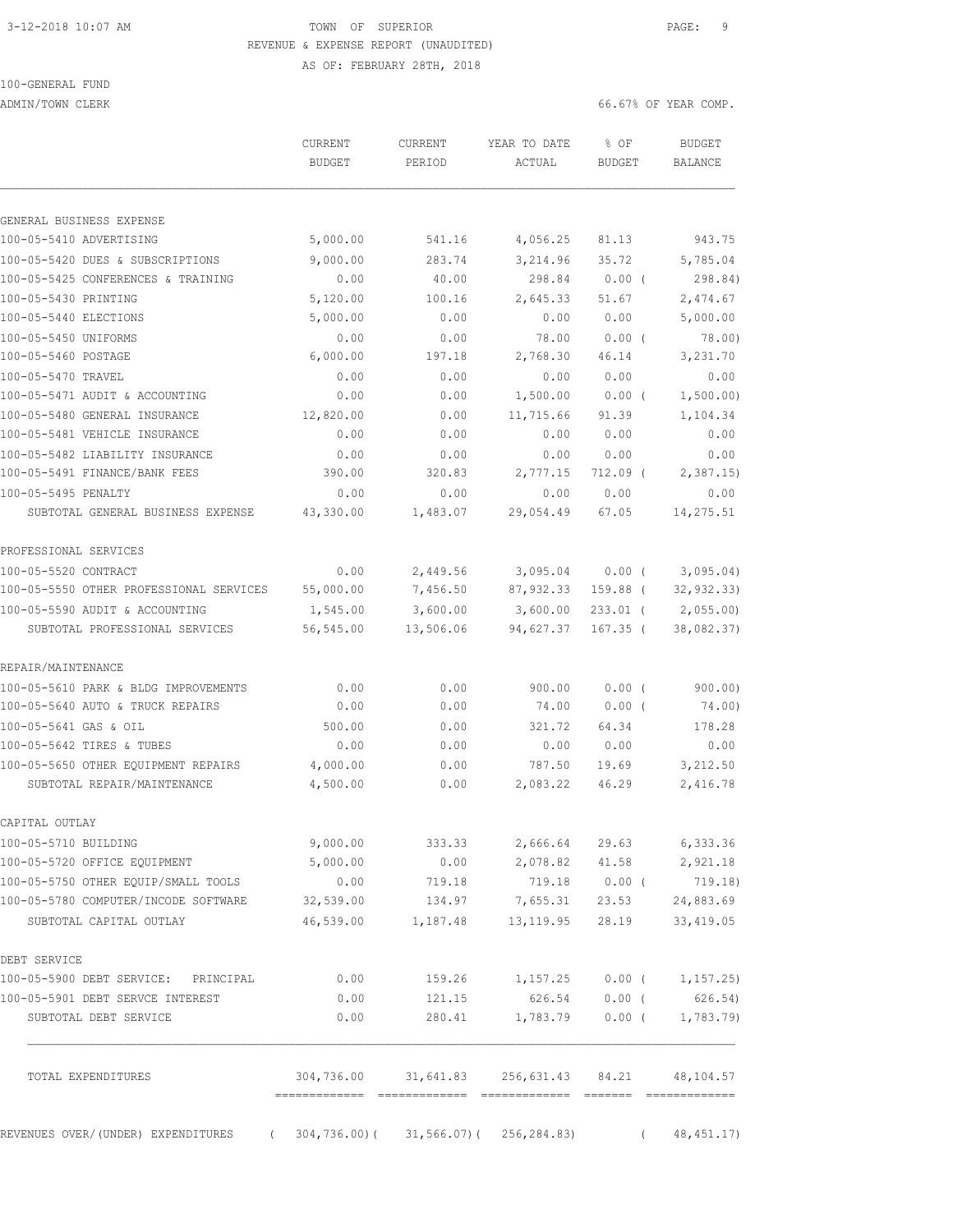# 3-12-2018 10:07 AM TOWN OF SUPERIOR PAGE: 10 REVENUE & EXPENSE REPORT (UNAUDITED)

AS OF: FEBRUARY 28TH, 2018

|  | 100-GENERAL FUND |  |
|--|------------------|--|
|  |                  |  |

| FINANCE                                             |                          |                   |                        | 66.67% OF YEAR COMP.  |                                 |
|-----------------------------------------------------|--------------------------|-------------------|------------------------|-----------------------|---------------------------------|
|                                                     | CURRENT<br><b>BUDGET</b> | CURRENT<br>PERIOD | YEAR TO DATE<br>ACTUAL | % OF<br><b>BUDGET</b> | <b>BUDGET</b><br><b>BALANCE</b> |
| REVENUES                                            |                          |                   |                        |                       |                                 |
| GRANTS                                              |                          |                   |                        |                       |                                 |
| 100-06-4601 CC CONVENIENCE FEE                      | 0.00                     | 0.00              | 0.00                   | 0.00                  | 0.00                            |
| SUBTOTAL GRANTS                                     | 0.00                     | 0.00              | 0.00                   | 0.00                  | 0.00                            |
| TOTAL REVENUES                                      | 0.00<br>=========        | 0.00              | 0.00                   | 0.00                  | 0.00                            |
| EXPENDITURES                                        |                          |                   |                        |                       |                                 |
| PERSONEL                                            |                          |                   |                        |                       |                                 |
| 100-06-5100 SALARIES                                | 0.00                     | 0.00              | 0.00                   | 0.00                  | 0.00                            |
| 100-06-5101 OVERTIME                                | 0.00                     | 0.00              | 0.00                   | 0.00                  | 0.00                            |
| 100-06-5151 FICA                                    | 0.00                     | 0.00              | 0.00                   | 0.00                  | 0.00                            |
| 100-06-5152 MEDICARE                                | 0.00                     | 0.00              | 0.00                   | 0.00                  | 0.00                            |
| 100-06-5153 STATE UNEMPLOYMENT                      | 0.00                     | 0.00              | 0.00                   | 0.00                  | 0.00                            |
| 100-06-5154 WORKERS COMP INSURANCE                  | 0.00                     | 0.00              | 0.00                   | 0.00                  | 0.00                            |
| 100-06-5161 ARIZONA STATE RETIREMENT                | 0.00                     | 0.00              | 0.00                   | 0.00                  | 0.00                            |
| 100-06-5162 LIFE INSURANCE                          | 0.00                     | 0.00              | 0.00                   | 0.00                  | 0.00                            |
| 100-06-5163 HEALTH INSURANCE                        | 0.00                     | 0.00              | 0.00                   | 0.00                  | 0.00                            |
| 100-06-5164 DENTAL INSURANCE                        | 0.00                     | 0.00              | 0.00                   | 0.00                  | 0.00                            |
| SUBTOTAL PERSONEL                                   | 0.00                     | 0.00              | 0.00                   | 0.00                  | 0.00                            |
| SUPPLIES                                            |                          |                   |                        |                       |                                 |
| 100-06-5210 OFFICE SUPPLIES                         | 0.00                     | 0.00              | 0.00                   | 0.00                  | 0.00                            |
| 100-06-5220 MEDICAL SUPPLIES                        | 0.00                     | 0.00              | 0.00                   | 0.00                  | 0.00                            |
| 100-06-5225 SAFETY SUPPLIES/EQUIPMENT               | 0.00                     | 0.00              | 0.00                   | 0.00                  | 0.00                            |
| 100-06-5230 SANITATION SUPPLIES                     | 0.00                     | 0.00              | 0.00                   | 0.00                  | 0.00                            |
| 100-06-5299 OPERATING SUPPLIES<br>SUBTOTAL SUPPLIES | 0.00<br>0.00             | 0.00<br>0.00      | 6.00<br>6.00           | $0.00$ (<br>$0.00$ (  | 6.00)<br>6.00)                  |
| UTILITIES                                           |                          |                   |                        |                       |                                 |
| 100-06-5310 ELECTRICITY                             | 0.00                     | 0.00              | 0.00                   | 0.00                  | 0.00                            |
| 100-06-5320 GAS                                     | 0.00                     | 0.00              | 0.00                   | 0.00                  | 0.00                            |
| 100-06-5330 REFUSE                                  | 0.00                     | 0.00              | 0.00                   | 0.00                  | 0.00                            |
| 100-06-5340 SEWER                                   | 0.00                     | 0.00              | 0.00                   | 0.00                  | 0.00                            |
| 100-06-5350 TELEPHONE                               | 0.00                     | 0.00              | 0.00                   | 0.00                  | 0.00                            |
| 100-06-5360 WATER                                   | 0.00                     | 0.00              | 0.00                   | 0.00                  | 0.00                            |
| SUBTOTAL UTILITIES                                  | 0.00                     | 0.00              | 0.00                   | 0.00                  | 0.00                            |
| GENERAL BUSINESS EXPENSE                            |                          |                   |                        |                       |                                 |
| 100-06-5410 ADVERTISING                             | 0.00                     | 0.00              | 0.00                   | 0.00                  | 0.00                            |
| 100-06-5420 DUES & SUBSCRIPTIONS                    | 0.00                     | 0.00              | 0.00                   | 0.00                  | 0.00                            |
| 100-06-5425 CONFERENCES & TRAINING                  | 0.00                     | 0.00              | 0.00                   | 0.00                  | 0.00                            |
| 100-06-5430 PRINTING                                | 0.00                     | 0.00              | 0.00                   | 0.00                  | 0.00                            |

100-06-5450 UNIFORMS 0.00 0.00 0.00 0.00 0.00 100-06-5460 POSTAGE 0.00 0.00 0.00 0.00 0.00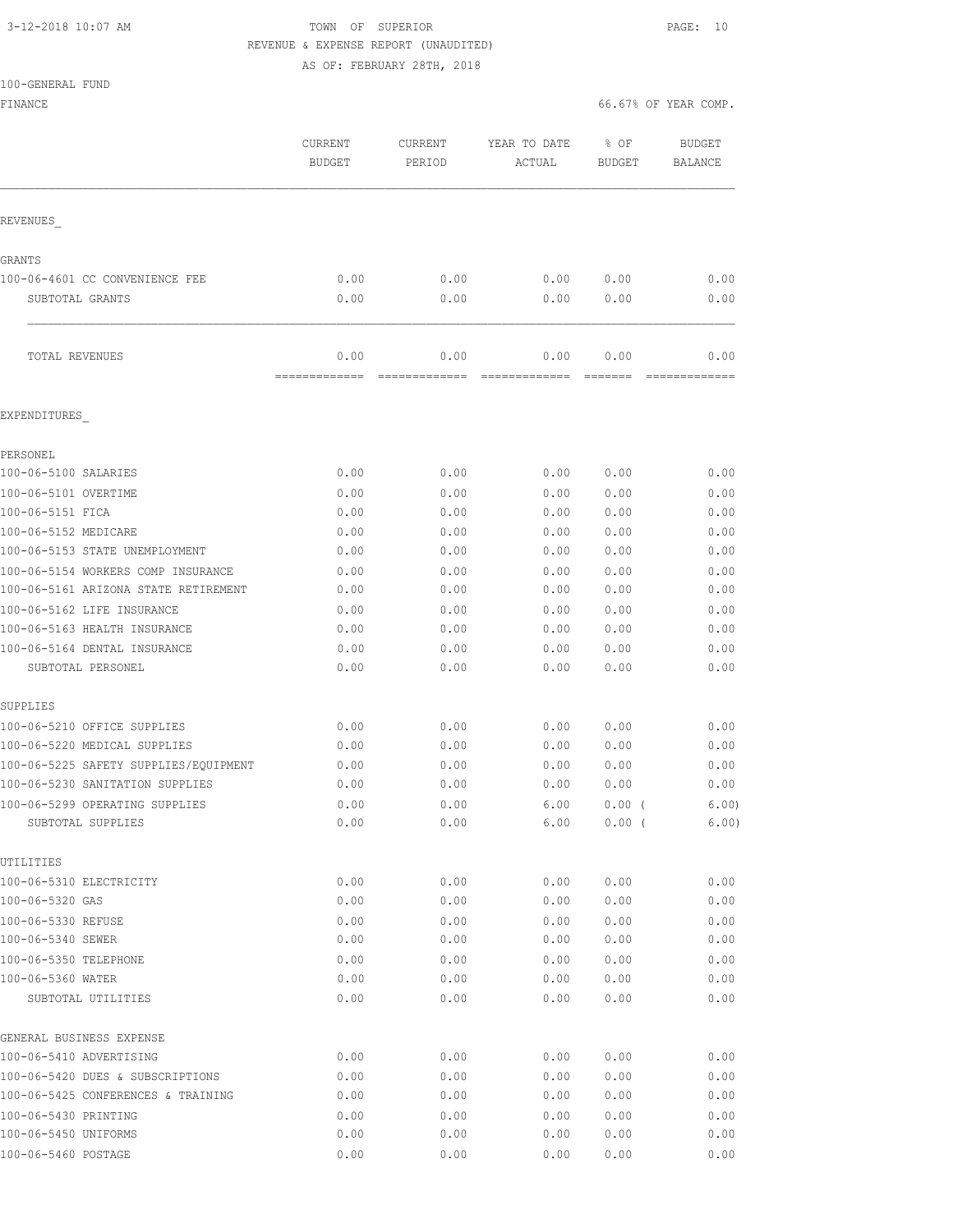## 3-12-2018 10:07 AM **PAGE:** 11 REVENUE & EXPENSE REPORT (UNAUDITED) AS OF: FEBRUARY 28TH, 2018

100-GENERAL FUND

FINANCE 66.67% OF YEAR COMP.

|                                                | <b>CURRENT</b> | <b>CURRENT</b> | YEAR TO DATE                             | $%$ OF                                                           | <b>BUDGET</b>  |
|------------------------------------------------|----------------|----------------|------------------------------------------|------------------------------------------------------------------|----------------|
|                                                | BUDGET         | PERIOD         | ACTUAL                                   | <b>BUDGET</b>                                                    | <b>BALANCE</b> |
| 100-06-5470 TRAVEL                             | 0.00           | 0.00           | 0.00                                     | 0.00                                                             | 0.00           |
| 100-06-5471 AUDIT & ACCOUNTING                 | 0.00           | 0.00           | 1,500.00                                 | 0.00(                                                            | 1,500.00)      |
| 100-06-5480 GENERAL INSURANCE                  | 12,820.00      | 0.00           | 0.00                                     | 0.00                                                             | 12,820.00      |
| 100-06-5481 VEHICLE INSURANCE                  | 0.00           | 0.00           | 0.00                                     | 0.00                                                             | 0.00           |
| 100-06-5482 LIABILITY INSURANCE                | 0.00           | 0.00           | 0.00                                     | 0.00                                                             | 0.00           |
| 100-06-5491 FINANCE/BANK FEES                  | 0.00           | 1,099.70       | 5,403.22                                 | $0.00$ (                                                         | 5,403.22       |
| SUBTOTAL GENERAL BUSINESS EXPENSE              | 12,820.00      | 1,099.70       | 6,903.22                                 | 53.85                                                            | 5,916.78       |
| PROFESSIONAL SERVICES                          |                |                |                                          |                                                                  |                |
| 100-06-5550 OTHER PROFESSIONAL SERVICES        | 46,000.00      | 0.00           | 29,959.00                                | 65.13                                                            | 16,041.00      |
| 100-06-5590 AUDIT & ACCOUNTING                 | 1,545.00       | 0.00           | 0.00                                     | 0.00                                                             | 1,545.00       |
| SUBTOTAL PROFESSIONAL SERVICES                 | 47,545.00      | 0.00           | 29,959.00                                | 63.01                                                            | 17,586.00      |
| CAPITAL OUTLAY                                 |                |                |                                          |                                                                  |                |
| 100-06-5720 OFFICE EOUIPMENT                   | 0.00           | 0.00           | 0.00                                     | 0.00                                                             | 0.00           |
| SUBTOTAL CAPITAL OUTLAY                        | 0.00           | 0.00           | 0.00                                     | 0.00                                                             | 0.00           |
| TOTAL EXPENDITURES                             | 60,365.00      | 1,099.70       | 36,868.22                                | 61.08                                                            | 23,496.78      |
|                                                | -------------  | -------------  | =============                            | $\qquad \qquad \equiv \equiv \equiv \equiv \equiv \equiv \equiv$ |                |
| REVENUES OVER/(UNDER) EXPENDITURES<br>$\left($ |                |                | $(60, 365, 00)$ ( 1,099.70) ( 36,868.22) | $\sqrt{2}$                                                       | 23,496.78)     |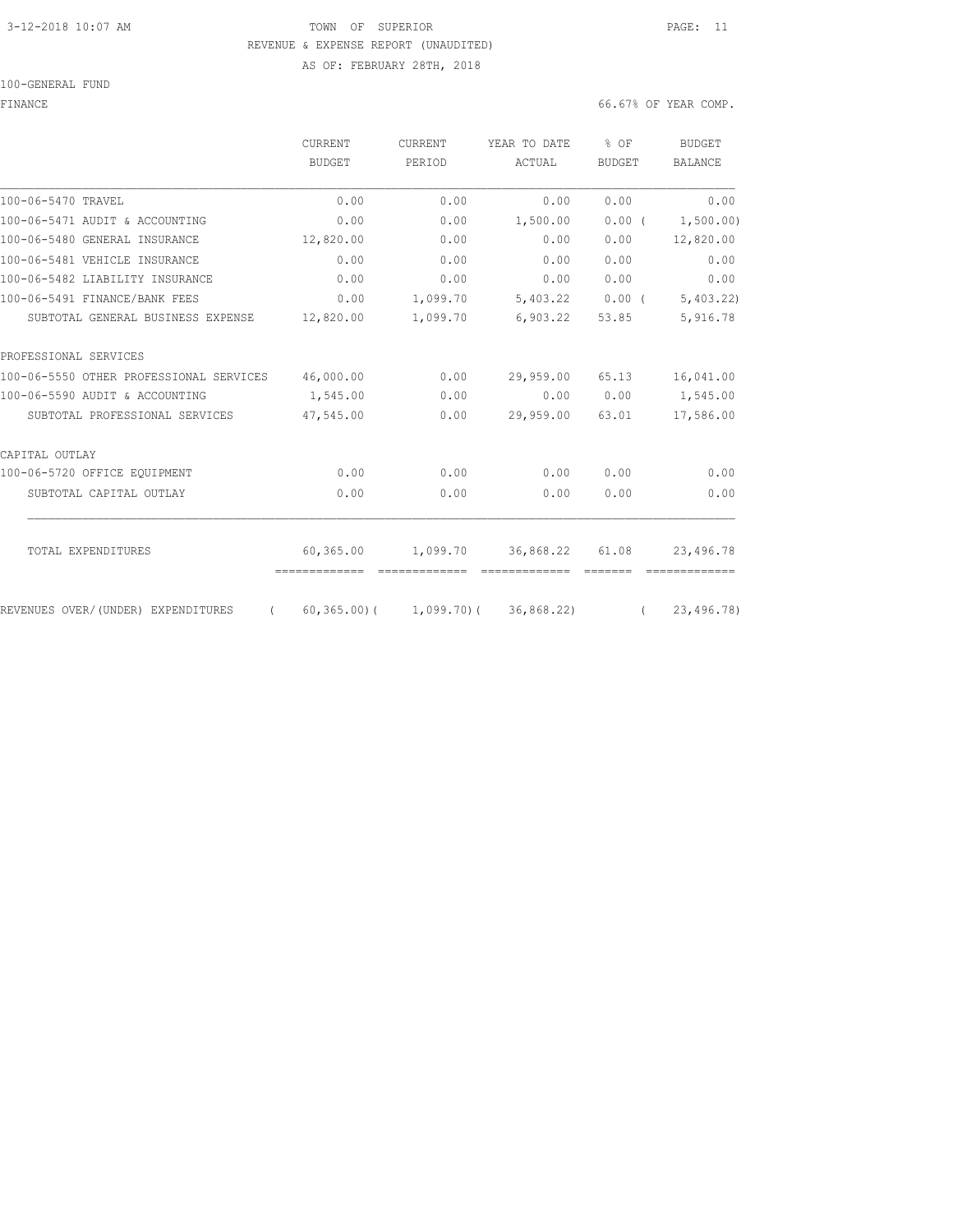# 3-12-2018 10:07 AM TOWN OF SUPERIOR PAGE: 12 REVENUE & EXPENSE REPORT (UNAUDITED)

AS OF: FEBRUARY 28TH, 2018

### 100-GENERAL FUND

| POLICE                                                                      |                                 |                   |                        | 66.67% OF YEAR COMP. |                          |
|-----------------------------------------------------------------------------|---------------------------------|-------------------|------------------------|----------------------|--------------------------|
|                                                                             | <b>CURRENT</b><br><b>BUDGET</b> | CURRENT<br>PERIOD | YEAR TO DATE<br>ACTUAL | % OF<br>BUDGET       | <b>BUDGET</b><br>BALANCE |
| REVENUES                                                                    |                                 |                   |                        |                      |                          |
| BUSINESS SERVICES                                                           |                                 |                   |                        |                      |                          |
| 100-07-4230 PD SERVICES-IMPOUND/FING PRI                                    | 0.00                            | 560.00            | 5,423.80               | $0.00$ (             | 5,423.80)                |
| 100-07-4240 FEES                                                            | 20,000.00                       | 0.00              | 0.00                   | 0.00                 | 20,000.00                |
| 100-07-4250 TRAFFIC FINES                                                   | 9,000.00                        | 2,588.10          | 11,287.18              | 125.41 (             | 2,287.18)                |
| SUBTOTAL BUSINESS SERVICES                                                  | 29,000.00                       | 3,148.10          | 16,710.98              | 57.62                | 12,289.02                |
| CONTRIBUTIONS                                                               |                                 |                   |                        |                      |                          |
| 100-07-4780 OFF DUTY SALARIES                                               | 0.00                            | 0.00              | 0.00                   | 0.00                 | 0.00                     |
| 100-07-4781 OFF DUTY VEHICLE USE                                            | 0.00                            | 0.00              | 150.00                 | 0.00(                | 150.00                   |
| SUBTOTAL CONTRIBUTIONS                                                      | 0.00                            | 0.00              | 150.00                 | 0.00(                | 150.00)                  |
| TOTAL REVENUES                                                              | 29,000.00                       | 3,148.10          | 16,860.98              | 58.14                | 12,139.02                |
| EXPENDITURES                                                                |                                 |                   |                        |                      |                          |
| PERSONEL                                                                    |                                 |                   |                        |                      |                          |
| 100-07-5100 SALARIES                                                        | 463,510.00                      | 33,689.28         | 332,931.76             | 71.83                | 130,578.24               |
| 100-07-5101 OVERTIME                                                        | 20,000.00                       | 1,810.45          | 12,583.87              | 62.92                | 7,416.13                 |
| 100-07-5102 TAXABLE AUTO ALLOWANCE                                          | 0.00                            | 0.00              | 0.00                   | 0.00                 | 0.00                     |
| 100-07-5151 FICA                                                            | 2,361.00                        | 393.22            | 2,134.40               | 90.40                | 226.60                   |
| 100-07-5152 MEDICARE                                                        | 6,546.00                        | 479.28            | 4,219.60               | 64.46                | 2,326.40                 |
| 100-07-5153 STATE UNEMPLOYMENT                                              | 2,155.00                        | 632.47            | 1,759.69               | 81.66                | 395.31                   |
| 100-07-5154 WORKERS COMP INSURANCE                                          | 18,684.00                       | 0.00              | 15,994.00              | 85.60                | 2,690.00                 |
| 100-07-5160 PUBLIC SAFETY RETIREMENT                                        | 82,394.00                       | 9,461.62          | 45,579.08              | 55.32                | 36,814.92                |
| 100-07-5161 ARIZONA STATE RETIREMENT                                        | 8,009.00                        | 354.71            | 7,535.89               | 94.09                | 473.11                   |
| 100-07-5162 LIFE INSURANCE                                                  | 764.00                          | 134.00            | 532.90                 | 69.75                | 231.10                   |
| 100-07-5163 HEALTH INSURANCE                                                | 38,342.00                       | 8,439.41          | 31,266.81              | 81.55                | 7,075.19                 |
| 100-07-5164 DENTAL INSURANCE                                                | 3,512.00                        | 492.96            | 1,984.16               | 56.50                | 1,527.84                 |
| 100-07-5180 RESOLUTION SALARIES<br>100-07-5181 DALMOLIN EXCAVATING SALARIES | 0.00<br>0.00                    | 0.00<br>0.00      | 0.00<br>0.00           | 0.00<br>0.00         | 0.00<br>0.00             |
| SUBTOTAL PERSONEL                                                           | 646,277.00                      | 55,887.40         | 456,522.16             | 70.64                | 189,754.84               |
| SUPPLIES                                                                    |                                 |                   |                        |                      |                          |
| 100-07-5210 OFFICE SUPPLIES                                                 | 3,500.00                        | 0.00              | 0.00                   | 0.00                 | 3,500.00                 |
| 100-07-5220 MEDICAL SUPPLIES                                                | 0.00                            | 0.00              | 0.00                   | 0.00                 | 0.00                     |
| 100-07-5225 SAFETY SUPPLIES/EQUIPMENT                                       | 0.00                            | 0.00              | 0.00                   | 0.00                 | 0.00                     |
| 100-07-5227 K9 FOOD & MEDICAL SUPPLIES                                      | 2,000.00                        | 56.18             | 1,123.48               | 56.17                | 876.52                   |
| 100-07-5230 SANITATION SUPPLIES                                             | 0.00                            | 0.00              | 0.00                   | 0.00                 | 0.00                     |
| 100-07-5299 OPERATING SUPPLIES                                              | 0.00                            | 381.72            | 1,444.05               | $0.00$ (             | 1,444.05                 |
|                                                                             |                                 |                   |                        |                      |                          |

SUBTOTAL SUPPLIES 5,500.00 437.90 2,567.53 46.68 2,932.47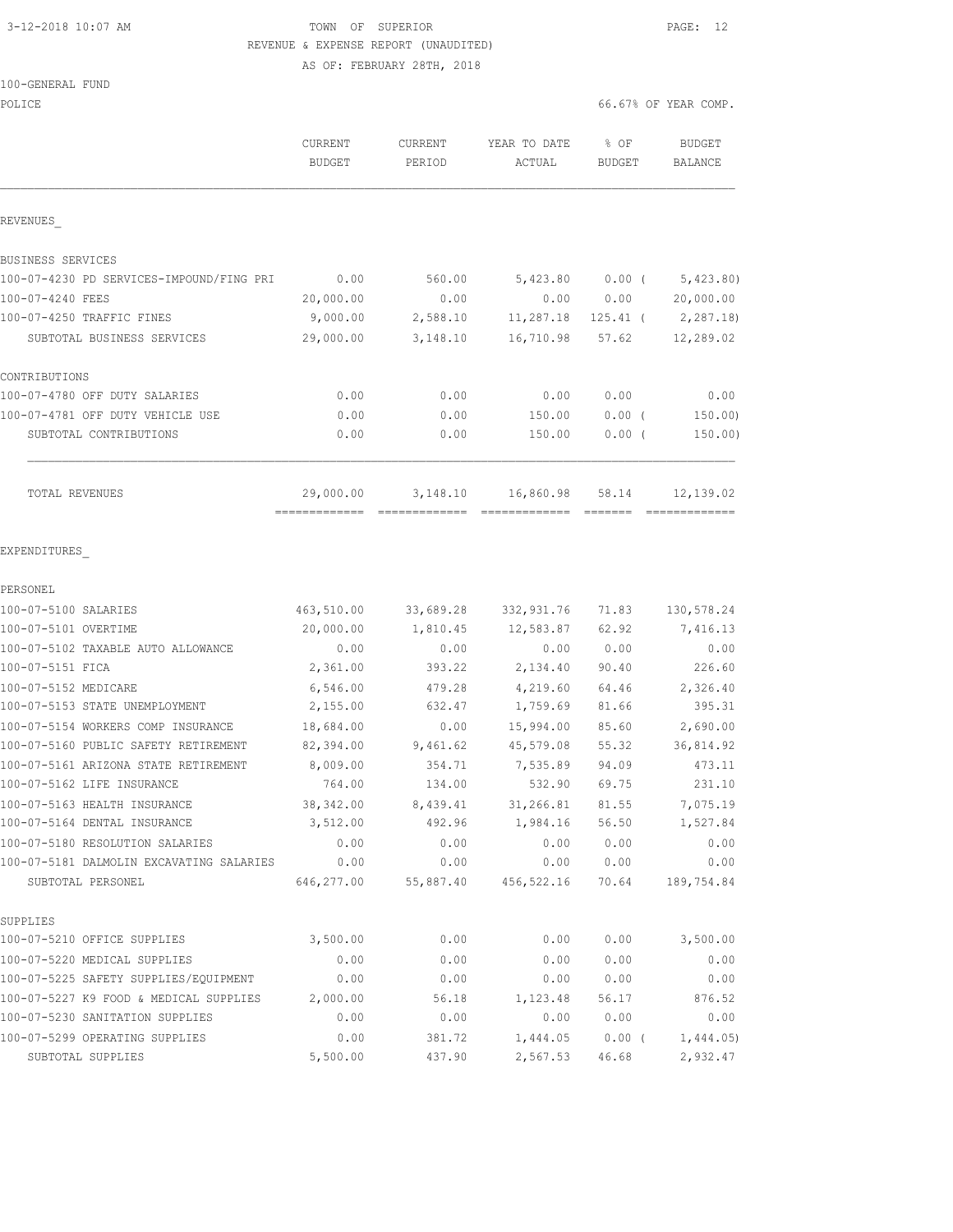# 3-12-2018 10:07 AM TOWN OF SUPERIOR PAGE: 13 REVENUE & EXPENSE REPORT (UNAUDITED)

AS OF: FEBRUARY 28TH, 2018

|  | 100-GENERAL FUND |  |
|--|------------------|--|
|  |                  |  |

POLICE **FOLICE EXECUTE: EXECUTE: EXECUTE: EXECUTE: EXECUTE: EXECUTE: EXECUTE: EXECUTE: EXECUTE: EXECUTE: EXECUTE: EXECUTE: EXECUTE: EXECUTE: EXECUTE: EXECUTE: EXECUTE: EXECUTE: EXECUTE** 

UTILITIES

GENERAL BUSINESS EXPENSE

 CURRENT CURRENT YEAR TO DATE % OF BUDGET BUDGET PERIOD ACTUAL BUDGET BALANCE 100-07-5310 ELECTRICITY 10,215.00 340.58 4,000.54 39.16 6,214.46 100-07-5320 GAS 200.00 120.64 558.35 279.18 ( 358.35) 100-07-5330 REFUSE 0.00 0.00 0.00 0.00 0.00 100-07-5340 SEWER 0.00 0.00 0.00 0.00 0.00 100-07-5350 TELEPHONE 8,000.00 2,399.15 13,551.77 169.40 ( 5,551.77) 100-07-5360 WATER 1,000.00 37.02 599.36 59.94 400.64 100-07-5380 SECURITY 0.00 0.00 0.00 0.00 0.00 SUBTOTAL UTILITIES 19,415.00 2,897.39 18,710.02 96.37 704.98 100-07-5410 ADVERTISING 500.00 0.00 0.00 0.00 500.00 100-07-5420 DUES & SUBSCRIPTIONS 500.00 0.00 450.00 90.00 50.00

| 100-07-5425 CONFERENCES & TRAINING      | 0.00                 | 0.00          | 0.00       | 0.00       | 0.00          |
|-----------------------------------------|----------------------|---------------|------------|------------|---------------|
| 100-07-5430 PRINTING                    | 0.00                 | 333.65        | 2,608.59   | $0.00$ (   | 2,608.59      |
| 100-07-5450 UNIFORMS                    | 0.00                 | 100.57        | 100.57     | $0.00$ (   | 100.57)       |
| 100-07-5460 POSTAGE                     | 300.00               | 37.92         | 326.46     | $108.82$ ( | 26.46         |
| 100-07-5470 TRAVEL                      | 0.00                 | 0.00          | 0.00       | 0.00       | 0.00          |
| 100-07-5471 AUDIT & ACCOUNTING          | 1,545.00             | 0.00          | 1,500.00   | 97.09      | 45.00         |
| 100-07-5480 GENERAL INSURANCE           | 12,820.00            | 0.00          | 9,154.46   | 71.41      | 3,665.54      |
| 100-07-5481 VEHICLE INSURANCE           | 0.00                 | 0.00          | 0.00       | 0.00       | 0.00          |
| 100-07-5482 LIABILITY INSURANCE         | 0.00                 | 0.00          | 0.00       | 0.00       | 0.00          |
| 100-07-5492 BAD DEBT EXPENSE            | 0.00                 | 0.00          | 0.00       | 0.00       | 0.00          |
| SUBTOTAL GENERAL BUSINESS EXPENSE       | 15,665.00            | 472.14        | 14,140.08  | 90.27      | 1,524.92      |
| PROFESSIONAL SERVICES                   |                      |               |            |            |               |
| 100-07-5520 CONTRACTUAL SERVICES        | 75,000.00            | 0.00          | 56,250.00  | 75.00      | 18,750.00     |
| 100-07-5530 Animal Control              | 17,112.00            | 0.00          | 0.00       | 0.00       | 17, 112.00    |
| 100-07-5550 OTHER PROFESSIONAL SERVICES | 2,000.00             | 0.00          | 5, 319.25  | $265.96$ ( | 3,319.25      |
| SUBTOTAL PROFESSIONAL SERVICES          | 94,112.00            | 0.00          | 61, 569.25 | 65.42      | 32, 542.75    |
| REPAIR/MAINTENANCE                      |                      |               |            |            |               |
| 100.07 EC10 DADM & DIDG IMPROVEMENTED   | $\cap$ $\cap$ $\cap$ | $\cap$ $\cap$ |            |            | $\cap$ $\cap$ |

| 100-07-5610 PARK & BLDG IMPROVEMENTS | 0.00      | 0.00     | 0.00      | 0.00  | 0.00     |
|--------------------------------------|-----------|----------|-----------|-------|----------|
| 100-07-5640 AUTO & TRUCK REPAIRS     | 0.00      | 0.00     | 260.28    | 0.00( | 260.28   |
| 100-07-5641 GAS & OIL                | 14,647.00 | 1,274.83 | 12,991.52 | 88.70 | 1,655.48 |
| 100-07-5642 TIRES & TUBES            | 0.00      | 0.00     | 0.00      | 0.00  | 0.00     |
| 100-07-5650 OTHER EOUIPMENT REPAIRS  | 0.00      | 0.00     | 0.00      | 0.00  | 0.00     |
| SUBTOTAL REPAIR/MAINTENANCE          | 14,647.00 | 1,274.83 | 13,251.80 | 90.47 | 1,395.20 |
| CAPITAL OUTLAY                       |           |          |           |       |          |
| 100-07-5710 BUILDING                 | 0.00      | 0.00     | 0.00      | 0.00  | 0.00     |
| 100-07-5715 VEHICLE                  | 0.00      | 0.00     | 0.00      | 0.00  | 0.00     |
| 100-07-5720 OFFICE EOUIPMENT         | 0.00      | 0.00     | 189.12    | 0.00( | 189.12)  |
| 100-07-5730 RADIO EQUIPMENT          | 0.00      | 0.00     | 0.00      | 0.00  | 0.00     |
| 100-07-5740 MEDICAL EOUIPMENT        | 0.00      | 0.00     | 0.00      | 0.00  | 0.00     |
| 100-07-5750 OTHER EOUIP/SMALL TOOLS  | 0.00      | 0.00     | 20.00     | 0.00( | 20.00    |
| SUBTOTAL CAPITAL OUTLAY              | 0.00      | 0.00     | 209.12    | 0.00( | 209.12   |

 TOTAL EXPENDITURES 795,616.00 60,969.66 566,969.96 71.26 228,646.04 ============= ============= ============= ======= =============

REVENUES OVER/(UNDER) INTERFENDITURES ( 766,616,00)( 57,021.56)( 550,108)( 57,821.56)( 50,7.02).56)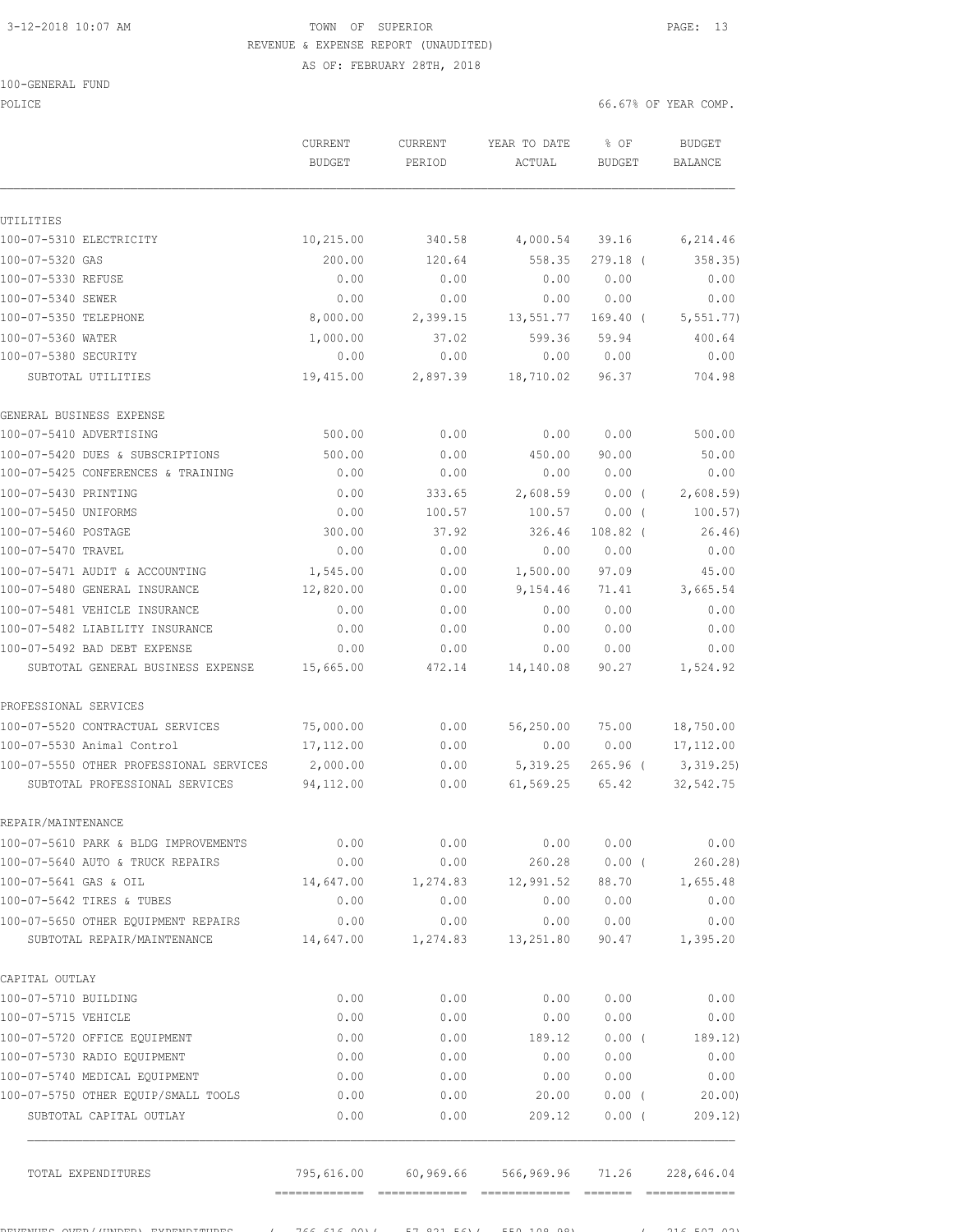# 3-12-2018 10:07 AM TOWN OF SUPERIOR PAGE: 14 REVENUE & EXPENSE REPORT (UNAUDITED)

AS OF: FEBRUARY 28TH, 2018

### 100-GENERAL FUND

FIRE  $\sim$  66.67% OF YEAR COMP.

|                                         | CURRENT<br><b>BUDGET</b> | <b>CURRENT</b><br>PERIOD | YEAR TO DATE<br>ACTUAL | % OF<br>BUDGET | <b>BUDGET</b><br>BALANCE |
|-----------------------------------------|--------------------------|--------------------------|------------------------|----------------|--------------------------|
| REVENUES                                |                          |                          |                        |                |                          |
| BUSINESS SERVICES                       |                          |                          |                        |                |                          |
| 100-08-4240 FEES                        | 5,000.00                 | 0.00                     | 7.00                   | 0.14           | 4,993.00                 |
| 100-08-4250 FINES                       | 0.00                     | 0.00                     | 0.00                   | 0.00           | 0.00                     |
| 100-08-4270 INTEREST INCOME             | 0.00                     | 0.00                     | 0.00                   | 0.00           | 0.00                     |
| SUBTOTAL BUSINESS SERVICES              | 5,000.00                 | 0.00                     | 7.00                   | 0.14           | 4,993.00                 |
| CONTRIBUTIONS                           |                          |                          |                        |                |                          |
| 100-08-4780 RESOLUTION SALARIES         | 0.00                     | 0.00                     | 0.00                   | 0.00           | 0.00                     |
| SUBTOTAL CONTRIBUTIONS                  | 0.00                     | 0.00                     | 0.00                   | 0.00           | 0.00                     |
| TOTAL REVENUES                          | 5,000.00                 | 0.00                     | 7.00                   | 0.14           | 4,993.00                 |
|                                         | ==========               |                          |                        |                |                          |
| EXPENDITURES                            |                          |                          |                        |                |                          |
| PERSONEL                                |                          |                          |                        |                |                          |
| 100-08-5100 SALARIES                    | 52,657.00                | 4,380.24                 | 37, 143.74             | 70.54          | 15,513.26                |
| 100-08-5101 OVERTIME                    | 4,500.00                 | 327.37                   | 6,481.86               | 144.04 (       | 1,981.86)                |
| 100-08-5151 FICA                        | 3,360.00                 | 249.71                   | 3,030.82               | 90.20          | 329.18                   |
| 100-08-5152 MEDICARE                    | 3,929.00                 | 58.40                    | 708.88                 | 18.04          | 3,220.12                 |
| 100-08-5153 STATE UNEMPLOYMENT          | 363.00                   | 85.79                    | 438.35                 | 120.76 (       | 75.35)                   |
| 100-08-5154 WORKERS COMP INSURANCE      | 1,847.00                 | 0.00                     | 0.00                   | 0.00           | 1,847.00                 |
| 100-08-5160 PUBLIC SAFETY RETIREMENT    | 5,184.00                 | 540.00                   | 4,735.54               | 91.35          | 448.46                   |
| 100-08-5161 ARIZONA STATE RETIREMENT    | 0.00                     | 0.00                     | 8.97                   | 0.00(          | 8.97)                    |
| 100-08-5162 LIFE INSURANCE              | 96.00                    | 18.76                    | 211.42                 | 220.23 (       | 115.42)                  |
| 100-08-5163 HEALTH INSURANCE            | 3,834.00                 | 714.66                   | 9,590.58               | $250.15$ (     | 5,756.58                 |
| 100-08-5164 DENTAL INSURANCE            | 444.00                   | 184.86                   | 1,056.77               | 238.01 (       | 612.77)                  |
| 100-08-5180 RESOLUTION SALARIES         | 0.00                     | 0.00                     | 0.00                   | 0.00           | 0.00                     |
| SUBTOTAL PERSONEL                       | 76,214.00                | 6,559.79                 | 63,406.93              | 83.20          | 12,807.07                |
| SUPPLIES<br>100-08-5210 OFFICE SUPPLIES | 250.00                   | 0.00                     | 37.96                  | 15.18          | 212.04                   |
| 100-08-5220 MEDICAL SUPPLIES            | 0.00                     | 0.00                     | 0.00                   | 0.00           | 0.00                     |
| 100-08-5225 SAFETY SUPPLIES/EQUIPMENT   | 0.00                     | 0.00                     | 1,148.10               | $0.00$ (       | 1,148.10)                |
| 100-08-5230 SANITATION SUPPLIES         | 0.00                     | 0.00                     | 0.00                   | 0.00           | 0.00                     |
| 100-08-5299 OPERATING SUPPLIES          | 3,000.00                 | 0.00                     | 2,311.46               | 77.05          | 688.54                   |
| SUBTOTAL SUPPLIES                       | 3,250.00                 | 0.00                     | 3,497.52               | $107.62$ (     | 247.52)                  |
| UTILITIES                               |                          |                          |                        |                |                          |
| 100-08-5310 ELECTRICITY                 | 2,840.00                 | 177.11                   | 1,654.93               | 58.27          | 1,185.07                 |
| 100-08-5320 GAS                         | 0.00                     | 0.00                     | 0.00                   | 0.00           | 0.00                     |
| 100-08-5330 REFUSE                      | 0.00                     | 0.00                     | 0.00                   | 0.00           | 0.00                     |
| 100-08-5340 SEWER                       | 0.00                     | 0.00                     | 0.00                   | 0.00           | 0.00                     |
| 100-08-5350 TELEPHONE                   | 1,163.00                 | 96.00                    | 848.90                 | 72.99          | 314.10                   |
| 100-08-5360 WATER                       | 811.00                   | 0.00                     | 550.44                 | 67.87          | 260.56                   |
| SUBTOTAL UTILITIES                      | 4,814.00                 | 273.11                   | 3,054.27               | 63.45          | 1,759.73                 |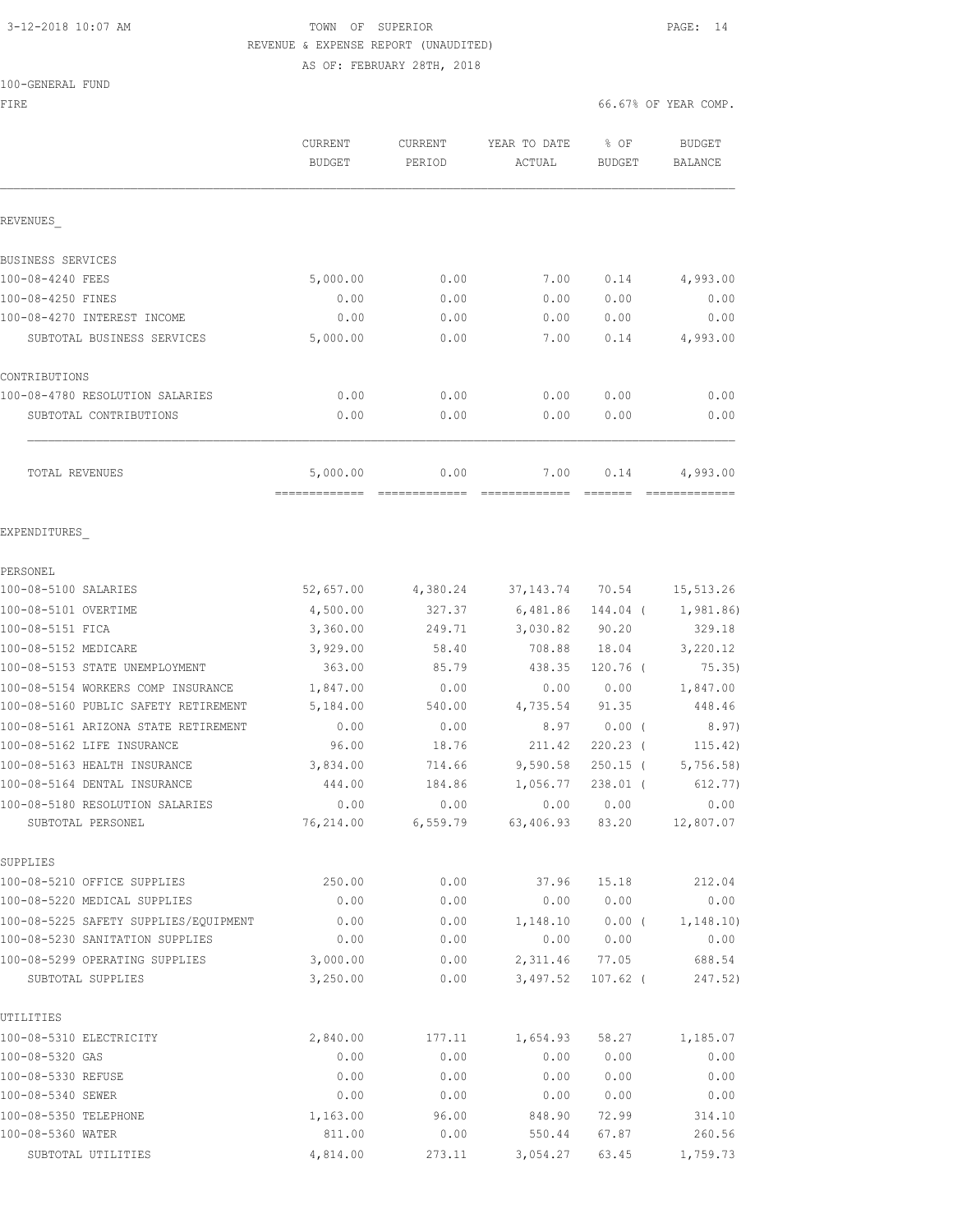# 3-12-2018 10:07 AM **TOWN OF SUPERIOR PAGE: 15** REVENUE & EXPENSE REPORT (UNAUDITED)

AS OF: FEBRUARY 28TH, 2018

FIRE  $6.67%$  OF YEAR COMP.

| GENERAL BUSINESS EXPENSE<br>100-08-5410 ADVERTISING<br>100-08-5420 DUES & SUBSCRIPTIONS<br>100-08-5425 CONFERENCES & TRAINING<br>100-08-5430 PRINTING<br>100-08-5450 UNIFORMS<br>100-08-5460 POSTAGE<br>100-08-5470 TRAVEL<br>100-08-5471 AUDIT<br>100-08-5480 GENERAL INSURANCE<br>100-08-5481 VEHICLE INSURANCE<br>100-08-5482 LIABILITY INSURANCE<br>100-08-5492 BAD DEBT EXPENSE<br>SUBTOTAL GENERAL BUSINESS EXPENSE<br>PROFESSIONAL SERVICES<br>100-08-5520 CONTRACTUAL SERVICES<br>100-08-5550 OTHER PROFESSIONAL SERVICES |                  |                                       |                  |               |                          |
|-----------------------------------------------------------------------------------------------------------------------------------------------------------------------------------------------------------------------------------------------------------------------------------------------------------------------------------------------------------------------------------------------------------------------------------------------------------------------------------------------------------------------------------|------------------|---------------------------------------|------------------|---------------|--------------------------|
|                                                                                                                                                                                                                                                                                                                                                                                                                                                                                                                                   |                  |                                       |                  |               |                          |
|                                                                                                                                                                                                                                                                                                                                                                                                                                                                                                                                   |                  |                                       |                  |               |                          |
|                                                                                                                                                                                                                                                                                                                                                                                                                                                                                                                                   | 0.00             | 0.00                                  | 34.94            | 0.00(         | 34.94)                   |
|                                                                                                                                                                                                                                                                                                                                                                                                                                                                                                                                   | 0.00             | 0.00                                  | 587.20           | 0.00(         | 587.20)                  |
|                                                                                                                                                                                                                                                                                                                                                                                                                                                                                                                                   | 0.00             | 0.00                                  | 0.00             | 0.00          | 0.00                     |
|                                                                                                                                                                                                                                                                                                                                                                                                                                                                                                                                   | 0.00             | 100.16                                | 680.70           | 0.00(         | 680.70)                  |
|                                                                                                                                                                                                                                                                                                                                                                                                                                                                                                                                   | 0.00             | 0.00                                  | 0.00             | 0.00          | 0.00                     |
|                                                                                                                                                                                                                                                                                                                                                                                                                                                                                                                                   | 250.00           | 37.92                                 | 326.46           | $130.58$ (    | 76.46)                   |
|                                                                                                                                                                                                                                                                                                                                                                                                                                                                                                                                   | 0.00             | 0.00                                  | 0.00             | 0.00          | 0.00                     |
|                                                                                                                                                                                                                                                                                                                                                                                                                                                                                                                                   | 1,545.00         | 0.00                                  | 1,500.00         | 97.09         | 45.00                    |
|                                                                                                                                                                                                                                                                                                                                                                                                                                                                                                                                   | 6,410.00         | 0.00                                  | 4,577.18         | 71.41         | 1,832.82                 |
|                                                                                                                                                                                                                                                                                                                                                                                                                                                                                                                                   | 0.00             | 0.00                                  | 0.00             | 0.00          | 0.00                     |
|                                                                                                                                                                                                                                                                                                                                                                                                                                                                                                                                   | 0.00             | 0.00                                  | 0.00             | 0.00          | 0.00                     |
|                                                                                                                                                                                                                                                                                                                                                                                                                                                                                                                                   | 0.00<br>8,205.00 | 0.00<br>138.08                        | 0.00<br>7,706.48 | 0.00<br>93.92 | 0.00<br>498.52           |
|                                                                                                                                                                                                                                                                                                                                                                                                                                                                                                                                   |                  |                                       |                  |               |                          |
|                                                                                                                                                                                                                                                                                                                                                                                                                                                                                                                                   |                  |                                       |                  |               |                          |
|                                                                                                                                                                                                                                                                                                                                                                                                                                                                                                                                   | 0.00             | 0.00                                  | 0.00             | 0.00          | 0.00                     |
|                                                                                                                                                                                                                                                                                                                                                                                                                                                                                                                                   | 3,000.00         | 0.00                                  | 11,556.60        | $385.22$ (    | 8,556.60)                |
| 100-08-5555 HEALTH AND SAFETY                                                                                                                                                                                                                                                                                                                                                                                                                                                                                                     | 0.00             | 0.00                                  | 0.00             | 0.00          | 0.00                     |
| SUBTOTAL PROFESSIONAL SERVICES                                                                                                                                                                                                                                                                                                                                                                                                                                                                                                    | 3,000.00         | 0.00                                  | 11,556.60        | $385.22$ (    | 8,556.60)                |
| REPAIR/MAINTENANCE                                                                                                                                                                                                                                                                                                                                                                                                                                                                                                                |                  |                                       |                  |               |                          |
| 100-08-5610 PARK & BLDG IMPROVEMENTS                                                                                                                                                                                                                                                                                                                                                                                                                                                                                              | 0.00             | 0.00                                  | 0.00             | 0.00          | 0.00                     |
| 100-08-5630 FIRE APPARATUS MAINT                                                                                                                                                                                                                                                                                                                                                                                                                                                                                                  | 0.00             | 0.00                                  | 0.00             | 0.00          | 0.00                     |
| 100-08-5640 AUTO & TRUCK REPAIRS                                                                                                                                                                                                                                                                                                                                                                                                                                                                                                  | 0.00             | 0.00                                  | 0.00             | 0.00          | 0.00                     |
| 100-08-5641 GAS & OIL                                                                                                                                                                                                                                                                                                                                                                                                                                                                                                             | 5,000.00         | 148.32                                | 1,388.09         | 27.76         | 3,611.91                 |
| 100-08-5642 TIRES & TUBES                                                                                                                                                                                                                                                                                                                                                                                                                                                                                                         | 0.00             | 0.00                                  | 0.00             | 0.00          | 0.00                     |
| 100-08-5650 OTHER EQUIPMENT REPAIRS                                                                                                                                                                                                                                                                                                                                                                                                                                                                                               | 0.00             | 0.00                                  | 0.00             | 0.00          | 0.00                     |
| SUBTOTAL REPAIR/MAINTENANCE                                                                                                                                                                                                                                                                                                                                                                                                                                                                                                       | 5,000.00         | 148.32                                | 1,388.09         | 27.76         | 3,611.91                 |
| CAPITAL OUTLAY                                                                                                                                                                                                                                                                                                                                                                                                                                                                                                                    |                  |                                       |                  |               |                          |
| 100-08-5710 BUILDING                                                                                                                                                                                                                                                                                                                                                                                                                                                                                                              | 0.00             | 0.00                                  | 0.00             | 0.00          | 0.00                     |
| 100-08-5720 OFFICE EQUIPMENT                                                                                                                                                                                                                                                                                                                                                                                                                                                                                                      | 0.00             | 0.00                                  | 0.00             | 0.00          | 0.00                     |
| 100-08-5730 RADIO EQUIPMENT                                                                                                                                                                                                                                                                                                                                                                                                                                                                                                       | 0.00             | 0.00                                  | 0.00             | 0.00          | 0.00                     |
| 100-08-5740 MEDICAL EQUIPMENT                                                                                                                                                                                                                                                                                                                                                                                                                                                                                                     | 0.00             | 0.00                                  | 0.00             | 0.00          | 0.00                     |
| 100-08-5750 FIRE/PPE                                                                                                                                                                                                                                                                                                                                                                                                                                                                                                              | 0.00             | 0.00                                  | 0.00             | 0.00          | 0.00                     |
| SUBTOTAL CAPITAL OUTLAY                                                                                                                                                                                                                                                                                                                                                                                                                                                                                                           | 0.00             | 0.00                                  | 0.00             | 0.00          | 0.00                     |
| DEBT SERVICE                                                                                                                                                                                                                                                                                                                                                                                                                                                                                                                      |                  |                                       |                  |               |                          |
| 100-08-5900 DEBT SVC- PRINCIPAL                                                                                                                                                                                                                                                                                                                                                                                                                                                                                                   | 0.00             | 74.94                                 | 456.11           | $0.00$ (      | 456.11)                  |
| 100-08-5901 DEBT SVC INTEREST                                                                                                                                                                                                                                                                                                                                                                                                                                                                                                     | 0.00             | 0.00                                  | 247.55           | $0.00$ (      | 247.55)                  |
| SUBTOTAL DEBT SERVICE                                                                                                                                                                                                                                                                                                                                                                                                                                                                                                             | 0.00             | 74.94                                 | 703.66           | $0.00$ (      | 703.66)                  |
|                                                                                                                                                                                                                                                                                                                                                                                                                                                                                                                                   |                  |                                       |                  |               |                          |
| TOTAL EXPENDITURES                                                                                                                                                                                                                                                                                                                                                                                                                                                                                                                |                  | 100,483.00 7,194.24 91,313.55 90.87   |                  |               | 9,169.45                 |
| REVENUES OVER/ (UNDER) EXPENDITURES                                                                                                                                                                                                                                                                                                                                                                                                                                                                                               |                  | (95, 483.00) (7, 194.24) (91, 306.55) |                  |               | 4, 176.45)<br>$\sqrt{2}$ |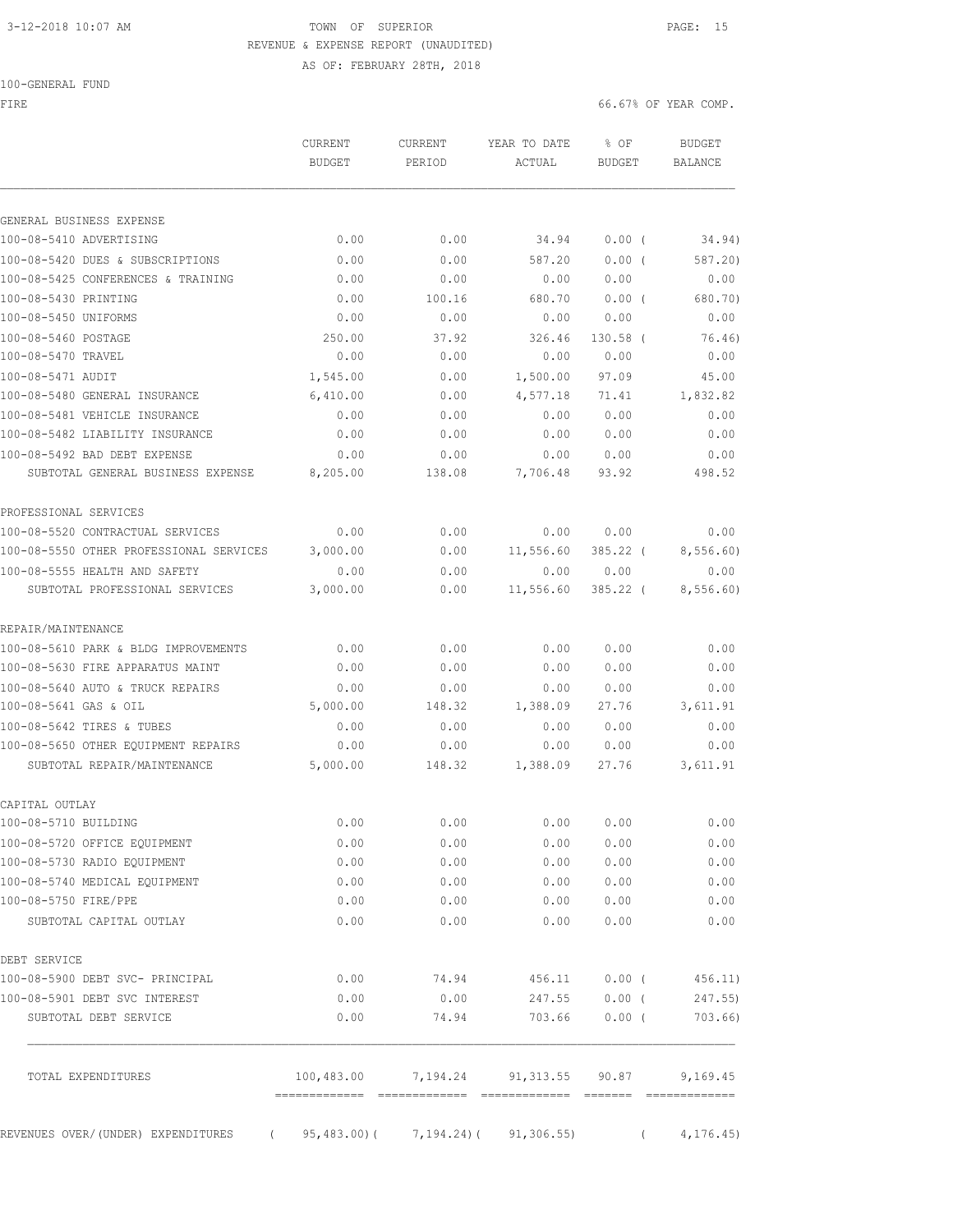## 3-12-2018 10:07 AM TOWN OF SUPERIOR PAGE: 16 REVENUE & EXPENSE REPORT (UNAUDITED) AS OF: FEBRUARY 28TH, 2018

### 100-GENERAL FUND

PW-STREETS/BLDG MAINT 66.67% OF YEAR COMP.

|                                         | CURRENT<br><b>BUDGET</b> | CURRENT<br>PERIOD | YEAR TO DATE<br>ACTUAL | % OF<br><b>BUDGET</b> | <b>BUDGET</b><br><b>BALANCE</b> |
|-----------------------------------------|--------------------------|-------------------|------------------------|-----------------------|---------------------------------|
| REVENUES                                |                          |                   |                        |                       |                                 |
| MISCELLANEOUS                           |                          |                   |                        |                       |                                 |
| 100-09-4820 OTHER INCOME                | 0.00                     | 0.00              | 2,000.00               | 0.00(                 | 2,000.00)                       |
| 100-09-4821 RESIDENT DECAL              | 0.00                     | 0.00              | 0.00                   | 0.00                  | 0.00                            |
| 100-09-4822 TIPPING FEES                | 0.00                     | 0.00              | 0.00                   | 0.00                  | 0.00                            |
| SUBTOTAL MISCELLANEOUS                  | 0.00                     | 0.00              | 2,000.00               | 0.00(                 | 2,000.00)                       |
| TOTAL REVENUES                          | 0.00                     | 0.00              | 2,000.00               | $0.00$ (              | 2,000.00)                       |
| EXPENDITURES                            |                          |                   |                        |                       |                                 |
| PERSONEL                                |                          |                   |                        |                       |                                 |
| 100-09-5100 SALARIES                    | 53,625.00                | 4,183.09          | 36,721.44              | 68.48                 | 16,903.56                       |
| 100-09-5101 OVERTIME                    | 2,000.00                 | 113.46            | 1,448.03               | 72.40                 | 551.97                          |
| 100-09-5120 INMATE LABOR                | 3,000.00                 | 0.00              | 2,457.50               | 81.92                 | 542.50                          |
| 100-09-5151 FICA                        | 3,325.00                 | 261.99            | 2,604.29               | 78.32                 | 720.71                          |
| 100-09-5152 MEDICARE                    | 778.00                   | 61.27             | 609.07                 | 78.29                 | 168.93                          |
| 100-09-5153 STATE UNEMPLOYMENT          | 669.00                   | 90.01             | 245.59                 | 36.71                 | 423.41                          |
| 100-09-5154 WORKERS COMP INSURANCE      | 1,002.00                 | 0.00              | 1,294.62               | $129.20$ (            | 292.62)                         |
| 100-09-5161 ARIZONA STATE RETIREMENT    | 5,759.00                 | 468.27            | 4,375.43               | 75.98                 | 1,383.57                        |
| 100-09-5162 LIFE INSURANCE              | 101.00                   | 67.00             | 270.00                 | $267.33$ (            | 169.00)                         |
| 100-09-5163 HEALTH INSURANCE            | 3,834.00                 | 1,191.10          | 4,618.85               | $120.47$ (            | 784.85)                         |
| 100-09-5164 DENTAL INSURANCE            | 462.00                   | 123.24            | 434.42                 | 94.03                 | 27.58                           |
| SUBTOTAL PERSONEL                       | 74,555.00                | 6, 559.43         | 55,079.24              | 73.88                 | 19,475.76                       |
| SUPPLIES                                |                          |                   |                        |                       |                                 |
| 100-09-5210 OFFICE SUPPLIES             | 0.00                     | 0.00              | 0.00                   | 0.00                  | 0.00                            |
| 100-09-5220 MEDICAL SUPPLIES            | 0.00                     | 0.00              | 0.00                   | 0.00                  | 0.00                            |
| 100-09-5225 SAFETY SUPPLIES/EQUIPMENT   | 1,000.00                 | 0.00              |                        | 1,641.26 164.13 (     | 641.26)                         |
| 100-09-5227 K9 FOOD & MEDICAL SUPPLIES  | 0.00                     | 0.00(             | $40.00$ )              | 0.00                  | 40.00                           |
| 100-09-5230 SANITATION SUPPLIES         | 8,800.00                 | 1,469.45          | 9,833.65               | 111.75 (              | 1,033.65)                       |
| 100-09-5240 CHEMICAL SUPPLIES           | 0.00                     | 0.00              | 0.00                   | 0.00                  | 0.00                            |
| 100-09-5299 OPERATING SUPPLIES          | 8,000.00                 | 1,222.41          | 8,042.01               | $100.53$ (            | 42.01)                          |
| SUBTOTAL SUPPLIES                       | 17,800.00                | 2,691.86          | 19,476.92              | 109.42 (              | 1,676.92)                       |
| UTILITIES                               |                          |                   |                        | 87.33                 | 696.91                          |
| 100-09-5310 ELECTRICITY                 | 5,500.00                 | 328.76            | 4,803.09               |                       |                                 |
| 100-09-5315 APS CONTRACT                | 0.00                     | 0.00              | 0.00                   | 0.00                  | 0.00                            |
| 100-09-5320 GAS                         | 0.00                     | 0.00              | 0.00                   | 0.00                  | 0.00                            |
| 100-09-5330 REFUSE<br>100-09-5340 SEWER | 0.00<br>0.00             | 36.52<br>0.00     | 1,118.20               | $0.00$ (<br>0.00      | 1, 118.20)<br>0.00              |
| 100-09-5350 TELEPHONE                   | 450.00                   |                   | 0.00                   |                       |                                 |
| 100-09-5360 WATER                       | 4,870.00                 | 81.21<br>151.46   | 653.87<br>2,428.21     | $145.30$ (<br>49.86   | 203.87)<br>2,441.79             |
| 100-09-5380 SECURITY                    | 825.00                   | 0.00              | 0.00                   | 0.00                  | 825.00                          |
|                                         |                          |                   |                        |                       |                                 |

SUBTOTAL UTILITIES 11,645.00 597.95 9,003.37 77.32 2,641.63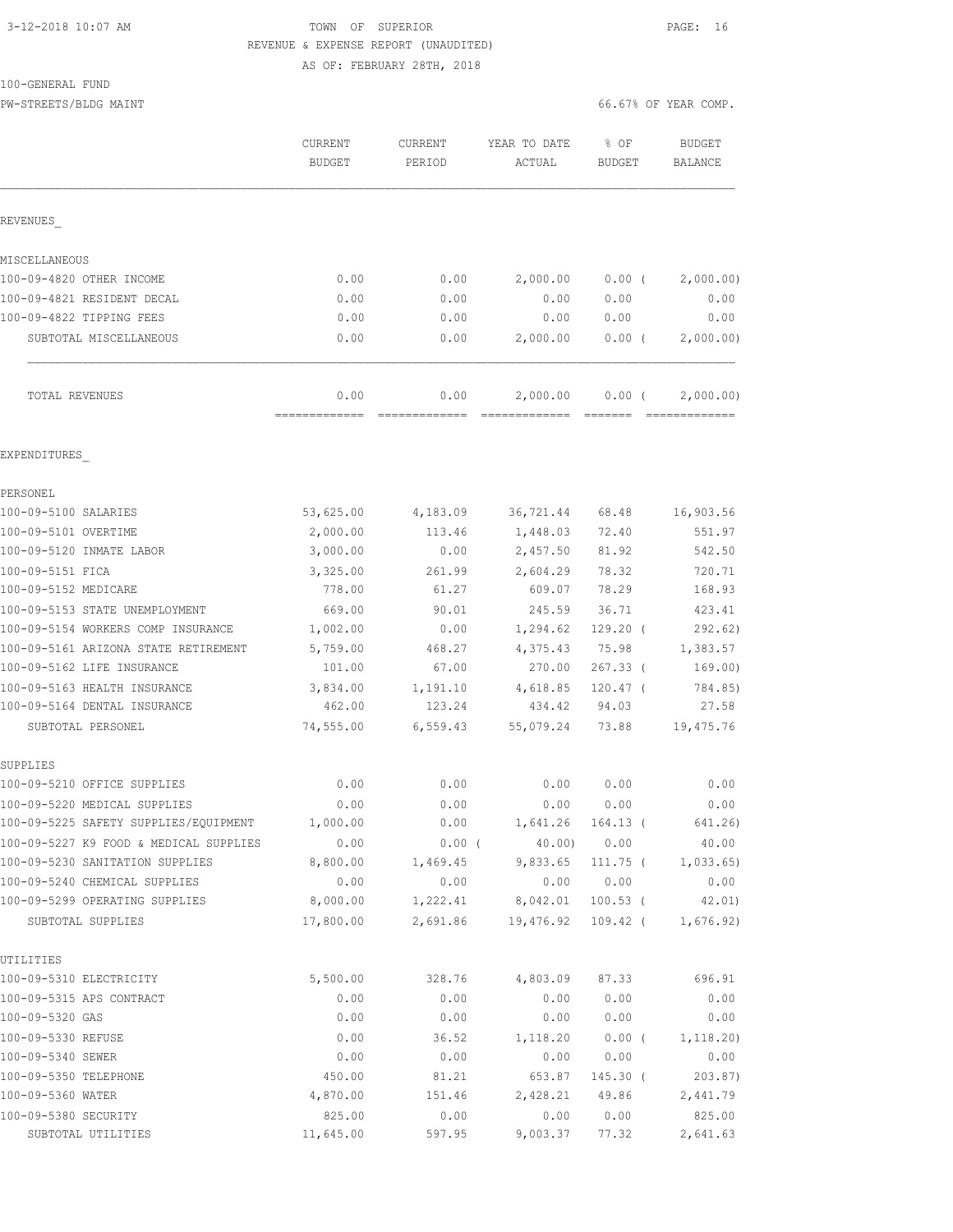# 3-12-2018 10:07 AM **TOWN OF SUPERIOR PAGE: 17** REVENUE & EXPENSE REPORT (UNAUDITED)

AS OF: FEBRUARY 28TH, 2018

### 100-GENERAL FUND

PW-STREETS/BLDG MAINT 66.67% OF YEAR COMP.

|                                                                        | CURRENT<br><b>BUDGET</b> | <b>CURRENT</b><br>PERIOD                       | YEAR TO DATE<br>ACTUAL | % OF<br><b>BUDGET</b> |            | <b>BUDGET</b><br><b>BALANCE</b> |
|------------------------------------------------------------------------|--------------------------|------------------------------------------------|------------------------|-----------------------|------------|---------------------------------|
| GENERAL BUSINESS EXPENSE                                               |                          |                                                |                        |                       |            |                                 |
| 100-09-5410 ADVERTISING                                                | 955.00                   | 0.00                                           | 0.00                   | 0.00                  |            | 955.00                          |
| 100-09-5420 DUES & SUBSCRIPTIONS                                       | 0.00                     | 0.00                                           | 0.00                   | 0.00                  |            | 0.00                            |
| 100-09-5425 CONFERENCES & TRAINING                                     | 2,000.00                 | 0.00                                           | 179.00                 | 8.95                  |            | 1,821.00                        |
| 100-09-5430 PRINTING                                                   | 0.00                     | 0.00                                           | 0.00                   | 0.00                  |            | 0.00                            |
| 100-09-5450 UNIFORMS                                                   | 2,000.00                 | 401.96                                         | 3,743.63               | 187.18 (              |            | 1,743.63)                       |
| 100-09-5460 POSTAGE                                                    | 100.00                   | 0.00                                           | 0.00                   | 0.00                  |            | 100.00                          |
| 100-09-5470 TRAVEL                                                     | 0.00                     | 0.00                                           | 0.00                   | 0.00                  |            | 0.00                            |
| 100-09-5471 AUDIT & ACCOUNTING                                         | 1,545.00                 | 0.00                                           | 1,500.00               | 97.09                 |            | 45.00                           |
| 100-09-5480 GENERAL INSURANCE                                          | 12,820.00                | 0.00                                           | 9,154.46               | 71.41                 |            | 3,665.54                        |
| 100-09-5481 VEHICLE INSURANCE                                          | 0.00                     | 0.00                                           | 0.00                   | 0.00                  |            | 0.00                            |
| 100-09-5482 LIABILITY INSURANCE                                        | 0.00                     | 0.00                                           | 0.00                   | 0.00                  |            | 0.00                            |
| SUBTOTAL GENERAL BUSINESS EXPENSE                                      | 19,420.00                | 401.96                                         | 14,577.09              | 75.06                 |            | 4,842.91                        |
| PROFESSIONAL SERVICES                                                  |                          |                                                |                        |                       |            |                                 |
| 100-09-5520 CONTRACTUAL SERVICESL                                      | 0.00                     | 0.00                                           | 2,223.58               | $0.00$ (              |            | 2, 223.58                       |
| 100-09-5550 OTHER PROFESSIONAL SERVICES                                | 6,000.00                 | 0.00                                           | 5,126.11               | 85.44                 |            | 873.89                          |
| SUBTOTAL PROFESSIONAL SERVICES                                         | 6,000.00                 | 0.00                                           | 7,349.69               | $122.49$ (            |            | 1,349.69                        |
| REPAIR/MAINTENANCE                                                     |                          |                                                |                        |                       |            |                                 |
| 100-09-5610 PARK & BLDG IMPROVEMENTS                                   | 2,980.00                 | 0.00                                           | 2,941.09               | 98.69                 |            | 38.91                           |
| 100-09-5640 AUTO & TRUCK REPAIRS                                       | 5,000.00                 | 0.00                                           | 1,239.40               | 24.79                 |            | 3,760.60                        |
| 100-09-5641 GAS & OIL                                                  | 1,000.00                 | 0.00                                           | 0.00                   | 0.00                  |            | 1,000.00                        |
| 100-09-5642 TIRES & TUBES                                              | 0.00                     | 0.00                                           | 0.00                   | 0.00                  |            | 0.00                            |
| 100-09-5643 INMATE FUEL                                                | 500.00                   | 197.77                                         | 1,163.38               | $232.68$ (            |            | 663.38)                         |
| 100-09-5650 OTHER EQUIPMENT REPAIRS                                    | 5,000.00                 | 0.00                                           | 6, 236.35              | 124.73 (              |            | 1, 236.35)                      |
| 100-09-5670 STREET & SIDEWALK REPAIR                                   | 0.00                     | 0.00                                           | 0.00                   | 0.00                  |            | 0.00                            |
| SUBTOTAL REPAIR/MAINTENANCE                                            | 14,480.00                | 197.77                                         | 11,580.22              | 79.97                 |            | 2,899.78                        |
| CAPITAL OUTLAY                                                         |                          |                                                |                        |                       |            |                                 |
| 100-09-5710 BUILDING                                                   | 0.00                     | 2,439.47                                       | 2,439.47               | $0.00$ (              |            | 2,439.47                        |
| 100-09-5711 MAGMA BUILDING                                             | 2,000.00                 | 0.00                                           | 6, 177.09              | $308.85$ (            |            | 4, 177.09                       |
| 100-09-5712 ROOSEVELT BUILDING                                         | 2,000.00                 | 0.00                                           | 1, 134. 26 56. 71      |                       |            | 865.74                          |
| 100-09-5720 OFFICE EQUIPMENT                                           | 0.00                     | 0.00                                           | 0.00                   | 0.00                  |            | 0.00                            |
| 100-09-5750 OTHER EQUIP/SMALL TOOLS                                    | 5,000.00                 | 0.00                                           | 3,234.66 64.69         |                       |            | 1,765.34                        |
| 100-09-5770 TRAFFIC SIGNS                                              | 0.00                     | 0.00                                           |                        | 0.00 0.00             |            | 0.00                            |
| SUBTOTAL CAPITAL OUTLAY                                                | 9,000.00                 | 2,439.47                                       | 12,985.48 144.28 (     |                       |            | 3,985.48                        |
| DEBT SERVICE                                                           |                          |                                                |                        |                       |            |                                 |
| 100-09-5900 DEBT SVC - PRINCIPAL                                       | 0.00                     | 140.75                                         | 959.21                 | $0.00$ (              |            | 959.21)                         |
| 100-09-5901 DEBT SVC - INTEREST                                        | 0.00                     | 74.53                                          | 763.01                 | $0.00$ (              |            | 763.01)                         |
| 100-09-5999 CONTINGENCY                                                | 0.00                     | 0.00                                           | 0.00                   | 0.00                  |            | 0.00                            |
| SUBTOTAL DEBT SERVICE                                                  | 0.00                     | 215.28                                         | 1,722.22               | $0.00$ (              |            | 1,722.22)                       |
| TOTAL EXPENDITURES                                                     |                          | 152,900.00    13,103.72    131,774.23    86.18 |                        |                       |            | 21, 125.77                      |
| REVENUES OVER/(UNDER) EXPENDITURES (152,900.00)(13,103.72)(129,774.23) |                          |                                                |                        |                       | $\sqrt{2}$ | 23, 125.77)                     |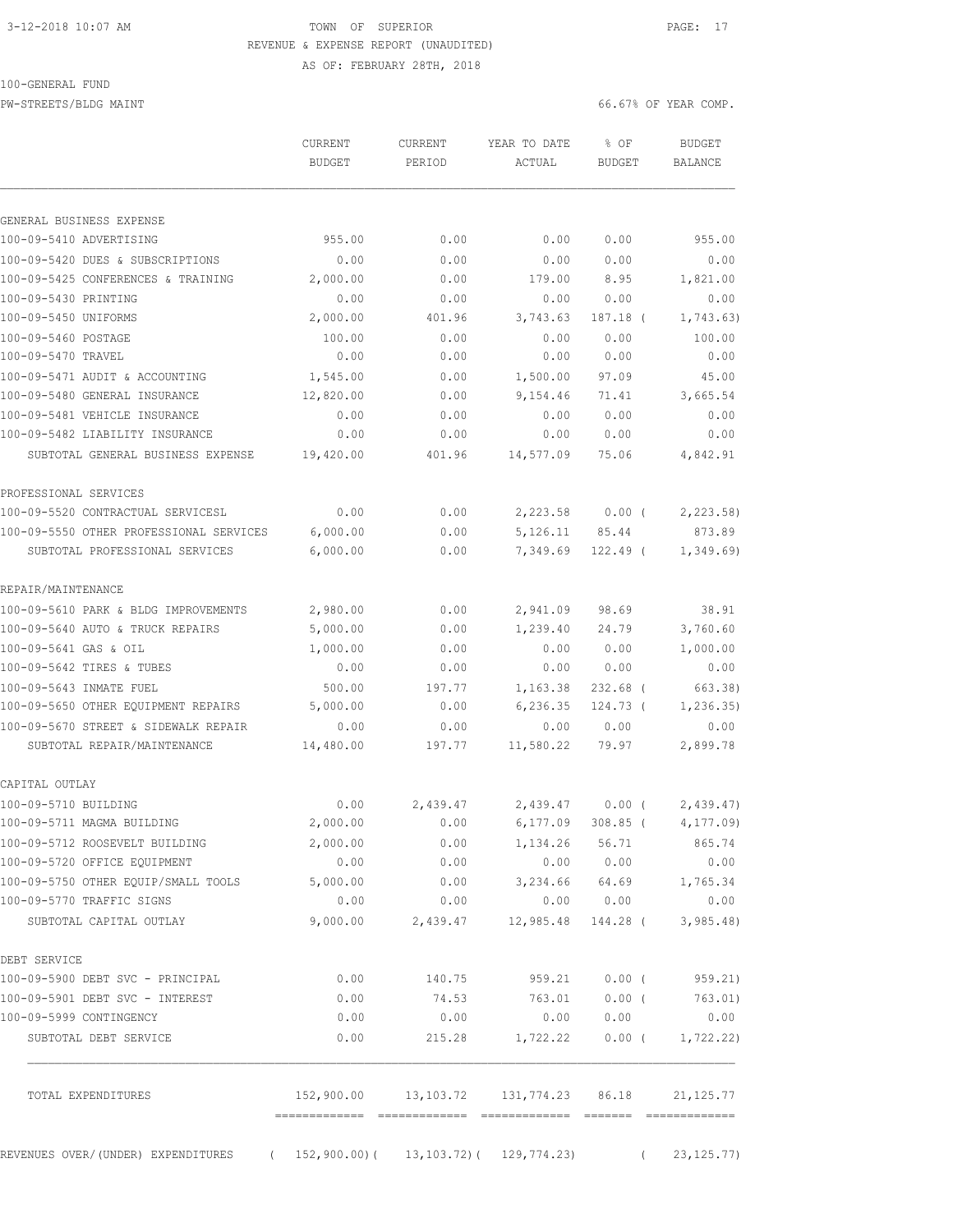# 3-12-2018 10:07 AM **PAGE:** 18 REVENUE & EXPENSE REPORT (UNAUDITED)

AS OF: FEBRUARY 28TH, 2018

### 100-GENERAL FUND

PW-BLDG REGS/ZONING 66.67% OF YEAR COMP.

|                                         | CURRENT<br><b>BUDGET</b> | CURRENT<br>PERIOD | YEAR TO DATE<br>ACTUAL | % OF<br>BUDGET | <b>BUDGET</b><br><b>BALANCE</b> |
|-----------------------------------------|--------------------------|-------------------|------------------------|----------------|---------------------------------|
| REVENUES                                |                          |                   |                        |                |                                 |
| BUSINESS SERVICES                       |                          |                   |                        |                |                                 |
| 100-10-4240 FEES                        | 0.00                     | 0.00              | 0.00                   | 0.00           | 0.00                            |
| 100-10-4250 FINES                       | 0.00                     | 0.00              | 0.00                   | 0.00           | 0.00                            |
| SUBTOTAL BUSINESS SERVICES              | 0.00                     | 0.00              | 0.00                   | 0.00           | 0.00                            |
| TOTAL REVENUES                          | 0.00                     | 0.00              | 0.00                   | 0.00           | 0.00                            |
| EXPENDITURES                            |                          |                   |                        |                |                                 |
| PERSONEL                                |                          |                   |                        |                |                                 |
| 100-10-5100 SALARIES                    | 0.00                     | 0.00              | 0.00                   | 0.00           | 0.00                            |
| 100-10-5101 OVERTIME                    | 0.00                     | 0.00              | 0.00                   | 0.00           | 0.00                            |
| 100-10-5151 FICA                        | 0.00                     | 0.00              | 0.00                   | 0.00           | 0.00                            |
| 100-10-5152 MEDICARE                    | 0.00                     | 0.00              | 0.00                   | 0.00           | 0.00                            |
| 100-10-5153 STATE UNEMPLOYMENT          | 0.00                     | 0.00              | 0.00                   | 0.00           | 0.00                            |
| 100-10-5154 WORKERS COMP INSURANCE      | 0.00                     | 0.00              | 0.00                   | 0.00           | 0.00                            |
| 100-10-5161 ARIZONA STATE RETIREMENT    | 0.00                     | 0.00              | 0.00                   | 0.00           | 0.00                            |
| 100-10-5162 LIFE INSURANCE              | 0.00                     | 0.00              | 0.00                   | 0.00           | 0.00                            |
| 100-10-5163 HEALTH INSURANCE            | 0.00                     | 0.00              | 0.00                   | 0.00           | 0.00                            |
| 100-10-5164 DENTAL INSURANCE            | 0.00                     | 0.00              | 0.00                   | 0.00           | 0.00                            |
| SUBTOTAL PERSONEL                       | 0.00                     | 0.00              | 0.00                   | 0.00           | 0.00                            |
| SUPPLIES                                |                          |                   |                        |                |                                 |
| 100-10-5210 OFFICE SUPPLIES             | 0.00                     | 0.00              | 0.00                   | 0.00           | 0.00                            |
| 100-10-5220 MEDICAL SUPPLIES            | 0.00                     | 0.00              | 0.00                   | 0.00           | 0.00                            |
| 100-10-5225 SAFETY SUPPLIES/EQUIPMENT   | 0.00                     | 0.00              | 0.00                   | 0.00           | 0.00                            |
| 100-10-5230 SANITATION SUPPLIES         | 0.00                     | 0.00              | 0.00                   | 0.00           | 0.00                            |
| 100-10-5299 OPERATING SUPPLIES          | 0.00                     | 0.00              | 0.00                   | 0.00           | 0.00                            |
| SUBTOTAL SUPPLIES                       | 0.00                     | 0.00              | 0.00                   | 0.00           | 0.00                            |
| UTILITIES                               |                          |                   |                        |                |                                 |
| 100-10-5310 ELECTRICITY                 | 0.00                     | 0.00              | 0.00                   | 0.00           | 0.00                            |
| 100-10-5320 GAS                         | 0.00                     | 0.00              | 0.00                   | 0.00           | 0.00                            |
| 100-10-5330 REFUSE                      | 0.00                     | 0.00              | 0.00                   | 0.00           | 0.00                            |
| 100-10-5340 SEWER                       | 0.00                     | 0.00              | 0.00                   | 0.00           | 0.00                            |
| 100-10-5350 TELEPHONE                   | 0.00                     | 0.00              | 0.00                   | 0.00           | 0.00                            |
| 100-10-5360 WATER<br>SUBTOTAL UTILITIES | 0.00<br>0.00             | 0.00<br>0.00      | 0.00<br>0.00           | 0.00<br>0.00   | 0.00<br>0.00                    |
| GENERAL BUSINESS EXPENSE                |                          |                   |                        |                |                                 |
| 100-10-5410 ADVERTISING                 | 0.00                     | 0.00              | 0.00                   | 0.00           | 0.00                            |
| 100-10-5420 DUES & SUBSCRIPTIONS        | 0.00                     | 0.00              | 0.00                   | 0.00           | 0.00                            |
| 100-10-5425 CONFERENCES & TRAINING      | 0.00                     | 0.00              | 0.00                   | 0.00           | 0.00                            |
| 100-10-5430 PRINTING                    | 0.00                     | 0.00              | 0.00                   | 0.00           | 0.00                            |
| 100-10-5450 UNIFORMS                    | 0.00                     | 0.00              | 0.00                   | 0.00           | 0.00                            |
|                                         |                          |                   |                        |                |                                 |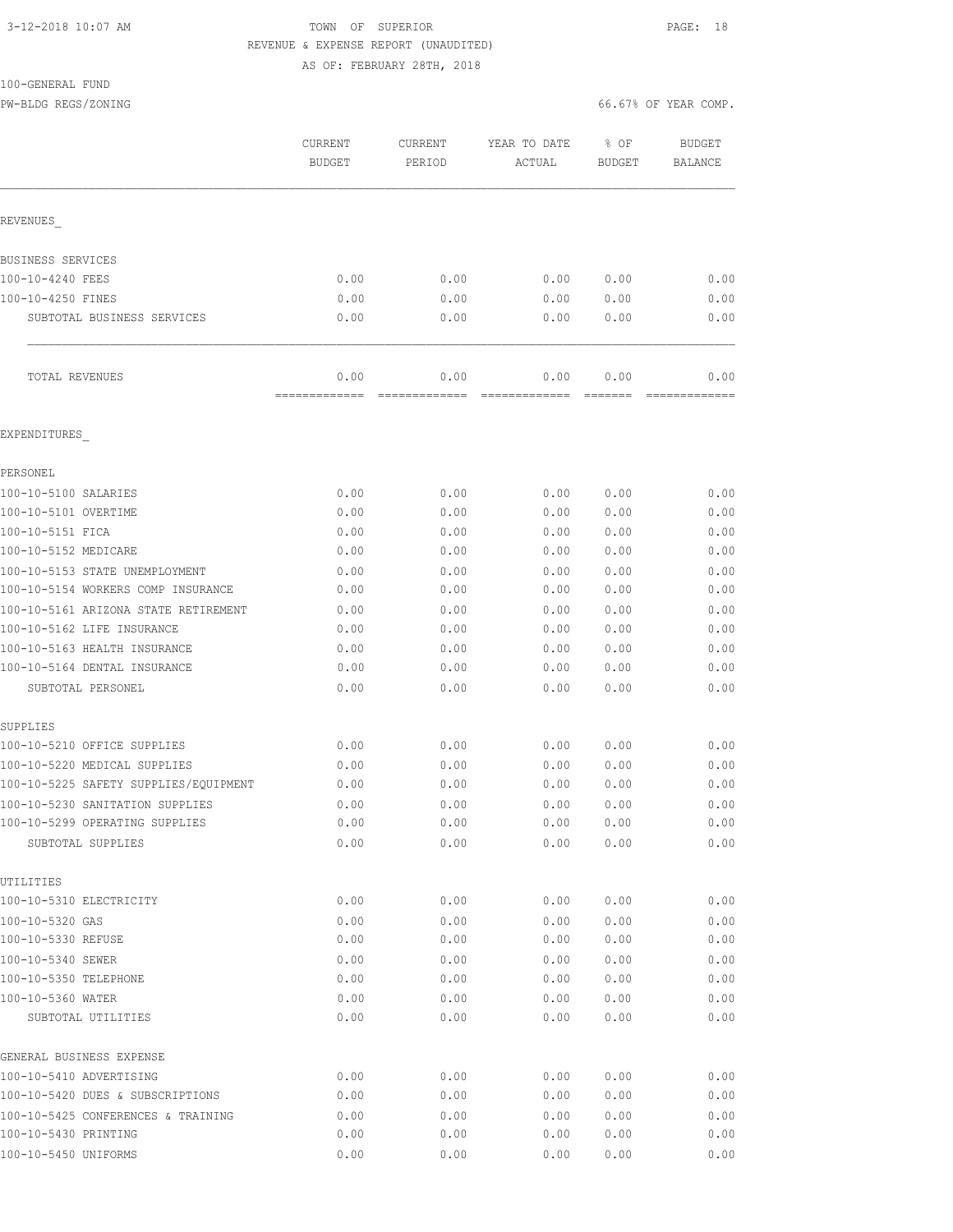## 3-12-2018 10:07 AM TOWN OF SUPERIOR PAGE: 19 REVENUE & EXPENSE REPORT (UNAUDITED) AS OF: FEBRUARY 28TH, 2018

### 100-GENERAL FUND

PW-BLDG REGS/ZONING 66.67% OF YEAR COMP.

|                                         | CURRENT<br><b>BUDGET</b> | <b>CURRENT</b><br>PERIOD | YEAR TO DATE<br>ACTUAL | % OF          | <b>BUDGET</b><br><b>BALANCE</b> |
|-----------------------------------------|--------------------------|--------------------------|------------------------|---------------|---------------------------------|
|                                         |                          |                          |                        | <b>BUDGET</b> |                                 |
| 100-10-5460 POSTAGE                     | 0.00                     | 0.00                     | 0.00                   | 0.00          | 0.00                            |
| 100-10-5470 TRAVEL                      | 0.00                     | 0.00                     | 0.00                   | 0.00          | 0.00                            |
| 100-10-5471 HOST/MEALS                  | 0.00                     | 0.00                     | 0.00                   | 0.00          | 0.00                            |
| 100-10-5480 GENERAL INSURANCE           | 0.00                     | 0.00                     | 0.00                   | 0.00          | 0.00                            |
| 100-10-5481 VEHICLE INSURANCE           | 0.00                     | 0.00                     | 0.00                   | 0.00          | 0.00                            |
| 100-10-5482 LIABILITY INSURANCE         | 0.00                     | 0.00                     | 0.00                   | 0.00          | 0.00                            |
| SUBTOTAL GENERAL BUSINESS EXPENSE       | 0.00                     | 0.00                     | 0.00                   | 0.00          | 0.00                            |
| PROFESSIONAL SERVICES                   |                          |                          |                        |               |                                 |
| 100-10-5510 CODE ENFORCEMENT/ABATEMENTS | 0.00                     | 0.00                     | 0.00                   | 0.00          | 0.00                            |
| 100-10-5530 ENGINEERING                 | 0.00                     | 0.00                     | 0.00                   | 0.00          | 0.00                            |
| 100-10-5550 OTHER PROFESSIONAL SERVICES | 0.00                     | 0.00                     | 0.00                   | 0.00          | 0.00                            |
| SUBTOTAL PROFESSIONAL SERVICES          | 0.00                     | 0.00                     | 0.00                   | 0.00          | 0.00                            |
| REPAIR/MAINTENANCE                      |                          |                          |                        |               |                                 |
| 100-10-5610 PARK & BLDG IMPROVEMENTS    | 0.00                     | 0.00                     | 0.00                   | 0.00          | 0.00                            |
| 100-10-5640 AUTO & TRUCK REPAIRS        | 0.00                     | 0.00                     | 0.00                   | 0.00          | 0.00                            |
| 100-10-5641 GAS & OIL                   | 0.00                     | 0.00                     | 0.00                   | 0.00          | 0.00                            |
| 100-10-5642 TIRES & TUBES               | 0.00                     | 0.00                     | 0.00                   | 0.00          | 0.00                            |
| 100-10-5650 OTHER EQUIPMENT REPAIRS     | 0.00                     | 0.00                     | 0.00                   | 0.00          | 0.00                            |
| SUBTOTAL REPAIR/MAINTENANCE             | 0.00                     | 0.00                     | 0.00                   | 0.00          | 0.00                            |
| CAPITAL OUTLAY                          |                          |                          |                        |               |                                 |
| 100-10-5710 BUILDING                    | 0.00                     | 0.00                     | 0.00                   | 0.00          | 0.00                            |
| 100-10-5750 OTHER EQUIP/SMALL TOOLS     | 0.00                     | 0.00                     | 0.00                   | 0.00          | 0.00                            |
| SUBTOTAL CAPITAL OUTLAY                 | 0.00                     | 0.00                     | 0.00                   | 0.00          | 0.00                            |
| TOTAL EXPENDITURES                      | 0.00                     | 0.00                     | 0.00                   | 0.00          | 0.00                            |
| REVENUES OVER/(UNDER) EXPENDITURES      | 0.00                     | 0.00                     | 0.00                   |               | 0.00                            |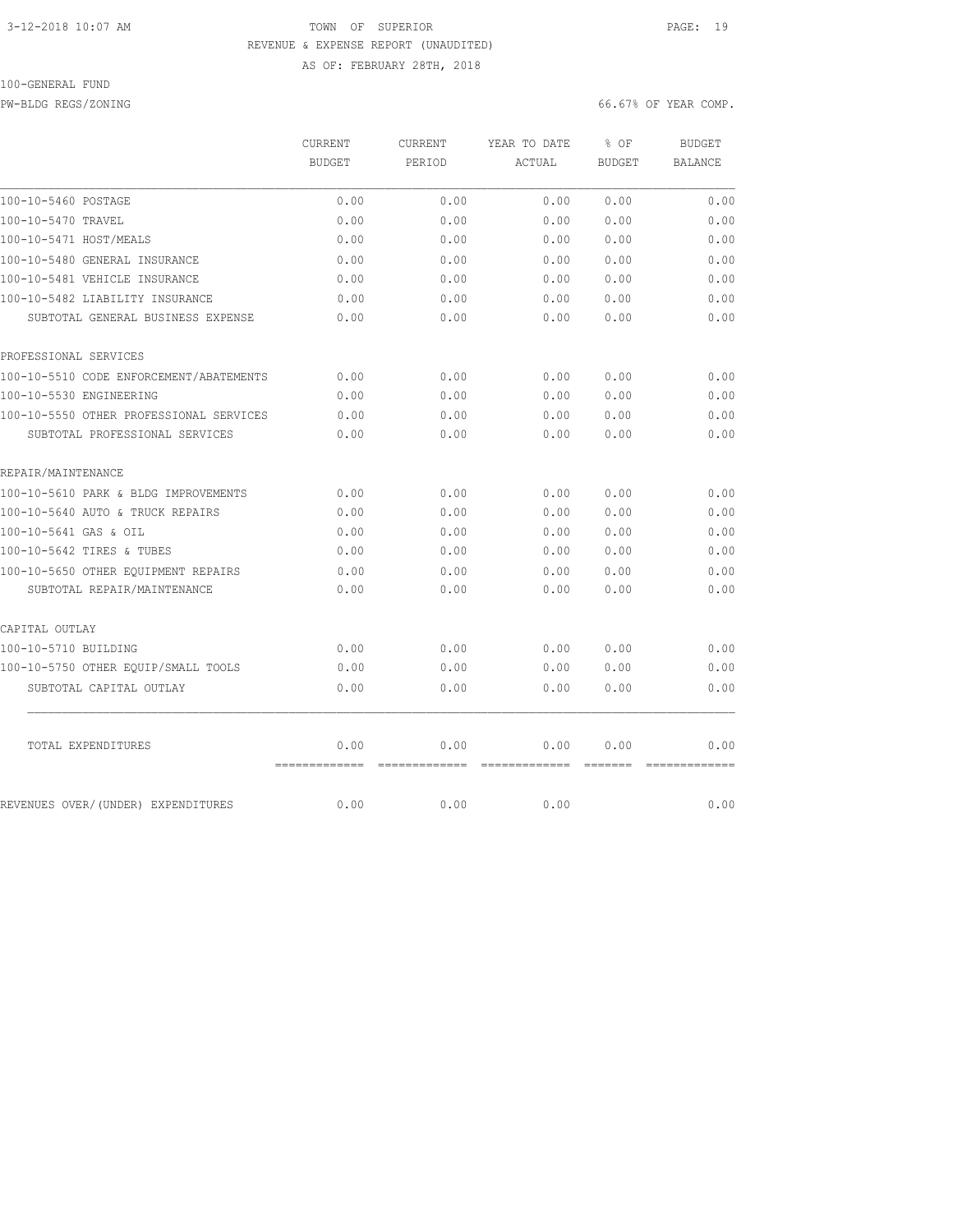| 3-12-2018 10:07 AM |  |
|--------------------|--|
|                    |  |

TOWN OF SUPERIOR **12-2018** PAGE: 20 REVENUE & EXPENSE REPORT (UNAUDITED)

AS OF: FEBRUARY 28TH, 2018

SWIMMING POOL 66.67% OF YEAR COMP.

|                                                     | CURRENT<br><b>BUDGET</b> | <b>CURRENT</b><br>PERIOD | YEAR TO DATE<br>ACTUAL | % OF<br>BUDGET        | <b>BUDGET</b><br><b>BALANCE</b> |
|-----------------------------------------------------|--------------------------|--------------------------|------------------------|-----------------------|---------------------------------|
| REVENUES                                            |                          |                          |                        |                       |                                 |
| BUSINESS SERVICES                                   |                          |                          |                        |                       |                                 |
| 100-11-4240 POOL SWIM/POOL RENTAL                   | 2,000.00                 | 0.00                     | 579.00                 | 28.95                 | 1,421.00                        |
| SUBTOTAL BUSINESS SERVICES                          | 2,000.00                 | 0.00                     | 579.00                 | 28.95                 | 1,421.00                        |
| TOTAL REVENUES                                      | 2,000.00                 | 0.00                     | 579.00                 | 28.95                 | 1,421.00                        |
| EXPENDITURES                                        |                          |                          |                        |                       |                                 |
| PERSONEL                                            |                          |                          |                        |                       |                                 |
| 100-11-5100 SALARIES                                | 12,559.00                | 0.00                     | 12,333.75              | 98.21                 | 225.25                          |
| 100-11-5101 OVERTIME                                | 0.00                     | 0.00                     | 0.00                   | 0.00                  | 0.00                            |
| 100-11-5151 FICA                                    | 838.00                   | 0.00                     | 764.70                 | 91.25                 | 73.30                           |
| 100-11-5152 MEDICARE                                | 196.00                   | 0.00                     | 178.98                 | 91.32                 | 17.02                           |
| 100-11-5153 STATE UNEMPLOYMENT                      | 227.00                   | 0.00                     | 399.61                 | $176.04$ (            | 172.61)                         |
| 100-11-5154 WORKERS COMP INSURANCE                  | 179.00                   | 0.00                     | 294.00                 | $164.25$ (            | 115.00)                         |
| 100-11-5161 ARIZONA STATE RETIREMENT                | 0.00                     | 0.00                     | 0.00                   | 0.00                  | 0.00                            |
| 100-11-5162 LIFE INSURANCE                          | 0.00                     | 0.00                     | 0.00                   | 0.00                  | 0.00                            |
| 100-11-5163 HEALTH INSURANCE                        | 0.00                     | 0.00                     | 0.00                   | 0.00                  | 0.00                            |
| 100-11-5164 DENTAL INSURANCE                        | 0.00                     | 0.00                     | 0.00                   | 0.00                  | 0.00                            |
| SUBTOTAL PERSONEL                                   | 13,999.00                | 0.00                     | 13,971.04              | 99.80                 | 27.96                           |
| SUPPLIES                                            |                          |                          |                        |                       |                                 |
| 100-11-5210 OFFICE SUPPLIES                         | 0.00                     | 0.00                     | 0.00                   | 0.00                  | 0.00                            |
| 100-11-5220 MEDICAL SUPPLIES                        | 0.00                     | 0.00                     | 0.00                   | 0.00                  | 0.00                            |
| 100-11-5225 SAFETY SUPPLIES/EQUIPMENT               | 0.00                     | 0.00                     | 0.00                   | 0.00                  | 0.00                            |
| 100-11-5230 SANITATION SUPPLIES                     | 0.00                     | 0.00                     | 0.00                   | 0.00                  | 0.00                            |
| 100-11-5240 CHEMICAL SUPPLIES                       | 1,900.00<br>2,000.00     | 0.00<br>0.00             | 912.43                 | 48.02<br>247.39 12.37 | 987.57                          |
| 100-11-5299 OPERATING SUPPLIES<br>SUBTOTAL SUPPLIES | 3,900.00                 | 0.00                     | 1,159.82               | 29.74                 | 1,752.61<br>2,740.18            |
| UTILITIES                                           |                          |                          |                        |                       |                                 |
| 100-11-5310 ELECTRICITY                             | 6,938.00                 | 593.47                   | 5,430.22               | 78.27                 | 1,507.78                        |
| 100-11-5320 GAS                                     | 0.00                     | 0.00                     | 0.00                   | 0.00                  | 0.00                            |
| 100-11-5330 REFUSE                                  | 0.00                     | 0.00                     | 0.00                   | 0.00                  | 0.00                            |
| 100-11-5340 SEWER                                   | 0.00                     | 0.00                     | 0.00                   | 0.00                  | 0.00                            |
| 100-11-5350 TELEPHONE                               | 453.00                   | 53.20                    | 272.57                 | 60.17                 | 180.43                          |
| 100-11-5360 WATER                                   | 5,666.00                 | 299.53                   | 2,647.54               | 46.73                 | 3,018.46                        |
| SUBTOTAL UTILITIES                                  | 13,057.00                | 946.20                   | 8,350.33               | 63.95                 | 4,706.67                        |
| GENERAL BUSINESS EXPENSE                            |                          |                          |                        |                       |                                 |
| 100-11-5410 ADVERTISING                             | 100.00                   | 0.00                     | 0.00                   | 0.00                  | 100.00                          |
| 100-11-5420 DUES & SUBSCRIPTIONS                    | 200.00                   | 0.00                     | 192.00                 | 96.00                 | 8.00                            |
| 100-11-5425 CONFERENCES & TRAINING                  | 500.00                   | 0.00                     | 0.00                   | 0.00                  | 500.00                          |
| 100-11-5430 PRINTING                                | 0.00                     | 0.00                     | 0.00                   | 0.00                  | 0.00                            |
| 100-11-5450 UNIFORMS                                | 250.00                   | 0.00                     | 0.00                   | 0.00                  | 250.00                          |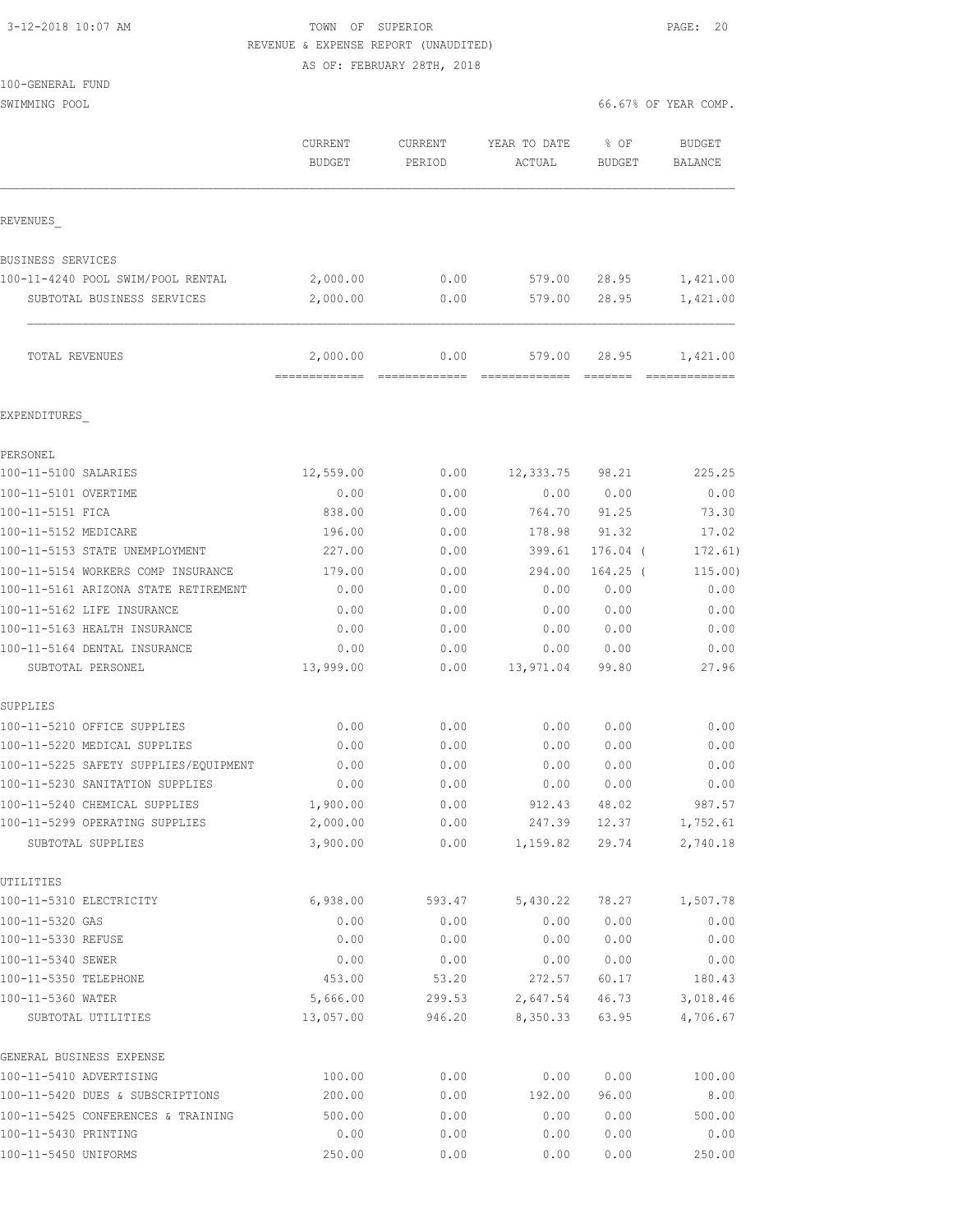## 3-12-2018 10:07 AM **PAGE: 21** TOWN OF SUPERIOR REVENUE & EXPENSE REPORT (UNAUDITED) AS OF: FEBRUARY 28TH, 2018

### 100-GENERAL FUND

|                                                | CURRENT       | <b>CURRENT</b>                       | YEAR TO DATE | % OF          | BUDGET         |
|------------------------------------------------|---------------|--------------------------------------|--------------|---------------|----------------|
|                                                | BUDGET        | PERIOD                               | ACTUAL       | <b>BUDGET</b> | <b>BALANCE</b> |
| 100-11-5460 POSTAGE                            | 0.00          | 0.00                                 | 0.00         | 0.00          | 0.00           |
| 100-11-5470 TRAVEL                             | 0.00          | 0.00                                 | 0.00         | 0.00          | 0.00           |
| 100-11-5471 HOST/MEALS                         | 0.00          | 0.00                                 | 0.00         | 0.00          | 0.00           |
| 100-11-5480 GENERAL INSURANCE                  | 0.00          | 0.00                                 | 2,685.20     | 0.00(         | 2,685.20       |
| 100-11-5481 VEHICLE INSURANCE                  | 0.00          | 0.00                                 | 0.00         | 0.00          | 0.00           |
| 100-11-5482 LIABILITY INSURANCE                | 0.00          | 0.00                                 | 0.00         | 0.00          | 0.00           |
| SUBTOTAL GENERAL BUSINESS EXPENSE              | 1,050.00      | 0.00                                 | 2,877.20     | $274.02$ (    | 1,827.20       |
| PROFESSIONAL SERVICES                          |               |                                      |              |               |                |
| 100-11-5550 OTHER PROFESSIONAL SERVICES        | 500.00        | 550.00                               | 3,850.00     | 770.00 (      | 3,350.00       |
| SUBTOTAL PROFESSIONAL SERVICES                 | 500.00        | 550.00                               | 3,850.00     | $770.00$ (    | 3,350.00       |
| REPAIR/MAINTENANCE                             |               |                                      |              |               |                |
| 100-11-5610 PARK & BLDG IMPROVEMENTS           | 0.00          | 0.00                                 | 0.00         | 0.00          | 0.00           |
| 100-11-5650 OTHER EQUIPMENT REPAIRS            | 8,000.00      | 0.00                                 | 0.00         | 0.00          | 8,000.00       |
| SUBTOTAL REPAIR/MAINTENANCE                    | 8,000.00      | 0.00                                 | 0.00         | 0.00          | 8,000.00       |
| TOTAL EXPENDITURES                             | 40,506.00     | 1,496.20                             | 30,208.39    | 74.58         | 10,297.61      |
|                                                | ============= | -------------                        |              |               |                |
| REVENUES OVER/(UNDER) EXPENDITURES<br>$\left($ |               | $38,506.00$ ( 1,496.20) ( 29,629.39) |              |               | 8,876.61)      |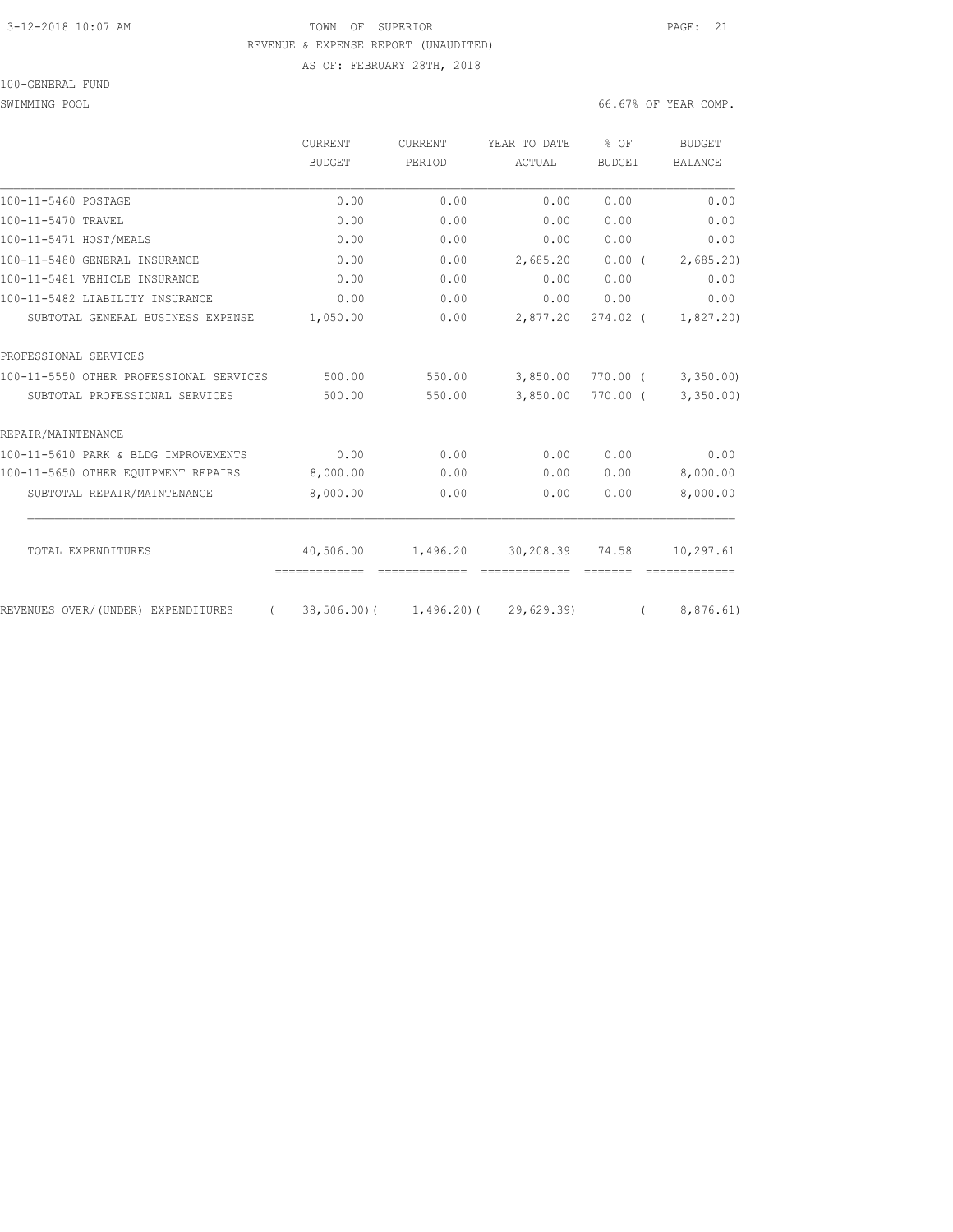## 3-12-2018 10:07 AM TOWN OF SUPERIOR PAGE: 22 REVENUE & EXPENSE REPORT (UNAUDITED) AS OF: FEBRUARY 28TH, 2018

### 100-GENERAL FUND

|                                                       | CURRENT<br><b>BUDGET</b> | CURRENT<br>PERIOD | YEAR TO DATE<br>ACTUAL | % OF<br>BUDGET | <b>BUDGET</b><br><b>BALANCE</b> |
|-------------------------------------------------------|--------------------------|-------------------|------------------------|----------------|---------------------------------|
| REVENUES                                              |                          |                   |                        |                |                                 |
| BUSINESS SERVICES                                     |                          |                   |                        |                |                                 |
| 100-12-4220 PARK RENTAL                               | 1,000.00                 | 0.00              | 260.00                 | 26.00          | 740.00                          |
| 100-12-4240 RECREATION ACTIVITY FEES                  | 1,000.00                 | 0.00              | 0.00                   | 0.00           | 1,000.00                        |
| SUBTOTAL BUSINESS SERVICES                            | 2,000.00                 | 0.00              | 260.00                 | 13.00          | 1,740.00                        |
| MISCELLANEOUS                                         |                          |                   |                        |                |                                 |
| 100-12-4820 OTHER INCOME                              | 0.00                     | 0.00              | 5,370.00               | $0.00$ (       | 5,370.00                        |
| SUBTOTAL MISCELLANEOUS                                | 0.00                     | 0.00              | 5,370.00               | $0.00$ (       | 5,370.00                        |
| TOTAL REVENUES                                        | 2,000.00                 | 0.00              | 5,630.00               | 281.50 (       | 3,630.00)                       |
| EXPENDITURES                                          |                          |                   |                        |                |                                 |
| PERSONEL                                              |                          |                   |                        |                |                                 |
| 100-12-5100 SALARIES                                  | 0.00                     | 0.00              | 0.00                   | 0.00           | 0.00                            |
| 100-12-5101 OVERTIME                                  | 0.00                     | 0.00              | 0.00                   | 0.00           | 0.00                            |
| 100-12-5151 FICA                                      | 0.00                     | 0.00              | 0.00                   | 0.00           | 0.00                            |
| 100-12-5152 MEDICARE                                  | 0.00                     | 0.00              | 0.00                   | 0.00           | 0.00                            |
| 100-12-5153 STATE UNEMPLOYMENT                        | 0.00                     | 0.00              | 0.00                   | 0.00           | 0.00                            |
| 100-12-5154 WORKERS COMP INSURANCE                    | 0.00                     | 0.00              | 0.00                   | 0.00           | 0.00                            |
| 100-12-5161 ARIZONA STATE RETIREMENT                  | 0.00                     | 0.00              | 0.00                   | 0.00           | 0.00                            |
| 100-12-5162 LIFE INSURANCE                            | 0.00                     | 0.00              | 0.00                   | 0.00           | 0.00                            |
| 100-12-5163 HEALTH INSURANCE                          | 0.00                     | 0.00              | 0.00                   | 0.00           | 0.00                            |
| 100-12-5164 DENTAL INSURANCE                          | 0.00                     | 0.00              | 0.00                   | 0.00           | 0.00                            |
| SUBTOTAL PERSONEL                                     | 0.00                     | 0.00              | 0.00                   | 0.00           | 0.00                            |
| SUPPLIES                                              |                          |                   |                        |                |                                 |
| 100-12-5210 OFFICE SUPPLIES                           | 0.00                     | 0.00              | 0.00                   | 0.00           | 0.00                            |
| 100-12-5220 MEDICAL SUPPLIES                          | 0.00                     | 0.00              | 0.00                   | 0.00           | 0.00                            |
| 100-12-5225 SAFETY SUPPLIES/EQUIPMENT                 | 0.00                     | 0.00              | 0.00                   | 0.00           | 0.00                            |
| 100-12-5230 SANITATION SUPPLIES                       | 0.00                     | 0.00              | 0.00                   | 0.00           | 0.00                            |
| 100-12-5299 OPERATING SUPPLIES<br>SUBTOTAL SUPPLIES   | 5,000.00<br>5,000.00     | 0.00<br>0.00      | 1,321.94               | 26.44          | 3,678.06<br>3,678.06            |
|                                                       |                          |                   | 1,321.94               | 26.44          |                                 |
| UTILITIES                                             |                          |                   |                        |                |                                 |
| 100-12-5310 LITTLE LEAGUE ELECTRICITY                 | 0.00                     | 0.00              | 0.00                   | 0.00           | 0.00                            |
| 100-12-5360 LITTLE LEAGUE WATER<br>SUBTOTAL UTILITIES | 0.00<br>0.00             | 0.00<br>0.00      | 0.00<br>0.00           | 0.00<br>0.00   | 0.00<br>0.00                    |
| GENERAL BUSINESS EXPENSE                              |                          |                   |                        |                |                                 |
| 100-12-5410 ADVERTISING                               | 0.00                     | 0.00              | 0.00                   | 0.00           | 0.00                            |
| 100-12-5420 DUES & SUBSCRIPTIONS                      | 0.00                     | 0.00              | 0.00                   | 0.00           | 0.00                            |
| 100-12-5425 CONFERENCES & TRAINING                    | 0.00                     | 0.00              | 0.00                   | 0.00           | 0.00                            |
| 100-12-5430 PRINTING                                  | 0.00                     | 0.00              | 0.00                   | 0.00           | 0.00                            |
| 100-12-5450 UNIFORMS                                  | 0.00                     | 871.88            | 1,274.59               | $0.00$ (       | 1, 274.59                       |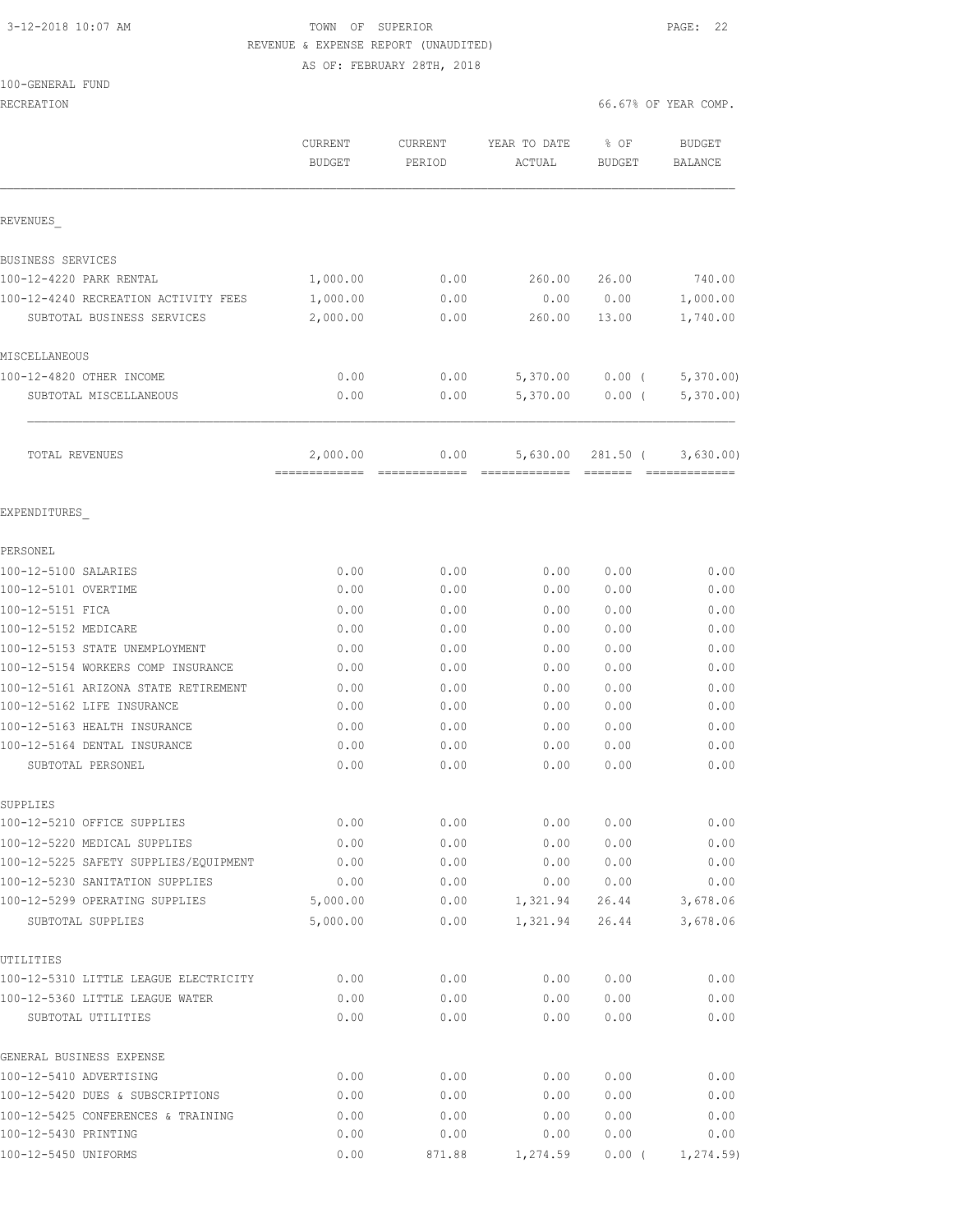### 3-12-2018 10:07 AM **PAGE:** 23 REVENUE & EXPENSE REPORT (UNAUDITED) AS OF: FEBRUARY 28TH, 2018

100-GENERAL FUND

### RECREATION 66.67% OF YEAR COMP.

|                                         | CURRENT       | <b>CURRENT</b> | YEAR TO DATE | $8$ OF        | <b>BUDGET</b>  |
|-----------------------------------------|---------------|----------------|--------------|---------------|----------------|
|                                         | BUDGET        | PERIOD         | ACTUAL       | <b>BUDGET</b> | <b>BALANCE</b> |
| 100-12-5460 POSTAGE                     | 0.00          | 0.00           | 0.00         | 0.00          | 0.00           |
| 100-12-5470 TRAVEL                      | 0.00          | 0.00           | 0.00         | 0.00          | 0.00           |
| 100-12-5471 HOST/MEALS                  | 0.00          | 0.00           | 0.00         | 0.00          | 0.00           |
| 100-12-5480 GENERAL INSURANCE           | 0.00          | 0.00           | 0.00         | 0.00          | 0.00           |
| 100-12-5481 VEHICLE INSURANCE           | 0.00          | 0.00           | 0.00         | 0.00          | 0.00           |
| 100-12-5482 LIABILITY INSURANCE         | 0.00          | 0.00           | 0.00         | 0.00          | 0.00           |
| 100-12-5492 BAD DEBT EXPENSE            | 0.00          | 0.00           | 0.00         | 0.00          | 0.00           |
| SUBTOTAL GENERAL BUSINESS EXPENSE       | 0.00          | 871.88         | 1,274.59     | 0.00(         | 1,274.59)      |
| PROFESSIONAL SERVICES                   |               |                |              |               |                |
| 100-12-5550 OTHER PROFESSIONAL SERVICES | 0.00          | 0.00           | 0.00         | 0.00          | 0.00           |
| SUBTOTAL PROFESSIONAL SERVICES          | 0.00          | 0.00           | 0.00         | 0.00          | 0.00           |
| TOTAL EXPENDITURES                      | 5,000.00      | 871.88         | 2,596.53     | 51.93         | 2,403.47       |
| REVENUES OVER/(UNDER) EXPENDITURES      | $3,000.00)$ ( | 871.88)        | 3,033.47     |               | 6,033.47)      |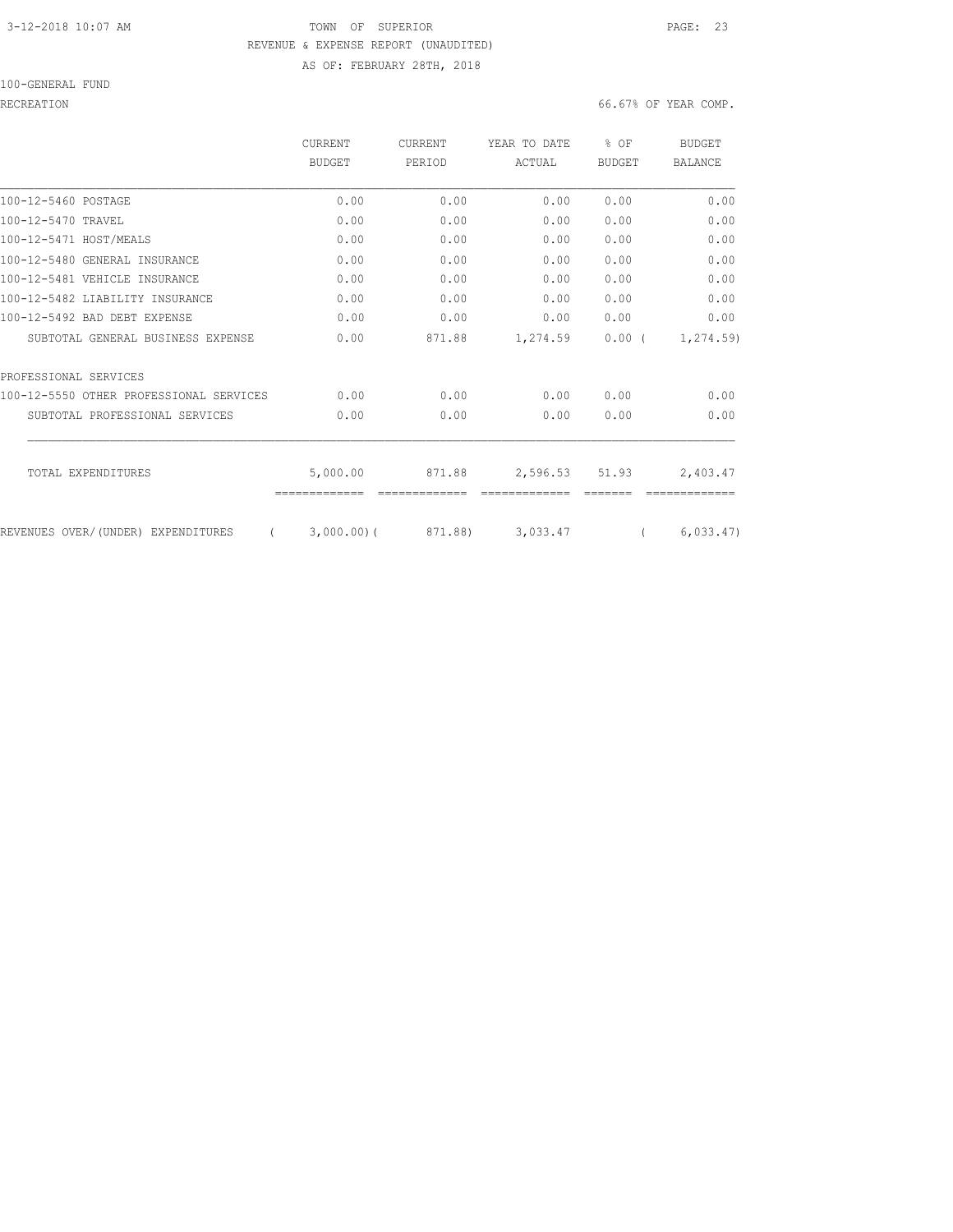# 3-12-2018 10:07 AM **TOWN OF SUPERIOR PAGE: 24** REVENUE & EXPENSE REPORT (UNAUDITED)

AS OF: FEBRUARY 28TH, 2018

| LIBRARY                                                               |                          |                          |                                   | 66.67% OF YEAR COMP.  |                          |
|-----------------------------------------------------------------------|--------------------------|--------------------------|-----------------------------------|-----------------------|--------------------------|
|                                                                       | CURRENT<br><b>BUDGET</b> | <b>CURRENT</b><br>PERIOD | YEAR TO DATE<br>ACTUAL            | % OF<br><b>BUDGET</b> | <b>BUDGET</b><br>BALANCE |
| REVENUES                                                              |                          |                          |                                   |                       |                          |
| BUSINESS SERVICES                                                     |                          |                          |                                   |                       |                          |
| 100-13-4240 FEES                                                      | 2,000.00                 | 0.00                     | 0.00                              | 0.00                  | 2,000.00                 |
| 100-13-4250 INTERNET/LATE FEES                                        | 2,000.00                 | 175.27                   | 1,053.77                          | 52.69                 | 946.23                   |
| SUBTOTAL BUSINESS SERVICES                                            | 4,000.00                 | 175.27                   | 1,053.77                          | 26.34                 | 2,946.23                 |
| TOTAL REVENUES                                                        | 4,000.00                 | 175.27                   | 1,053.77<br>-------------- ------ | 26.34                 | 2,946.23                 |
| EXPENDITURES                                                          |                          |                          |                                   |                       |                          |
| PERSONEL                                                              |                          |                          |                                   |                       |                          |
| 100-13-5100 SALARIES                                                  | 32, 240.00               | 2,734.08                 | 20,015.64                         | 62.08                 | 12,224.36                |
| 100-13-5101 OVERTIME                                                  | 0.00                     | 0.00                     | 0.00                              | 0.00                  | 0.00                     |
| 100-13-5151 FICA                                                      | 1,998.00                 | 169.52                   | 1,221.59                          | 61.14                 | 776.41                   |
| 100-13-5152 MEDICARE                                                  | 467.00                   | 39.64                    | 285.69                            | 61.18                 | 181.31                   |
| 100-13-5153 STATE UNEMPLOYMENT                                        | 454.00                   | 58.24                    | 134.76                            | 29.68                 | 319.24                   |
| 100-13-5154 WORKERS COMP INSURANCE                                    | 75.00                    | 0.00                     | 54.00                             | 72.00                 | 21.00                    |
| 100-13-5161 ARIZONA STATE RETIREMENT                                  | 3,708.00                 | 255.88                   | 1,888.97                          | 50.94                 | 1,819.03                 |
| 100-13-5162 LIFE INSURANCE                                            | 0.00                     | 0.00                     | 0.00                              | 0.00                  | 0.00                     |
| 100-13-5163 HEALTH INSURANCE                                          | 0.00                     | 0.00                     | 0.00                              | 0.00                  | 0.00                     |
| 100-13-5164 DENTAL INSURANCE                                          | 0.00                     | 0.00                     | 0.00                              | 0.00                  | 0.00                     |
| SUBTOTAL PERSONEL                                                     | 38,942.00                | 3,257.36                 | 23,600.65                         | 60.60                 | 15, 341.35               |
| SUPPLIES                                                              |                          |                          |                                   |                       |                          |
| 100-13-5210 OFFICE SUPPLIES                                           | 0.00                     | 0.00                     | 0.00                              | 0.00                  | 0.00                     |
| 100-13-5220 MEDICAL SUPPLIES<br>100-13-5225 SAFETY SUPPLIES/EQUIPMENT | 0.00<br>0.00             | 0.00<br>0.00             | 0.00<br>0.00                      | 0.00<br>0.00          | 0.00<br>0.00             |
|                                                                       |                          |                          |                                   |                       |                          |
| 100-13-5230 SANITATION SUPPLIES<br>100-13-5270 LIBRARY BOOKS          | 0.00<br>2,000.00         | 0.00<br>0.00             | 0.00                              | 0.00                  | 0.00                     |
| 100-13-5299 OPERATING SUPPLIES                                        | 0.00                     | 0.00                     | 399.00                            | 19.95<br>$0.00$ (     | 1,601.00<br>50.22        |
| SUBTOTAL SUPPLIES                                                     | 2,000.00                 | 0.00                     | 50.22<br>449.22                   | 22.46                 | 1,550.78                 |
| UTILITIES                                                             |                          |                          |                                   |                       |                          |
| 100-13-5310 ELECTRICITY                                               | 6,300.00                 | 209.32                   | 4,328.71                          | 68.71                 | 1,971.29                 |
| 100-13-5320 GAS                                                       | 1,100.00                 | 106.42                   | 468.97                            | 42.63                 | 631.03                   |
| 100-13-5330 REFUSE                                                    | 0.00                     | 0.00                     | 0.00                              | 0.00                  | 0.00                     |
| 100-13-5340 SEWER                                                     | 0.00                     | 0.00                     | 0.00                              | 0.00                  | 0.00                     |
| 100-13-5350 TELEPHONE                                                 | 544.00                   | 0.00                     | 588.39                            | $108.16$ (            | 44.39)                   |
| 100-13-5360 WATER                                                     | 400.00                   | 28.76                    | 228.04                            | 57.01                 | 171.96                   |
| 100-13-5380 SECURITY                                                  | 200.00                   | 0.00                     | 100.00                            | 50.00                 | 100.00                   |

SUBTOTAL UTILITIES 8,544.00 344.50 5,714.11 66.88 2,829.89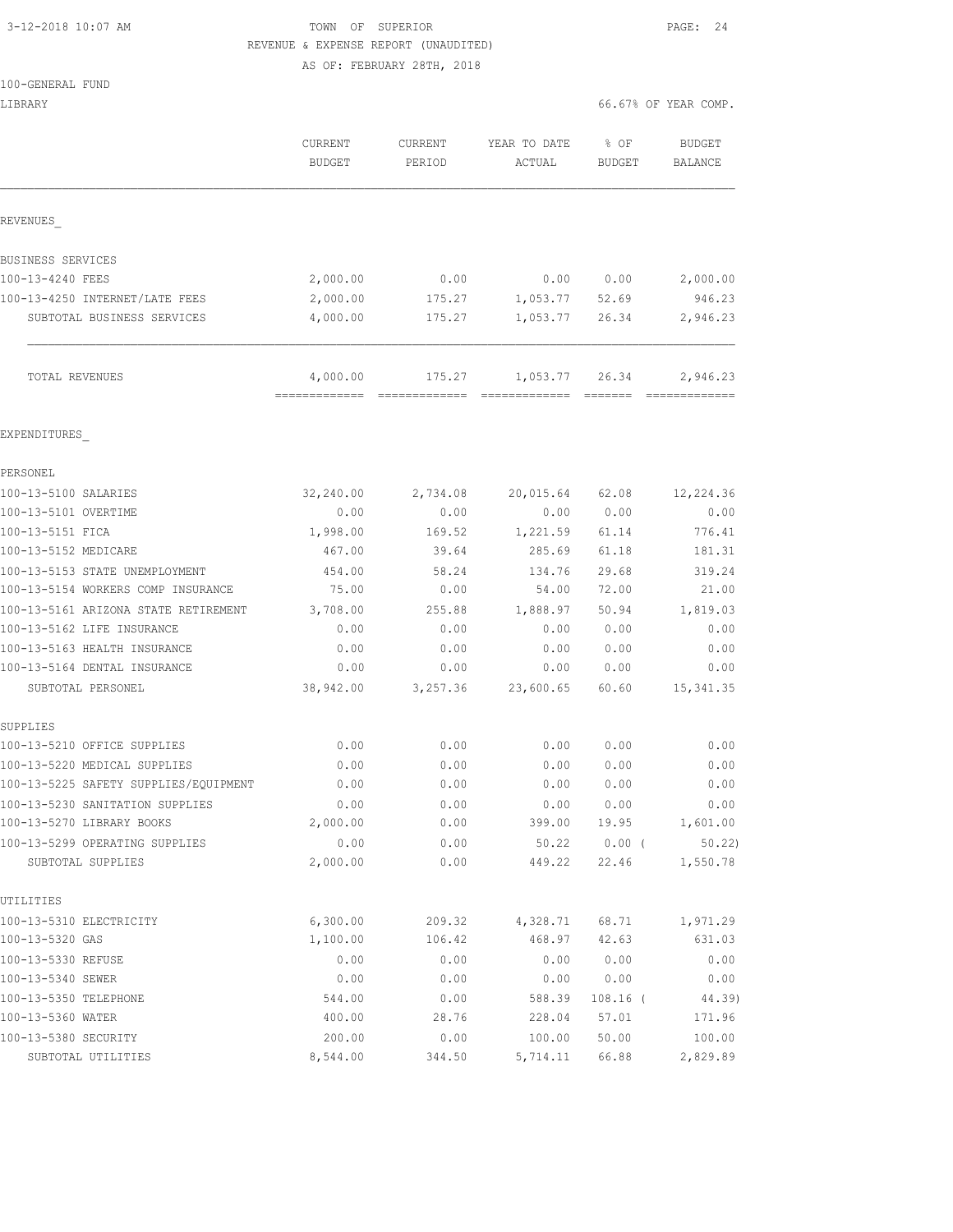# 3-12-2018 10:07 AM **TOWN OF SUPERIOR PAGE: 25** REVENUE & EXPENSE REPORT (UNAUDITED)

AS OF: FEBRUARY 28TH, 2018

### 100-GENERAL FUND

LIBRARY 66.67% OF YEAR COMP.

|                                         | CURRENT<br><b>BUDGET</b> | <b>CURRENT</b><br>PERIOD | YEAR TO DATE<br>ACTUAL | % OF<br><b>BUDGET</b> | <b>BUDGET</b><br><b>BALANCE</b> |
|-----------------------------------------|--------------------------|--------------------------|------------------------|-----------------------|---------------------------------|
|                                         |                          |                          |                        |                       |                                 |
| GENERAL BUSINESS EXPENSE                |                          |                          |                        |                       |                                 |
| 100-13-5410 ADVERTISING                 | 100.00                   | 0.00                     | 0.00                   | 0.00                  | 100.00                          |
| 100-13-5420 DUES & SUBSCRIPTIONS        | 1,000.00                 | 0.00                     | 439.08                 | 43.91                 | 560.92                          |
| 100-13-5425 CONFERENCES & TRAINING      | 0.00                     | 0.00                     | 0.00                   | 0.00                  | 0.00                            |
| 100-13-5430 PRINTING                    | 0.00                     | 0.00                     | 0.00                   | 0.00                  | 0.00                            |
| 100-13-5450 UNIFORMS                    | 0.00                     | 0.00                     | 0.00                   | 0.00                  | 0.00                            |
| 100-13-5460 POSTAGE                     | 750.00                   | 75.84                    | 652.92                 | 87.06                 | 97.08                           |
| 100-13-5470 TRAVEL                      | 0.00                     | 0.00                     | 0.00                   | 0.00                  | 0.00                            |
| 100-13-5471 AUDIT                       | 1,545.00                 | 0.00                     | 1,500.00               | 97.09                 | 45.00                           |
| 100-13-5480 GENERAL INSURANCE           | 12,820.00                | 0.00                     | 9,154.46               | 71.41                 | 3,665.54                        |
| 100-13-5481 VEHICLE INSURANCE           | 0.00                     | 0.00                     | 0.00                   | 0.00                  | 0.00                            |
| 100-13-5482 LIABILITY INSURANCE         | 0.00                     | 0.00                     | 0.00                   | 0.00                  | 0.00                            |
| 100-13-5492 BAD DEBT EXPENSE            | 0.00                     | 0.00                     | 0.00                   | 0.00                  | 0.00                            |
| SUBTOTAL GENERAL BUSINESS EXPENSE       | 16,215.00                | 75.84                    | 11,746.46              | 72.44                 | 4,468.54                        |
| PROFESSIONAL SERVICES                   |                          |                          |                        |                       |                                 |
| 100-13-5520 CONTRACTUAL SERVICES        | 0.00                     | 0.00                     | 0.00                   | 0.00                  | 0.00                            |
| 100-13-5550 OTHER PROFESSIONAL SERVICES | 0.00                     | 25.00                    | 100.00                 | 0.00(                 | 100.00                          |
| SUBTOTAL PROFESSIONAL SERVICES          | 0.00                     | 25.00                    | 100.00                 | 0.00(                 | 100.00)                         |
| REPAIR/MAINTENANCE                      |                          |                          |                        |                       |                                 |
| 100-13-5650 OTHER EQUIPMENT REPAIRS     | 0.00                     | 0.00                     | 0.00                   | 0.00                  | 0.00                            |
| SUBTOTAL REPAIR/MAINTENANCE             | 0.00                     | 0.00                     | 0.00                   | 0.00                  | 0.00                            |
|                                         |                          |                          |                        |                       |                                 |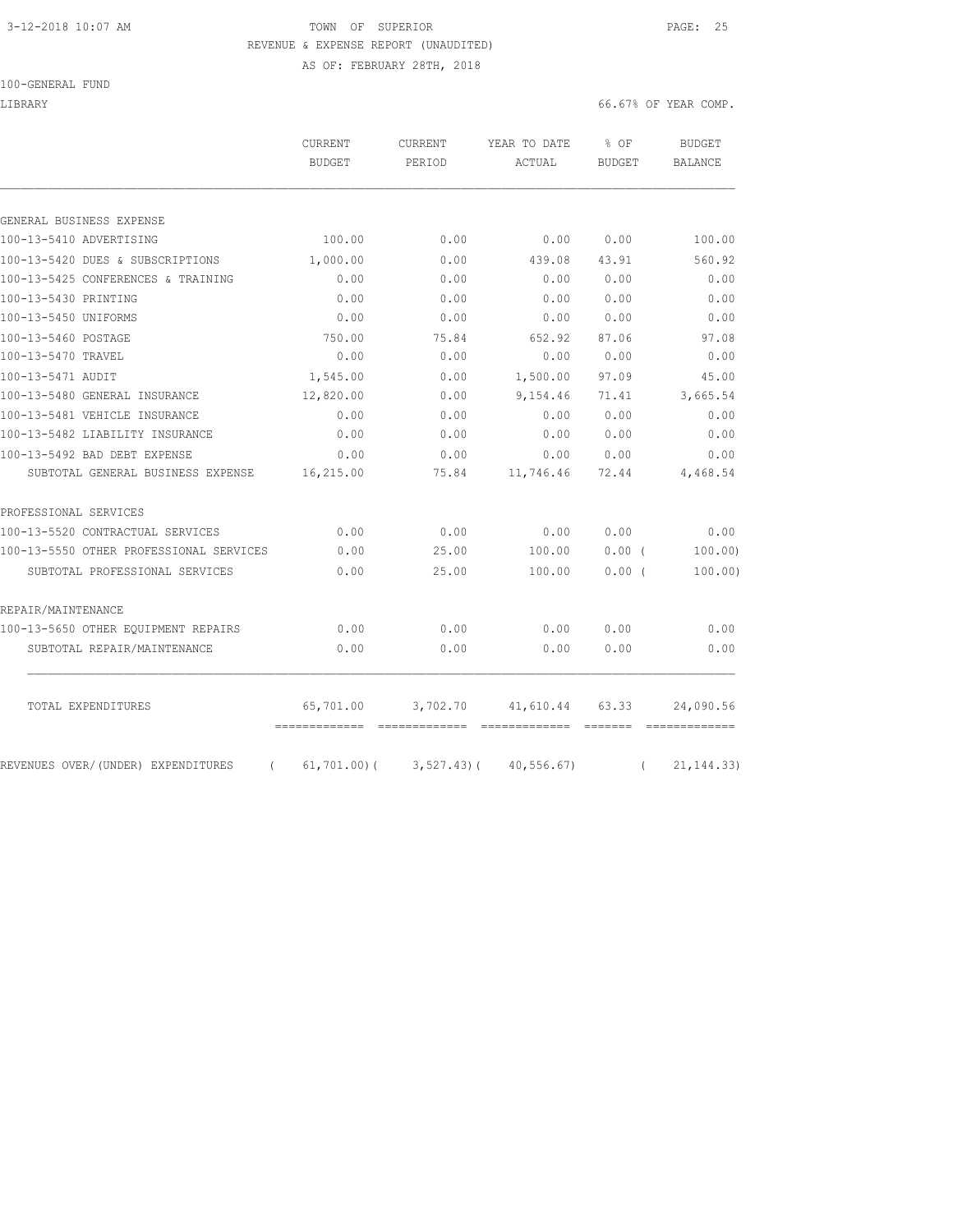## TOWN OF SUPERIOR **12-2018** 10:07 PAGE: 26 REVENUE & EXPENSE REPORT (UNAUDITED) AS OF: FEBRUARY 28TH, 2018

| 100-GENERAL FUND |  |
|------------------|--|
| BUILDING RENTALS |  |

|  |  |  |  | 66.67% OF YEAR COMP. |  |
|--|--|--|--|----------------------|--|
|--|--|--|--|----------------------|--|

|                                         | CURRENT<br><b>BUDGET</b>   | <b>CURRENT</b><br>PERIOD | YEAR TO DATE<br>ACTUAL                                                                                                                                                                                                                                                                                                                                                                                                                                                                             | % OF<br><b>BUDGET</b> | <b>BUDGET</b><br><b>BALANCE</b> |
|-----------------------------------------|----------------------------|--------------------------|----------------------------------------------------------------------------------------------------------------------------------------------------------------------------------------------------------------------------------------------------------------------------------------------------------------------------------------------------------------------------------------------------------------------------------------------------------------------------------------------------|-----------------------|---------------------------------|
| REVENUES                                |                            |                          |                                                                                                                                                                                                                                                                                                                                                                                                                                                                                                    |                       |                                 |
| ENTERPRISE SERVICES                     |                            |                          |                                                                                                                                                                                                                                                                                                                                                                                                                                                                                                    |                       |                                 |
| 100-14-4330 RENTAL INCOME               | 30,000.00                  | 1,226.00                 | 7,422.00                                                                                                                                                                                                                                                                                                                                                                                                                                                                                           | 24.74                 | 22,578.00                       |
| SUBTOTAL ENTERPRISE SERVICES            | 30,000.00                  | 1,226.00                 | 7,422.00                                                                                                                                                                                                                                                                                                                                                                                                                                                                                           | 24.74                 | 22,578.00                       |
| TOTAL REVENUES                          | 30,000.00<br>============= | 1,226.00                 | 7,422.00<br>$\begin{array}{cccccccccc} \multicolumn{2}{c}{} & \multicolumn{2}{c}{} & \multicolumn{2}{c}{} & \multicolumn{2}{c}{} & \multicolumn{2}{c}{} & \multicolumn{2}{c}{} & \multicolumn{2}{c}{} & \multicolumn{2}{c}{} & \multicolumn{2}{c}{} & \multicolumn{2}{c}{} & \multicolumn{2}{c}{} & \multicolumn{2}{c}{} & \multicolumn{2}{c}{} & \multicolumn{2}{c}{} & \multicolumn{2}{c}{} & \multicolumn{2}{c}{} & \multicolumn{2}{c}{} & \multicolumn{2}{c}{} & \multicolumn{2}{c}{} & \mult$ | 24.74                 | 22,578.00                       |
| EXPENDITURES                            |                            |                          |                                                                                                                                                                                                                                                                                                                                                                                                                                                                                                    |                       |                                 |
| SUPPLIES                                |                            |                          |                                                                                                                                                                                                                                                                                                                                                                                                                                                                                                    |                       |                                 |
| 100-14-5210 OFFICE SUPPLIES             | 0.00                       | 0.00                     | 0.00                                                                                                                                                                                                                                                                                                                                                                                                                                                                                               | 0.00                  | 0.00                            |
| 100-14-5220 MEDICAL SUPPLIES            | 0.00                       | 0.00                     | 0.00                                                                                                                                                                                                                                                                                                                                                                                                                                                                                               | 0.00                  | 0.00                            |
| 100-14-5225 SAFETY SUPPLIES/EQUIPMENT   | 0.00                       | 0.00                     | 0.00                                                                                                                                                                                                                                                                                                                                                                                                                                                                                               | 0.00                  | 0.00                            |
| 100-14-5230 SANITATION SUPPLIES         | 0.00                       | 0.00                     | 0.00                                                                                                                                                                                                                                                                                                                                                                                                                                                                                               | 0.00                  | 0.00                            |
| 100-14-5299 OPERATING SUPPLIES          | 0.00                       | 0.00                     | 0.00                                                                                                                                                                                                                                                                                                                                                                                                                                                                                               | 0.00                  | 0.00                            |
| SUBTOTAL SUPPLIES                       | 0.00                       | 0.00                     | 0.00                                                                                                                                                                                                                                                                                                                                                                                                                                                                                               | 0.00                  | 0.00                            |
| UTILITIES                               |                            |                          |                                                                                                                                                                                                                                                                                                                                                                                                                                                                                                    |                       |                                 |
| 100-14-5310 ELECTRICITY                 | 0.00                       | 331.96                   | 4,360.53                                                                                                                                                                                                                                                                                                                                                                                                                                                                                           | $0.00$ (              | 4,360.53)                       |
| 100-14-5320 GAS                         | 0.00                       | 0.00                     | 0.00                                                                                                                                                                                                                                                                                                                                                                                                                                                                                               | 0.00                  | 0.00                            |
| 100-14-5330 REFUSE                      | 0.00                       | 0.00                     | 0.00                                                                                                                                                                                                                                                                                                                                                                                                                                                                                               | 0.00                  | 0.00                            |
| 100-14-5340 SEWER                       | 0.00                       | 0.00                     | 0.00                                                                                                                                                                                                                                                                                                                                                                                                                                                                                               | 0.00                  | 0.00                            |
| 100-14-5350 TELEPHONE                   | 0.00                       | 0.00                     | 0.00                                                                                                                                                                                                                                                                                                                                                                                                                                                                                               | 0.00                  | 0.00                            |
| 100-14-5360 WATER                       | 0.00                       | 55.35                    | 432.34                                                                                                                                                                                                                                                                                                                                                                                                                                                                                             | $0.00$ (              | 432.34)                         |
| SUBTOTAL UTILITIES                      | 0.00                       | 387.31                   | 4,792.87                                                                                                                                                                                                                                                                                                                                                                                                                                                                                           | $0.00$ (              | 4,792.87)                       |
| GENERAL BUSINESS EXPENSE                |                            |                          |                                                                                                                                                                                                                                                                                                                                                                                                                                                                                                    |                       |                                 |
| 100-14-5410 ADVERTISING                 | 0.00                       | 0.00                     | 0.00                                                                                                                                                                                                                                                                                                                                                                                                                                                                                               | 0.00                  | 0.00                            |
| 100-14-5420 DUES & SUBSCRIPTIONS        | 0.00                       | 0.00                     | 0.00                                                                                                                                                                                                                                                                                                                                                                                                                                                                                               | 0.00                  | 0.00                            |
| 100-14-5430 PRINTING                    | 0.00                       | 0.00                     | 0.00                                                                                                                                                                                                                                                                                                                                                                                                                                                                                               | 0.00                  | 0.00                            |
| 100-14-5460 POSTAGE                     | 0.00                       | 0.00                     | 0.00                                                                                                                                                                                                                                                                                                                                                                                                                                                                                               | 0.00                  | 0.00                            |
| 100-14-5480 GENERAL INSURANCE           | 0.00                       | 0.00                     | 0.00                                                                                                                                                                                                                                                                                                                                                                                                                                                                                               | 0.00                  | 0.00                            |
| 100-14-5481 VEHICLE INSURANCE           | 0.00                       | 0.00                     | 0.00                                                                                                                                                                                                                                                                                                                                                                                                                                                                                               | 0.00                  | 0.00                            |
| 100-14-5482 LIABILITY INSURANCE         | 0.00                       | 0.00                     | 0.00                                                                                                                                                                                                                                                                                                                                                                                                                                                                                               | 0.00                  | 0.00                            |
| 100-14-5492 BAD DEBT EXPENSE            | 0.00                       | 0.00                     | 0.00                                                                                                                                                                                                                                                                                                                                                                                                                                                                                               | 0.00                  | 0.00                            |
| SUBTOTAL GENERAL BUSINESS EXPENSE       | 0.00                       | 0.00                     | 0.00                                                                                                                                                                                                                                                                                                                                                                                                                                                                                               | 0.00                  | 0.00                            |
| PROFESSIONAL SERVICES                   |                            |                          |                                                                                                                                                                                                                                                                                                                                                                                                                                                                                                    |                       |                                 |
| 100-14-5550 OTHER PROFESSIONAL SERVICES | 8,000.00                   | 0.00                     | 0.00                                                                                                                                                                                                                                                                                                                                                                                                                                                                                               | 0.00                  | 8,000.00                        |
| SUBTOTAL PROFESSIONAL SERVICES          | 8,000.00                   | 0.00                     | 0.00                                                                                                                                                                                                                                                                                                                                                                                                                                                                                               | 0.00                  | 8,000.00                        |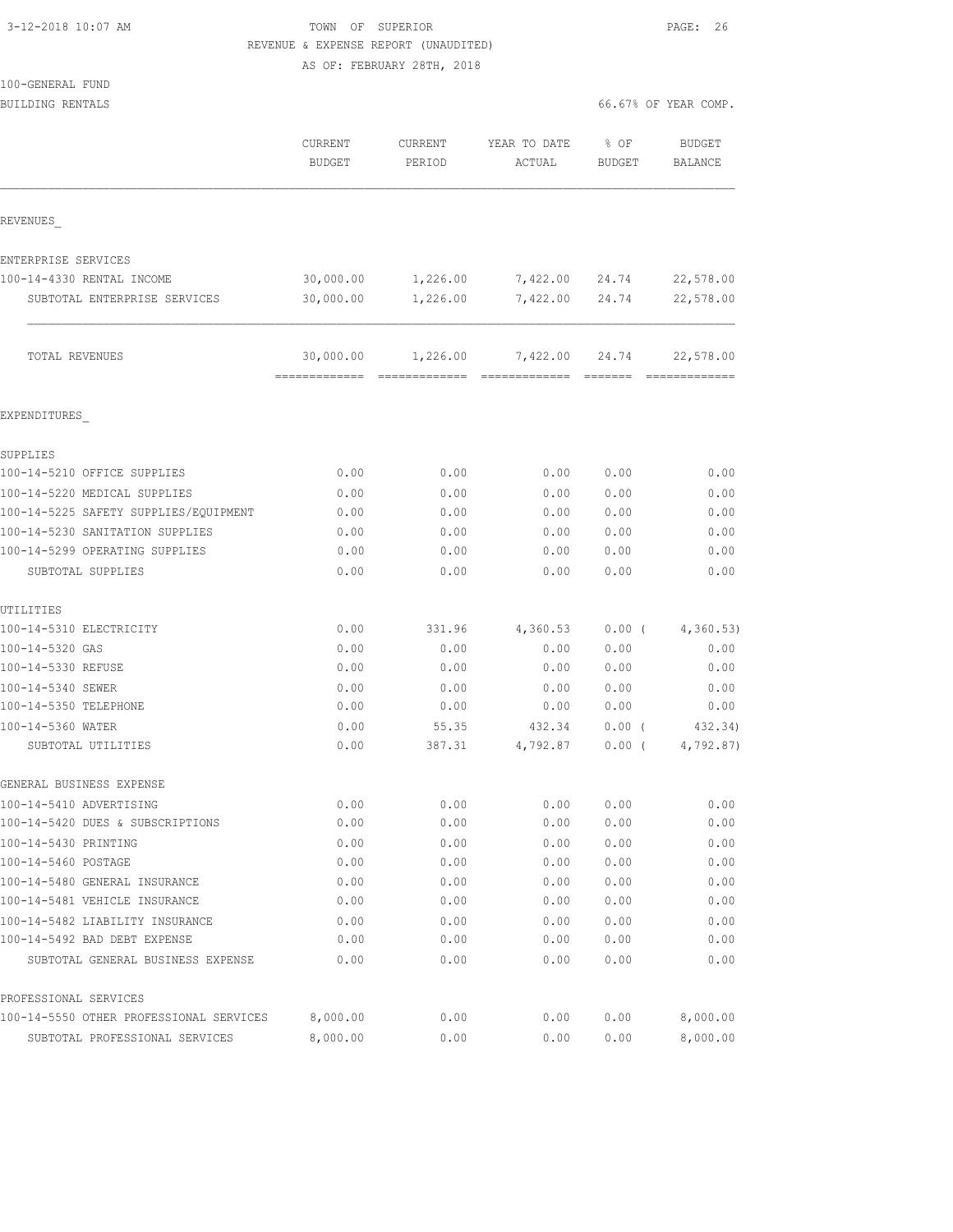|  | 3-12-2018 10:07 AM |  |
|--|--------------------|--|
|  |                    |  |

# TOWN OF SUPERIOR **12-2018 10:07 PAGE: 27** REVENUE & EXPENSE REPORT (UNAUDITED)

AS OF: FEBRUARY 28TH, 2018

100-GENERAL FUND

BUILDING RENTALS 66.67% OF YEAR COMP.

| <b>CURRENT</b><br>BUDGET | <b>CURRENT</b><br>PERIOD | YEAR TO DATE<br>ACTUAL | % OF<br><b>BUDGET</b>           | <b>BUDGET</b><br>BALANCE |
|--------------------------|--------------------------|------------------------|---------------------------------|--------------------------|
|                          |                          |                        |                                 |                          |
| 0.00                     | 0.00                     | 0.00                   | 0.00                            | 0.00                     |
| 0.00                     | 0.00                     | 0.00                   | 0.00                            | 0.00                     |
| 8,000.00                 | 387.31                   | 4,792.87               | 59.91                           | 3,207.13                 |
|                          |                          |                        |                                 | 19,370.87                |
|                          |                          |                        | 22,000.00<br>838.69<br>2,629.13 |                          |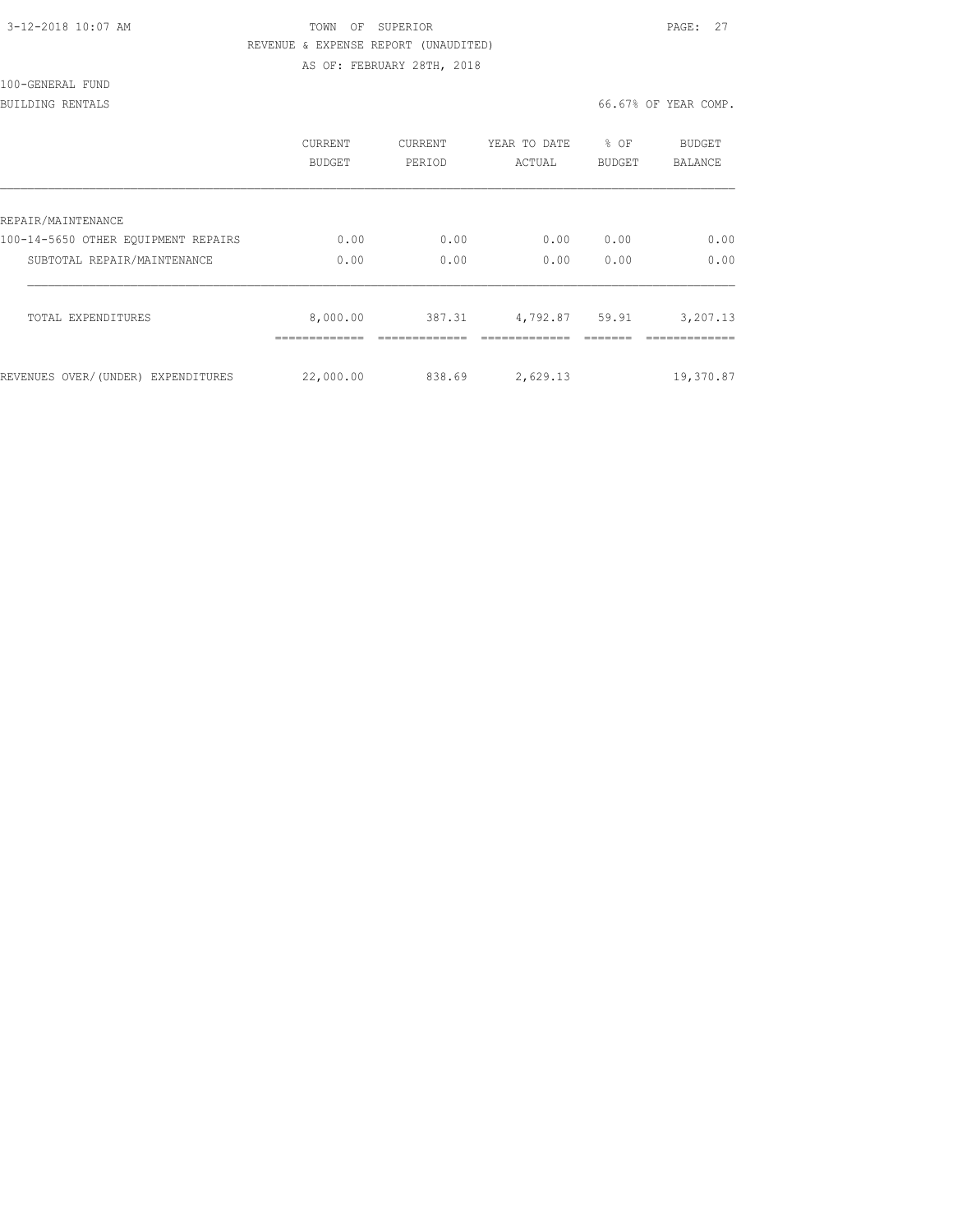## 3-12-2018 10:07 AM **TOWN OF SUPERIOR PAGE: 28**  REVENUE & EXPENSE REPORT (UNAUDITED) AS OF: FEBRUARY 28TH, 2018

100-GENERAL FUND

SR CITIZENS-CONGREGATE 66.67% OF YEAR COMP.

|                                               | <b>CURRENT</b><br><b>BUDGET</b> | CURRENT<br>PERIOD | YEAR TO DATE<br>ACTUAL             | $8$ OF<br>BUDGET | <b>BUDGET</b><br>BALANCE |
|-----------------------------------------------|---------------------------------|-------------------|------------------------------------|------------------|--------------------------|
| REVENUES                                      |                                 |                   |                                    |                  |                          |
| BUSINESS SERVICES                             |                                 |                   |                                    |                  |                          |
| 100-15-4215 SRC AAA DOLLARS                   | 65,793.00                       | 0.00              | 0.00                               | 0.00             | 65,793.00                |
| 100-15-4216 SRC ALTECS REVENUE                | 0.00                            | 0.00              | 0.00                               | 0.00             | 0.00                     |
| 100-15-4217 SRC PROGRAM REVENUE               | 0.00                            | 4,186.68          | 23,369.61                          | $0.00$ (         | 23, 369.61)              |
| 100-15-4219 UNITED WAY                        | 0.00                            | 0.00              | 0.00                               | 0.00             | 0.00                     |
| 100-15-4220 FEMA                              | 0.00                            | 0.00              | 0.00                               | 0.00             | 0.00                     |
| SUBTOTAL BUSINESS SERVICES                    | 65,793.00                       |                   | 4,186.68 23,369.61 35.52           |                  | 42, 423.39               |
| TOTAL REVENUES                                | 65,793.00                       | 4,186.68          |                                    | 23,369.61 35.52  | 42,423.39                |
| EXPENDITURES                                  |                                 |                   |                                    |                  |                          |
| PERSONEL                                      |                                 |                   |                                    |                  |                          |
| 100-15-5100 SALARIES                          | 12,476.00                       | 1,305.00          | 13,773.89                          | 110.40 (         | 1,297.89)                |
| 100-15-5101 OVERTIME                          | 0.00                            | 0.00              | 0.00                               | 0.00             | 0.00                     |
| 100-15-5120 INMATE LABOR                      | 800.00                          | 0.00              | 1,120.00                           | $140.00$ (       | 320.00)                  |
| 100-15-5151 FICA                              | 774.00                          | 80.91             | 873.97                             | $112.92$ (       | 99.97)                   |
| 100-15-5152 MEDICARE                          | 181.00                          | 18.93             | 204.39                             | 112.92 (         | 23.39)                   |
| 100-15-5153 STATE UNEMPLOYMENT                | 170.00                          | 27.80             | 173.28                             | $101.93$ (       | 3.28                     |
| 100-15-5154 WORKERS COMP INSURANCE            | 146.00                          | 0.00              | 153.67                             | $105.25$ (       | 7.67)                    |
| 100-15-5161 ARIZONA STATE RETIREMENT 1,435.00 |                                 | 111.41            | 918.45                             | 64.00            | 516.55                   |
| 100-15-5162 LIFE INSURANCE                    | 0.00                            | 0.00              | 0.00                               | 0.00             | 0.00                     |
| 100-15-5163 HEALTH INSURANCE                  | 0.00                            | 0.00              | 0.00                               | 0.00             | 0.00                     |
| 100-15-5164 DENTAL INSURANCE                  | 0.00                            | 0.00              | 0.00                               | 0.00             | 0.00                     |
| SUBTOTAL PERSONEL                             |                                 |                   | 15,982.00    1,544.05    17,217.65 |                  | $107.73$ ( $1,235.65$ )  |
| SUPPLIES                                      |                                 |                   |                                    |                  |                          |
| 100-15-5210 OFFICE SUPPLIES                   | 500.00                          | 0.00              | 0.00                               | 0.00             | 500.00                   |
| 100-15-5220 MEDICAL SUPPLIES                  | 0.00                            | 0.00              | 0.00                               | 0.00             | 0.00                     |
| 100-15-5225 SAFETY SUPPLIES/EQUIPMENT         | 0.00                            | 0.00              | 212.00                             | $0.00$ (         | 212.00)                  |
| 100-15-5230 SANITATION SUPPLIES               | 300.00                          | 0.00              | 0.00                               | 0.00             | 300.00                   |
| 100-15-5240 CHEMICALS & SUPPLIES              | 0.00                            | 0.00              | 0.00                               | 0.00             | 0.00                     |
| 100-15-5250 KITCHEN SUPPLIES                  | 500.00                          | 0.00              | 0.00                               | 0.00             | 500.00                   |
| 100-15-5260 FOOD SUPPLIES                     | 1,000.00                        | 0.00              | 0.00                               | 0.00             | 1,000.00                 |
| 100-15-5299 OPERATING SUPPLIES                | 400.00                          | 0.00              | 393.75                             | 98.44            | 6.25                     |
| SUBTOTAL SUPPLIES                             | 2,700.00                        | 0.00              | 605.75                             | 22.44            | 2,094.25                 |
| UTILITIES                                     |                                 |                   |                                    |                  |                          |
| 100-15-5310 ELECTRICITY                       | 4,640.00                        | 360.42            | 3,874.40                           | 83.50            | 765.60                   |
| 100-15-5320 GAS                               | 746.00                          | 44.72             | 363.01                             | 48.66            | 382.99                   |
| 100-15-5330 REFUSE                            | 0.00                            | 0.00              | 0.00                               | 0.00             | 0.00                     |
| 100-15-5340 SEWER                             | 0.00                            | 0.00              | 0.00                               | 0.00             | 0.00                     |
| 100-15-5350 TELEPHONE                         | 250.00                          | 15.51             | 117.47                             | 46.99            | 132.53                   |
| 100-15-5360 WATER                             | 200.00                          | 17.78             | 131.58                             | 65.79            | 68.42                    |

100-15-5370 RENT 0.00 0.00 0.00 0.00 0.00 SUBTOTAL UTILITIES 5,836.00 438.43 4,486.46 76.88 1,349.54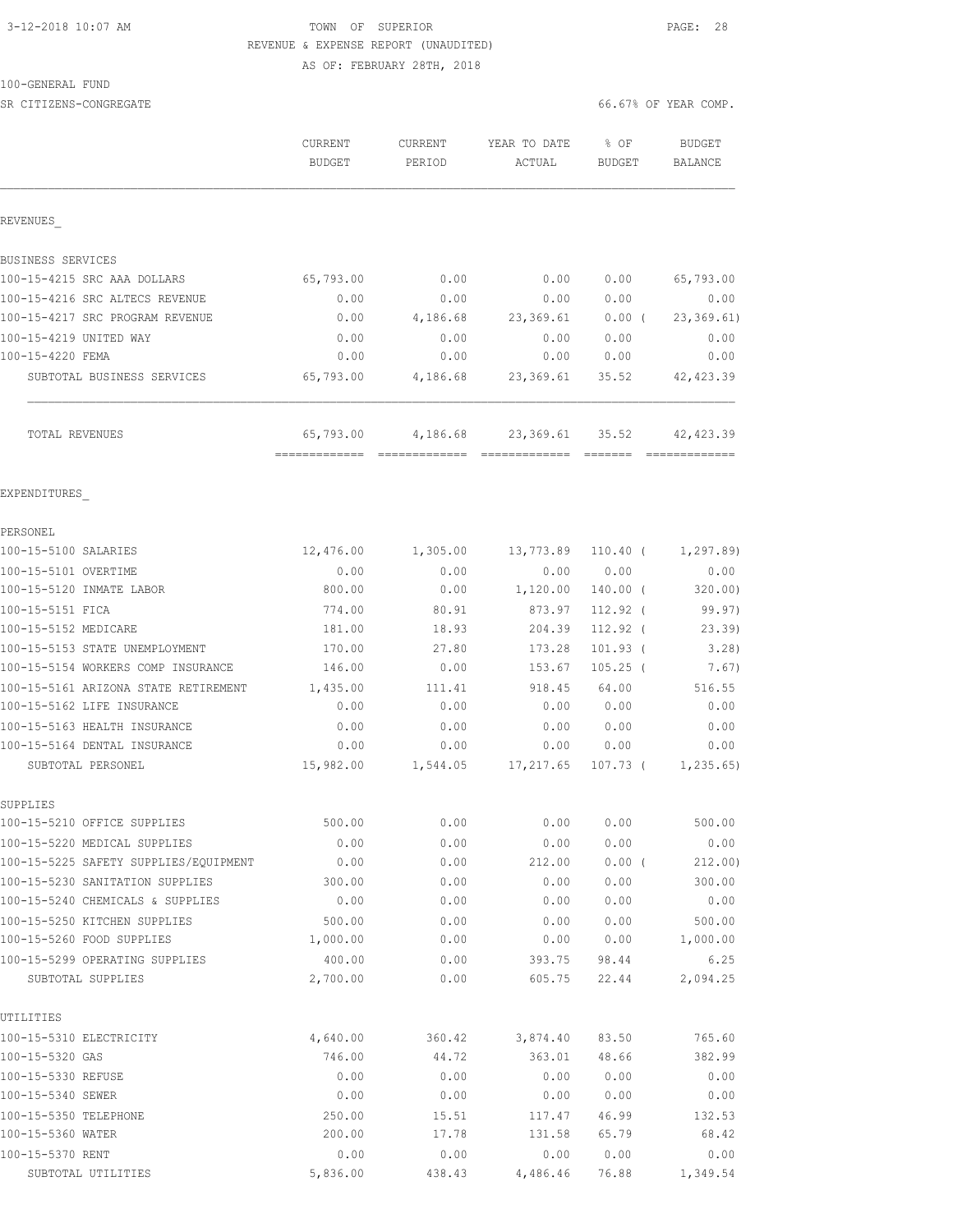## 3-12-2018 10:07 AM TOWN OF SUPERIOR PAGE: 29 REVENUE & EXPENSE REPORT (UNAUDITED)

AS OF: FEBRUARY 28TH, 2018

### 100-GENERAL FUND

SR CITIZENS-CONGREGATE **66.67%** OF YEAR COMP.

|                                         | CURRENT<br><b>BUDGET</b> | <b>CURRENT</b><br>PERIOD | YEAR TO DATE<br>ACTUAL  | % OF<br><b>BUDGET</b> | <b>BUDGET</b><br>BALANCE |
|-----------------------------------------|--------------------------|--------------------------|-------------------------|-----------------------|--------------------------|
|                                         |                          |                          |                         |                       |                          |
| GENERAL BUSINESS EXPENSE                |                          |                          |                         |                       |                          |
| 100-15-5410 ADVERTISING                 | 0.00                     | 0.00                     | 0.00                    | 0.00                  | 0.00                     |
| 100-15-5420 DUES & SUBSCRIPTIONS        | 200.00                   | 0.00                     | 0.00                    | 0.00                  | 200.00                   |
| 100-15-5425 CONFERENCES & TRAINING      | 0.00                     | 0.00                     | 0.00                    | 0.00                  | 0.00                     |
| 100-15-5430 PRINTING                    | 0.00                     | 0.00                     | 0.00                    | 0.00                  | 0.00                     |
| 100-15-5450 UNIFORMS                    | 0.00                     | 0.00                     | 0.00                    | 0.00                  | 0.00                     |
| 100-15-5460 POSTAGE                     | 0.00                     | 11.38                    | 97.95                   | 0.00(                 | 97.95)                   |
| 100-15-5470 TRAVEL                      | 0.00                     | 0.00                     | 0.00                    | 0.00                  | 0.00                     |
| 100-15-5471 AUDIT                       | 773.00                   | 0.00                     | 500.01                  | 64.68                 | 272.99                   |
| 100-15-5480 GENERAL INSURANCE           | 4,273.00                 | 0.00                     | 3,051.43                | 71.41                 | 1,221.57                 |
| 100-15-5481 VEHICLE INSURANCE           | 0.00                     | 0.00                     | 0.00                    | 0.00                  | 0.00                     |
| 100-15-5482 LIABILITY INSURANCE         | 0.00                     | 0.00                     | 0.00                    | 0.00                  | 0.00                     |
| SUBTOTAL GENERAL BUSINESS EXPENSE       | 5,246.00                 | 11.38                    | 3,649.39                | 69.57                 | 1,596.61                 |
| PROFESSIONAL SERVICES                   |                          |                          |                         |                       |                          |
| 100-15-5550 OTHER PROFESSIONAL SERVICES | 16,000.00                | 0.00                     | 10,590.38               | 66.19                 | 5,409.62                 |
| SUBTOTAL PROFESSIONAL SERVICES          | 16,000.00                | 0.00                     | 10,590.38               | 66.19                 | 5,409.62                 |
| REPAIR/MAINTENANCE                      |                          |                          |                         |                       |                          |
| 100-15-5610 PARK & BLDG IMPROVEMENTS    | 0.00                     | 0.00                     | 0.00                    | 0.00                  | 0.00                     |
| 100-15-5640 AUTO & TRUCK REPAIRS        | 0.00                     | 0.00                     | 84.31                   | 0.00(                 | 84.31)                   |
| 100-15-5641 GAS & OIL                   | 0.00                     | 0.00                     | 0.00                    | 0.00                  | 0.00                     |
| 100-15-5642 TIRES & TUBES               | 0.00                     | 0.00                     | 197.83                  | 0.00(                 | 197.83)                  |
| 100-15-5643 INMATE FUEL                 | 300.00                   | 58.15                    | 216.40                  | 72.13                 | 83.60                    |
| 100-15-5650 OTHER EOUIPMENT REPAIRS     | 150.00                   | 0.00                     | 19.29                   | 12.86                 | 130.71                   |
| SUBTOTAL REPAIR/MAINTENANCE             | 450.00                   | 58.15                    | 517.83                  | $115.07$ (            | 67.83)                   |
| TOTAL EXPENDITURES                      | 46,214.00                | 2,052.01                 | 37,067.46               | 80.21                 | 9,146.54                 |
| REVENUES OVER/(UNDER) EXPENDITURES      | 19,579.00                |                          | 2, 134.67 ( 13, 697.85) |                       | 33, 276.85               |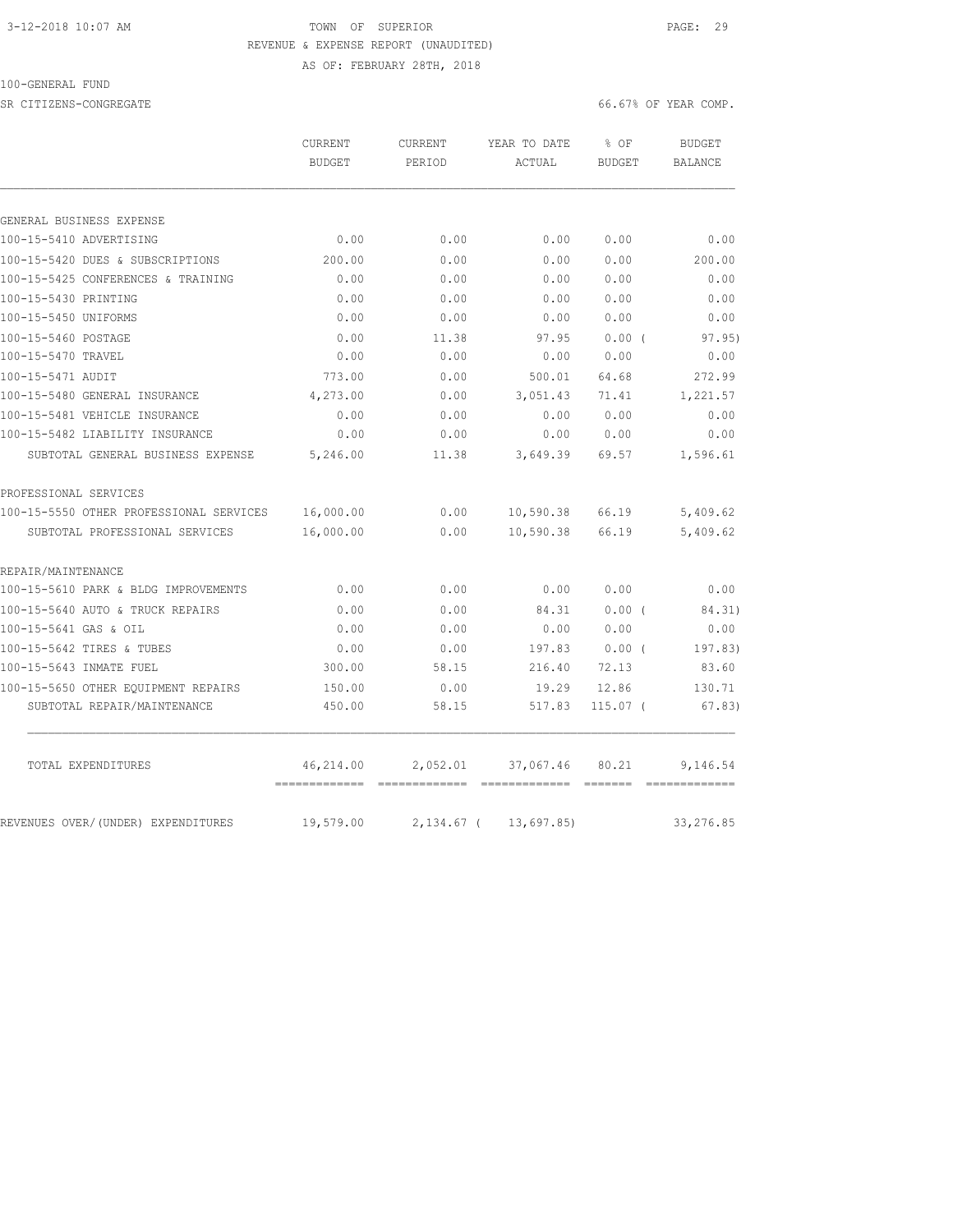# 3-12-2018 10:07 AM TOWN OF SUPERIOR PAGE: 30 REVENUE & EXPENSE REPORT (UNAUDITED)

AS OF: FEBRUARY 28TH, 2018

SR CITIZENS-HOME DELIVERY **EXECUTERY** 66.67% OF YEAR COMP.

|                                                   | CURRENT<br><b>BUDGET</b> | CURRENT<br>PERIOD | YEAR TO DATE<br>ACTUAL | % OF<br><b>BUDGET</b>        | <b>BUDGET</b><br>BALANCE |
|---------------------------------------------------|--------------------------|-------------------|------------------------|------------------------------|--------------------------|
| REVENUES                                          |                          |                   |                        |                              |                          |
| BUSINESS SERVICES                                 |                          |                   |                        |                              |                          |
| 100-16-4215 SRC AAA REVENUE                       | 0.00                     | 0.00              | 0.00                   | 0.00                         | 0.00                     |
| 100-16-4216 SRC ALTECS REVENUE                    | 0.00                     | 0.00              | 0.00                   | 0.00                         | 0.00                     |
| 100-16-4217 SRC PROGRAM REVENUE                   | 0.00                     | 3,421.03          | 33, 336.29             | $0.00$ (                     | 33,336.29                |
| 100-16-4219 UNITED WAY                            | 0.00                     | 0.00              | 60.61                  | $0.00$ (                     | 60.61)                   |
| 100-16-4220 FEMA                                  | 0.00                     | 0.00              | 0.00                   | 0.00                         | 0.00                     |
| SUBTOTAL BUSINESS SERVICES                        | 0.00                     | 3,421.03          | 33,396.90              | $0.00$ (                     | 33,396.90)               |
| TOTAL REVENUES                                    | 0.00<br>-------------    | 3,421.03          |                        | 33,396.90 0.00 (<br>-------- | 33,396.90)               |
| EXPENDITURES                                      |                          |                   |                        |                              |                          |
| PERSONEL                                          |                          |                   |                        |                              |                          |
| 100-16-5100 SALARIES                              | 12,475.00                | 1,057.80          | 6, 385.67              | 51.19                        | 6,089.33                 |
| 100-16-5101 OVERTIME                              | 0.00                     | 0.00              | 0.00                   | 0.00                         | 0.00                     |
| 100-16-5120 INMATE LABOR                          | 1,100.00                 | 0.00              | 285.00                 | 25.91                        | 815.00                   |
| 100-16-5151 FICA                                  | 828.00                   | 65.58             | 369.82                 | 44.66                        | 458.18                   |
| 100-16-5152 MEDICARE                              | 194.00                   | 15.34             | 86.52                  | 44.60                        | 107.48                   |
| 100-16-5153 STATE UNEMPLOYMENT                    | 204.00                   | 22.53             | 39.93                  | 19.57                        | 164.07                   |
| 100-16-5154 WORKERS COMP INSURANCE                | 143.00                   | 0.00              | 153.67                 | $107.46$ (                   | 10.67)                   |
| 100-16-5161 ARIZONA STATE RETIREMENT              | 1,535.00                 | 121.52            | 899.49                 | 58.60                        | 635.51                   |
| 100-16-5162 LIFE INSURANCE                        | 0.00                     | 0.00              | 0.00                   | 0.00                         | 0.00                     |
| 100-16-5163 HEALTH INSURANCE                      | 0.00                     | 0.00              | 0.00                   | 0.00                         | 0.00                     |
| 100-16-5164 DENTAL INSURANCE<br>SUBTOTAL PERSONEL | 0.00<br>16,479.00        | 0.00<br>1,282.77  | 0.00<br>8,220.10       | 0.00<br>49.88                | 0.00<br>8,258.90         |
| SUPPLIES                                          |                          |                   |                        |                              |                          |
| 100-16-5210 OFFICE SUPPLIES                       | 0.00                     | 0.00              | 0.00                   | 0.00                         | 0.00                     |
| 100-16-5220 MEDICAL SUPPLIES                      | 0.00                     | 0.00              | 0.00                   | 0.00                         | 0.00                     |
| 100-16-5225 SAFETY SUPPLIES/EQUIPMENT             | 0.00                     | 0.00              | 0.00                   | 0.00                         | 0.00                     |
| 100-16-5230 SANITATION SUPPLIES                   | 0.00                     | 0.00              | 0.00                   | 0.00                         | 0.00                     |
| 100-16-5240 CHEMICALS & SUPPLIES                  | 0.00                     | 0.00              | 0.00                   | 0.00                         | 0.00                     |
| 100-16-5250 KITCHEN SUPPLIES                      | 0.00                     | 0.00              | 0.00                   | 0.00                         | 0.00                     |
| 100-16-5260 FOOD SUPPLIES                         | 0.00                     | 0.00              | 0.00                   | 0.00                         | 0.00                     |
| 100-16-5299 OPERATING SUPPLIES                    | 0.00                     | 0.00              | 30.43                  | 0.00(                        | 30.43)                   |
| SUBTOTAL SUPPLIES                                 | 0.00                     | 0.00              | 30.43                  | 0.00(                        | 30.43)                   |
| UTILITIES                                         |                          |                   |                        |                              |                          |
| 100-16-5310 ELECTRICITY<br>100-16-5320 GAS        | 4,640.00<br>802.00       | 360.43<br>44.71   | 3,874.39               | 83.50<br>45.52               | 765.61                   |
| 100-16-5330 REFUSE                                | 0.00                     | 0.00              | 365.05<br>0.00         | 0.00                         | 436.95<br>0.00           |
| 100-16-5340 SEWER                                 | 0.00                     | 0.00              | 0.00                   | 0.00                         | 0.00                     |
| 100-16-5350 TELEPHONE                             | 250.00                   | 15.51             | 117.44                 | 46.98                        | 132.56                   |
| 100-16-5360 WATER                                 | 200.00                   | 17.77             | 131.54                 | 65.77                        | 68.46                    |
| 100-16-5370 RENT                                  | 0.00                     | 0.00              | 0.00                   | 0.00                         | 0.00                     |
| SUBTOTAL UTILITIES                                | 5,892.00                 | 438.42            | 4,488.42               | 76.18                        | 1,403.58                 |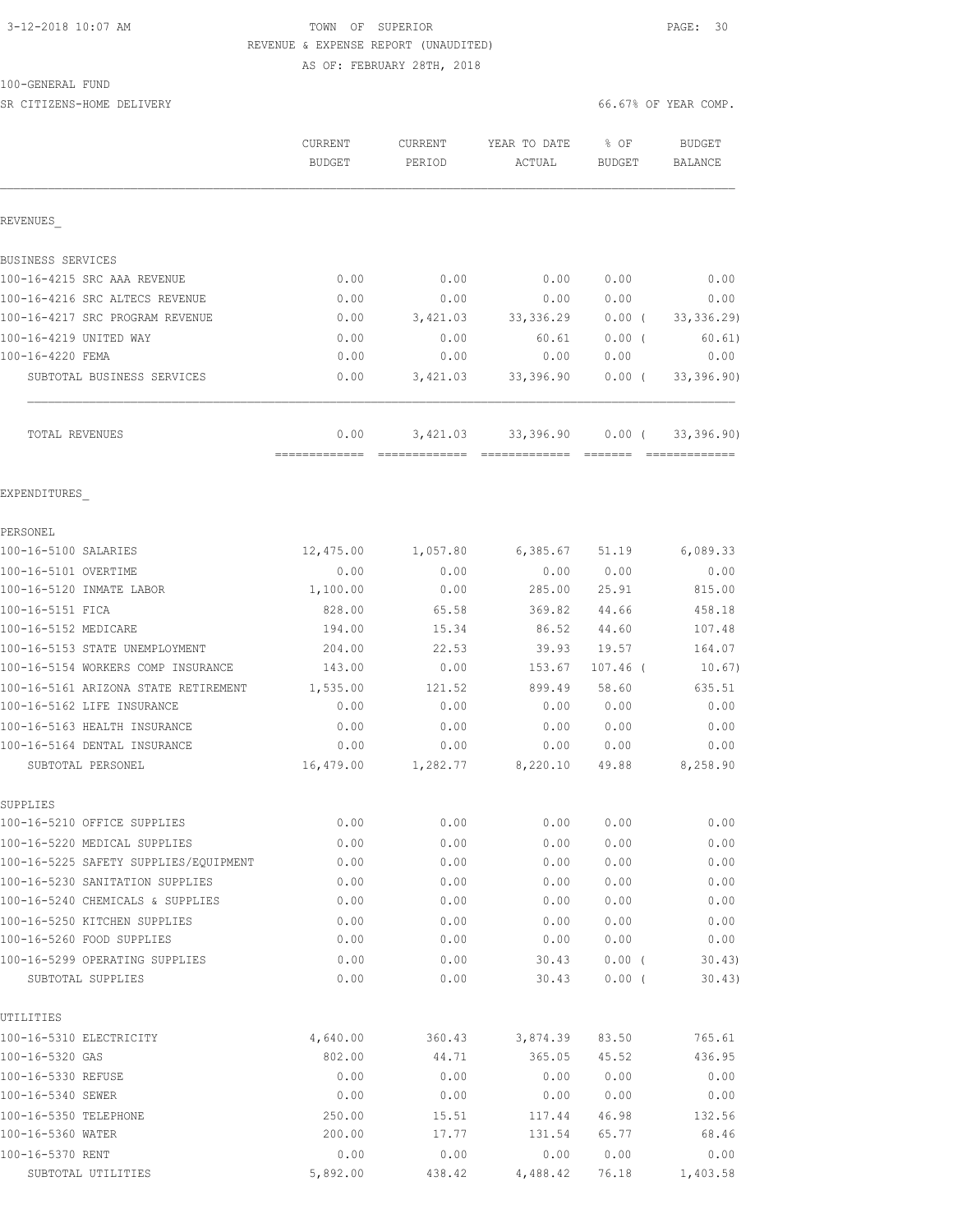# 3-12-2018 10:07 AM **TOWN OF SUPERIOR PAGE: 31** REVENUE & EXPENSE REPORT (UNAUDITED)

AS OF: FEBRUARY 28TH, 2018

### 100-GENERAL FUND

SR CITIZENS-HOME DELIVERY 66.67% OF YEAR COMP.

|                                                     | CURRENT<br><b>BUDGET</b> | CURRENT<br>PERIOD | YEAR TO DATE<br>ACTUAL | % OF<br><b>BUDGET</b> |          | <b>BUDGET</b><br>BALANCE |
|-----------------------------------------------------|--------------------------|-------------------|------------------------|-----------------------|----------|--------------------------|
|                                                     |                          |                   |                        |                       |          |                          |
| GENERAL BUSINESS EXPENSE<br>100-16-5410 ADVERTISING | 0.00                     | 0.00              | 0.00                   | 0.00                  |          | 0.00                     |
| 100-16-5420 DUES & SUBSCRIPTIONS                    | 0.00                     | 0.00              | 0.00                   | 0.00                  |          | 0.00                     |
| 100-16-5425 CONFERENCES & TRAINING                  | 0.00                     | 0.00              | 0.00                   | 0.00                  |          | 0.00                     |
| 100-16-5430 PRINTING                                | 0.00                     | 0.00              | 0.00                   | 0.00                  |          | 0.00                     |
| 100-16-5450 UNIFORMS                                | 0.00                     | 0.00              | 21.13                  | 0.00(                 |          | 21.13)                   |
| 100-16-5460 POSTAGE                                 | 0.00                     | 11.38             | 76.79                  | $0.00$ (              |          | 76.79)                   |
| 100-16-5470 TRAVEL                                  | 0.00                     | 0.00              | 0.00                   | 0.00                  |          | 0.00                     |
| 100-16-5471 AUDIT                                   | 773.00                   | 0.00              | 500.01                 | 64.68                 |          | 272.99                   |
| 100-16-5480 GENERAL INSURANCE                       | 4,273.00                 | 0.00              | 3,051.43               | 71.41                 |          | 1,221.57                 |
| 100-16-5481 VEHICLE INSURANCE                       | 0.00                     | 0.00              | 0.00                   | 0.00                  |          | 0.00                     |
| 100-16-5482 LIABILITY INSURANCE                     | 0.00                     | 0.00              | 0.00                   | 0.00                  |          | 0.00                     |
| SUBTOTAL GENERAL BUSINESS EXPENSE                   | 5,046.00                 | 11.38             | 3,649.36               | 72.32                 |          | 1,396.64                 |
| PROFESSIONAL SERVICES                               |                          |                   |                        |                       |          |                          |
| 100-16-5550 OTHER PROFESSIONAL SERVICES             | 21,854.00                | 0.00              | 11,273.86              | 51.59                 |          | 10,580.14                |
| SUBTOTAL PROFESSIONAL SERVICES                      | 21,854.00                | 0.00              | 11,273.86              | 51.59                 |          | 10,580.14                |
| REPAIR/MAINTENANCE                                  |                          |                   |                        |                       |          |                          |
| 100-16-5610 PARK & BLDG IMPROVEMENTS                | 0.00                     | 0.00              | 0.00                   | 0.00                  |          | 0.00                     |
| 100-16-5640 AUTO & TRUCK REPAIRS                    | 0.00                     | 0.00              | 84.31                  | $0.00$ (              |          | 84.31)                   |
| 100-16-5641 GAS & OIL                               | 500.00                   | 16.66             | 449.04                 | 89.81                 |          | 50.96                    |
| 100-16-5642 TIRES & TUBES                           | 0.00                     | 0.00              | 197.67                 | $0.00$ (              |          | 197.67)                  |
| 100-16-5643 INMATE FUEL                             | 300.00                   | 22.88             | 260.26                 | 86.75                 |          | 39.74                    |
| 100-16-5650 OTHER EQUIPMENT REPAIRS                 | 0.00                     | 0.00              | 19.29                  | 0.00(                 |          | 19.29                    |
| SUBTOTAL REPAIR/MAINTENANCE                         | 800.00                   | 39.54             | 1,010.57               | $126.32$ (            |          | 210.57)                  |
| TOTAL EXPENDITURES                                  | 50,071.00                | 1,772.11          | 28,672.74              | 57.26                 |          | 21,398.26                |
| REVENUES OVER/(UNDER) EXPENDITURES<br>$\left($      | 50,071,00                | 1,648.92          | 4,724.16               |                       | $\left($ | 54, 795.16               |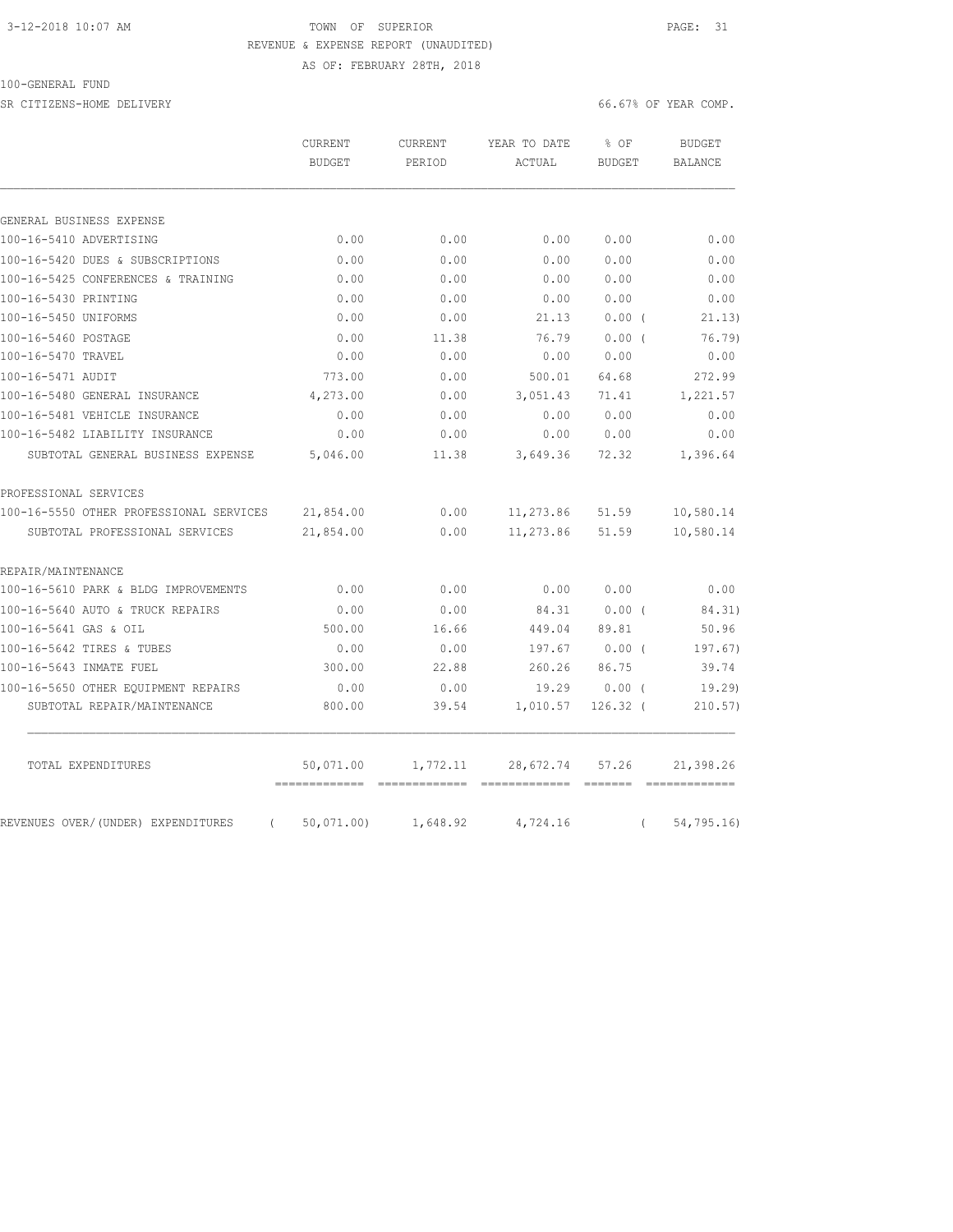# 3-12-2018 10:07 AM **TOWN OF SUPERIOR PAGE: 32** REVENUE & EXPENSE REPORT (UNAUDITED)

AS OF: FEBRUARY 28TH, 2018

| 100-GENERAL FUND |  |
|------------------|--|
|------------------|--|

SR CITIZENS-TRANSPORTATIO 66.67% OF YEAR COMP.

|                                                     | CURRENT<br><b>BUDGET</b> | <b>CURRENT</b><br>PERIOD | YEAR TO DATE<br>ACTUAL | % OF<br><b>BUDGET</b> | <b>BUDGET</b><br><b>BALANCE</b> |
|-----------------------------------------------------|--------------------------|--------------------------|------------------------|-----------------------|---------------------------------|
| REVENUES                                            |                          |                          |                        |                       |                                 |
| BUSINESS SERVICES                                   |                          |                          |                        |                       |                                 |
| 100-17-4215 SRC AAA REVENUE                         | 0.00                     | 0.00                     | 0.00                   | 0.00                  | 0.00                            |
| 100-17-4216 SRC ALTECS REVENUE                      | 0.00                     | 0.00                     | 0.00                   | 0.00                  | 0.00                            |
| 100-17-4217 SRC PROGRAM REVENUE                     | 0.00                     | 349.00                   | 2,183.13               | $0.00$ (              | 2,183.13)                       |
| 100-17-4219 UNITED WAY                              | 0.00                     | 0.00                     | 0.00                   | 0.00                  | 0.00                            |
| 100-17-4220 FEMA                                    | 0.00                     | 0.00                     | 0.00                   | 0.00                  | 0.00                            |
| SUBTOTAL BUSINESS SERVICES                          | 0.00                     | 349.00                   | 2,183.13               | $0.00$ (              | 2,183.13)                       |
| TOTAL REVENUES                                      | 0.00                     | 349.00                   | 2,183.13               | $0.00$ (              | 2,183.13)                       |
| EXPENDITURES                                        |                          |                          |                        |                       |                                 |
| PERSONEL                                            |                          |                          |                        |                       |                                 |
| 100-17-5100 SALARIES                                | 5,126.00                 | 407.20                   | 3,161.40               | 61.67                 | 1,964.60                        |
| 100-17-5101 OVERTIME                                | 0.00                     | 0.00                     | 0.00                   | 0.00                  | 0.00                            |
| 100-17-5120 INMATE LABOR                            | 0.00                     | 0.00                     | 0.00                   | 0.00                  | 0.00                            |
| 100-17-5151 FICA                                    | 318.00                   | 25.25                    | 212.02                 | 66.67                 | 105.98                          |
| 100-17-5152 MEDICARE                                | 74.00                    | 5.90                     | 49.57                  | 66.99                 | 24.43                           |
| 100-17-5153 STATE UNEMPLOYMENT                      | 79.00                    | 8.68                     | 24.33                  | 30.80                 | 54.67                           |
| 100-17-5154 WORKERS COMP INSURANCE                  | 23.00                    | 0.00                     | 150.66                 | $655.04$ (            | 127.66)                         |
| 100-17-5161 ARIZONA STATE RETIREMENT                | 590.00                   | 46.77                    | 393.09                 | 66.63                 | 196.91                          |
| 100-17-5162 LIFE INSURANCE                          | 0.00                     | 0.00                     | 0.00                   | 0.00                  | 0.00                            |
| 100-17-5163 HEALTH INSURANCE                        | 0.00                     | 0.00                     | 0.00                   | 0.00                  | 0.00                            |
| 100-17-5164 DENTAL INSURANCE                        | 0.00                     | 0.00                     | 0.00                   | 0.00                  | 0.00                            |
| SUBTOTAL PERSONEL                                   | 6, 210.00                | 493.80                   | 3,991.07               | 64.27                 | 2,218.93                        |
| SUPPLIES                                            |                          |                          |                        |                       |                                 |
| 100-17-5210 OFFICE SUPPLIES                         | 0.00                     | 0.00                     | 0.00                   | 0.00                  | 0.00                            |
| 100-17-5220 MEDICAL SUPPLIES                        | 0.00                     | 0.00                     | 0.00                   | 0.00                  | 0.00                            |
| 100-17-5225 SAFETY SUPPLIES/EQUIPMENT               | 0.00                     | 0.00                     | 0.00                   | 0.00                  | 0.00                            |
| 100-17-5230 SANITATION SUPPLIES                     | 0.00                     | 0.00                     | 0.00                   | 0.00                  | 0.00                            |
| 100-17-5250 KITCHEN SUPPLIES                        | 0.00                     | 0.00                     | 0.00                   | 0.00                  | 0.00                            |
| 100-17-5260 FOOD SUPPLIES                           | 0.00                     | 0.00                     | 0.00                   | 0.00                  | 0.00                            |
| 100-17-5299 OPERATING SUPPLIES<br>SUBTOTAL SUPPLIES | 0.00<br>0.00             | 0.00<br>0.00             | 0.00<br>0.00           | 0.00<br>0.00          | 0.00<br>0.00                    |
|                                                     |                          |                          |                        |                       |                                 |
| UTILITIES<br>100-17-5310 ELECTRICITY                | 0.00                     | 0.00                     | 0.00                   | 0.00                  | 0.00                            |
| 100-17-5320 GAS                                     | 0.00                     | 0.00                     | 0.00                   | 0.00                  | 0.00                            |
| 100-17-5330 REFUSE                                  | 0.00                     | 0.00                     | 0.00                   | 0.00                  | 0.00                            |
| 100-17-5340 SEWER                                   | 0.00                     | 0.00                     | 0.00                   | 0.00                  | 0.00                            |
| 100-17-5350 TELEPHONE                               | 490.00                   | 40.53                    | 323.31                 | 65.98                 | 166.69                          |
| 100-17-5360 WATER                                   | 0.00                     | 0.00                     | 0.00                   | 0.00                  | 0.00                            |
| 100-17-5370 RENT                                    | 0.00                     | 0.00                     | 0.00                   | 0.00                  | 0.00                            |
| SUBTOTAL UTILITIES                                  | 490.00                   | 40.53                    | 323.31                 | 65.98                 | 166.69                          |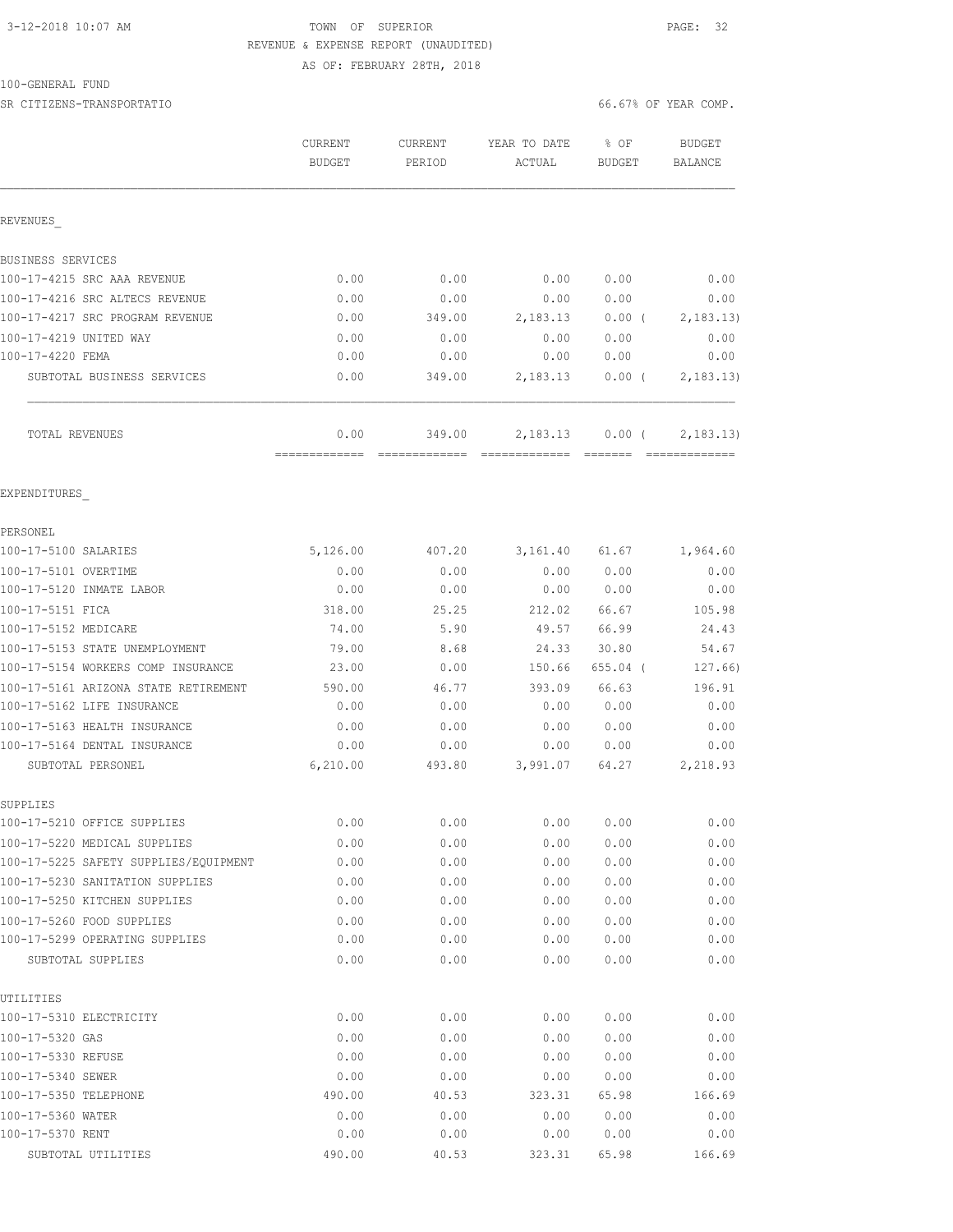# 3-12-2018 10:07 AM **TOWN OF SUPERIOR PAGE: 33** REVENUE & EXPENSE REPORT (UNAUDITED)

AS OF: FEBRUARY 28TH, 2018

### 100-GENERAL FUND

SR CITIZENS-TRANSPORTATIO 66.67% OF YEAR COMP.

|                                         | CURRENT<br>BUDGET | <b>CURRENT</b><br>PERIOD | YEAR TO DATE | % OF<br><b>BUDGET</b> | <b>BUDGET</b><br>BALANCE |
|-----------------------------------------|-------------------|--------------------------|--------------|-----------------------|--------------------------|
|                                         |                   |                          | ACTUAL       |                       |                          |
|                                         |                   |                          |              |                       |                          |
| GENERAL BUSINESS EXPENSE                |                   |                          |              |                       |                          |
| 100-17-5410 ADVERTISING                 | 0.00              | 0.00                     | 0.00         | 0.00                  | 0.00                     |
| 100-17-5420 DUES & SUBSCRIPTIONS        | 0.00              | 0.00                     | 0.00         | 0.00                  | 0.00                     |
| 100-17-5425 CONFERENCES & TRAINING      | 0.00              | 0.00                     | 0.00         | 0.00                  | 0.00                     |
| 100-17-5430 PRINTING                    | 0.00              | 0.00                     | 0.00         | 0.00                  | 0.00                     |
| 100-17-5450 UNIFORMS                    | 0.00              | 0.00                     | 0.00         | 0.00                  | 0.00                     |
| 100-17-5460 POSTAGE                     | 0.00              | 0.00                     | 0.00         | 0.00                  | 0.00                     |
| 100-17-5470 TRAVEL                      | 0.00              | 0.00                     | 0.00         | 0.00                  | 0.00                     |
| 100-17-5471 AUDIT                       | 773.00            | 0.00                     | 499.99       | 64.68                 | 273.01                   |
| 100-17-5480 GENERAL INSURANCE           | 4,273.00          | 0.00                     | 3,050.43     | 71.39                 | 1,222.57                 |
| 100-17-5481 VEHICLE INSURANCE           | 0.00              | 0.00                     | 0.00         | 0.00                  | 0.00                     |
| 100-17-5482 LIABILITY INSURANCE         | 0.00              | 0.00                     | 0.00         | 0.00                  | 0.00                     |
| SUBTOTAL GENERAL BUSINESS EXPENSE       | 5,046.00          | 0.00                     | 3,550.42     | 70.36                 | 1,495.58                 |
| PROFESSIONAL SERVICES                   |                   |                          |              |                       |                          |
| 100-17-5550 OTHER PROFESSIONAL SERVICES | 1,000.00          | 0.00                     | 0.00         | 0.00                  | 1,000.00                 |
| SUBTOTAL PROFESSIONAL SERVICES          | 1,000.00          | 0.00                     | 0.00         | 0.00                  | 1,000.00                 |
| REPAIR/MAINTENANCE                      |                   |                          |              |                       |                          |
| 100-17-5610 PARK & BLDG IMPROVEMENTS    | 0.00              | 0.00                     | 0.00         | 0.00                  | 0.00                     |
| 100-17-5640 AUTO & TRUCK REPAIRS        | 3,000.00          | 0.00                     | 84.31        | 2.81                  | 2,915.69                 |
| 100-17-5641 GAS & OIL                   | 1,000.00          | 66.66                    | 715.22       | 71.52                 | 284.78                   |
| 100-17-5642 TIRES & TUBES               | 0.00              | 0.00                     | 198.00       | 0.00(                 | 198.00)                  |
| 100-17-5643 INMATE FUEL                 | 0.00              | 0.00                     | 0.00         | 0.00                  | 0.00                     |
| 100-17-5650 OTHER EOUIPMENT REPAIRS     | 0.00              | 0.00                     | 0.00         | 0.00                  | 0.00                     |
| SUBTOTAL REPAIR/MAINTENANCE             | 4,000.00          | 66.66                    | 997.53       | 24.94                 | 3,002.47                 |
|                                         |                   |                          |              |                       |                          |

 $\mathcal{L}_\text{max}$ 

TOTAL EXPENDITURES 16,746.00 600.99 8,862.33 52.92 7,883.67

REVENUES OVER/(UNDER) EXPENDITURES ( 16,746.00)( 251.99)( 6,679.20) ( 10,066.80)

============= ============= ============= ======= =============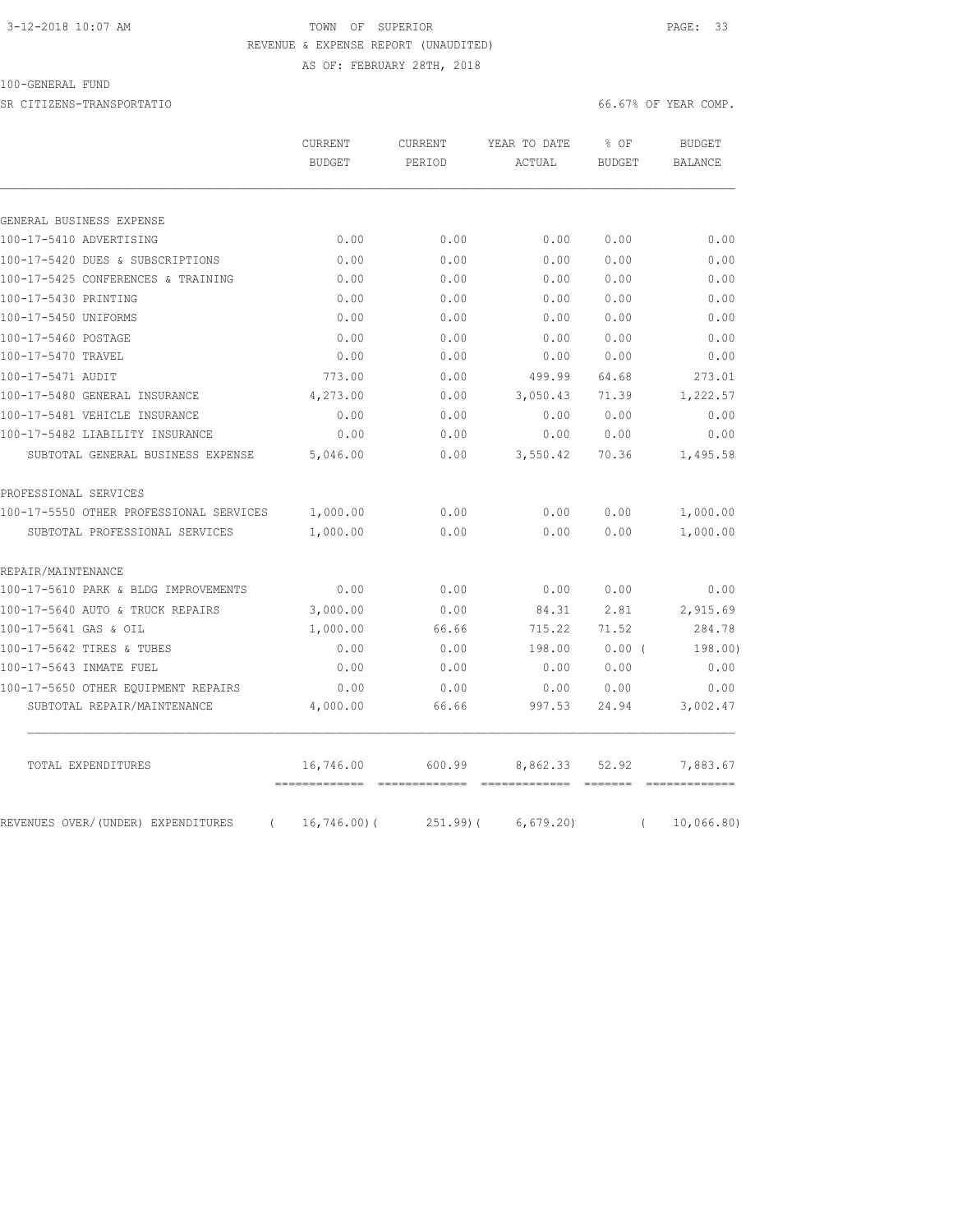| 3-12-2018 10:07 AM |  |  |
|--------------------|--|--|
|--------------------|--|--|

100-GENERAL FUND

TOWN OF SUPERIOR **12-2018 10:07 PAGE: 34**  REVENUE & EXPENSE REPORT (UNAUDITED) AS OF: FEBRUARY 28TH, 2018

CODE ENFORCEMENT COMP. THE SECOND CODE ENFORCEMENT COMP.

|                                                 | <b>CURRENT</b><br><b>BUDGET</b>           | <b>CURRENT</b><br>PERIOD | YEAR TO DATE<br>ACTUAL    | % OF<br><b>BUDGET</b>  | <b>BUDGET</b><br><b>BALANCE</b> |
|-------------------------------------------------|-------------------------------------------|--------------------------|---------------------------|------------------------|---------------------------------|
|                                                 |                                           |                          |                           |                        |                                 |
| EXPENDITURES                                    |                                           |                          |                           |                        |                                 |
| PERSONEL                                        |                                           |                          |                           |                        |                                 |
| 100-18-5100 SALARIES                            | 21,585.00                                 | 0.00                     | 0.00                      | 0.00                   | 21,585.00                       |
| 100-18-5101 OVERTIME                            | 0.00                                      | 0.00                     | 2,451.48                  | $0.00$ (               | 2,451.48                        |
| 100-18-5151 FICA                                | 1,338.00                                  | 0.00                     | 0.00                      | 0.00                   | 1,338.00                        |
| 100-18-5152 MEDICARE                            | 313.00                                    | 0.00                     | 31.89                     | 10.19                  | 281.11                          |
| 100-18-5153 STATE UNEMPLOYMENT                  | 113.00                                    | 0.00                     | 0.00                      | 0.00                   | 113.00                          |
| 100-18-5154 WORKERS COMP INSURANCE              | 324.00                                    | 0.00                     | 0.00                      | 0.00                   | 324.00                          |
| 100-18-5160 PUBLIC SAFETY RETIREMENT            | 0.00                                      | 0.00                     | 0.00                      | 0.00                   | 0.00                            |
| 100-18-5161 ARIZONA STATE RETIREMENT            | 4,539.00                                  | 0.00                     | 0.00                      | 0.00                   | 4,539.00                        |
| 100-18-5162 LIFE INSURANCE                      | 40.00                                     | 0.00                     | 0.00                      | 0.00                   | 40.00                           |
| 100-18-5163 HEALTH INSURANCE                    | 0.00                                      | 0.00                     | 0.00                      | 0.00                   | 0.00                            |
| 100-18-5164 DENTAL INSURANCE                    | 185.00                                    | 0.00                     | 0.00                      | 0.00                   | 185.00                          |
| SUBTOTAL PERSONEL                               | 28,437.00                                 | 0.00                     | 2,483.37                  | 8.73                   | 25, 953.63                      |
| PROFESSIONAL SERVICES                           |                                           |                          |                           |                        |                                 |
| 100-18-5520 Blight Mitigation                   | 10,000.00                                 | 0.00                     | 3,110.50                  | 31.11                  | 6,889.50                        |
| SUBTOTAL PROFESSIONAL SERVICES                  | 10,000.00                                 | 0.00                     | 3,110.50                  | 31.11                  | 6,889.50                        |
| TOTAL EXPENDITURES                              | 38,437.00<br>============================ | 0.00                     | 5,593.87<br>============= | 14.55<br><b>BEECEE</b> | 32,843.13                       |
| REVENUES OVER/ (UNDER) EXPENDITURES<br>$\left($ | 38,437.00)                                | $0.00$ (                 | 5, 593.87                 | $\left($               | 32, 843.13)                     |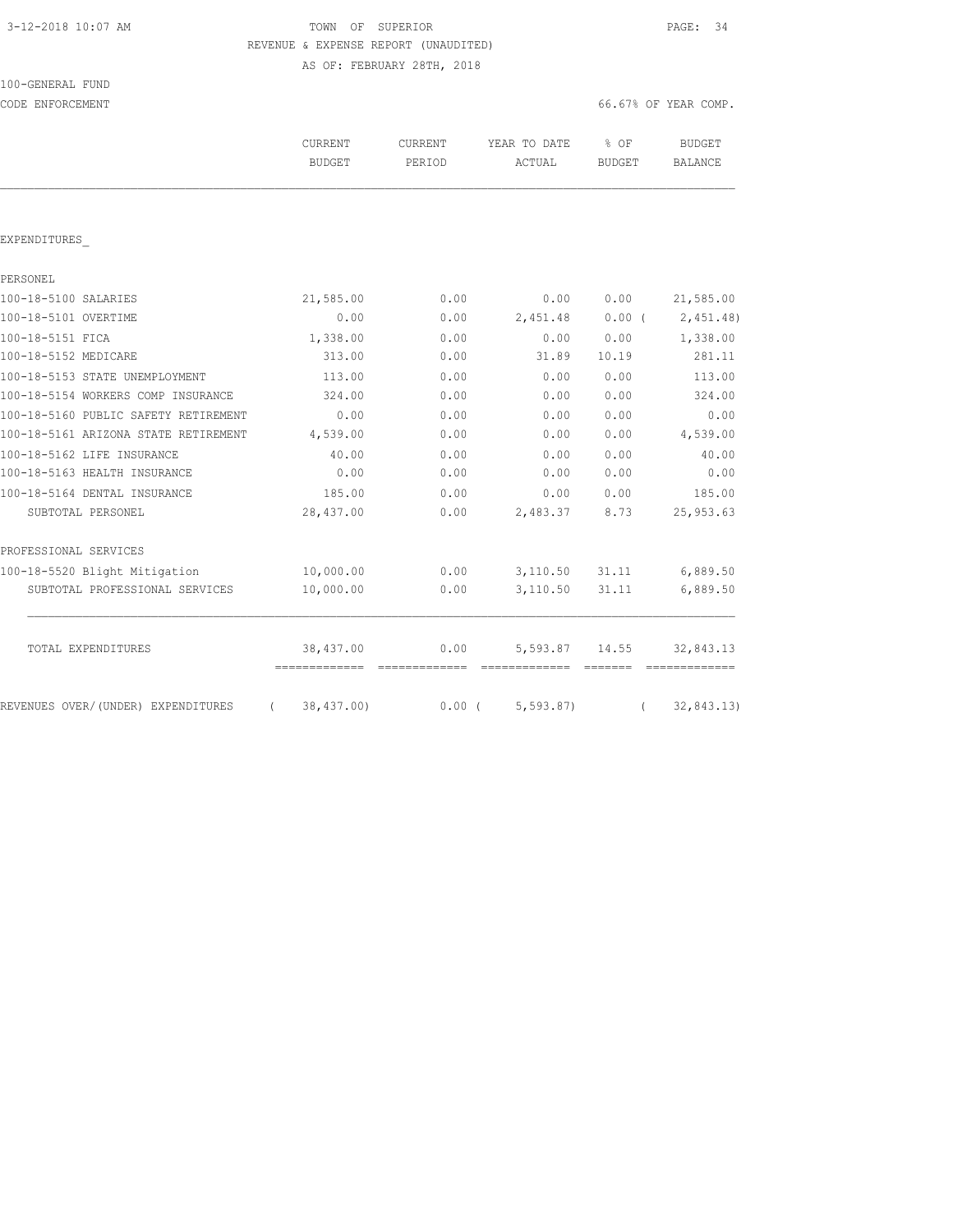## 3-12-2018 10:07 AM TOWN OF SUPERIOR PAGE: 35 REVENUE & EXPENSE REPORT (UNAUDITED) AS OF: FEBRUARY 28TH, 2018

| 100-GENERAL<br>FUND |  |
|---------------------|--|
|---------------------|--|

EDC 66.67% OF YEAR COMP.

|                                        | CURRENT<br><b>BUDGET</b> | CURRENT<br>PERIOD | YEAR TO DATE<br>ACTUAL | % OF<br>BUDGET | <b>BUDGET</b><br>BALANCE |
|----------------------------------------|--------------------------|-------------------|------------------------|----------------|--------------------------|
|                                        |                          |                   |                        |                |                          |
| EXPENDITURES                           |                          |                   |                        |                |                          |
| SUPPLIES                               |                          |                   |                        |                |                          |
| 100-19-5210 OFFICE SUPPLIES            | 0.00                     | 0.00              | 0.00                   | 0.00           | 0.00                     |
| 100-19-5299 OPERATING SUPPLIES         | 0.00                     | 0.00              | 0.00                   | 0.00           | 0.00                     |
| SUBTOTAL SUPPLIES                      | 0.00                     | 0.00              | 0.00                   | 0.00           | 0.00                     |
| GENERAL BUSINESS EXPENSE               |                          |                   |                        |                |                          |
| 100-19-5420 DUES & SUBSCRIPTIONS       | 0.00                     | 0.00              | 0.00                   | 0.00           | 0.00                     |
| 100-19-5425 CONFERENCES & TRAINING     | 0.00                     | 0.00              | 0.00                   | 0.00           | 0.00                     |
| 100-19-5470 TRAVEL                     | 0.00                     | 0.00              | 0.00                   | 0.00           | 0.00                     |
| SUBTOTAL GENERAL BUSINESS EXPENSE      | 0.00                     | 0.00              | 0.00                   | 0.00           | 0.00                     |
| PROFESSIONAL SERVICES                  |                          |                   |                        |                |                          |
| 100-19-5540 LEGAL SERVICES             | 0.00                     | 0.00              | 0.00                   | 0.00           | 0.00                     |
| 100-19-5550 OTHER PROFESSIONAL SERVICE | 0.00                     | 0.00              | 0.00                   | 0.00           | 0.00                     |
| SUBTOTAL PROFESSIONAL SERVICES         | 0.00                     | 0.00              | 0.00                   | 0.00           | 0.00                     |
| TOTAL EXPENDITURES                     | 0.00                     | 0.00              | 0.00                   | 0.00           | 0.00                     |
|                                        | =============            | =============     | =============          | --------       | =============            |
| REVENUES OVER/(UNDER) EXPENDITURES     | 0.00                     | 0.00              | 0.00                   |                | 0.00                     |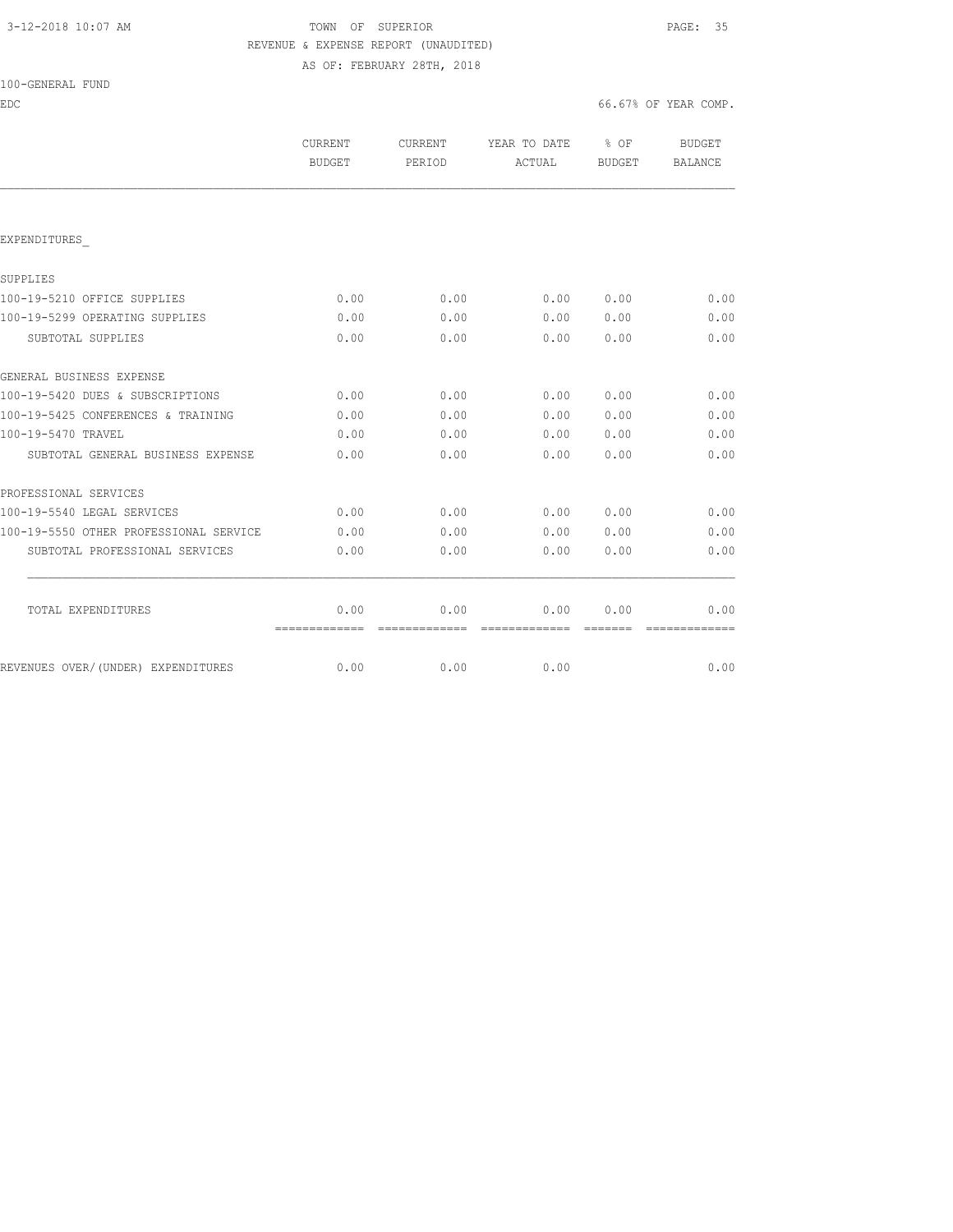## TOWN OF SUPERIOR **PAGE:** 36 REVENUE & EXPENSE REPORT (UNAUDITED) AS OF: FEBRUARY 28TH, 2018

100-GENERAL FUND

|                                      | CURRENT<br>BUDGET | <b>CURRENT</b><br>PERIOD | YEAR TO DATE<br>ACTUAL | % OF<br>BUDGET | BUDGET<br>BALANCE |
|--------------------------------------|-------------------|--------------------------|------------------------|----------------|-------------------|
|                                      |                   |                          |                        |                |                   |
| EXPENDITURES                         |                   |                          |                        |                |                   |
| SUPPLIES                             |                   |                          |                        |                |                   |
| 100-20-5299 OTHER OPERATING SUPPLIES | 0.00              | 0.00                     | 0.00                   | 0.00           | 0.00              |
| SUBTOTAL SUPPLIES                    | 0.00              | 0.00                     | 0.00                   | 0.00           | 0.00              |
| TOTAL EXPENDITURES                   | 0.00              | 0.00                     | 0.00                   | 0.00           | 0.00              |
| REVENUES OVER/(UNDER) EXPENDITURES   | 0.00              | 0.00                     | 0.00                   |                | 0.00              |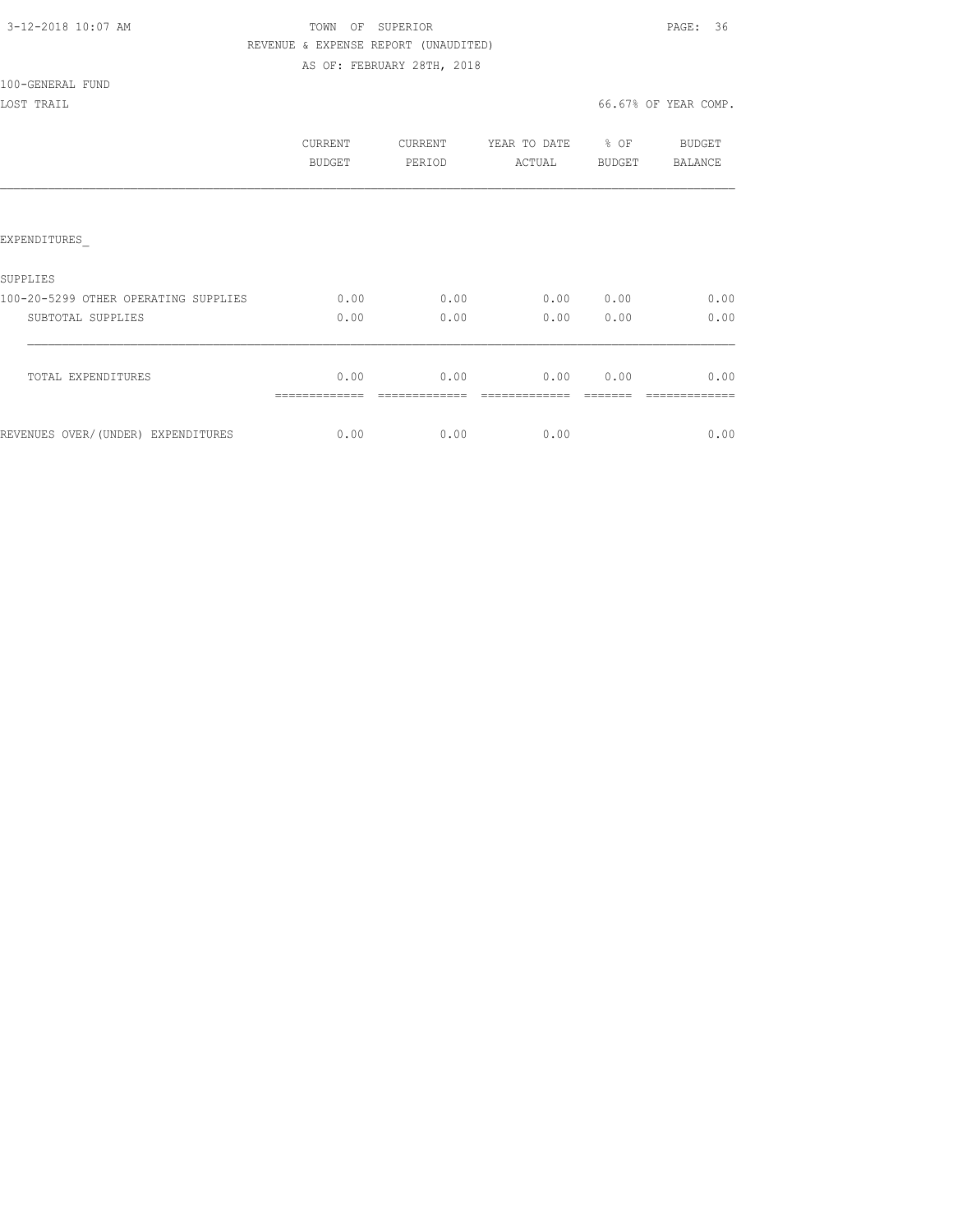### 3-12-2018 10:07 AM **PAGE:** 37 REVENUE & EXPENSE REPORT (UNAUDITED) AS OF: FEBRUARY 28TH, 2018

#### 100-GENERAL FUND

SOCIO-ECONOMIC CONTINGNCY 66.67% OF YEAR COMP.

|                                        | CURRENT<br>BUDGET     | CURRENT<br>PERIOD     | YEAR TO DATE % OF<br>ACTUAL      | BUDGET           | BUDGET<br>BALANCE      |
|----------------------------------------|-----------------------|-----------------------|----------------------------------|------------------|------------------------|
| REVENUES                               |                       |                       |                                  |                  |                        |
| CONTRIBUTIONS                          |                       |                       |                                  |                  |                        |
| 100-98-4720 SOCIO-ECONOMIC CONTINGENCY | 0.00                  | 0.00                  | 0.00 0.00                        |                  | 0.00                   |
| SUBTOTAL CONTRIBUTIONS                 | 0.00                  | 0.00                  | 0.00                             | 0.00             | 0.00                   |
| TOTAL REVENUES                         | 0.00<br>============= | 0.00<br>============= | 0.00<br>======================== | 0.00             | 0.00<br>=============  |
| EXPENDITURES                           |                       |                       |                                  |                  |                        |
| SUPPLIES                               |                       |                       |                                  |                  |                        |
| 100-98-5299 OPERATING SUPPLIES         | 0.00                  | 0.00                  | 0.00 0.00                        |                  | 0.00                   |
| SUBTOTAL SUPPLIES                      | 0.00                  | 0.00                  | 0.00                             | 0.00             | 0.00                   |
| TOTAL EXPENDITURES                     | 0.00<br>============= | 0.00<br>============= | 0.00<br>=============            | 0.00<br>-------- | 0.00<br>-------------- |
| REVENUES OVER/(UNDER) EXPENDITURES     | 0.00                  | 0.00                  | 0.00                             |                  | 0.00                   |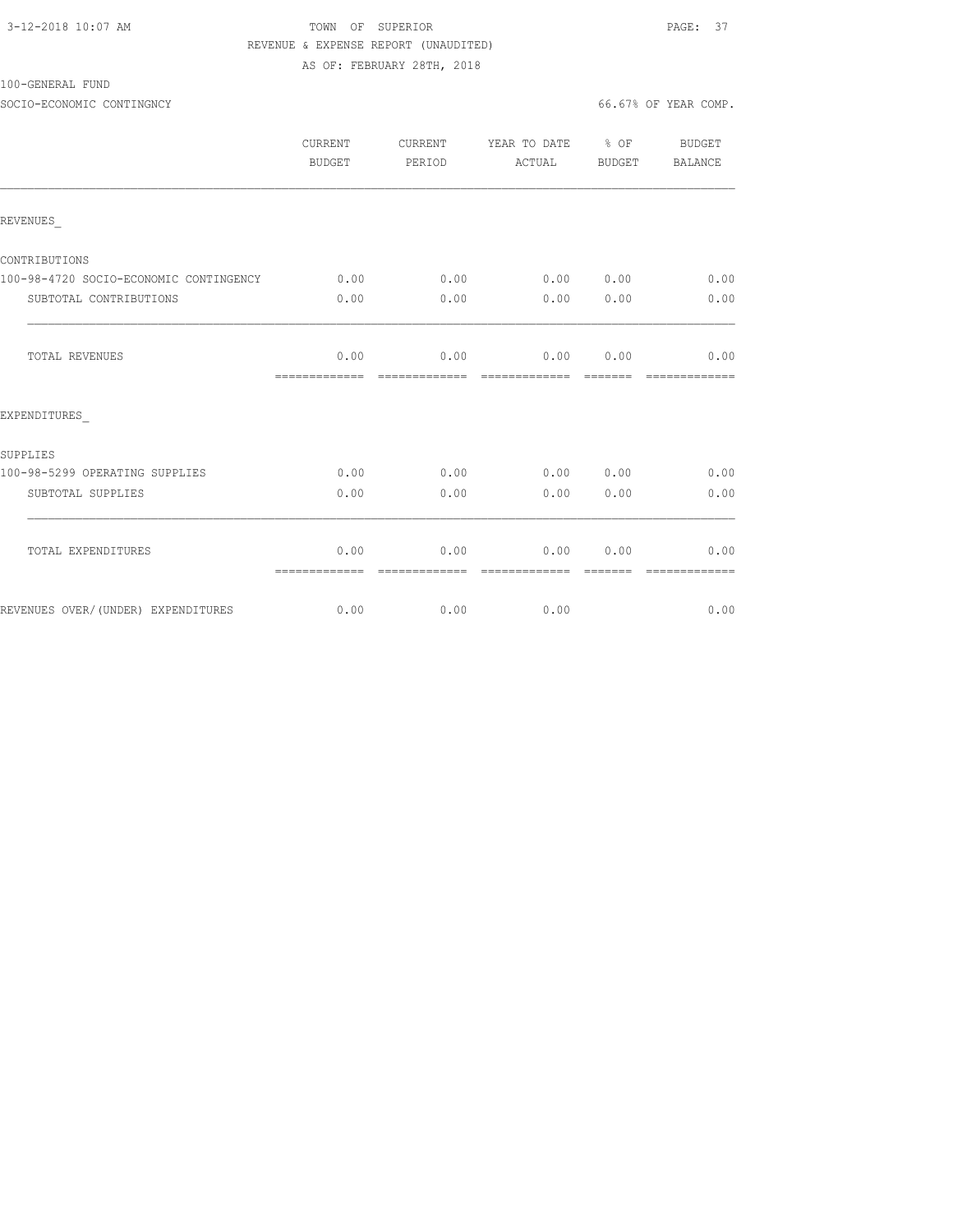|  |  |  | 3-12-2018 10:07 AM |  |
|--|--|--|--------------------|--|
|--|--|--|--------------------|--|

### TOWN OF SUPERIOR **PAGE:** 38 REVENUE & EXPENSE REPORT (UNAUDITED) AS OF: FEBRUARY 28TH, 2018

100-GENERAL FUND

CONTINGENCY 66.67% OF YEAR COMP.

|                                    | <b>CURRENT</b><br><b>BUDGET</b> | CURRENT<br>PERIOD | YEAR TO DATE<br>ACTUAL | % OF<br><b>BUDGET</b> | <b>BUDGET</b><br><b>BALANCE</b> |
|------------------------------------|---------------------------------|-------------------|------------------------|-----------------------|---------------------------------|
|                                    |                                 |                   |                        |                       |                                 |
| EXPENDITURES                       |                                 |                   |                        |                       |                                 |
| SUPPLIES                           |                                 |                   |                        |                       |                                 |
| 100-99-5299 OPERATING SUPPLIES     | 56,679.00                       | 0.00              | 0.00                   | 0.00                  | 56,679.00                       |
| SUBTOTAL SUPPLIES                  | 56,679.00                       | 0.00              | 0.00                   | 0.00                  | 56,679.00                       |
| TOTAL EXPENDITURES                 | 56,679.00                       | 0.00              | 0.00                   | 0.00                  | 56,679.00                       |
|                                    |                                 |                   |                        |                       |                                 |
| REVENUES OVER/(UNDER) EXPENDITURES | 56, 679.00                      | 0.00              | 0.00                   |                       | 56, 679.00                      |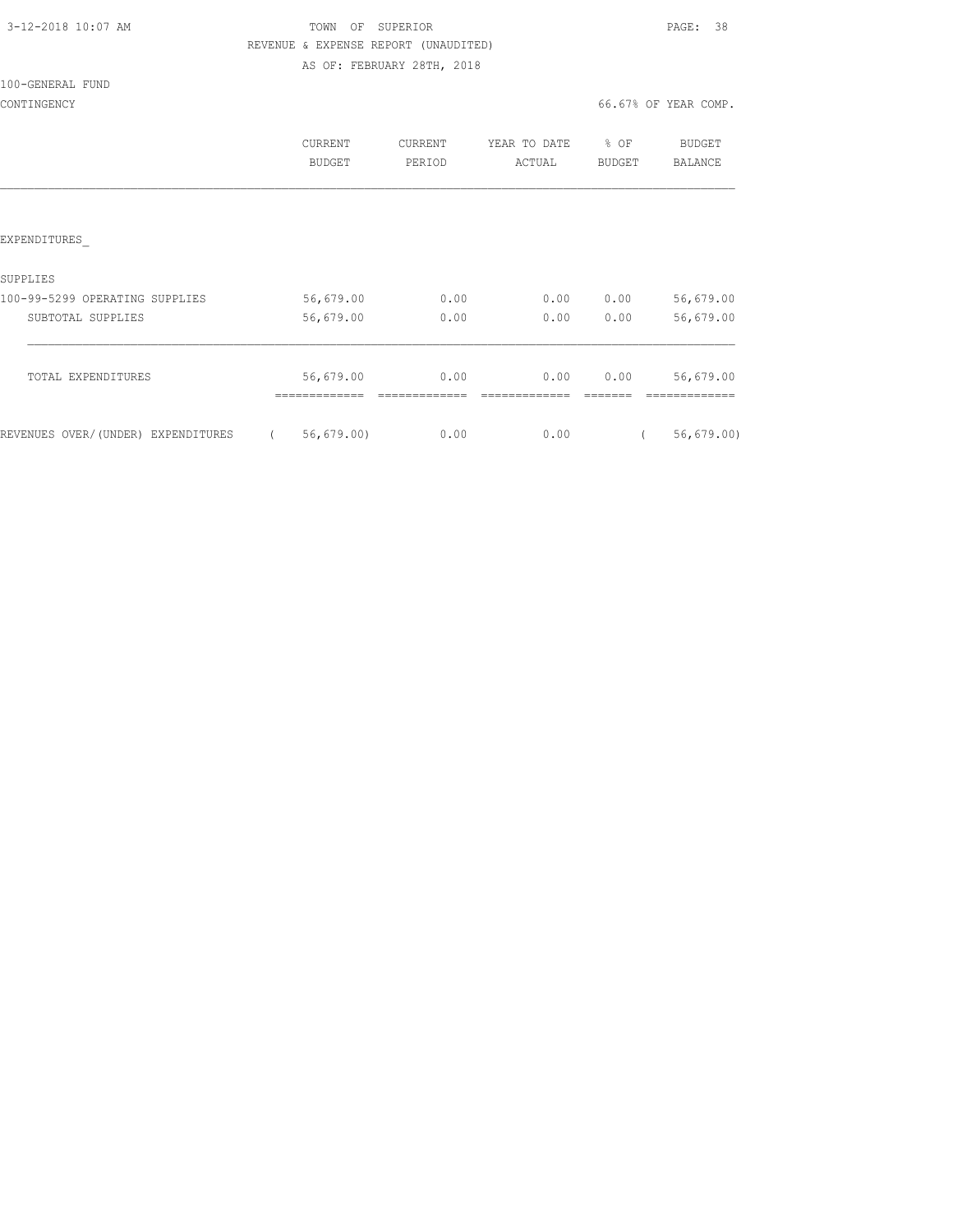| 3-12-2018 10:07 AM |
|--------------------|
|--------------------|

### TOWN OF SUPERIOR **12-2018 10:07 PAGE: 39**  REVENUE & EXPENSE REPORT (UNAUDITED) AS OF: FEBRUARY 28TH, 2018

100-GENERAL FUND

|                                    | CURRENT<br>BUDGET | CURRENT<br>PERIOD | YEAR TO DATE<br>ACTUAL | % OF<br>BUDGET | BUDGET<br><b>BALANCE</b> |
|------------------------------------|-------------------|-------------------|------------------------|----------------|--------------------------|
|                                    |                   |                   |                        |                |                          |
| FUND TOTAL REVENUES                | 2,390,941.00      | 207,928.11        | 1,636,464.71           | 68.44          | 754,476.29               |
| FUND TOTAL EXPENDITURES            | 1,929,412.00      | 133,947.22        | 1,370,289.23           | 71.02          | 559, 122.77              |
| REVENUES OVER/(UNDER) EXPENDITURES | 461,529.00        | 73,980.89         | 266, 175.48            |                | 195, 353.52              |
|                                    |                   |                   |                        |                |                          |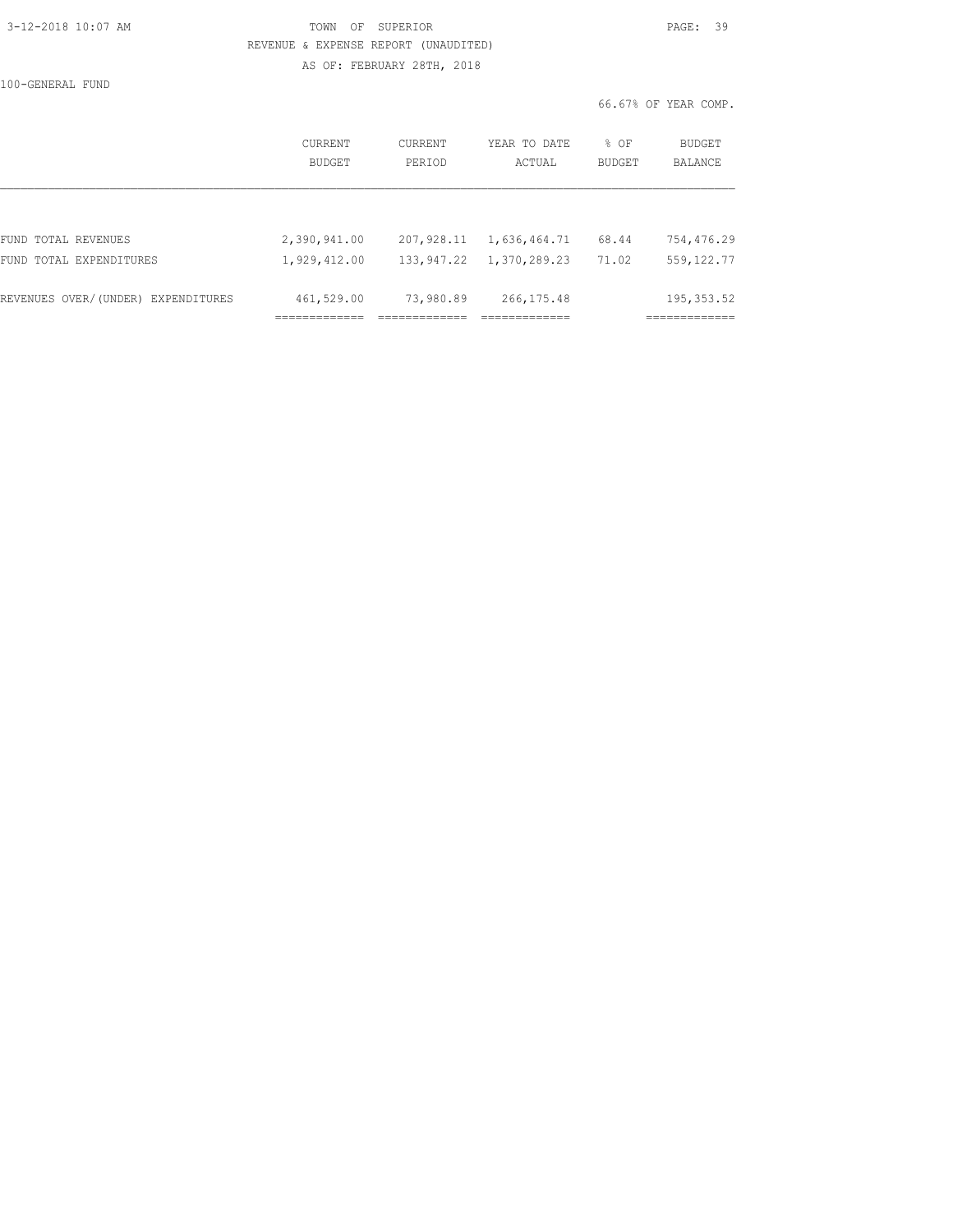# 3-12-2018 10:08 AM TOWN OF SUPERIOR PAGE: 1 REVENUE & EXPENSE REPORT (UNAUDITED)

AS OF: FEBRUARY 28TH, 2018

200-REFUSE SERVICE

|                                          | CURRENT       | CURRENT  | YEAR TO DATE | % OF                 | <b>BUDGET</b>  |
|------------------------------------------|---------------|----------|--------------|----------------------|----------------|
|                                          | <b>BUDGET</b> | PERIOD   | ACTUAL       | <b>BUDGET</b>        | <b>BALANCE</b> |
|                                          |               |          |              |                      |                |
| REVENUES                                 |               |          |              |                      |                |
| BUSINESS SERVICES                        |               |          |              |                      |                |
| 200-00-4240 REFUSE FEES                  | 10,000.00     | 220.00   | 765.00       | 7.65                 | 9,235.00       |
| 200-00-4241 TIPPING FEES-                | 0.00          | 320.00   | 2,240.00     | 0.00(                | 2, 240.00      |
| 200-00-4250 PENALTIES                    | 0.00          | 0.00     | 0.00         | 0.00                 | 0.00           |
| SUBTOTAL BUSINESS SERVICES               | 10,000.00     | 540.00   | 3,005.00     | 30.05                | 6,995.00       |
| ENTERPRISE SERVICES                      |               |          |              |                      |                |
| 200-00-4340 COMMUNITY PICK-UPS           | 0.00          | 0.00     | 0.00         | 0.00                 | 0.00           |
| 200-00-4350 RECYCLING INCOME             | 0.00          | 0.00     | 0.00         | 0.00                 | 0.00           |
| SUBTOTAL ENTERPRISE SERVICES             | 0.00          | 0.00     | 0.00         | 0.00                 | 0.00           |
| TOTAL REVENUES                           | 10,000.00     | 540.00   | 3,005.00     | 30.05                | 6,995.00       |
| EXPENDITURES                             |               |          |              |                      |                |
| PERSONEL                                 |               |          |              |                      |                |
| 200-00-5100 Salaries                     | 9,855.00      | 0.00     | 0.00         | 0.00                 | 9,855.00       |
| 200-00-5151 FICA                         | 610.00        | 0.00     | 0.00         | 0.00                 | 610.00         |
| 200-00-5152 Medicare                     | 143.00        | 0.00     | 0.00         | 0.00                 | 143.00         |
| 200-00-5153 SUTA                         | 91.00         | 0.00     | 0.00         | 0.00                 | 91.00          |
| 200-00-5154 Workers Comp                 | 118.00        | 0.00     | 0.00         | 0.00                 | 118.00         |
| 200-00-5161 ASRS                         | 1,133.00      | 0.00     | 0.00         | 0.00                 | 1,133.00       |
| 200-00-5162 Life Insurance               | 32.00         | 0.00     | 0.00         | 0.00                 | 32.00          |
| 200-00-5164 Dental Insurance             | 148.00        | 0.00     | 0.00         | 0.00                 | 148.00         |
| SUBTOTAL PERSONEL                        | 12,130.00     | 0.00     | 0.00         | 0.00                 | 12,130.00      |
| SUPPLIES                                 |               |          |              |                      |                |
| 200-00-5225 Safety Supplies & Equip      | 1,000.00      | 0.00     | 0.00         | 0.00                 | 1,000.00       |
| 200-00-5299 Operating Supplies           | 500.00        | 0.00     | 0.00         | 0.00                 | 500.00         |
| SUBTOTAL SUPPLIES                        | 1,500.00      | 0.00     | 0.00         | 0.00                 | 1,500.00       |
| UTILITIES                                |               |          |              |                      |                |
| 200-00-5310 Electricity                  | 1,000.00      | 35.67    | 35.67        | 3.57                 | 964.33         |
| 200-00-5330 REFUSE                       | 0.00          | 2,605.07 | 24,799.31    | $0.00$ (             | 24,799.31)     |
| SUBTOTAL UTILITIES                       | 1,000.00      | 2,640.74 |              | 24,834.98 2,483.50 ( | 23,834.98)     |
| GENERAL BUSINESS EXPENSE                 |               |          |              |                      |                |
| 200-00-5410 ADVERTISING                  | 0.00          | 0.00     | 0.00         | 0.00                 | 0.00           |
| 200-00-5420 DUES, PERMITS, SUBSCRIPTIONS | 0.00          | 0.00     | 0.00         | 0.00                 | 0.00           |
| 200-00-5425 CONFERENCE/TRAINING          | 0.00          | 0.00     | 0.00         | 0.00                 | 0.00           |
| 200-00-5492 BAD DEBT EXPENSE             | 0.00          | 0.00     | 0.00         | 0.00                 | 0.00           |
| SUBTOTAL GENERAL BUSINESS EXPENSE        | 0.00          | 0.00     | 0.00         | 0.00                 | 0.00           |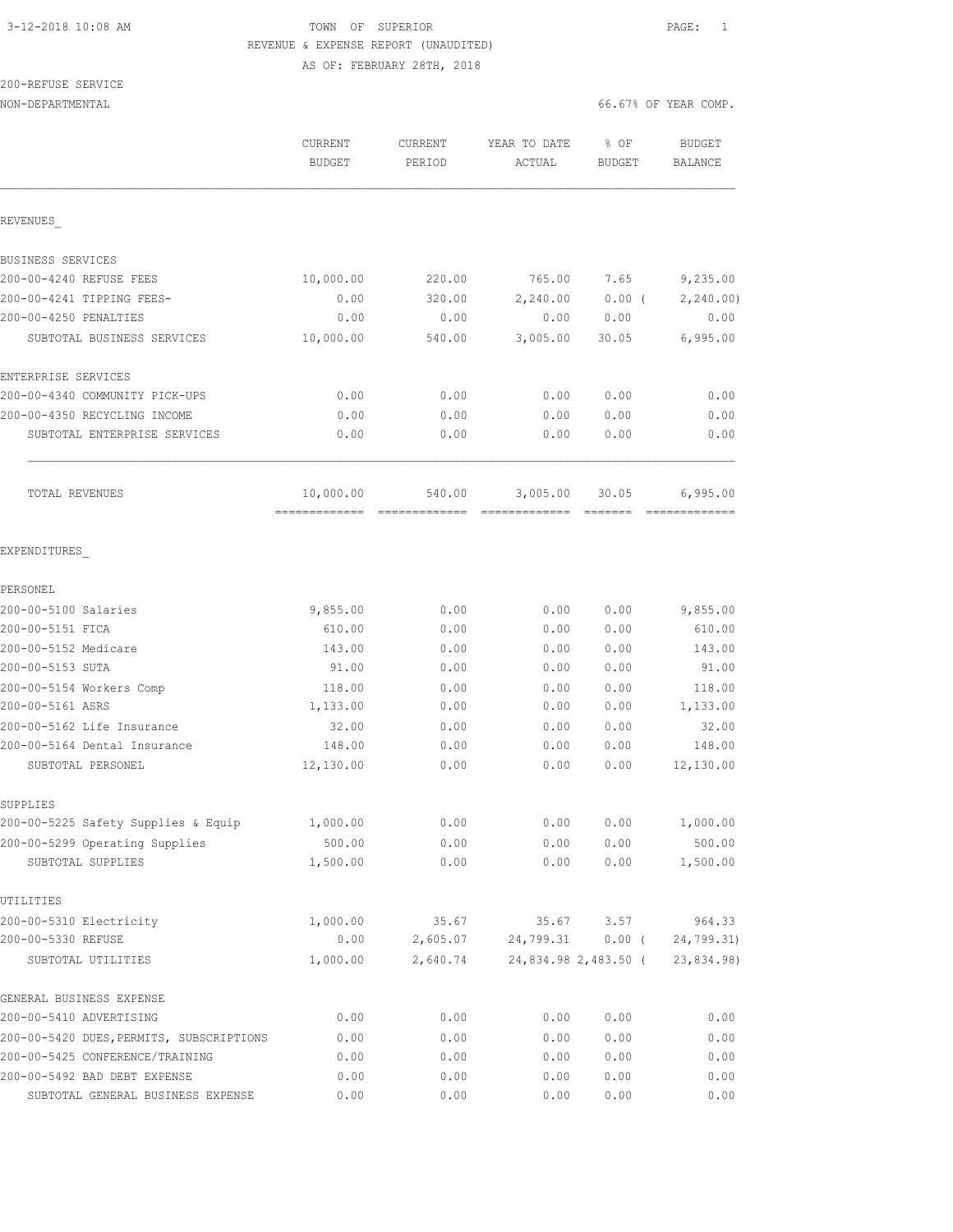## 3-12-2018 10:08 AM TOWN OF SUPERIOR PAGE: 2 REVENUE & EXPENSE REPORT (UNAUDITED)

AS OF: FEBRUARY 28TH, 2018

| 200-REFUSE SERVICE |  |
|--------------------|--|
|                    |  |

|                                     | <b>CURRENT</b><br><b>BUDGET</b> | <b>CURRENT</b><br>PERIOD                                                                                                                                                                                                                                                                                                                                                                                                                                                               | YEAR TO DATE<br>ACTUAL | % OF<br><b>BUDGET</b> | <b>BUDGET</b><br><b>BALANCE</b>                                                                                                                                                                                                                                                                                                                                                                                                                                                        |
|-------------------------------------|---------------------------------|----------------------------------------------------------------------------------------------------------------------------------------------------------------------------------------------------------------------------------------------------------------------------------------------------------------------------------------------------------------------------------------------------------------------------------------------------------------------------------------|------------------------|-----------------------|----------------------------------------------------------------------------------------------------------------------------------------------------------------------------------------------------------------------------------------------------------------------------------------------------------------------------------------------------------------------------------------------------------------------------------------------------------------------------------------|
|                                     |                                 |                                                                                                                                                                                                                                                                                                                                                                                                                                                                                        |                        |                       |                                                                                                                                                                                                                                                                                                                                                                                                                                                                                        |
| PROFESSIONAL SERVICES               |                                 |                                                                                                                                                                                                                                                                                                                                                                                                                                                                                        |                        |                       |                                                                                                                                                                                                                                                                                                                                                                                                                                                                                        |
| 200-00-5520 CONTRACT SERVICES       | 0.00                            | 591.20                                                                                                                                                                                                                                                                                                                                                                                                                                                                                 | 5,437.89               | $0.00$ (              | 5,437.89                                                                                                                                                                                                                                                                                                                                                                                                                                                                               |
| 200-00-5550 Professional Services   | 80,000.00                       | 0.00                                                                                                                                                                                                                                                                                                                                                                                                                                                                                   | 272.50                 | 0.34                  | 79,727.50                                                                                                                                                                                                                                                                                                                                                                                                                                                                              |
| 200-00-5560 REFUSE LANDFILL TIPPING | 15,000.00                       | 0.00                                                                                                                                                                                                                                                                                                                                                                                                                                                                                   | 0.00                   | 0.00                  | 15,000.00                                                                                                                                                                                                                                                                                                                                                                                                                                                                              |
| 200-00-5570 ROLL OFF REMOVAL        | 0.00                            | 0.00                                                                                                                                                                                                                                                                                                                                                                                                                                                                                   | 0.00                   | 0.00                  | 0.00                                                                                                                                                                                                                                                                                                                                                                                                                                                                                   |
| 200-00-5599 Transfer Clean-Up       | 0.00                            | 0.00                                                                                                                                                                                                                                                                                                                                                                                                                                                                                   | 66,279.50              | 0.00(                 | 66,279.50)                                                                                                                                                                                                                                                                                                                                                                                                                                                                             |
| SUBTOTAL PROFESSIONAL SERVICES      | 95,000.00                       | 591.20                                                                                                                                                                                                                                                                                                                                                                                                                                                                                 | 71,989.89              | 75.78                 | 23,010.11                                                                                                                                                                                                                                                                                                                                                                                                                                                                              |
| REPAIR/MAINTENANCE                  |                                 |                                                                                                                                                                                                                                                                                                                                                                                                                                                                                        |                        |                       |                                                                                                                                                                                                                                                                                                                                                                                                                                                                                        |
| 200-00-5640 Auto Truck Repair       | 1,000.00                        | 0.00                                                                                                                                                                                                                                                                                                                                                                                                                                                                                   | 0.00                   | 0.00                  | 1,000.00                                                                                                                                                                                                                                                                                                                                                                                                                                                                               |
| 200-00-5641 Gas & Oil               | 2,000.00                        | 0.00                                                                                                                                                                                                                                                                                                                                                                                                                                                                                   | 0.00                   | 0.00                  | 2,000.00                                                                                                                                                                                                                                                                                                                                                                                                                                                                               |
| SUBTOTAL REPAIR/MAINTENANCE         | 3,000.00                        | 0.00                                                                                                                                                                                                                                                                                                                                                                                                                                                                                   | 0.00                   | 0.00                  | 3,000.00                                                                                                                                                                                                                                                                                                                                                                                                                                                                               |
| CAPITAL OUTLAY                      |                                 |                                                                                                                                                                                                                                                                                                                                                                                                                                                                                        |                        |                       |                                                                                                                                                                                                                                                                                                                                                                                                                                                                                        |
| 200-00-5720 OFICE EQUIPMENT         | 0.00                            | 0.00                                                                                                                                                                                                                                                                                                                                                                                                                                                                                   | 0.00                   | 0.00                  | 0.00                                                                                                                                                                                                                                                                                                                                                                                                                                                                                   |
| SUBTOTAL CAPITAL OUTLAY             | 0.00                            | 0.00                                                                                                                                                                                                                                                                                                                                                                                                                                                                                   | 0.00                   | 0.00                  | 0.00                                                                                                                                                                                                                                                                                                                                                                                                                                                                                   |
| DEBT SERVICE                        |                                 |                                                                                                                                                                                                                                                                                                                                                                                                                                                                                        |                        |                       |                                                                                                                                                                                                                                                                                                                                                                                                                                                                                        |
| 200-00-5900 DEBT SVC - PRINCIPAL    | 0.00                            | 0.00                                                                                                                                                                                                                                                                                                                                                                                                                                                                                   | 399.00                 | 0.00(                 | 399.00)                                                                                                                                                                                                                                                                                                                                                                                                                                                                                |
| 200-00-5901 DEBT SVC - INTEREST     | 0.00                            | 0.00                                                                                                                                                                                                                                                                                                                                                                                                                                                                                   | 246.86                 | $0.00$ (              | 246.86)                                                                                                                                                                                                                                                                                                                                                                                                                                                                                |
| SUBTOTAL DEBT SERVICE               | 0.00                            | 0.00                                                                                                                                                                                                                                                                                                                                                                                                                                                                                   | 645.86                 | 0.00(                 | 645.86)                                                                                                                                                                                                                                                                                                                                                                                                                                                                                |
| TOTAL EXPENDITURES                  | 112,630.00                      | 3,231.94                                                                                                                                                                                                                                                                                                                                                                                                                                                                               | 97,470.73              | 86.54                 | 15, 159. 27                                                                                                                                                                                                                                                                                                                                                                                                                                                                            |
|                                     |                                 | $\begin{array}{cccccccccc} \multicolumn{2}{c}{} & \multicolumn{2}{c}{} & \multicolumn{2}{c}{} & \multicolumn{2}{c}{} & \multicolumn{2}{c}{} & \multicolumn{2}{c}{} & \multicolumn{2}{c}{} & \multicolumn{2}{c}{} & \multicolumn{2}{c}{} & \multicolumn{2}{c}{} & \multicolumn{2}{c}{} & \multicolumn{2}{c}{} & \multicolumn{2}{c}{} & \multicolumn{2}{c}{} & \multicolumn{2}{c}{} & \multicolumn{2}{c}{} & \multicolumn{2}{c}{} & \multicolumn{2}{c}{} & \multicolumn{2}{c}{} & \mult$ | -------------          | $------$              | $\begin{array}{cccccccccc} \multicolumn{2}{c}{} & \multicolumn{2}{c}{} & \multicolumn{2}{c}{} & \multicolumn{2}{c}{} & \multicolumn{2}{c}{} & \multicolumn{2}{c}{} & \multicolumn{2}{c}{} & \multicolumn{2}{c}{} & \multicolumn{2}{c}{} & \multicolumn{2}{c}{} & \multicolumn{2}{c}{} & \multicolumn{2}{c}{} & \multicolumn{2}{c}{} & \multicolumn{2}{c}{} & \multicolumn{2}{c}{} & \multicolumn{2}{c}{} & \multicolumn{2}{c}{} & \multicolumn{2}{c}{} & \multicolumn{2}{c}{} & \mult$ |
| REVENUES OVER/(UNDER) EXPENDITURES  | $102,630.00)$ (<br>$\left($     |                                                                                                                                                                                                                                                                                                                                                                                                                                                                                        | $2,691.94$ (94,465.73) | $\left($              | 8,164.27)                                                                                                                                                                                                                                                                                                                                                                                                                                                                              |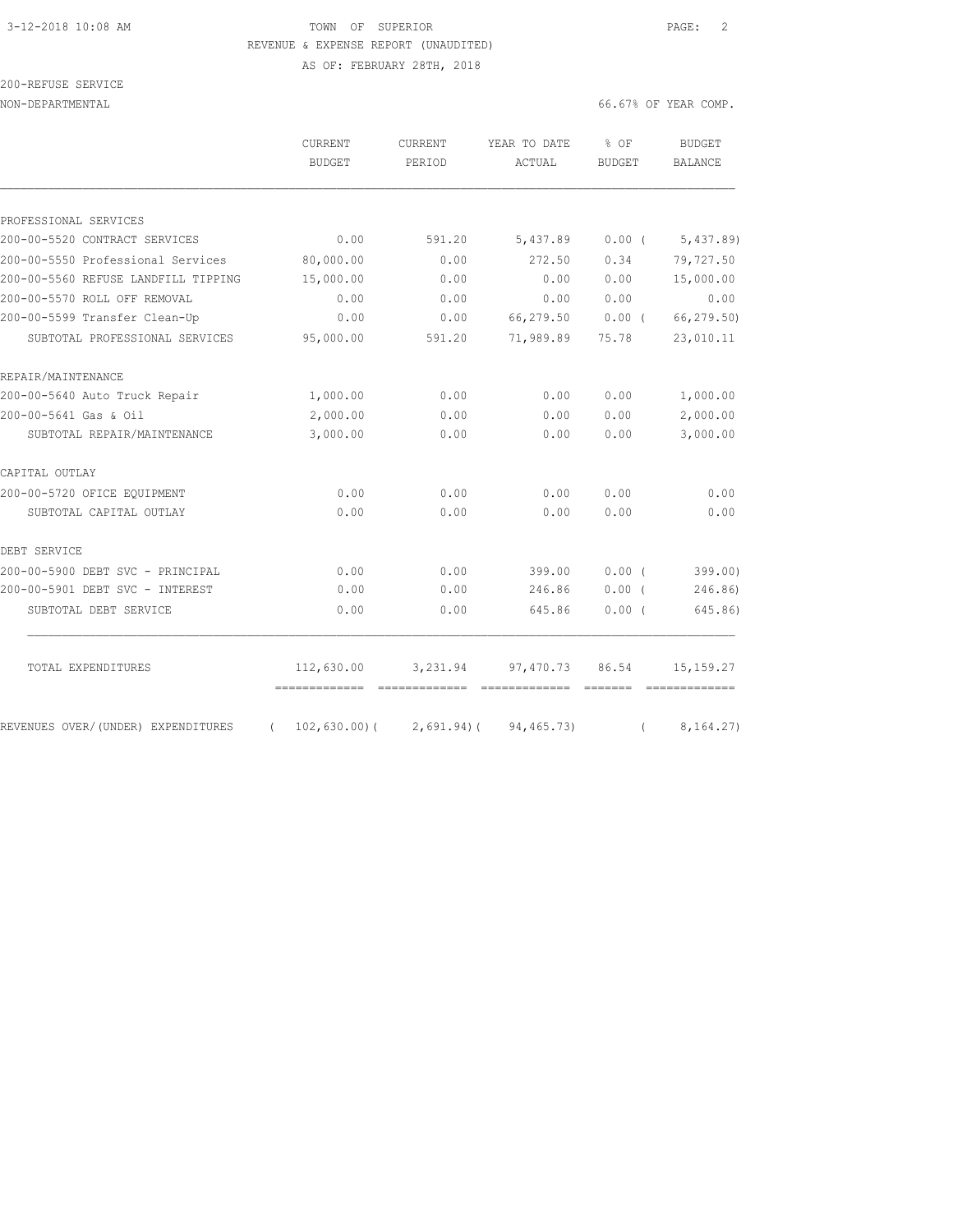| 3-12-2018 10:08 AM |  |  |
|--------------------|--|--|
|                    |  |  |

200-REFUSE SERVICE

### TOWN OF SUPERIOR **12-2018 10:08 PAGE:** 3 REVENUE & EXPENSE REPORT (UNAUDITED) AS OF: FEBRUARY 28TH, 2018

|                                    | CURRENT<br><b>BUDGET</b> | CURRENT<br>PERIOD | YEAR TO DATE<br>ACTUAL | % OF<br><b>BUDGET</b> | BUDGET<br>BALANCE          |
|------------------------------------|--------------------------|-------------------|------------------------|-----------------------|----------------------------|
|                                    |                          |                   |                        |                       |                            |
| FUND TOTAL REVENUES                | 10,000.00                | 540.00            | 3,005.00               | 30.05                 | 6,995.00                   |
| FUND TOTAL EXPENDITURES            | 112,630.00               | 3,231.94          | 97,470.73              | 86.54                 | 15, 159. 27                |
| REVENUES OVER/(UNDER) EXPENDITURES | 102,630.00(              | $2,691.94$ )(     | 94, 465. 73)           |                       | 8, 164. 27)<br>___________ |
|                                    |                          |                   |                        |                       | ----------                 |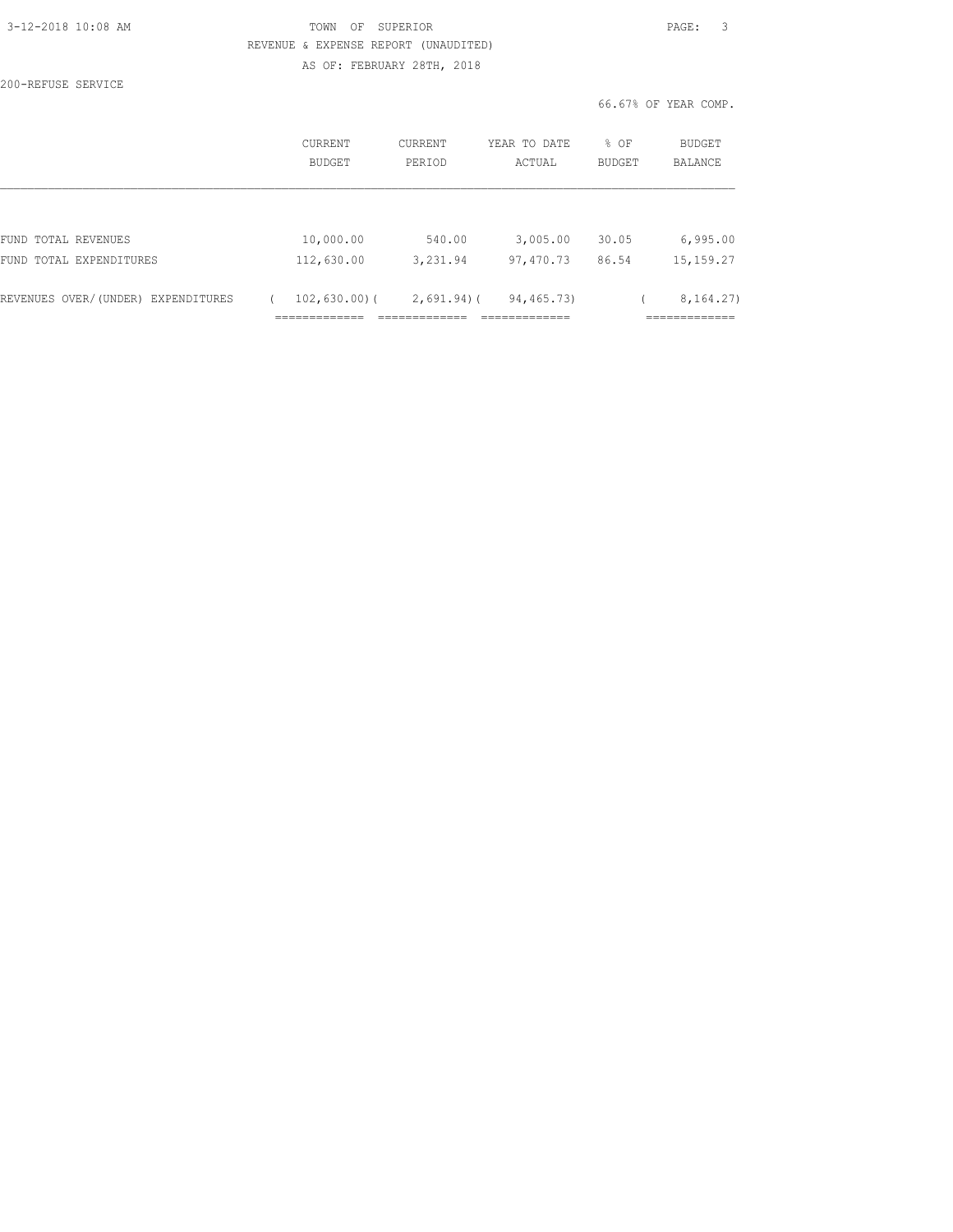# 3-12-2018 10:08 AM TOWN OF SUPERIOR PAGE: 1 REVENUE & EXPENSE REPORT (UNAUDITED)

AS OF: FEBRUARY 28TH, 2018

210-SEWER

| NON-DEPARTMENTAL                      |               |          |                                       |          | 66.67% OF YEAR COMP. |
|---------------------------------------|---------------|----------|---------------------------------------|----------|----------------------|
|                                       | CURRENT       | CURRENT  | YEAR TO DATE                          | 8 OF     | BUDGET               |
|                                       | <b>BUDGET</b> | PERIOD   | ACTUAL                                | BUDGET   | BALANCE              |
| REVENUES                              |               |          |                                       |          |                      |
| TAXES                                 |               |          |                                       |          |                      |
| 210-00-4133 PROPERTY TAX              | 0.00          | 0.00     | 0.00                                  | 0.00     | 0.00                 |
| SUBTOTAL TAXES                        | 0.00          | 0.00     | 0.00                                  | 0.00     | 0.00                 |
| BUSINESS SERVICES                     |               |          |                                       |          |                      |
| 210-00-4240 SEWER FEES                | 400,000.00    |          |                                       |          |                      |
| 210-00-4250 PENALTIES                 | 0.00          |          | 2,310.00 9,510.00                     | $0.00$ ( | 9,510.00             |
| SUBTOTAL BUSINESS SERVICES            | 400,000.00    |          | 32,829.33 186,894.57                  | 46.72    | 213, 105.43          |
| GRANTS                                |               |          |                                       |          |                      |
| 210-00-4600 GRANT REVENUE             | 0.00          | 0.00     | 0.00                                  | 0.00     | 0.00                 |
| 210-00-4601 NONOPERATING GRANTS       | 0.00          | 0.00     | 0.00                                  | 0.00     | 0.00                 |
| SUBTOTAL GRANTS                       | 0.00          | 0.00     | 0.00                                  | 0.00     | 0.00                 |
| CONTINGENCY                           |               |          |                                       |          |                      |
| 210-00-4900 CONTINGENCY               | 0.00          | 0.00     | 0.00                                  | 0.00     | 0.00                 |
| 210-00-4901 INTERFUND TRANSFER-SEWER  | 0.00          | 0.00     | 0.00                                  | 0.00     | 0.00                 |
| 210-00-4902 FUND BALANCE CARRYFORWARD | 0.00          | 0.00     | 0.00                                  | 0.00     | 0.00                 |
| SUBTOTAL CONTINGENCY                  | 0.00          | 0.00     | 0.00                                  | 0.00     | 0.00                 |
| TOTAL REVENUES                        |               |          | 400,000.00 32,829.33 186,894.57 46.72 |          | 213, 105.43          |
| EXPENDITURES                          |               |          |                                       |          |                      |
| PERSONEL                              |               |          |                                       |          |                      |
| 210-00-5100 SALARIES                  |               |          | 74,276.00 5,106.40 41,629.61 56.05    |          | 32,646.39            |
| 210-00-5101 OVERTIME                  | 5,000.00      | 429.32   | 6,740.49                              | 134.81 ( | 1,740.49)            |
| 210-00-5151 FICA                      | 4,338.00      | 337.88   | 2,965.63                              | 68.36    | 1,372.37             |
| 210-00-5152 MEDICARE                  | 1,014.00      | 79.02    | 693.56                                | 68.40    | 320.44               |
| 210-00-5153 STATE UNEMPLOYMENT        | 465.00        | 116.08   | 372.92                                | 80.20    | 92.08                |
| 210-00-5154 WORKERS COMP INSURANCE    | 2,262.00      | 0.00     | 1,780.00                              | 78.69    | 482.00               |
| 210-00-5161 ARIZONA STATE RETIREMENT  | 8,045.00      | 636.61   | 5,426.85                              | 67.46    | 2,618.15             |
| 210-00-5162 LIFE INSURANCE            | 165.00        | 26.80    | 81.20                                 | 49.21    | 83.80                |
| 210-00-5163 HEALTH INSURANCE          | 12,781.00     | 2,977.75 | 6,551.05                              | 51.26    | 6, 229.95            |
| 210-00-5164 DENTAL INSURANCE          | 758.00        | 184.86   | 434.42                                | 57.31    | 323.58               |
| SUBTOTAL PERSONEL                     | 109,104.00    | 9,894.72 | 66,675.73                             | 61.11    | 42, 428.27           |
| SUPPLIES                              |               |          |                                       |          |                      |
| 210-00-5210 OFFICE SUPPLIES           | 2,000.00      | 0.00     | 0.00                                  | 0.00     | 2,000.00             |
| 210-00-5220 MEDICAL SUPPLIES          | 0.00          | 0.00     | 0.00                                  | 0.00     | 0.00                 |
| 210-00-5225 SAFETY SUPPLIES/EQUIPMENT | 0.00          | 0.00     | 0.00                                  | 0.00     | 0.00                 |
| 210-00-5230 SANITATION SUPPLIES       | 0.00          | 0.00     | 0.00                                  | 0.00     | 0.00                 |
| 210-00-5240 CHEMICAL SUPPLIES         | 15,146.00     | 0.00     | 5,711.06                              | 37.71    | 9,434.94             |

210-00-5299 OPERATING SUPPLIES 30,000.00 75.00 4,330.88 14.44 25,669.12 SUBTOTAL SUPPLIES 47,146.00 75.00 10,041.94 21.30 37,104.06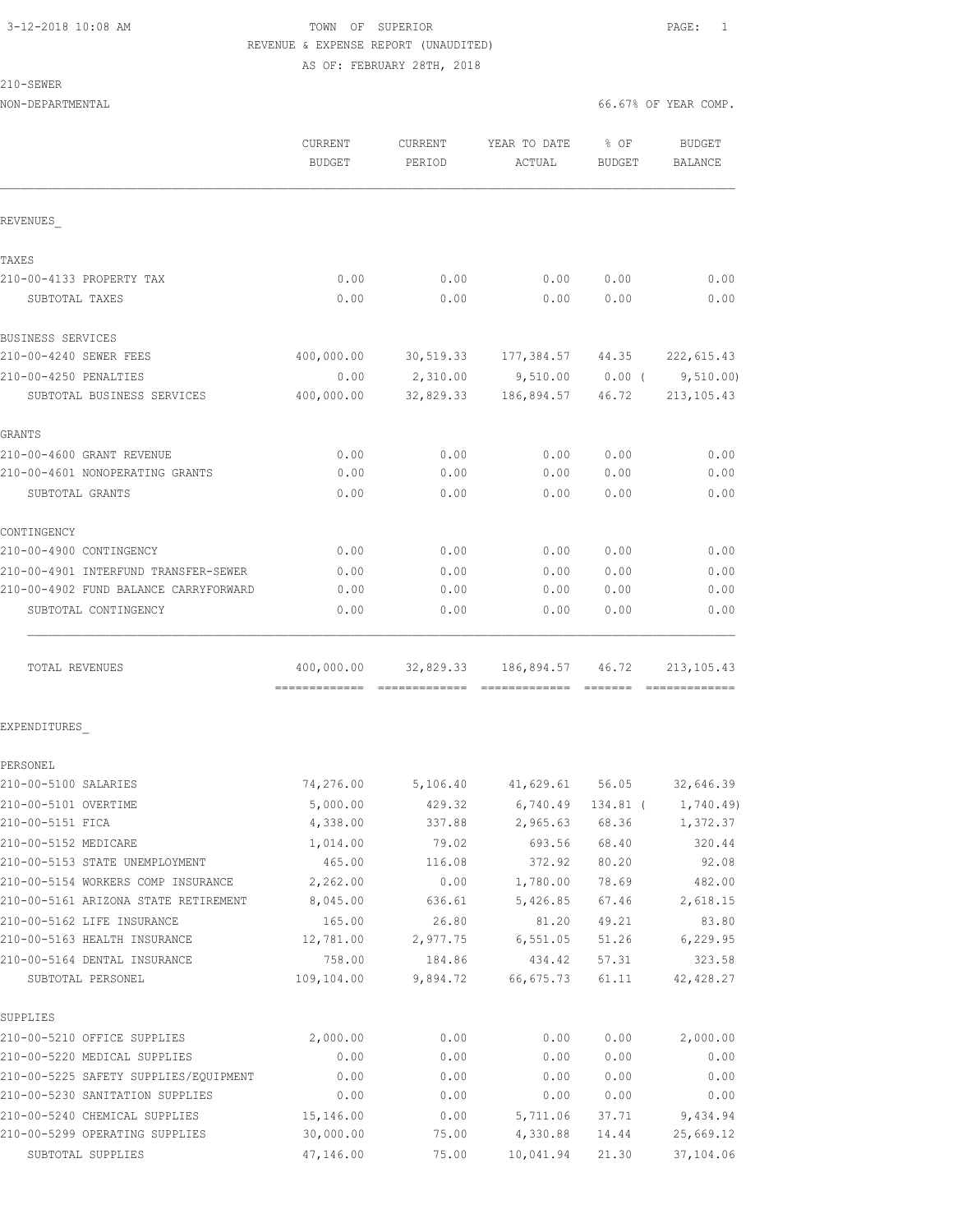# 3-12-2018 10:08 AM TOWN OF SUPERIOR PAGE: 2 REVENUE & EXPENSE REPORT (UNAUDITED)

AS OF: FEBRUARY 28TH, 2018

|  | × | 1,50<br>H.W |  |
|--|---|-------------|--|
|  |   |             |  |

UTILITIES

NON-DEPARTMENTAL 66.67% OF YEAR COMP.

 CURRENT CURRENT YEAR TO DATE % OF BUDGET BUDGET PERIOD ACTUAL BUDGET BALANCE 210-00-5310 ELECTRICITY 60,410.00 4,675.90 41,773.73 69.15 18,636.27 210-00-5320 GAS 0.00 0.00 0.00 0.00 0.00 210-00-5330 REFUSE 0.00 0.00 0.00 0.00 0.00 210-00-5340 SEWER 0.00 0.00 0.00 0.00 0.00 210-00-5350 TELEPHONE 1,158.00 88.66 655.02 56.56 502.98 210-00-5360 WATER 3,000.00 240.60 2,085.44 69.51 914.56 210-00-5380 SECURITY 500.00 0.00 100.00 20.00 400.00 SUBTOTAL UTILITIES 65,068.00 5,005.16 44,614.19 68.57 20,453.81 GENERAL BUSINESS EXPENSE 210-00-5410 ADVERTISING 0.00 0.00 69.68 0.00 ( 69.68) 210-00-5420 DUES & SUBSCRIPTIONS 20,000.00 0.00 8,935.00 44.68 11,065.00 210-00-5425 CONFERENCES & TRAINING 2,000.00 0.00 94.94 4.75 1,905.06 210-00-5430 PRINTING 0.00 0.00 0.00 0.00 0.00 210-00-5450 UNIFORMS 659.00 43.88 402.54 61.08 256.46 210-00-5460 POSTAGE 0.00 386.78 1,713.88 0.00 ( 1,713.88) 210-00-5470 TRAVEL 0.00 0.00 0.00 0.00 0.00 210-00-5471 AUDIT 1,545.00 0.00 1,500.00 97.09 45.00 210-00-5480 GENERAL INSURANCE 12,820.00 0.00 9,154.46 71.41 3,665.54 210-00-5481 VEHICLE INSURANCE 0.00 0.00 0.00 0.00 0.00 210-00-5482 LIABILITY INSURANCE 0.00 0.00 0.00 0.00 0.00 210-00-5491 Credit Card Fees 10,000.00 0.00 0.00 0.00 10,000.00 210-00-5492 BAD DEBT EXPENSE 15,000.00 0.00 0.00 0.00 15,000.00 SUBTOTAL GENERAL BUSINESS EXPENSE 62,024.00 430.66 21,870.50 35.26 40,153.50 PROFESSIONAL SERVICES 210-00-5520 CONTRACTUAL SERVICES  $\begin{array}{cccc} 0.00 & 1,483.63 & 2,773.31 & 0.00 & (2,773.31) \\ 0.00 & 0.00 & 0.00 & 0.00 & 0.00 \end{array}$ 210-00-5540 LEGAL SERVICES 0.00 0.00 0.00 0.00 0.00 210-00-5550 OTHER PROFESSIONAL SERVICE 73,161.00 1,253.25 47,095.77 64.37 26,065.23 210-00-5570 ROLL OFF REMOVAL 0.00 0.00 0.00 0.00 0.00 210-00-5580 SLUDGE REMOVAL 9,000.00 0.00 1,613.16 17.92 7,386.84 210-00-5581 BACKFLOW TESTING 1,439.00 685.00 685.00 47.60 754.00 SUBTOTAL PROFESSIONAL SERVICES 83,600.00 3,421.88 52,167.24 62.40 31,432.76 REPAIR/MAINTENANCE 210-00-5610 PARK & BLDG IMPROVEMENTS 0.00 0.00 0.00 0.00 0.00 210-00-5640 AUTO & TRUCK REPAIRS 2,000.00 0.00 0.00 0.00 2,000.00

210-00-5641 GAS & OIL 3,000.00 106.23 780.08 26.00 2,219.92 210-00-5642 TIRES & TUBES 1,000.00 0.00 0.00 0.00 1,000.00 210-00-5650 OTHER EQUIPMENT REPAIRS 8,085.00 50.07 260.40 3.22 7,824.60 210-00-5670 STREET & SIDEWALK REPAIR 0.00 0.00 0.00 0.00 0.00 SUBTOTAL REPAIR/MAINTENANCE 14,085.00 156.30 1,040.48 7.39 13,044.52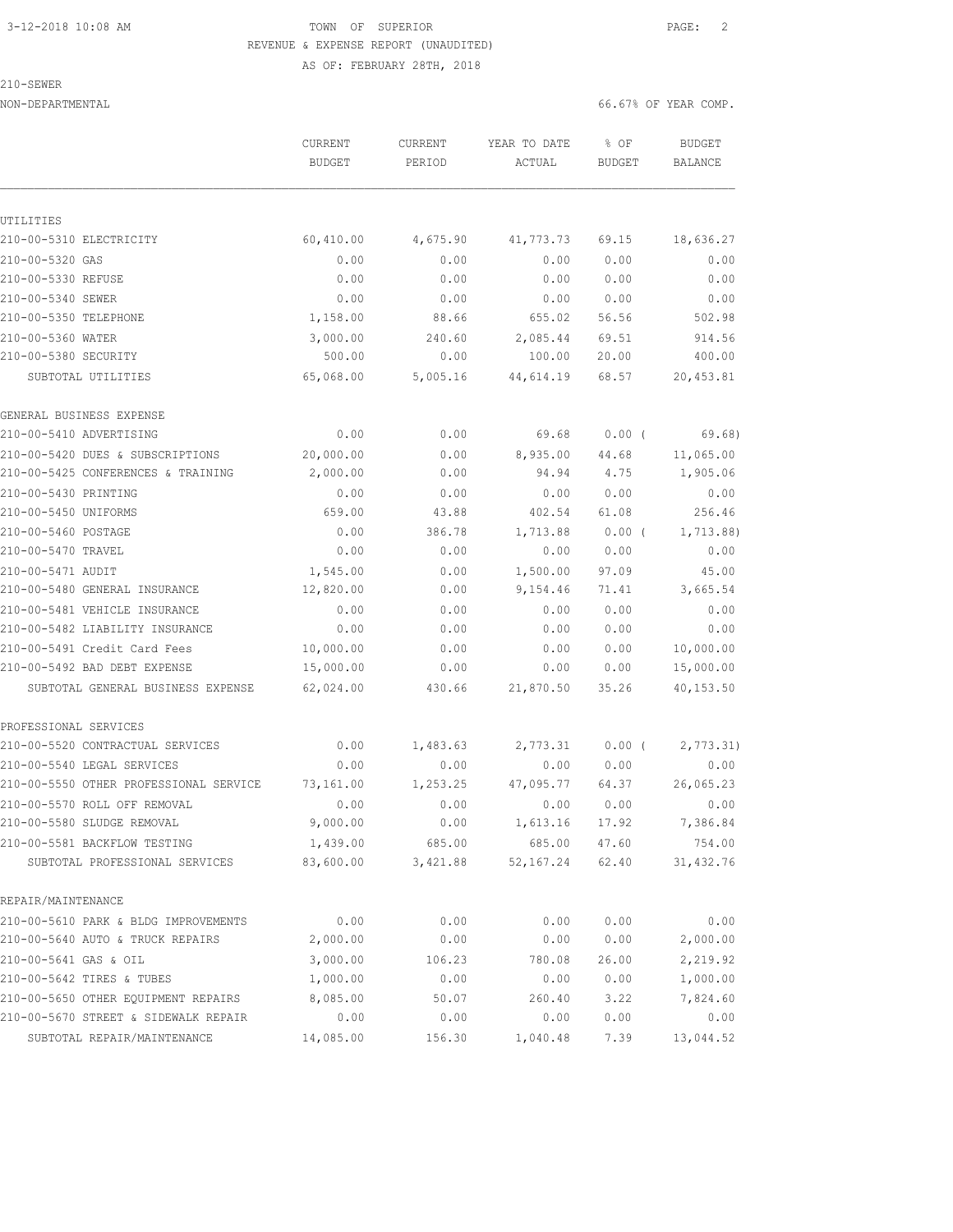### 3-12-2018 10:08 AM TOWN OF SUPERIOR PAGE: 3 REVENUE & EXPENSE REPORT (UNAUDITED) AS OF: FEBRUARY 28TH, 2018

210-SEWER

|                                     | CURRENT<br><b>BUDGET</b> | CURRENT<br>PERIOD | YEAR TO DATE                      | % OF<br><b>BUDGET</b> | BUDGET<br><b>BALANCE</b> |
|-------------------------------------|--------------------------|-------------------|-----------------------------------|-----------------------|--------------------------|
|                                     |                          |                   | ACTUAL                            |                       |                          |
|                                     |                          |                   |                                   |                       |                          |
| CAPITAL OUTLAY                      |                          |                   |                                   |                       |                          |
| 210-00-5710 BUILDING                | 500.00                   | 0.00              | 0.00                              | 0.00                  | 500.00                   |
| 210-00-5750 OTHER EOUIP/SMALL TOOLS | 8,151.00                 | 0.00              | 160.14                            | 1.96                  | 7,990.86                 |
| 210-00-5760 R&M WELLS & PUMPS       | 25,000.00                | 0.00              | 7,744.27                          | 30.98                 | 17,255.73                |
| 210-00-5790 MACHINERY AND EQUIPMENT | 30,000.00                | 0.00              | 0.00                              | 0.00                  | 30,000.00                |
| SUBTOTAL CAPITAL OUTLAY             | 63,651.00                | 0.00              | 7,904.41                          | 12.42                 | 55,746.59                |
| NON-OPERATING                       |                          |                   |                                   |                       |                          |
| 210-00-5800 DEPRECIATION            | 0.00                     | 0.00              | 0.00                              | 0.00                  | 0.00                     |
| SUBTOTAL NON-OPERATING              | 0.00                     | 0.00              | 0.00                              | 0.00                  | 0.00                     |
| DEBT SERVICE                        |                          |                   |                                   |                       |                          |
| 210-00-5999 CONTINGENCY             | 15,188.00                | 0.00              | 0.00                              | 0.00                  | 15,188.00                |
| SUBTOTAL DEBT SERVICE               | 15,188.00                | 0.00              | 0.00                              | 0.00                  | 15,188.00                |
| TOTAL EXPENDITURES                  | 459,866.00               |                   | 18,983.72 204,314.49 44.43        |                       | 255,551.51               |
|                                     | =============            |                   | -------------                     |                       |                          |
| REVENUES OVER/(UNDER) EXPENDITURES  | $\left($                 |                   | 59,866.00) 13,845.61 ( 17,419.92) | $\sqrt{2}$            | 42,446.08)               |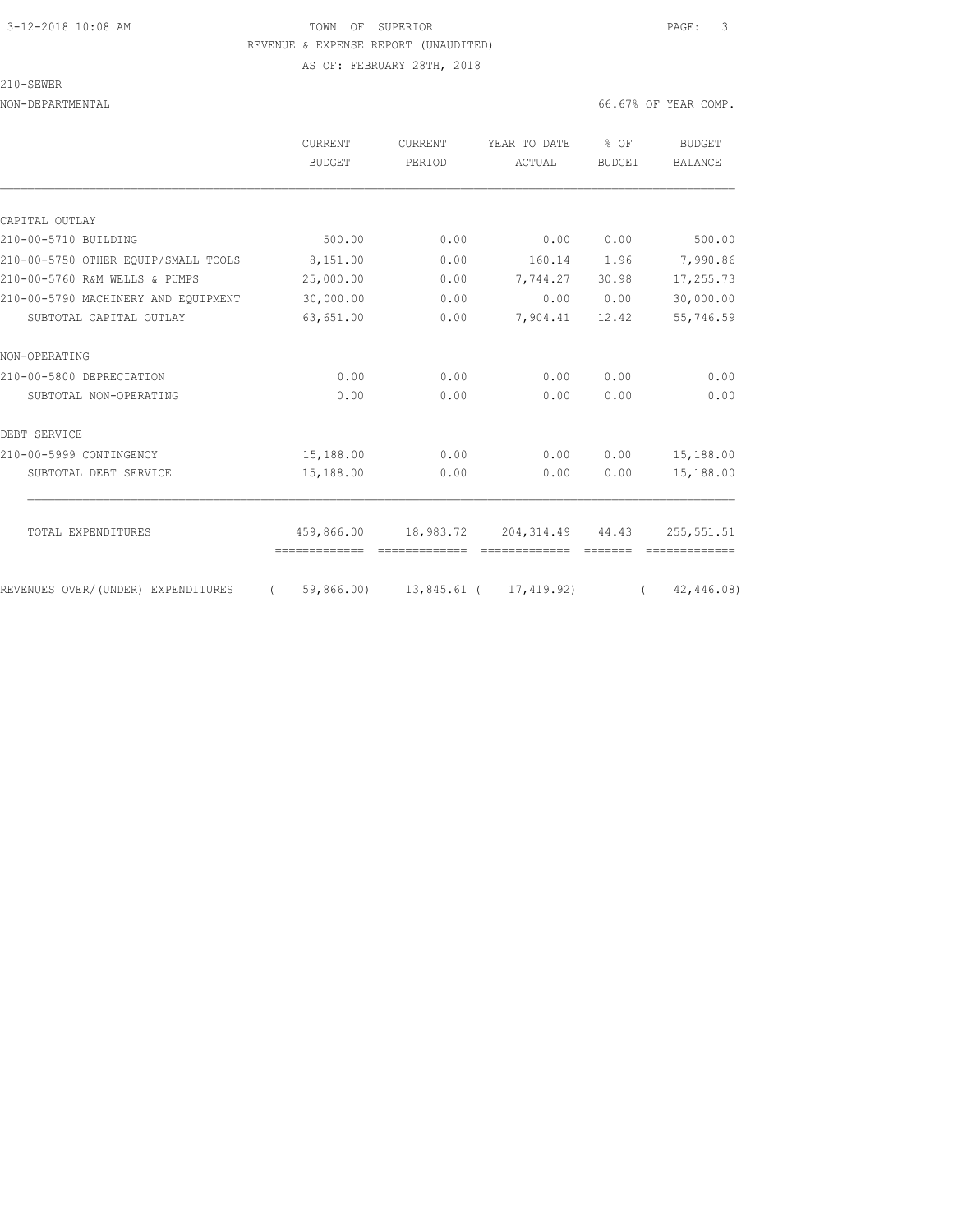### 3-12-2018 10:08 AM TOWN OF SUPERIOR PAGE: 4 REVENUE & EXPENSE REPORT (UNAUDITED) AS OF: FEBRUARY 28TH, 2018

210-SEWER

| CURRENT<br>BUDGET | CURRENT<br>PERIOD             | YEAR TO DATE<br>ACTUAL                     | $8$ OF<br><b>BUDGET</b> | <b>BUDGET</b><br>BALANCE        |
|-------------------|-------------------------------|--------------------------------------------|-------------------------|---------------------------------|
|                   |                               |                                            |                         |                                 |
| 400,000.00        | 32,829.33                     | 186,894.57                                 | 46.72                   | 213, 105.43                     |
| 459,866.00        | 18,983.72                     | 204, 314.49                                | 44.43                   | 255, 551.51                     |
| 59,866.00)        | --------------<br>________    | 17,419.92)<br>____________<br>------------ |                         | 42,446.08)<br>____________<br>. |
|                   | _____________<br>------------ |                                            | 13,845.61 (             |                                 |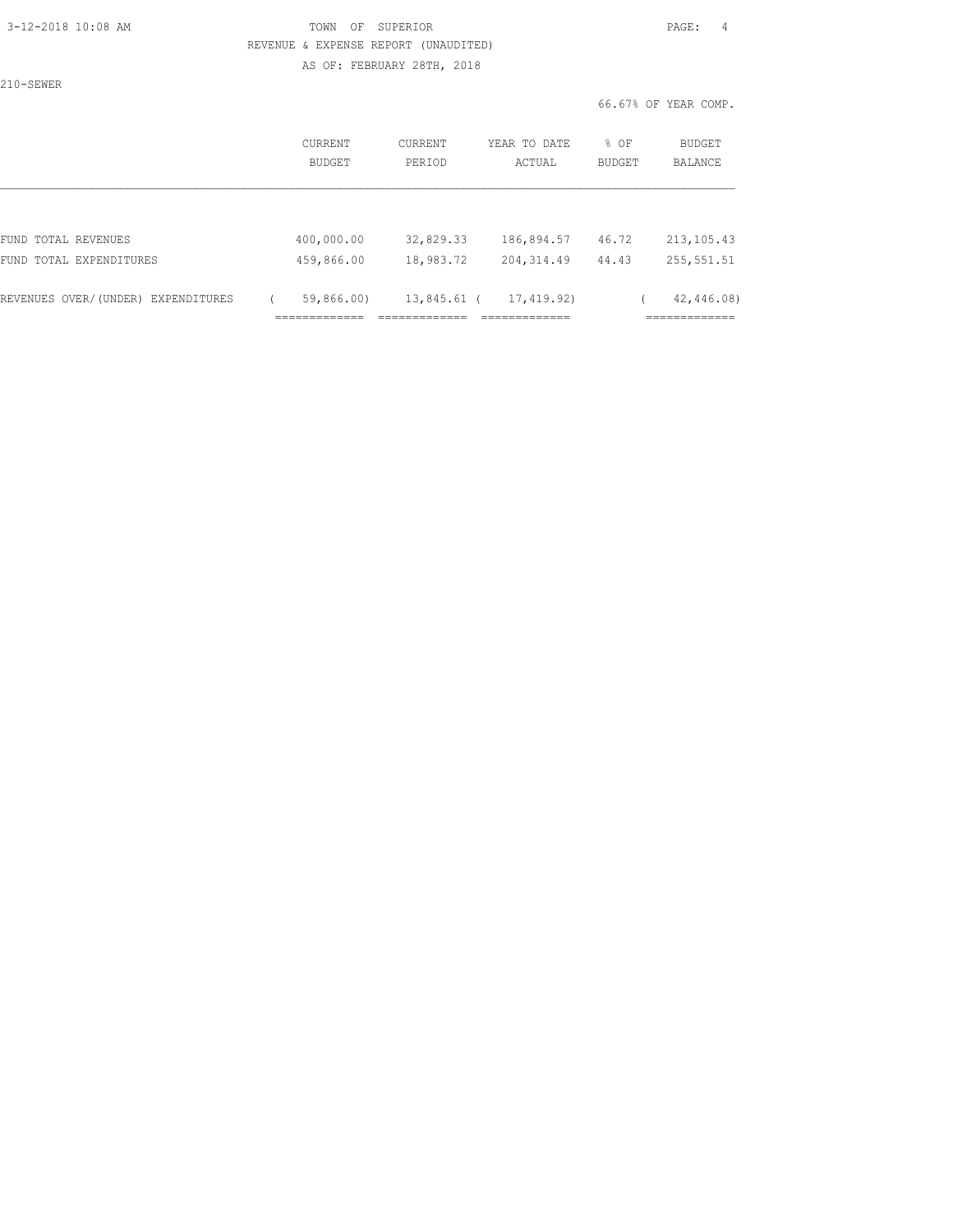# 3-12-2018 10:08 AM TOWN OF SUPERIOR PAGE: 1 REVENUE & EXPENSE REPORT (UNAUDITED)

AS OF: FEBRUARY 28TH, 2018

| 220-AMBULANCE |
|---------------|
|---------------|

NON-DEPARTMENTAL 66.67% OF YEAR COMP.

|                                              | <b>CURRENT</b><br><b>BUDGET</b> | CURRENT<br>PERIOD | YEAR TO DATE<br>ACTUAL | 8 OF<br><b>BUDGET</b> | <b>BUDGET</b><br>BALANCE |
|----------------------------------------------|---------------------------------|-------------------|------------------------|-----------------------|--------------------------|
| REVENUES                                     |                                 |                   |                        |                       |                          |
| TAXES                                        |                                 |                   |                        |                       |                          |
| 220-00-4133 PROPERTY TAXES                   | 0.00                            | 0.00              | 0.00                   | 0.00                  | 0.00                     |
| SUBTOTAL TAXES                               | 0.00                            | 0.00              | 0.00                   | 0.00                  | 0.00                     |
|                                              |                                 |                   |                        |                       |                          |
| BUSINESS SERVICES<br>220-00-4240 RENTAL FEES | 0.00                            | 0.00              | 0.00                   | 0.00                  | 0.00                     |
| 220-00-4250 FINES                            | 0.00                            | 0.00              | 0.00                   | 0.00                  | 0.00                     |
| SUBTOTAL BUSINESS SERVICES                   | 0.00                            | 0.00              | 0.00                   | 0.00                  | 0.00                     |
| ENTERPRISE SERVICES                          |                                 |                   |                        |                       |                          |
| 220-00-4310 AMBULANCE BILLINGS               | 340,000.00                      | 29,048.95         | 220,682.20             | 64.91                 | 119,317.80               |
| 220-00-4311 INTERFACILITY TRANSPORTS         | 0.00                            | 0.00              | 0.00                   | 0.00                  | 0.00                     |
| SUBTOTAL ENTERPRISE SERVICES                 | 340,000.00                      | 29,048.95         | 220,682.20             | 64.91                 | 119, 317.80              |
| CONTINGENCY                                  |                                 |                   |                        |                       |                          |
| 220-00-4900 CONTINGENCY                      | 0.00                            | 0.00              | 0.00                   | 0.00                  | 0.00                     |
| 220-00-4901 INTERFUND TRANSFER-AMBULANCE     | 0.00                            | 0.00              | 0.00                   | 0.00                  | 0.00                     |
| SUBTOTAL CONTINGENCY                         | 0.00                            | 0.00              | 0.00                   | 0.00                  | 0.00                     |
| TOTAL REVENUES                               | 340,000.00                      | 29,048.95         | 220,682.20             | 64.91                 | 119, 317.80              |
| EXPENDITURES                                 |                                 |                   |                        |                       |                          |
| PERSONEL                                     |                                 |                   |                        |                       |                          |
| 220-00-5100 SALARIES                         | 210,647.00                      |                   |                        |                       | 60,591.99                |
| 220-00-5101 OVERTIME                         | 20,000.00                       | 1,309.43          | 22,008.55              | 110.04 (              | 2,008.55)                |
| 220-00-5151 FICA                             | 13,442.00                       | 1,091.31          | 9,001.80               | 66.97                 | 4,440.20                 |
| 220-00-5152 MEDICARE                         | 3,144.00                        | 255.22            | 2,105.34               | 66.96                 | 1,038.66                 |
| 220-00-5153 STATE UNEMPLOYMENT               | 1,453.00                        | 374.92            | 1,416.96               | 97.52                 | 36.04                    |
| 220-00-5154 WORKERS COMP INSURANCE           | 7,388.00                        | 0.00              | 8,005.00               | $108.35$ (            | 617.00)                  |
| 220-00-5160 PUBLIC SAFETY RETIREMENT         | 0.00                            | 2,159.97          | 6,355.00               |                       | $0.00$ ( 6,355.00)       |
| 220-00-5161 ARIZONA STATE RETIREMENT         | 20,738.00                       | 0.00              | 35.88                  | 0.17                  | 20,702.12                |
| 220-00-5162 LIFE INSURANCE                   | 386.00                          | 75.04             | 112.56                 | 29.16                 | 273.44                   |
| 220-00-5163 HEALTH INSURANCE                 | 15,337.00                       | 2,858.64          | 3,215.97               | 20.97                 | 12, 121.03               |
| 220-00-5164 DENTAL INSURANCE                 | 1,775.00                        | 123.24            | 246.48                 | 13.89                 | 1,528.52                 |
| SUBTOTAL PERSONEL                            | 294,310.00                      |                   | 24,540.16 202,558.55   | 68.82                 | 91,751.45                |
| SUPPLIES                                     |                                 |                   |                        |                       |                          |
| 220-00-5210 OFFICE SUPPLIES                  | 0.00                            | 0.00              | 0.00                   | 0.00                  | 0.00                     |
| 220-00-5220 MEDICAL SUPPLIES                 | 14,000.00                       | 96.09             | 6,715.46               | 47.97                 | 7,284.54                 |
| 220-00-5225 SAFETY SUPPLIES/EQUIPMENT        | 0.00                            | 0.00              | 0.00                   | 0.00                  | 0.00                     |
| 220-00-5230 SANITATION SUPPLIES              | 0.00                            | 0.00              | 0.00                   | 0.00                  | 0.00                     |
| 220-00-5299 OPERATING SUPPLIES               | 0.00                            | 0.00              | 0.00                   | 0.00                  | 0.00                     |

SUBTOTAL SUPPLIES 14,000.00 96.09 6,715.46 47.97 7,284.54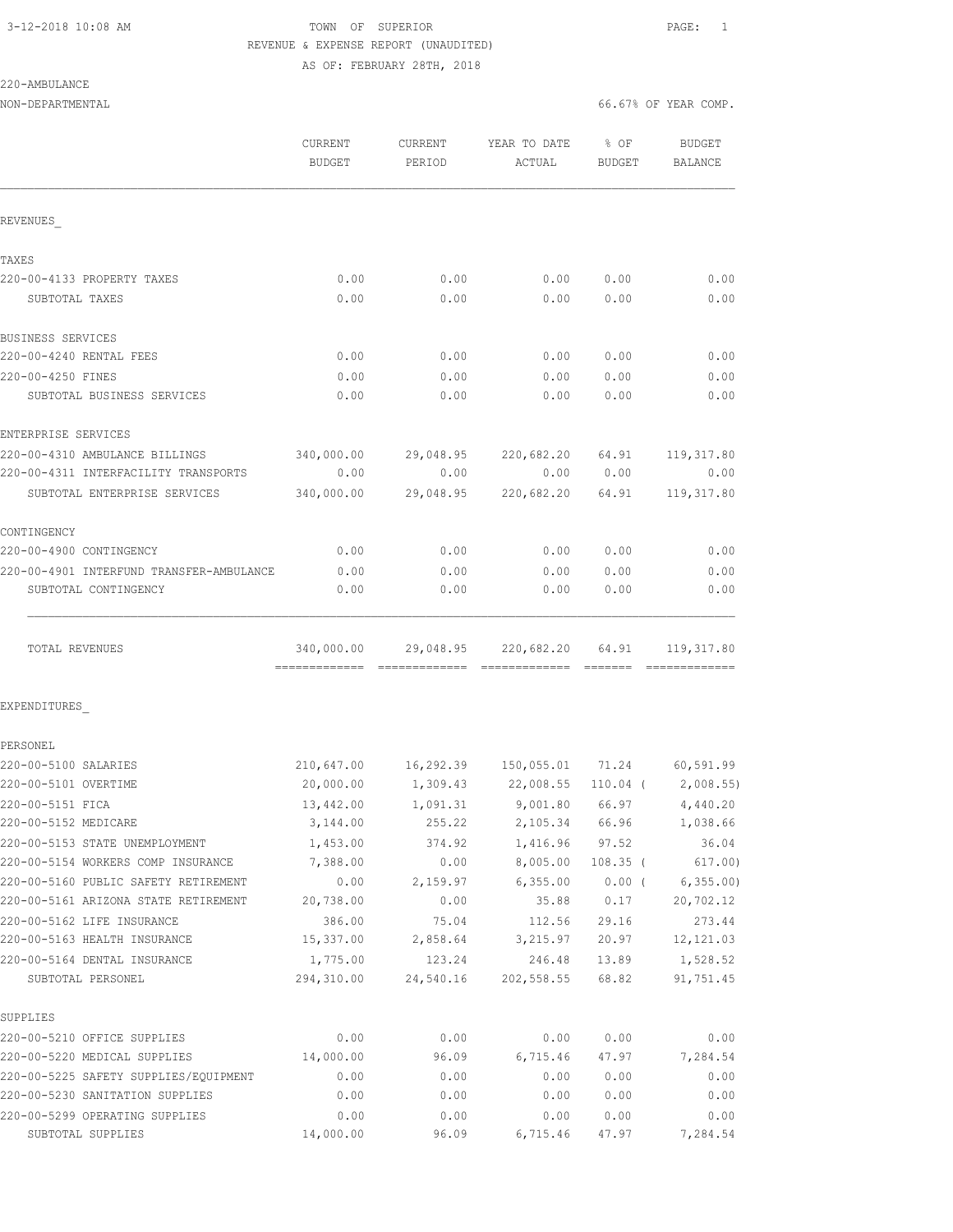# 3-12-2018 10:08 AM TOWN OF SUPERIOR PAGE: 2 REVENUE & EXPENSE REPORT (UNAUDITED)

AS OF: FEBRUARY 28TH, 2018

## 220-AMBULANCE

NON-DEPARTMENTAL 66.67% OF YEAR COMP.

|                                                            | <b>CURRENT</b><br><b>BUDGET</b> | <b>CURRENT</b><br>PERIOD | YEAR TO DATE<br>ACTUAL | % OF<br><b>BUDGET</b> | <b>BUDGET</b><br>BALANCE |
|------------------------------------------------------------|---------------------------------|--------------------------|------------------------|-----------------------|--------------------------|
|                                                            |                                 |                          |                        |                       |                          |
| UTILITIES<br>220-00-5310 ELECTRICITY                       |                                 | 141.44                   |                        |                       |                          |
|                                                            | 2,840.00                        |                          | 1,832.17               | 64.51                 | 1,007.83                 |
| 220-00-5320 GAS<br>220-00-5330 REFUSE                      | 0.00<br>0.00                    | 0.00<br>0.00             | 0.00<br>0.00           | 0.00<br>0.00          | 0.00<br>0.00             |
| 220-00-5340 SEWER                                          | 0.00                            |                          |                        | 0.00                  |                          |
| 220-00-5350 TELEPHONE                                      | 1,804.00                        | 0.00<br>127.83           | 0.00<br>887.99         | 49.22                 | 0.00<br>916.01           |
| 220-00-5360 WATER                                          | 900.00                          |                          | 550.44                 | 61.16                 | 349.56                   |
| SUBTOTAL UTILITIES                                         | 5,544.00                        | 0.00<br>269.27           | 3,270.60               | 58.99                 | 2,273.40                 |
|                                                            |                                 |                          |                        |                       |                          |
| GENERAL BUSINESS EXPENSE                                   |                                 |                          |                        |                       |                          |
| 220-00-5410 ADVERTISING                                    | 0.00                            | 0.00                     | 0.00                   | 0.00                  | 0.00                     |
| 220-00-5420 DUES & SUBSCRIPTIONS                           | 811.00                          | 0.00                     | 250.00                 | 30.83                 | 561.00                   |
| 220-00-5425 CONFERENCES & TRAINING                         | 0.00                            | 0.00                     | 0.00                   | 0.00                  | 0.00                     |
| 220-00-5430 PRINTING                                       | 0.00                            | 0.00                     | 204.10                 | $0.00$ (              | 204.10)                  |
| 220-00-5450 UNIFORMS                                       | 0.00                            | 0.00                     | 0.00                   | 0.00                  | 0.00                     |
| 220-00-5460 POSTAGE                                        | 0.00                            | 0.00                     | 0.00                   | 0.00                  | 0.00                     |
| 220-00-5470 TRAVEL                                         | 0.00                            | 0.00                     | 0.00                   | 0.00                  | 0.00                     |
| 220-00-5471 AUDIT                                          | 0.00                            | 0.00                     | 1,500.00               | 0.00(                 | 1,500.00)                |
| 220-00-5480 GENERAL INSURANCE                              | 6,410.00                        | 0.00                     | 4,577.18               | 71.41                 | 1,832.82                 |
| 220-00-5481 VEHICLE INSURANCE                              | 0.00                            | 0.00                     | 0.00                   | 0.00                  | 0.00                     |
| 220-00-5482 LIABILITY INSURANCE                            | 0.00                            | 0.00                     | 0.00                   | 0.00                  | 0.00                     |
| 220-00-5492 BAD DEBT EXPENSE                               | 0.00                            | 0.00                     | 0.00                   | 0.00                  | 0.00                     |
| 220-00-5493 CONTRACTUAL DEDUCTIONS                         | 0.00                            | 0.00                     | 0.00                   | 0.00                  | 0.00                     |
| SUBTOTAL GENERAL BUSINESS EXPENSE                          | 7,221.00                        | 0.00                     | 6,531.28               | 90.45                 | 689.72                   |
| PROFESSIONAL SERVICES                                      |                                 |                          |                        |                       |                          |
| 220-00-5520 CONTRACTUAL SERVICES                           | 24,000.00                       | 1,787.48                 | 14,869.74              | 61.96                 | 9,130.26                 |
| 220-00-5540 LEGAL SERVICES                                 | 0.00                            | 0.00                     | 0.00                   | 0.00                  | 0.00                     |
| 220-00-5550 OTHER PROFESSIONAL SERVICE                     | 10,080.00                       | 0.00                     | 1,090.40               | 10.82                 | 8,989.60                 |
| 220-00-5555 IMMUNIZATION                                   | 0.00                            | 0.00                     | 0.00                   | 0.00                  | 0.00                     |
| SUBTOTAL PROFESSIONAL SERVICES                             | 34,080.00                       | 1,787.48                 | 15,960.14              | 46.83                 | 18,119.86                |
|                                                            |                                 |                          |                        |                       |                          |
| REPAIR/MAINTENANCE<br>220-00-5610 PARK & BLDG IMPROVEMENTS | 0.00                            | 0.00                     | 0.00                   | 0.00                  | 0.00                     |
| 220-00-5640 AUTO & TRUCK REPAIRS                           | 0.00                            | 0.00                     | 0.00                   | 0.00                  | 0.00                     |
| 220-00-5641 GAS & OIL                                      | 6,000.00                        | 593.26                   | 5, 422.32              | 90.37                 | 577.68                   |
| 220-00-5642 TIRES & TUBES                                  | 0.00                            | 0.00                     | 0.00                   | 0.00                  | 0.00                     |
| 220-00-5650 OTHER EQUIPMENT REPAIRS                        | 0.00                            | 0.00                     | 0.00                   | 0.00                  | 0.00                     |
| 220-00-5670 STREET & SIDEWALK REPAIR                       | 0.00                            | 0.00                     | 0.00                   | 0.00                  | 0.00                     |
| SUBTOTAL REPAIR/MAINTENANCE                                | 6,000.00                        | 593.26                   | 5,422.32               | 90.37                 | 577.68                   |
|                                                            |                                 |                          |                        |                       |                          |
| CAPITAL OUTLAY                                             |                                 |                          |                        |                       |                          |
| 220-00-5710 BUILDING                                       | 0.00                            | 0.00                     | 0.00                   | 0.00                  | 0.00                     |
| 220-00-5715 AMBULANCE                                      | 0.00                            | 0.00                     | 0.00                   | 0.00                  | 0.00                     |
| 220-00-5730 RADIO EQUIPMENT                                | 0.00                            | 0.00                     | 0.00                   | 0.00                  | 0.00                     |
| 220-00-5740 MEDICAL EQUIPMENT                              | 0.00                            | 0.00                     | 0.00                   | 0.00                  | 0.00                     |
| 220-00-5741 Audit                                          | 1,545.00                        | 0.00                     | 0.00                   | 0.00                  | 1,545.00                 |

220-00-5750 OTHER EQUIP/SMALL TOOLS 0.00 0.00 0.00 0.00 0.00 SUBTOTAL CAPITAL OUTLAY 1,545.00 0.00 0.00 0.00 1,545.00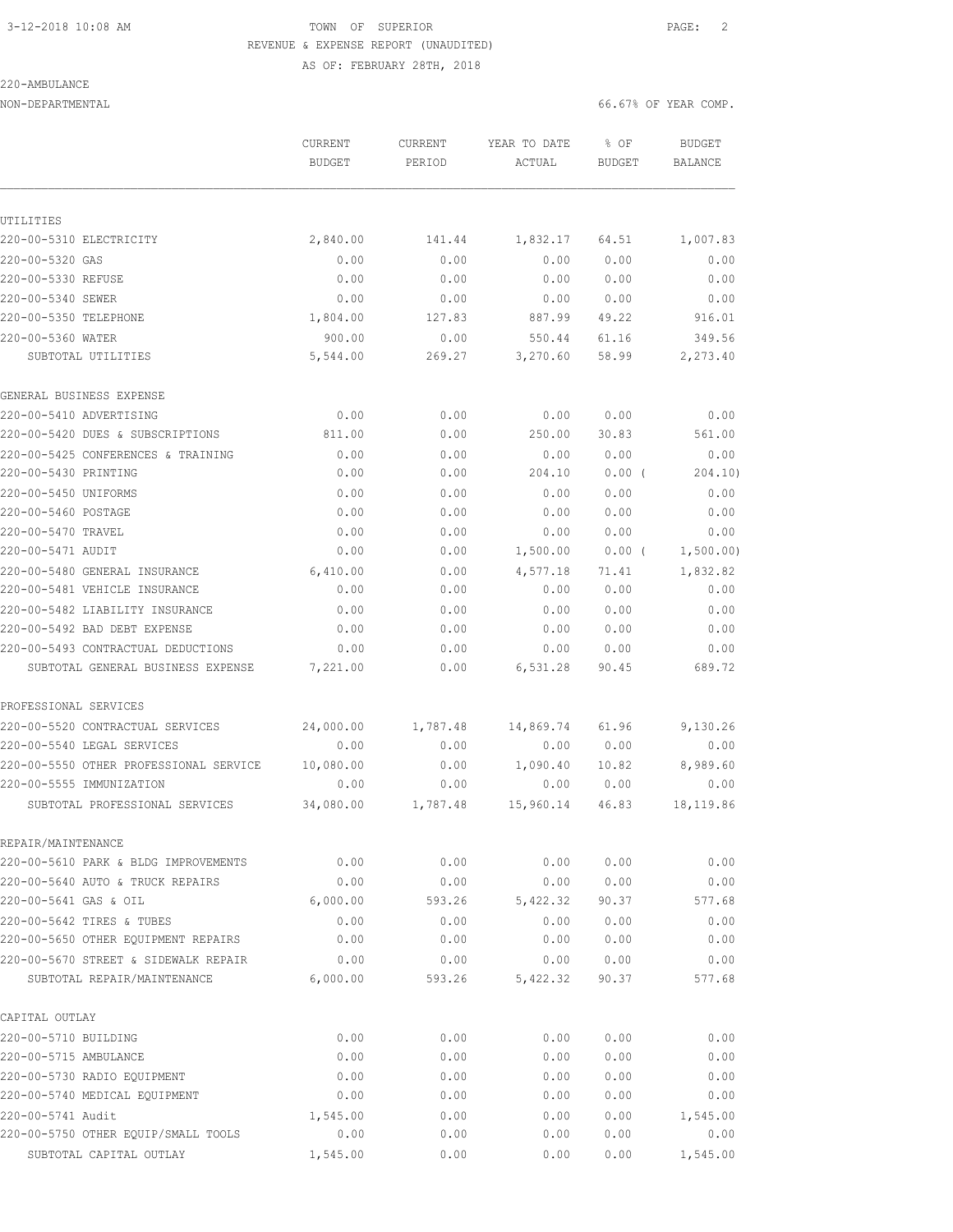### 3-12-2018 10:08 AM TOWN OF SUPERIOR PAGE: 3 REVENUE & EXPENSE REPORT (UNAUDITED) AS OF: FEBRUARY 28TH, 2018

#### 220-AMBULANCE

|                                    | CURRENT<br>BUDGET      | <b>CURRENT</b><br>PERIOD | YEAR TO DATE<br>ACTUAL     | % OF<br><b>BUDGET</b> | <b>BUDGET</b><br>BALANCE |
|------------------------------------|------------------------|--------------------------|----------------------------|-----------------------|--------------------------|
|                                    |                        |                          |                            |                       |                          |
| NON-OPERATING                      |                        |                          |                            |                       |                          |
| 220-00-5800 DEPRECIATION           | 0.00                   | 0.00                     | 0.00                       | 0.00                  | 0.00                     |
| SUBTOTAL NON-OPERATING             | 0.00                   | 0.00                     | 0.00                       | 0.00                  | 0.00                     |
| DEBT SERVICE                       |                        |                          |                            |                       |                          |
| 220-00-5999 CONTINGENCY            | 31,700.00              | 0.00                     | 0.00                       | 0.00                  | 31,700.00                |
| SUBTOTAL DEBT SERVICE              | 31,700.00              | 0.00                     | 0.00                       | 0.00                  | 31,700.00                |
| TOTAL EXPENDITURES                 | 394,400.00             | 27,286.26                | 240,458.35                 | 60.97                 |                          |
|                                    |                        |                          |                            |                       | 153,941.65               |
| REVENUES OVER/(UNDER) EXPENDITURES | 54,400.00)<br>$\left($ |                          | $1,762.69$ ( $19,776.15$ ) | $\left($              | 34,623.85)               |
|                                    |                        |                          |                            |                       |                          |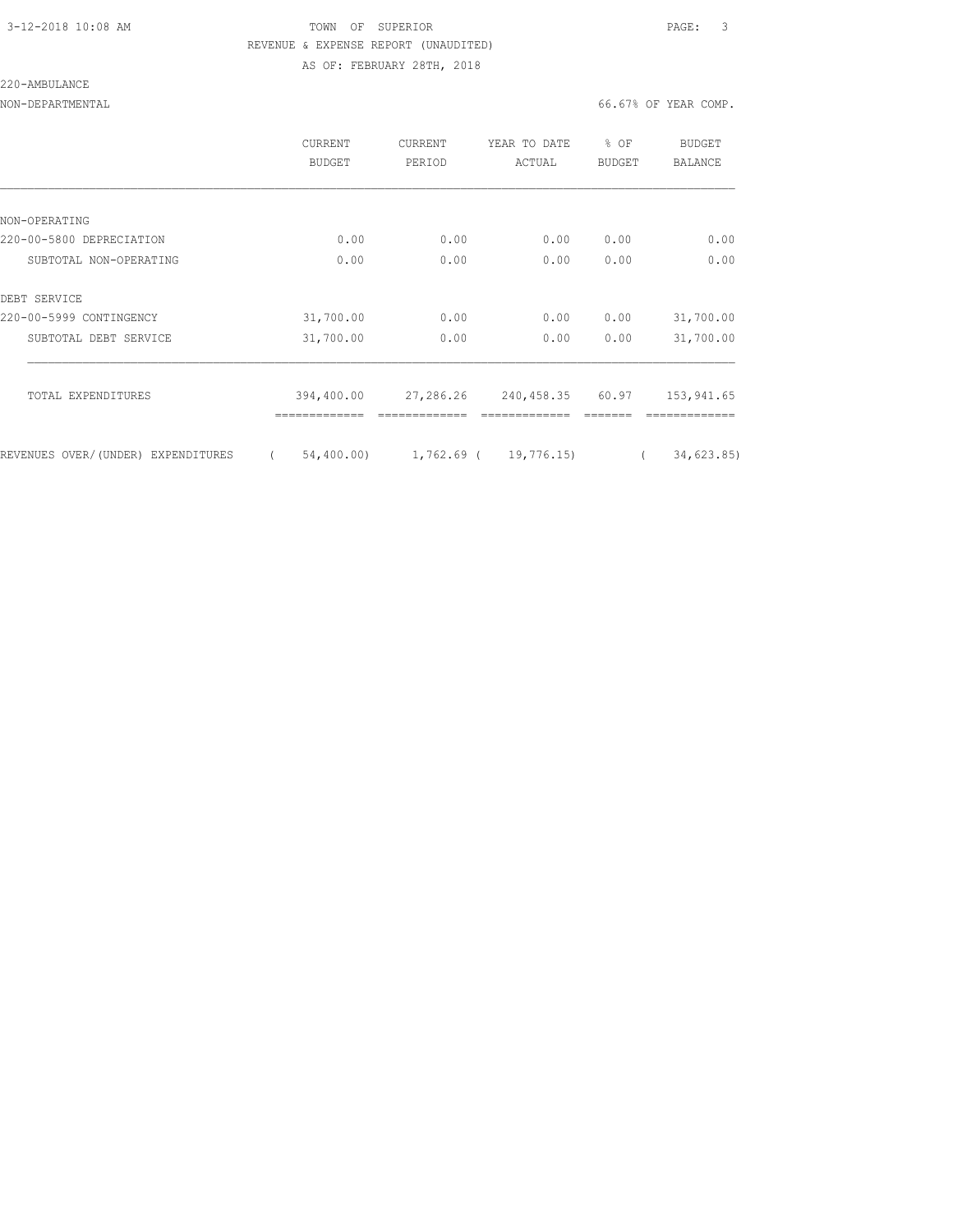### 3-12-2018 10:08 AM TOWN OF SUPERIOR PAGE: 4 REVENUE & EXPENSE REPORT (UNAUDITED) AS OF: FEBRUARY 28TH, 2018

220-AMBULANCE

| BUDGET     | PERIOD    | YEAR TO DATE<br>ACTUAL    | % OF<br><b>BUDGET</b> | <b>BUDGET</b><br><b>BALANCE</b> |
|------------|-----------|---------------------------|-----------------------|---------------------------------|
|            |           |                           |                       |                                 |
| 340,000.00 | 29,048.95 | 220,682.20                | 64.91                 | 119, 317.80                     |
| 394,400.00 | 27,286.26 | 240,458.35                | 60.97                 | 153,941.65                      |
| 54,400.00) |           | 19,776.15)                |                       | 34,623.85                       |
|            |           | CURRENT<br><b>CURRENT</b> | $1,762.69$ (          |                                 |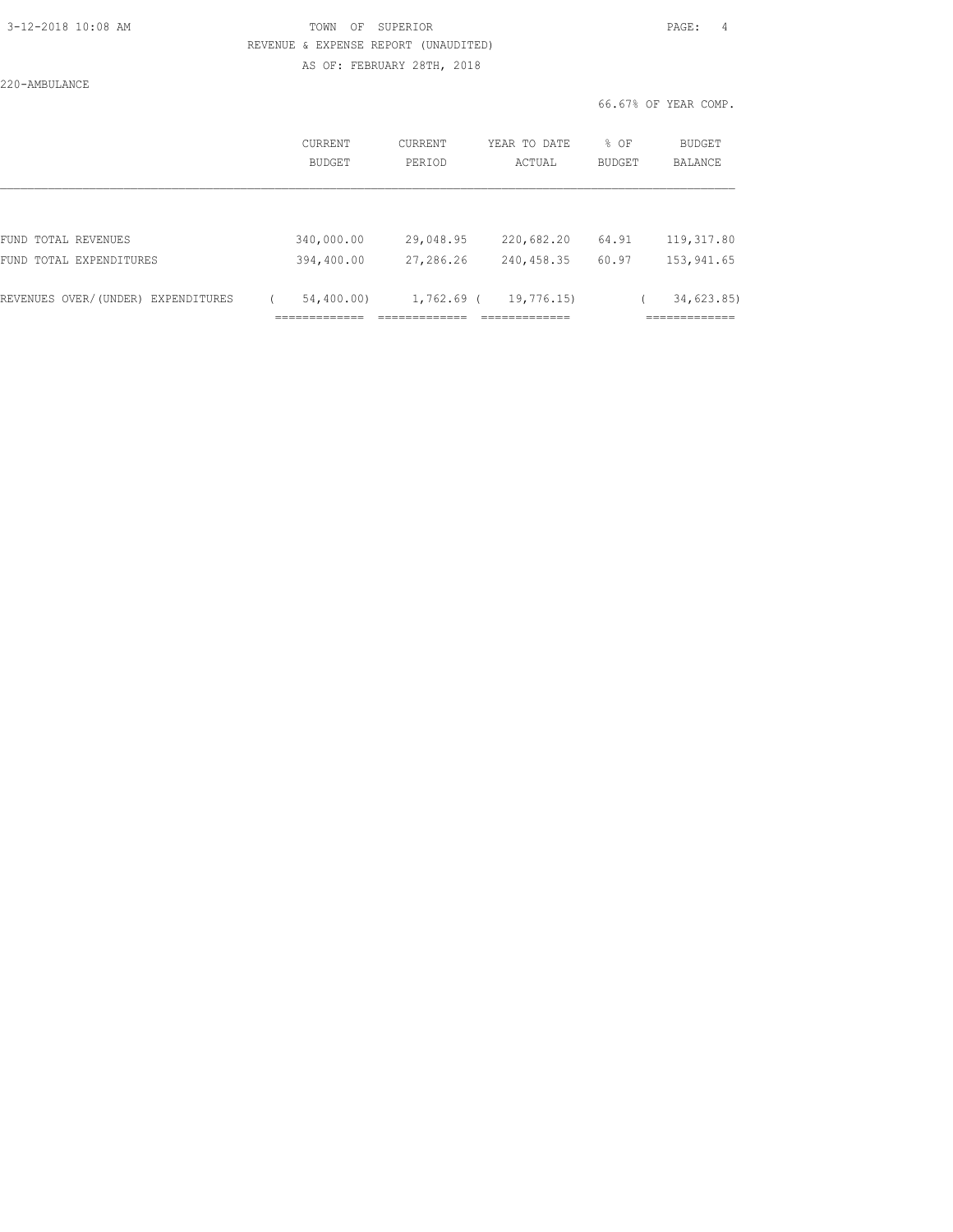### 3-12-2018 10:08 AM TOWN OF SUPERIOR PAGE: 1 REVENUE & EXPENSE REPORT (UNAUDITED) AS OF: FEBRUARY 28TH, 2018

230-CEMETARY

| NON-DEPARTMENTAL                      |                                           |                   |                                                                                                                                                                                                                                                                                                                                                                                                                                                                                                     |                       | 66.67% OF YEAR COMP.  |
|---------------------------------------|-------------------------------------------|-------------------|-----------------------------------------------------------------------------------------------------------------------------------------------------------------------------------------------------------------------------------------------------------------------------------------------------------------------------------------------------------------------------------------------------------------------------------------------------------------------------------------------------|-----------------------|-----------------------|
|                                       | CURRENT<br><b>BUDGET</b>                  | CURRENT<br>PERIOD | YEAR TO DATE<br>ACTUAL                                                                                                                                                                                                                                                                                                                                                                                                                                                                              | % OF<br><b>BUDGET</b> | BUDGET<br>BALANCE     |
| REVENUES                              |                                           |                   |                                                                                                                                                                                                                                                                                                                                                                                                                                                                                                     |                       |                       |
| BUSINESS SERVICES                     |                                           |                   |                                                                                                                                                                                                                                                                                                                                                                                                                                                                                                     |                       |                       |
| 230-00-4220 CEMETARY WORK PERMITS     | 25,000.00                                 | 0.00              | 0.00                                                                                                                                                                                                                                                                                                                                                                                                                                                                                                | 0.00                  | 25,000.00             |
| 230-00-4240 WEEKEND FEE               | 0.00                                      | 0.00              | 2,000.00                                                                                                                                                                                                                                                                                                                                                                                                                                                                                            | $0.00$ (              | 2,000.00)             |
| 230-00-4250 FINES                     | 0.00                                      | 0.00              | 0.00                                                                                                                                                                                                                                                                                                                                                                                                                                                                                                | 0.00                  | 0.00                  |
| SUBTOTAL BUSINESS SERVICES            | 25,000.00                                 | 0.00              | 2,000.00                                                                                                                                                                                                                                                                                                                                                                                                                                                                                            | 8.00                  | 23,000.00             |
| ENTERPRISE SERVICES                   |                                           |                   |                                                                                                                                                                                                                                                                                                                                                                                                                                                                                                     |                       |                       |
| 230-00-4320 PLOT PURCHASE             | 0.00                                      | 500.00            | 4,385.00                                                                                                                                                                                                                                                                                                                                                                                                                                                                                            |                       | $0.00$ ( $4,385.00$ ) |
| 230-00-4321 OPEN/CLOSE                | 0.00                                      | 1,050.00          | 8,450.00                                                                                                                                                                                                                                                                                                                                                                                                                                                                                            |                       | $0.00$ ( $8,450.00$ ) |
| SUBTOTAL ENTERPRISE SERVICES          | 0.00                                      | 1,550.00          | 12,835.00                                                                                                                                                                                                                                                                                                                                                                                                                                                                                           | $0.00$ (              | 12,835.00             |
| CONTINGENCY                           |                                           |                   |                                                                                                                                                                                                                                                                                                                                                                                                                                                                                                     |                       |                       |
| 230-00-4900 CONTINGENCY               | 0.00                                      | 0.00              | 0.00                                                                                                                                                                                                                                                                                                                                                                                                                                                                                                | 0.00                  | 0.00                  |
| SUBTOTAL CONTINGENCY                  | 0.00                                      | 0.00              | 0.00                                                                                                                                                                                                                                                                                                                                                                                                                                                                                                | 0.00                  | 0.00                  |
| TOTAL REVENUES                        | 25,000.00<br>-------------- ------------- | 1,550.00          | 14,835.00<br>$\begin{array}{cccccccccccccc} \multicolumn{2}{c}{} & \multicolumn{2}{c}{} & \multicolumn{2}{c}{} & \multicolumn{2}{c}{} & \multicolumn{2}{c}{} & \multicolumn{2}{c}{} & \multicolumn{2}{c}{} & \multicolumn{2}{c}{} & \multicolumn{2}{c}{} & \multicolumn{2}{c}{} & \multicolumn{2}{c}{} & \multicolumn{2}{c}{} & \multicolumn{2}{c}{} & \multicolumn{2}{c}{} & \multicolumn{2}{c}{} & \multicolumn{2}{c}{} & \multicolumn{2}{c}{} & \multicolumn{2}{c}{} & \multicolumn{2}{c}{} & \$ | 59.34                 | 10,165.00             |
| EXPENDITURES                          |                                           |                   |                                                                                                                                                                                                                                                                                                                                                                                                                                                                                                     |                       |                       |
| PERSONEL                              |                                           |                   |                                                                                                                                                                                                                                                                                                                                                                                                                                                                                                     |                       |                       |
| 230-00-5100 SALARIES                  | 4,548.00                                  | 546.96            | 4,795.60                                                                                                                                                                                                                                                                                                                                                                                                                                                                                            | $105.44$ (            | 247.60)               |
| 230-00-5101 OVERTIME                  | 0.00                                      | 25.29             | 248.39                                                                                                                                                                                                                                                                                                                                                                                                                                                                                              | $0.00$ (              | 248.39)               |
| 230-00-5120 INMATE LABOR              | 0.00                                      | 0.00              | 0.00                                                                                                                                                                                                                                                                                                                                                                                                                                                                                                | 0.00                  | 0.00                  |
| 230-00-5151 FICA                      | 281.00                                    | 35.48             | 294.32                                                                                                                                                                                                                                                                                                                                                                                                                                                                                              | 104.74 (              | 13.32)                |
| 230-00-5152 MEDICARE                  | 66.00                                     | 8.30              | 68.84                                                                                                                                                                                                                                                                                                                                                                                                                                                                                               | $104.30$ (            | 2.84)                 |
| 230-00-5153 STATE UNEMPLOYMENT        | 34.00                                     | 12.19             | 27.18                                                                                                                                                                                                                                                                                                                                                                                                                                                                                               | 79.94                 | 6.82                  |
| 230-00-5154 WORKERS COMP INSURANCE    | 10.00                                     | 0.00              | 0.00                                                                                                                                                                                                                                                                                                                                                                                                                                                                                                | 0.00                  | 10.00                 |
| 230-00-5161 ARIZONA STATE RETIREMENT  | 523.00                                    | 65.80             | 550.14                                                                                                                                                                                                                                                                                                                                                                                                                                                                                              | $105.19$ (            | 27.14)                |
| 230-00-5162 LIFE INSURANCE            | 12.00                                     | 0.00              | 0.00                                                                                                                                                                                                                                                                                                                                                                                                                                                                                                | 0.00                  | 12.00                 |
| 230-00-5163 HEALTH INSURANCE          | 0.00                                      | 0.00              | 0.00                                                                                                                                                                                                                                                                                                                                                                                                                                                                                                | 0.00                  | 0.00                  |
| 230-00-5164 DENTAL INSURANCE          | 55.00                                     | 0.00              | 0.00                                                                                                                                                                                                                                                                                                                                                                                                                                                                                                | 0.00                  | 55.00                 |
| SUBTOTAL PERSONEL                     | 5,529.00                                  | 694.02            | 5,984.47                                                                                                                                                                                                                                                                                                                                                                                                                                                                                            | $108.24$ (            | 455.47)               |
| SUPPLIES                              |                                           |                   |                                                                                                                                                                                                                                                                                                                                                                                                                                                                                                     |                       |                       |
| 230-00-5210 OFFICE SUPPLIES           | 0.00                                      | 0.00              | 0.00                                                                                                                                                                                                                                                                                                                                                                                                                                                                                                | 0.00                  | 0.00                  |
| 230-00-5225 SAFETY SUPPLIES/EQUIPMENT | 0.00                                      | 0.00              | 0.00                                                                                                                                                                                                                                                                                                                                                                                                                                                                                                | 0.00                  | 0.00                  |
| 230-00-5230 SANITATION SUPPLIES       | 0.00                                      | 0.00              | 0.00                                                                                                                                                                                                                                                                                                                                                                                                                                                                                                | 0.00                  | 0.00                  |
| 230-00-5299 OPERATING SUPPLIES        | 1,000.00                                  | 0.00              | 6, 269.00                                                                                                                                                                                                                                                                                                                                                                                                                                                                                           | 626.90 (              | 5, 269.00             |
| SUBTOTAL SUPPLIES                     | 1,000.00                                  | 0.00              | 6, 269.00                                                                                                                                                                                                                                                                                                                                                                                                                                                                                           | 626.90 (              | 5, 269.00             |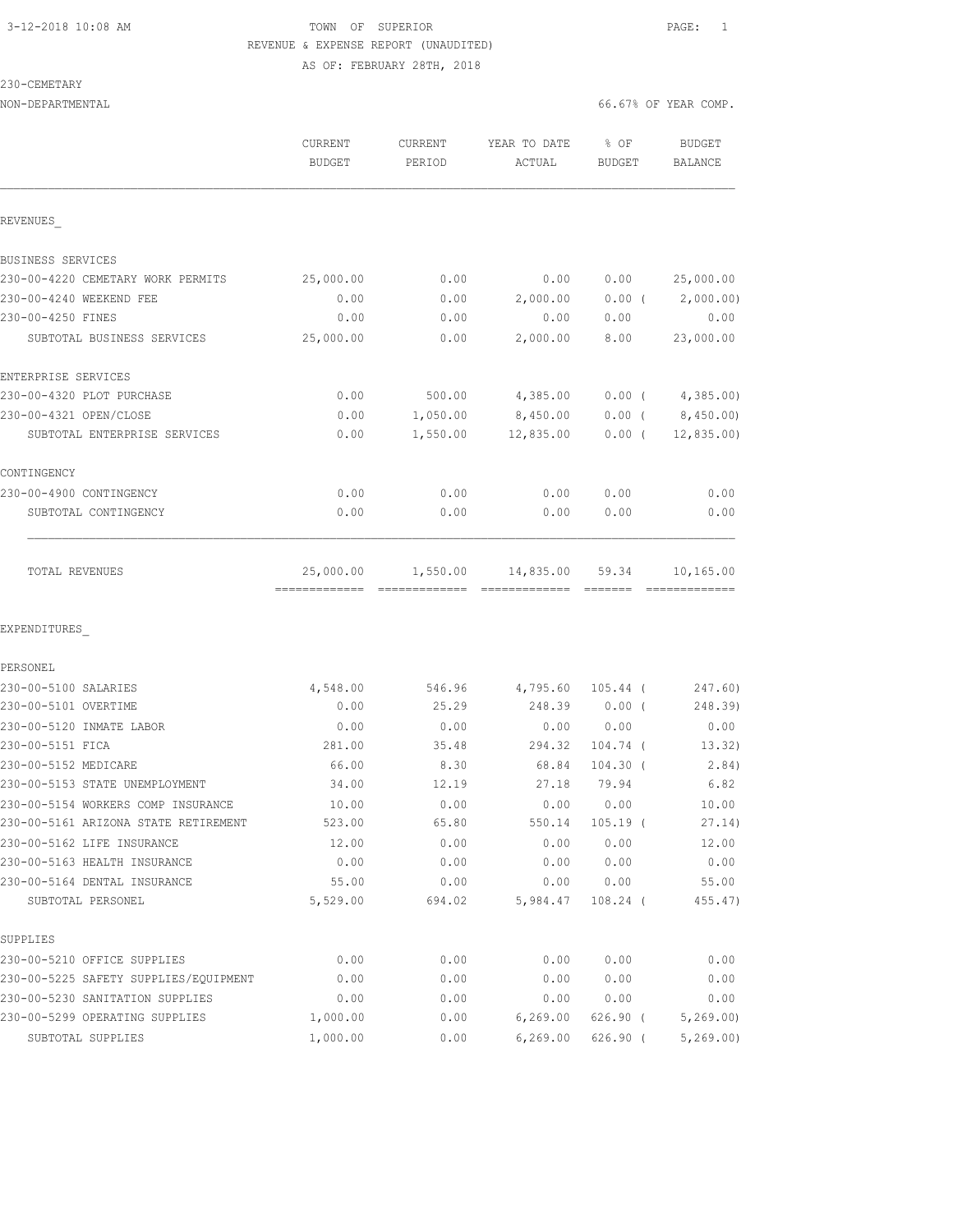### 3-12-2018 10:08 AM TOWN OF SUPERIOR PAGE: 2 REVENUE & EXPENSE REPORT (UNAUDITED) AS OF: FEBRUARY 28TH, 2018

### 230-CEMETARY

| NON-DEPARTMENTAL | 66.67% OF YEAR COMP. |
|------------------|----------------------|
|                  |                      |

|                                        | CURRENT<br><b>BUDGET</b> | CURRENT<br>PERIOD | YEAR TO DATE<br>ACTUAL | % OF<br><b>BUDGET</b> | <b>BUDGET</b><br><b>BALANCE</b> |
|----------------------------------------|--------------------------|-------------------|------------------------|-----------------------|---------------------------------|
|                                        |                          |                   |                        |                       |                                 |
| UTILITIES                              |                          |                   |                        |                       |                                 |
| 230-00-5310 ELECTRICITY                | 613.00                   | 64.61             | 353.45                 | 57.66                 | 259.55                          |
| 230-00-5320 GAS                        | 0.00                     | 0.00              | 0.00                   | 0.00                  | 0.00                            |
| 230-00-5330 REFUSE                     | 0.00                     | 0.00              | 0.00                   | 0.00                  | 0.00                            |
| 230-00-5340 SEWER                      | 0.00                     | 0.00              | 0.00                   | 0.00                  | 0.00                            |
| 230-00-5350 TELEPHONE                  | 500.00                   | 0.00              | 0.00                   | 0.00                  | 500.00                          |
| 230-00-5360 WATER                      | 700.00                   | 56.59             | 553.94                 | 79.13                 | 146.06                          |
| SUBTOTAL UTILITIES                     | 1,813.00                 | 121.20            | 907.39                 | 50.05                 | 905.61                          |
| GENERAL BUSINESS EXPENSE               |                          |                   |                        |                       |                                 |
| 230-00-5410 ADVERTISING                | 0.00                     | 0.00              | 0.00                   | 0.00                  | 0.00                            |
| 230-00-5420 DUES & SUBSCRIPTIONS       | 0.00                     | 0.00              | 0.00                   | 0.00                  | 0.00                            |
| 230-00-5425 CONFERENCES & TRAINING     | 0.00                     | 0.00              | 0.00                   | 0.00                  | 0.00                            |
| 230-00-5430 PRINTING                   | 0.00                     | 0.00              | 0.00                   | 0.00                  | 0.00                            |
| 230-00-5450 UNIFORMS                   | 0.00                     | 0.00              | 0.00                   | 0.00                  | 0.00                            |
| 230-00-5460 POSTAGE                    | 0.00                     | 0.00              | 0.00                   | 0.00                  | 0.00                            |
| 230-00-5470 TRAVEL                     | 0.00                     | 0.00              | 0.00                   | 0.00                  | 0.00                            |
| 230-00-5471 HOST/MEALS                 | 0.00                     | 0.00              | 0.00                   | 0.00                  | 0.00                            |
| 230-00-5480 GENERAL INSURANCE          | 0.00                     | 0.00              | 0.00                   | 0.00                  | 0.00                            |
| 230-00-5481 VEHICLE INSURANCE          | 0.00                     | 0.00              | 0.00                   | 0.00                  | 0.00                            |
| 230-00-5482 LIABILITY INSURANCE        | 0.00                     | 0.00              | 0.00                   | 0.00                  | 0.00                            |
| 230-00-5492 BAD DEBT EXPENSE           | 0.00                     | 0.00              | 0.00                   | 0.00                  | 0.00                            |
| SUBTOTAL GENERAL BUSINESS EXPENSE      | 0.00                     | 0.00              | 0.00                   | 0.00                  | 0.00                            |
| PROFESSIONAL SERVICES                  |                          |                   |                        |                       |                                 |
| 230-00-5520 CONTRACTUAL SERVICES       | 0.00                     | 0.00              | 0.00                   | 0.00                  | 0.00                            |
| 230-00-5540 LEGAL SERVICES             | 0.00                     | 0.00              | 0.00                   | 0.00                  | 0.00                            |
| 230-00-5550 OTHER PROFESSIONAL SERVICE | 0.00                     | 0.00              | 0.00                   | 0.00                  | 0.00                            |
| SUBTOTAL PROFESSIONAL SERVICES         | 0.00                     | 0.00              | 0.00                   | 0.00                  | 0.00                            |
| REPAIR/MAINTENANCE                     |                          |                   |                        |                       |                                 |
| 230-00-5610 PARK & BLDG IMPROVEMENTS   | 0.00                     | 0.00              | 0.00                   | 0.00                  | 0.00                            |
| 230-00-5640 AUTO & TRUCK REPAIRS       | 0.00                     | 0.00              | 0.00                   | 0.00                  | 0.00                            |
| 230-00-5641 GAS & OIL                  | 0.00                     | 0.00              | 0.00                   | 0.00                  | 0.00                            |
| 230-00-5642 TIRES & TUBES              | 0.00                     | 0.00              | 0.00                   | 0.00                  | 0.00                            |
| 230-00-5643 INMATE FUEL                | 0.00                     | 0.00              | 0.00                   | 0.00                  | 0.00                            |
| 230-00-5650 OTHER EQUIPMENT REPAIRS    | 4,620.00                 | 0.00              | 0.00                   | 0.00                  | 4,620.00                        |
| 230-00-5670 STREET & SIDEWALK REPAIR   | 0.00                     | 0.00              | 0.00                   | 0.00                  | 0.00                            |
| SUBTOTAL REPAIR/MAINTENANCE            | 4,620.00                 | 0.00              | 0.00                   | 0.00                  | 4,620.00                        |
| CAPITAL OUTLAY                         |                          |                   |                        |                       |                                 |
| 230-00-5710 BUILDING                   | 0.00                     | 0.00              | 0.00                   | 0.00                  | 0.00                            |
| 230-00-5720 OFFICE EQUIPMENT           | 0.00                     | 0.00              | 0.00                   | 0.00                  | 0.00                            |
| 230-00-5750 OTHER EQUIP/SMALL TOOLS    | 0.00                     | 0.00              | 0.00                   | 0.00                  | 0.00                            |
| SUBTOTAL CAPITAL OUTLAY                | 0.00                     | 0.00              | 0.00                   | 0.00                  | 0.00                            |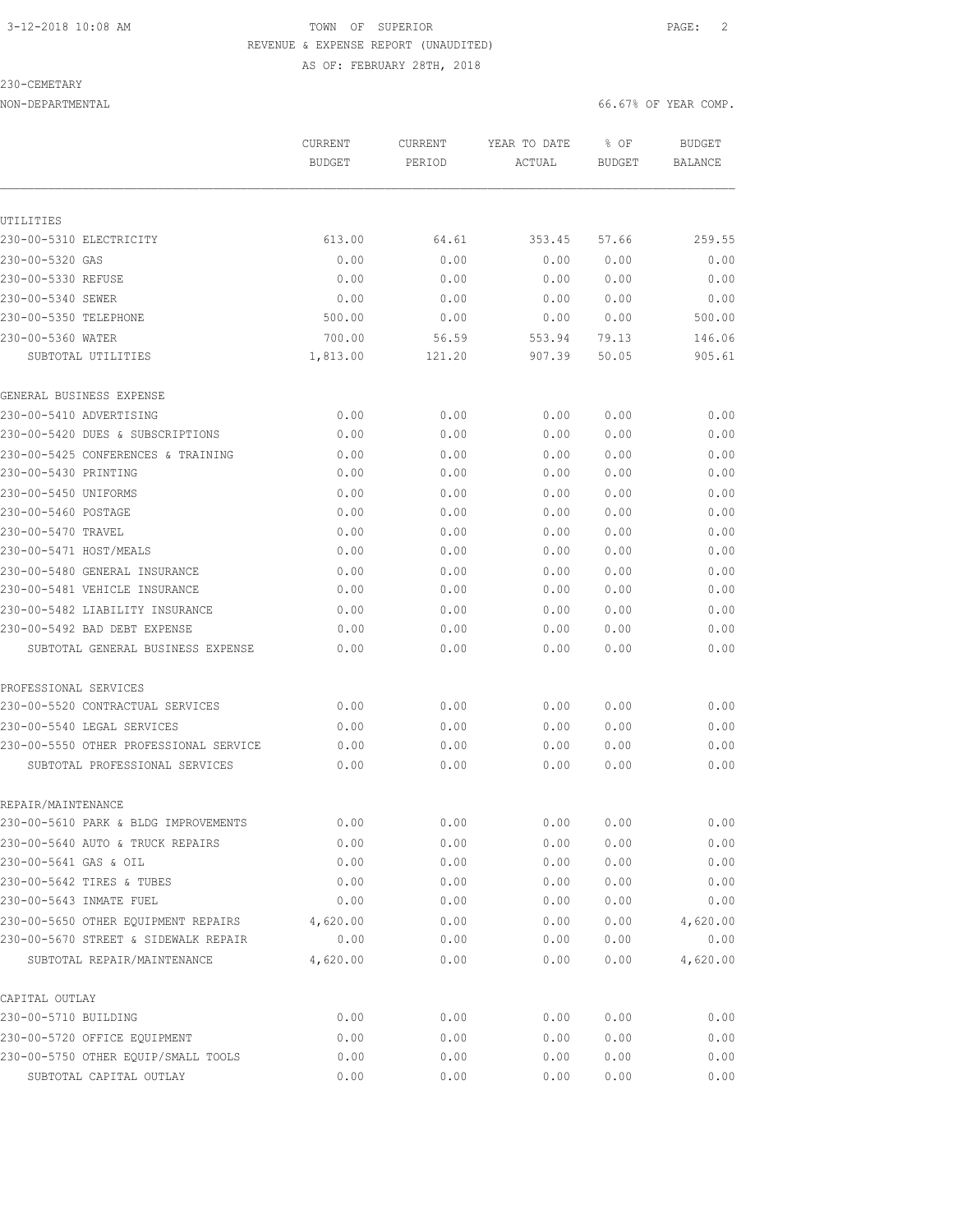### 3-12-2018 10:08 AM TOWN OF SUPERIOR PAGE: 3 REVENUE & EXPENSE REPORT (UNAUDITED) AS OF: FEBRUARY 28TH, 2018

#### 230-CEMETARY

|                                    | CURRENT<br><b>BUDGET</b> | <b>CURRENT</b><br>PERIOD | YEAR TO DATE<br>ACTUAL | % OF<br><b>BUDGET</b> | <b>BUDGET</b><br><b>BALANCE</b> |
|------------------------------------|--------------------------|--------------------------|------------------------|-----------------------|---------------------------------|
|                                    |                          |                          |                        |                       |                                 |
| NON-OPERATING                      |                          |                          |                        |                       |                                 |
| 230-00-5800 DEPRECIATION           | 0.00                     | 0.00                     | 0.00                   | 0.00                  | 0.00                            |
| SUBTOTAL NON-OPERATING             | 0.00                     | 0.00                     | 0.00                   | 0.00                  | 0.00                            |
| DEBT SERVICE                       |                          |                          |                        |                       |                                 |
| 230-00-5999 CONTINGENCY            | 6,671.00                 | 0.00                     | 0.00                   | 0.00                  | 6,671.00                        |
| SUBTOTAL DEBT SERVICE              | 6,671.00                 | 0.00                     | 0.00                   | 0.00                  | 6,671.00                        |
| TOTAL EXPENDITURES                 | 19,633.00                | 815.22                   | 13,160.86              | 67.03                 | 6,472.14                        |
| REVENUES OVER/(UNDER) EXPENDITURES | 5,367.00                 | 734.78                   | 1,674.14               |                       | 3,692.86                        |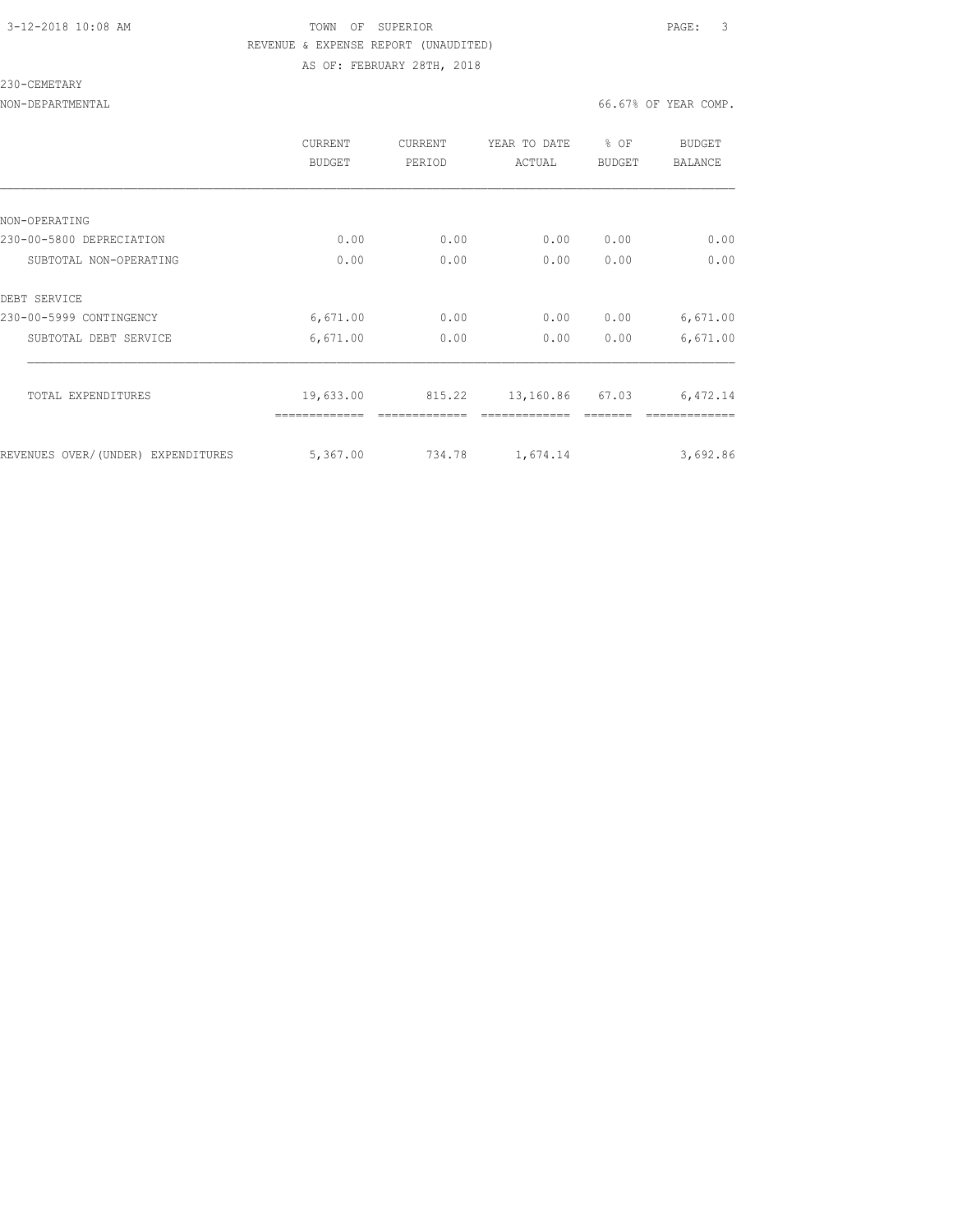### 3-12-2018 10:08 AM TOWN OF SUPERIOR PAGE: 4 REVENUE & EXPENSE REPORT (UNAUDITED) AS OF: FEBRUARY 28TH, 2018

230-CEMETARY

|                                    | CURRENT<br><b>BUDGET</b> | CURRENT<br>PERIOD | YEAR TO DATE<br>ACTUAL | % OF<br><b>BUDGET</b> | BUDGET<br><b>BALANCE</b> |
|------------------------------------|--------------------------|-------------------|------------------------|-----------------------|--------------------------|
|                                    |                          |                   |                        |                       |                          |
| FUND TOTAL REVENUES                | 25,000.00                | 1,550.00          | 14,835.00              | 59.34                 | 10,165.00                |
| FUND TOTAL EXPENDITURES            | 19,633.00                | 815.22            | 13,160.86              | 67.03                 | 6,472.14                 |
|                                    |                          |                   |                        |                       |                          |
| REVENUES OVER/(UNDER) EXPENDITURES | 5,367.00                 | 734.78            | 1,674.14               |                       | 3,692.86                 |
|                                    |                          |                   |                        |                       |                          |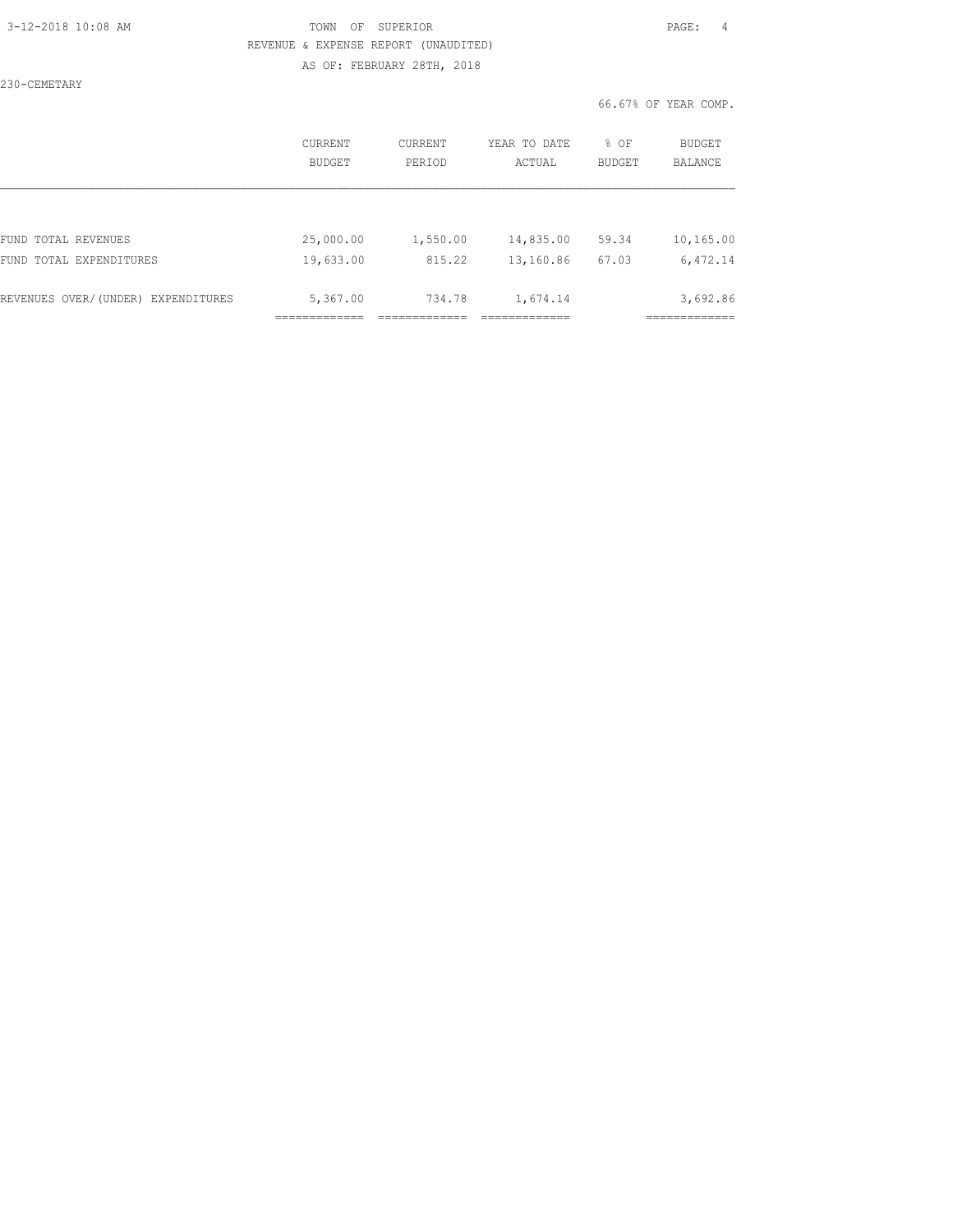# 3-12-2018 10:08 AM TOWN OF SUPERIOR PAGE: 1 REVENUE & EXPENSE REPORT (UNAUDITED)

AS OF: FEBRUARY 28TH, 2018

## 300-HIGHWAY USERS REVENUE

| NON-DEPARTMENTAL                       |                                 |                   |                        |                       | 66.67% OF YEAR COMP.            |
|----------------------------------------|---------------------------------|-------------------|------------------------|-----------------------|---------------------------------|
|                                        | <b>CURRENT</b><br><b>BUDGET</b> | CURRENT<br>PERIOD | YEAR TO DATE<br>ACTUAL | % OF<br><b>BUDGET</b> | <b>BUDGET</b><br><b>BALANCE</b> |
| REVENUES                               |                                 |                   |                        |                       |                                 |
| TAXES                                  |                                 |                   |                        |                       |                                 |
| 300-00-4132 HIGHWAY USERS REVENUE FUND | 220,326.00                      | 17,956.72         | 151,569.16             | 68.79                 | 68,756.84                       |
| 300-00-4133 PROPERTY TAX               | 0.00                            | 0.00              | 0.00                   | 0.00                  | 0.00                            |
| SUBTOTAL TAXES                         | 220,326.00                      | 17,956.72         | 151,569.16             | 68.79                 | 68,756.84                       |
| CONTINGENCY                            |                                 |                   |                        |                       |                                 |
| 300-00-4901 INTERFUND TRANSFER-HURF    | 0.00                            | 0.00              | 0.00                   | 0.00                  | 0.00                            |
| SUBTOTAL CONTINGENCY                   | 0.00                            | 0.00              | 0.00                   | 0.00                  | 0.00                            |
| TOTAL REVENUES                         | 220,326.00                      |                   | 17,956.72 151,569.16   | 68.79                 | 68,756.84                       |
| EXPENDITURES                           |                                 |                   |                        |                       |                                 |
| PERSONEL                               |                                 |                   |                        |                       |                                 |
| 300-00-5100 SALARIES                   | 86,427.00                       | 5,965.79          | 48,110.23              | 55.67                 | 38, 316.77                      |
| 300-00-5101 OVERTIME                   | 2,000.00                        | 308.46            | 2,043.41               | $102.17$ (            | 43.41)                          |
| 300-00-5120 INMATE LABOR               | 2,000.00                        | 0.00              | 1,228.75               | 61.44                 | 771.25                          |
| 300-00-5151 FICA                       | 5,360.00                        | 386.64            | 2,893.88               | 53.99                 | 2,466.12                        |
| 300-00-5152 MEDICARE                   | 1,254.00                        | 90.43             | 676.89                 | 53.98                 | 577.11                          |
| 300-00-5153 STATE UNEMPLOYMENT         | 635.00                          | 120.45            | 309.01                 | 48.66                 | 325.99                          |
| 300-00-5154 WORKERS COMP INSURANCE     | 1,003.00                        | 0.00              | 2,877.00               | 286.84 (              | 1,874.00                        |
| 300-00-5161 ARIZONA STATE RETIREMENT   | 9,705.00                        | 706.03            | 5,102.26               | 52.57                 | 4,602.74                        |
| 300-00-5162 LIFE INSURANCE             | 201.00                          | 0.00              | 0.00                   | 0.00                  | 201.00                          |
| 300-00-5163 HEALTH INSURANCE           | 6,390.00                        | 0.00              | 0.00                   | 0.00                  | 6,390.00                        |
| 300-00-5164 DENTAL INSURANCE           | 924.00                          | 0.00              | 0.00                   | 0.00                  | 924.00                          |
| SUBTOTAL PERSONEL                      | 115,899.00                      | 7,577.80          | 63, 241.43             | 54.57                 | 52,657.57                       |
| SUPPLIES                               |                                 |                   |                        |                       |                                 |
| 300-00-5210 OFFICE SUPPLIES            | 0.00                            | 0.00              | 0.00                   | 0.00                  | 0.00                            |
| 300-00-5225 SAFETY SUPPLIES/EQUIPMENT  | 1,000.00                        | 0.00              | 223.66                 | 22.37                 | 776.34                          |
| 300-00-5230 SANITATION SUPPLIES        | 0.00                            | 0.00              | 0.00                   | 0.00                  | 0.00                            |
| 300-00-5299 OPERATING SUPPLIES         | 492.00                          | 0.00              | 4,681.60               | 951.54 (              | 4,189.60)                       |
| SUBTOTAL SUPPLIES                      | 1,492.00                        | 0.00              | 4,905.26               | 328.77 (              | 3,413.26                        |
| UTILITIES                              |                                 |                   |                        |                       |                                 |
| 300-00-5310 ELECTRICITY                | 43,108.00                       | 3,753.16          | 28,920.87              | 67.09                 | 14, 187. 13                     |
| 300-00-5315 APS CONTRACT               | 39,500.00                       | 0.00              | 8,678.40               | 21.97                 | 30,821.60                       |
| 300-00-5320 GAS                        | 0.00                            | 0.00              | 0.00                   | 0.00                  | 0.00                            |
| 300-00-5330 REFUSE                     | 0.00                            | 0.00              | 0.00                   | 0.00                  | 0.00                            |
| 300-00-5340 SEWER                      | 0.00                            | 0.00              | 0.00                   | 0.00                  | 0.00                            |
| 300-00-5350 TELEPHONE                  | 0.00                            | 0.00              | 40.43                  | $0.00$ (              | 40.43)                          |
| 300-00-5360 WATER                      | 0.00                            | 136.04            | 805.07                 | $0.00$ (              | 805.07)                         |

SUBTOTAL UTILITIES 82,608.00 3,889.20 38,444.77 46.54 44,163.23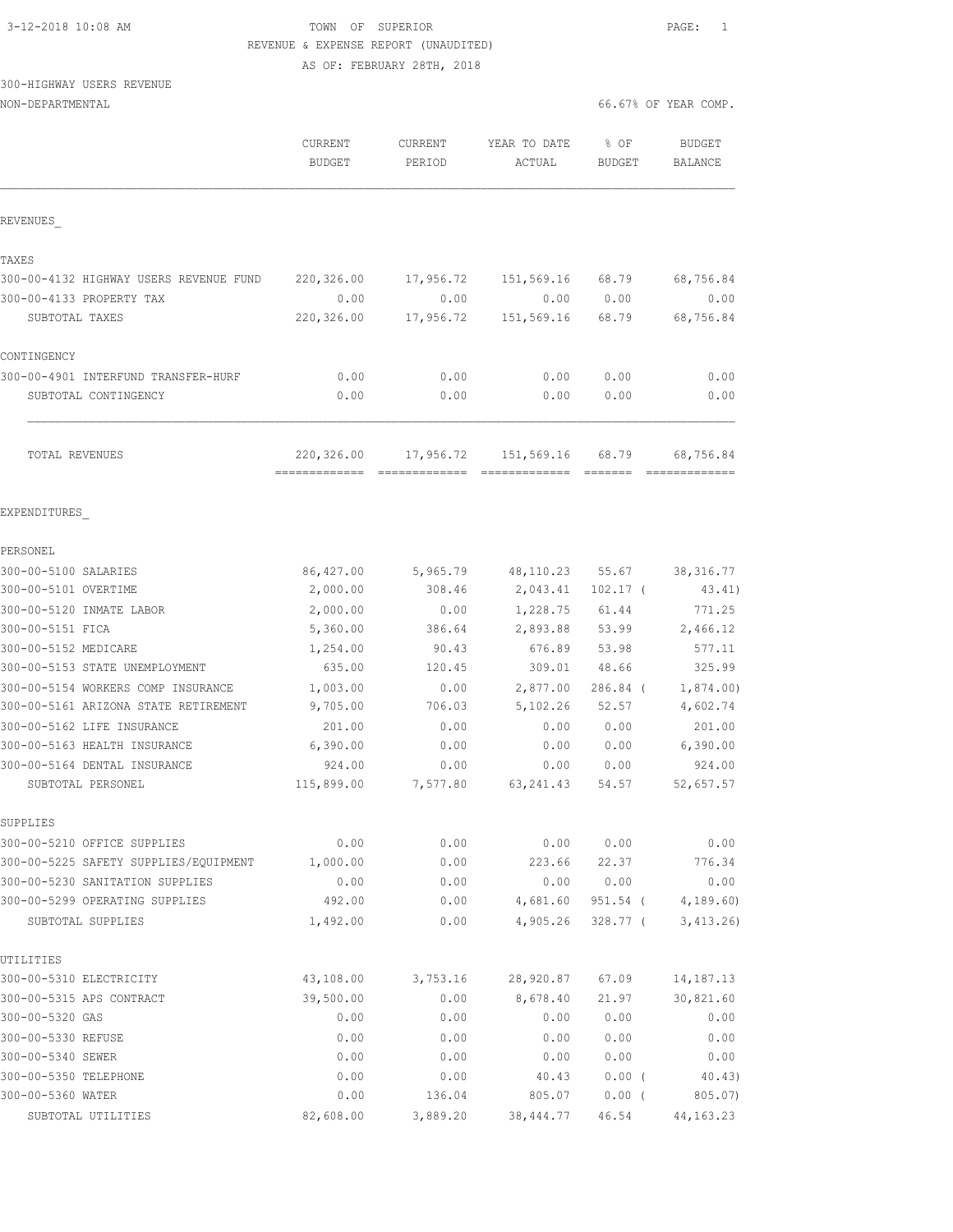## 3-12-2018 10:08 AM TOWN OF SUPERIOR PAGE: 2 REVENUE & EXPENSE REPORT (UNAUDITED)

AS OF: FEBRUARY 28TH, 2018

### 300-HIGHWAY USERS REVENUE NON-DEPARTMENTAL 66.67% OF YEAR COMP.

|                                                | <b>CURRENT</b><br><b>BUDGET</b> | CURRENT<br>PERIOD | YEAR TO DATE<br>ACTUAL | % OF<br><b>BUDGET</b> | <b>BUDGET</b><br><b>BALANCE</b> |
|------------------------------------------------|---------------------------------|-------------------|------------------------|-----------------------|---------------------------------|
| GENERAL BUSINESS EXPENSE                       |                                 |                   |                        |                       |                                 |
| 300-00-5420 DUES & SUBSCRIPTIONS               | 0.00                            | 0.00              | 0.00                   | 0.00                  | 0.00                            |
| 300-00-5450 UNIFORMS                           | 0.00                            | 0.00              | 0.00                   | 0.00                  | 0.00                            |
| 300-00-5471 AUDIT                              | 1,545.00                        | 0.00              | 1,500.00               | 97.09                 | 45.00                           |
| 300-00-5480 GENERAL INSURANCE                  | 0.00                            | 0.00              | 9,154.65               | $0.00$ (              | 9, 154.65                       |
| SUBTOTAL GENERAL BUSINESS EXPENSE              | 1,545.00                        | 0.00              | 10,654.65              | $689.62$ (            | 9,109.65)                       |
| PROFESSIONAL SERVICES                          |                                 |                   |                        |                       |                                 |
| 300-00-5520 CONTRACTUAL SERVICES               | 0.00                            | 0.00              | 2,461.91               | $0.00$ (              | 2,461.91)                       |
| 300-00-5550 OTHER PROFESSIONAL SERVICES        | 13,000.00                       | 0.00              | 5,249.40               | 40.38                 | 7,750.60                        |
| SUBTOTAL PROFESSIONAL SERVICES                 | 13,000.00                       | 0.00              | 7,711.31               | 59.32                 | 5,288.69                        |
| REPAIR/MAINTENANCE                             |                                 |                   |                        |                       |                                 |
| 300-00-5610 PARK & BLDG IMPROVEMENTS           | 0.00                            | 0.00              | 0.00                   | 0.00                  | 0.00                            |
| 300-00-5640 AUTO & TRUCK REPAIRS               | 5,000.00                        | 0.00              | 2,373.19               | 47.46                 | 2,626.81                        |
| 300-00-5641 GAS & OIL                          | 3,000.00                        | 641.65            | 3,939.37               | $131.31$ (            | 939.37)                         |
| 300-00-5642 TIRES & TUBES                      | 0.00                            | 0.00              | 8,793.75               | $0.00$ (              | 8,793.75)                       |
| 300-00-5643 INMATE FUEL                        | 1,000.00                        | 98.90             | 581.75                 | 58.18                 | 418.25                          |
| 300-00-5650 OTHER EQUIPMENT REPAIRS            | 5,000.00                        | 1,181.59          | 5,193.88               | $103.88$ (            | 193.88)                         |
| 300-00-5670 STREET & SIDEWALK REPAIR           | 0.00                            | 0.00              | 3,778.95               | $0.00$ (              | 3,778.95)                       |
| 300-00-5671 CRACKSEAL                          | 0.00                            | 0.00              | 0.00                   | 0.00                  | 0.00                            |
| SUBTOTAL REPAIR/MAINTENANCE                    | 14,000.00                       | 1,922.14          | 24,660.89              | $176.15$ (            | 10,660.89)                      |
| CAPITAL OUTLAY                                 |                                 |                   |                        |                       |                                 |
| 300-00-5750 OTHER EQUIP/SMALL TOOLS            | 0.00                            | 0.00              | 506.61                 | $0.00$ (              | 506.61)                         |
| 300-00-5770 TRAFFIC SIGNS                      | 0.00                            | 0.00              | 3,731.79               | 0.00(                 | 3,731.79                        |
| 300-00-5790 MACHINERY & EQUIPMENT              | 0.00                            | 0.00              | 737.76                 | $0.00$ (              | 737.76)                         |
| SUBTOTAL CAPITAL OUTLAY                        | 0.00                            | 0.00              | 4,976.16               | $0.00$ (              | 4,976.16                        |
| NON-OPERATING                                  |                                 |                   |                        |                       |                                 |
| 300-00-5800 DEPRECIATION                       | 0.00                            | 0.00              | 0.00                   | 0.00                  | 0.00                            |
| SUBTOTAL NON-OPERATING                         | 0.00                            | 0.00              | 0.00                   | 0.00                  | 0.00                            |
| DEBT SERVICE                                   |                                 |                   |                        |                       |                                 |
| 300-00-5900 PAYBACK FROM GF                    | 0.00                            | 0.00              | 0.00                   | 0.00                  | 0.00                            |
| 300-00-5999 CONTINGENCY                        | 28,761.00                       | 0.00              | 0.00                   | 0.00                  | 28,761.00                       |
| SUBTOTAL DEBT SERVICE                          | 28,761.00                       | 0.00              | 0.00                   | 0.00                  | 28,761.00                       |
| TOTAL EXPENDITURES                             | 257,305.00                      | 13,389.14         | 154,594.47             | 60.08                 | 102,710.53                      |
| REVENUES OVER/(UNDER) EXPENDITURES<br>$\left($ | 36, 979.00                      | $4,567.58$ (      | 3,025.31)              | $\left($              | 33, 953.69                      |
|                                                |                                 |                   |                        |                       |                                 |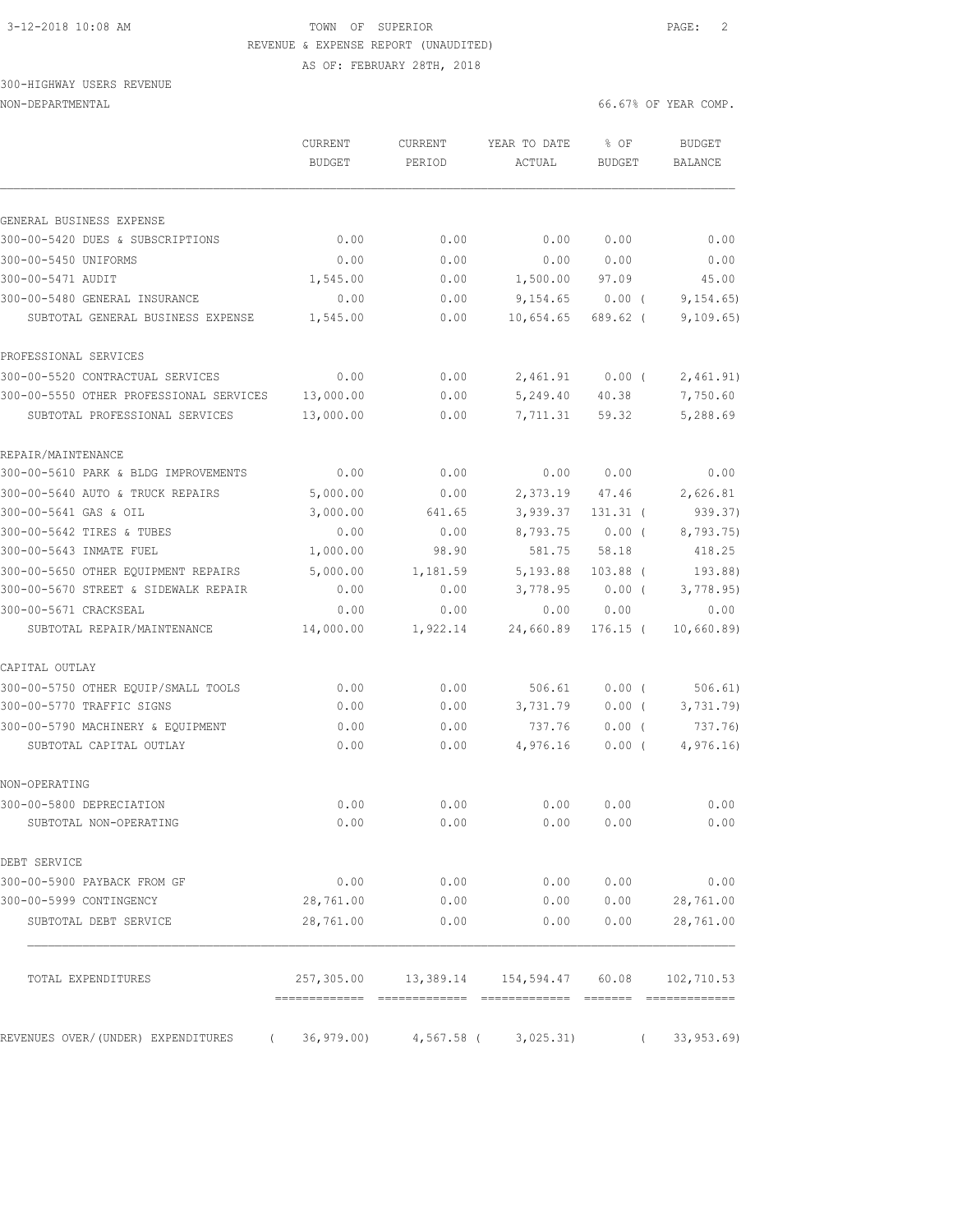| 3-12-2018 10:08 AM |  |
|--------------------|--|
|                    |  |

300-HIGHWAY USERS REVENUE

TOWN OF SUPERIOR **12-2018 10:08 PAGE:** 3 REVENUE & EXPENSE REPORT (UNAUDITED) AS OF: FEBRUARY 28TH, 2018

| CURRENT<br>BUDGET | <b>CURRENT</b><br>PERIOD | YEAR TO DATE<br>ACTUAL | % OF<br><b>BUDGET</b> | BUDGET<br>BALANCE |
|-------------------|--------------------------|------------------------|-----------------------|-------------------|
|                   |                          |                        |                       |                   |
| 220,326.00        | 17,956.72                | 151,569.16             | 68.79                 | 68,756.84         |
| 257,305.00        | 13,389.14                | 154,594.47             | 60.08                 | 102,710.53        |
| 36, 979, 00       |                          | 3,025.31)              |                       | 33, 953, 69)<br>. |
|                   |                          |                        | 4,567.58 (            |                   |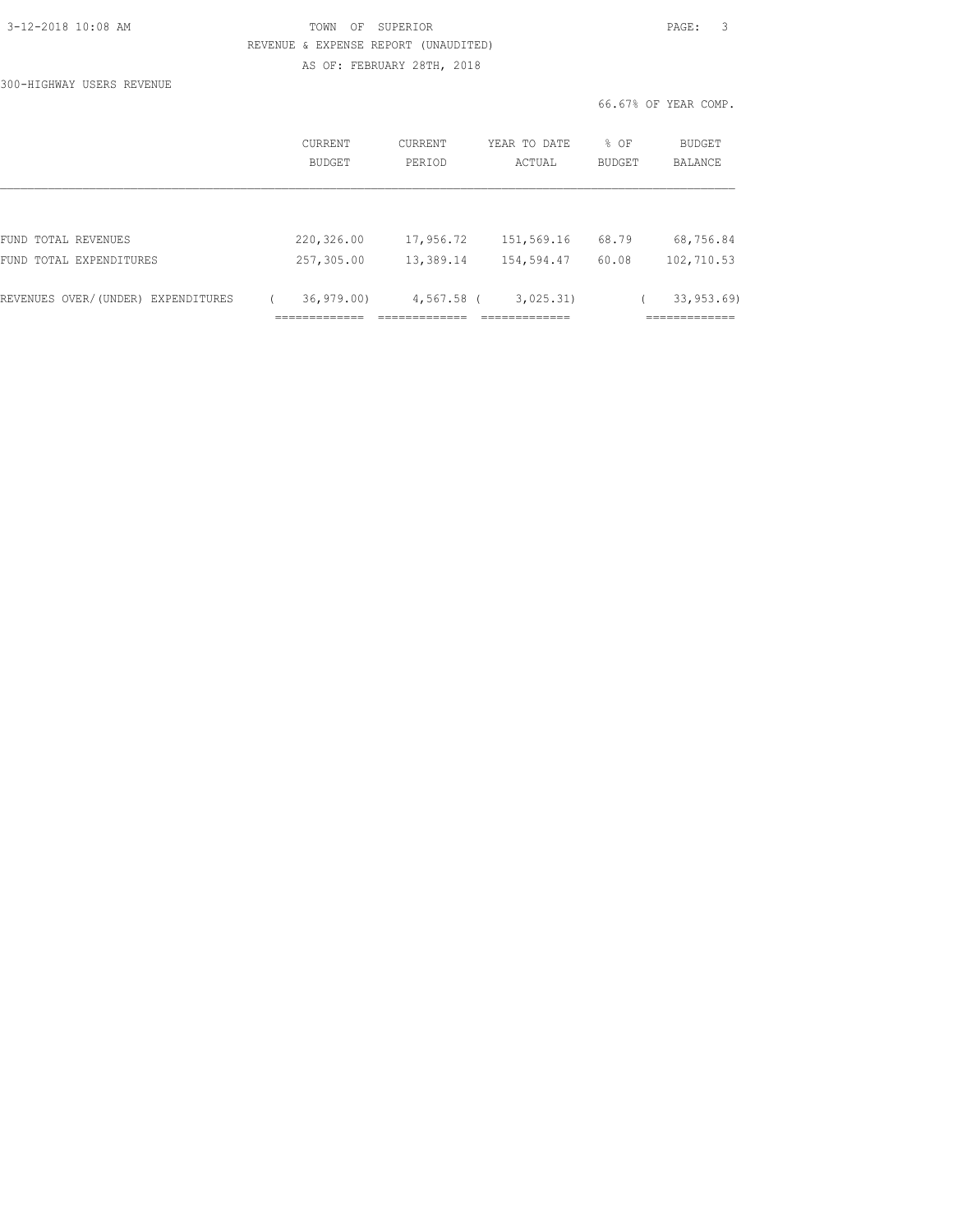## 3-12-2018 10:08 AM TOWN OF SUPERIOR PAGE: 1 REVENUE & EXPENSE REPORT (UNAUDITED)

AS OF: FEBRUARY 28TH, 2018

### 310-EXCISE TAX

|                                                                      | CURRENT<br><b>BUDGET</b>    | CURRENT<br>PERIOD | YEAR TO DATE<br>ACTUAL | % OF<br><b>BUDGET</b> | <b>BUDGET</b><br><b>BALANCE</b> |
|----------------------------------------------------------------------|-----------------------------|-------------------|------------------------|-----------------------|---------------------------------|
| REVENUES                                                             |                             |                   |                        |                       |                                 |
| TAXES                                                                |                             |                   |                        |                       |                                 |
| 310-00-4130 EXCISE TAX-1/2 SALES PINAL                               | 356,962.00                  | 0.00              | 0.00                   | 0.00                  | 356,962.00                      |
| SUBTOTAL TAXES                                                       | 356,962.00                  | 0.00              | 0.00                   | 0.00                  | 356,962.00                      |
| CONTINGENCY                                                          |                             |                   |                        |                       |                                 |
| 310-00-4901 INTERFUND TRANSFER                                       | 0.00                        | 0.00              | 0.00                   | 0.00                  | 0.00                            |
| 310-00-4999 OTHER FINANCING SOURCES                                  | 0.00                        | 0.00              | 0.00                   | 0.00                  | 0.00                            |
| SUBTOTAL CONTINGENCY                                                 | 0.00                        | 0.00              | 0.00                   | 0.00                  | 0.00                            |
| TOTAL REVENUES                                                       | 356,962.00<br>============= | 0.00              | 0.00<br>-------------- | 0.00                  | 356,962.00<br>=============     |
| EXPENDITURES                                                         |                             |                   |                        |                       |                                 |
| PERSONEL                                                             |                             |                   |                        |                       |                                 |
| 310-00-5100 SALARIES                                                 | 53,514.00                   | 4,724.56          | 32, 251.73 60.27       |                       | 21, 262.27                      |
| 310-00-5101 OVERTIME                                                 | 0.00                        | 258.57            | 1,247.78               | $0.00$ (              | 1,247.78)                       |
| 310-00-5120 INMATE LABOR                                             | 1,550.00                    | 0.00              | 1,228.75               | 79.27                 | 321.25                          |
| 310-00-5151 FICA                                                     | 3,316.00                    | 308.96            | 1,964.57               | 59.25                 | 1,351.43                        |
| 310-00-5152 MEDICARE                                                 | 776.00                      | 72.26             | 459.38                 | 59.20                 | 316.62                          |
| 310-00-5153 STATE UNEMPLOYMENT                                       | 374.00                      | 93.76             | 240.93                 | 64.42                 | 133.07                          |
| 310-00-5154 WORKERS COMP INSURANCE                                   | 223.00                      | 0.00              | 0.00                   | 0.00                  | 223.00                          |
| 310-00-5161 ARIZONA STATE RETIREMENT                                 | 5,998.00                    | 562.71            | 3,434.63               | 57.26                 | 2,563.37                        |
| 310-00-5162 LIFE INSURANCE                                           | 117.00                      | 0.00              | 0.00                   | 0.00                  | 117.00                          |
| 310-00-5163 HEALTH INSURANCE                                         | 5,112.00                    | 0.00              | 0.00                   | 0.00                  | 5,112.00                        |
| 310-00-5164 DENTAL INSURANCE                                         | 536.00                      | 0.00              | 0.00                   | 0.00                  | 536.00                          |
| SUBTOTAL PERSONEL                                                    | 71,516.00                   | 6,020.82          | 40,827.77              | 57.09                 | 30,688.23                       |
| SUPPLIES                                                             |                             |                   |                        |                       |                                 |
| 310-00-5210 OFFICE SUPPLIES<br>310-00-5225 SAFETY SUPPLIES/EQUIPMENT | 0.00                        | 0.00              | 0.00                   | 0.00                  | 0.00                            |
|                                                                      | 0.00                        | 0.00              | 0.00                   | 0.00                  | 0.00                            |
| 310-00-5230 SANITATION SUPPLIES<br>310-00-5299 OPERATING SUPPLIES    | 0.00<br>0.00                | 0.00<br>0.00      | 0.00                   | 0.00                  | 0.00                            |
| SUBTOTAL SUPPLIES                                                    | 0.00                        | 0.00              | 1,951.11<br>1,951.11   | $0.00$ (<br>$0.00$ (  | 1, 951.11)<br>1, 951.11)        |
| UTILITIES                                                            |                             |                   |                        |                       |                                 |
| 310-00-5310 ELECTRICITY                                              | 1,700.00                    | 195.09            |                        | 1,794.93 105.58 (     | 94.93)                          |
| 310-00-5360 WATER                                                    | 0.00                        | 136.03            | 805.05                 | $0.00$ (              | 805.05)                         |
| SUBTOTAL UTILITIES                                                   | 1,700.00                    | 331.12            | 2,599.98               | 152.94 (              | 899.98)                         |
| GENERAL BUSINESS EXPENSE                                             |                             |                   |                        |                       |                                 |
| 310-00-5420 DUES & SUBSCRIPTIONS                                     | 0.00                        | 0.00              | 0.00                   | 0.00                  | 0.00                            |
| 310-00-5450 UNIFORMS                                                 | 0.00                        | 0.00              | 0.00                   | 0.00                  | 0.00                            |
| 310-00-5471 Audit                                                    | 1,545.00                    | 0.00              | 0.00                   | 0.00                  | 1,545.00                        |
| 310-00-5480 GENERAL INSURANCE                                        | 0.00                        | 0.00              | 0.00                   | 0.00                  | 0.00                            |
| SUBTOTAL GENERAL BUSINESS EXPENSE                                    | 1,545.00                    | 0.00              | 0.00                   | 0.00                  | 1,545.00                        |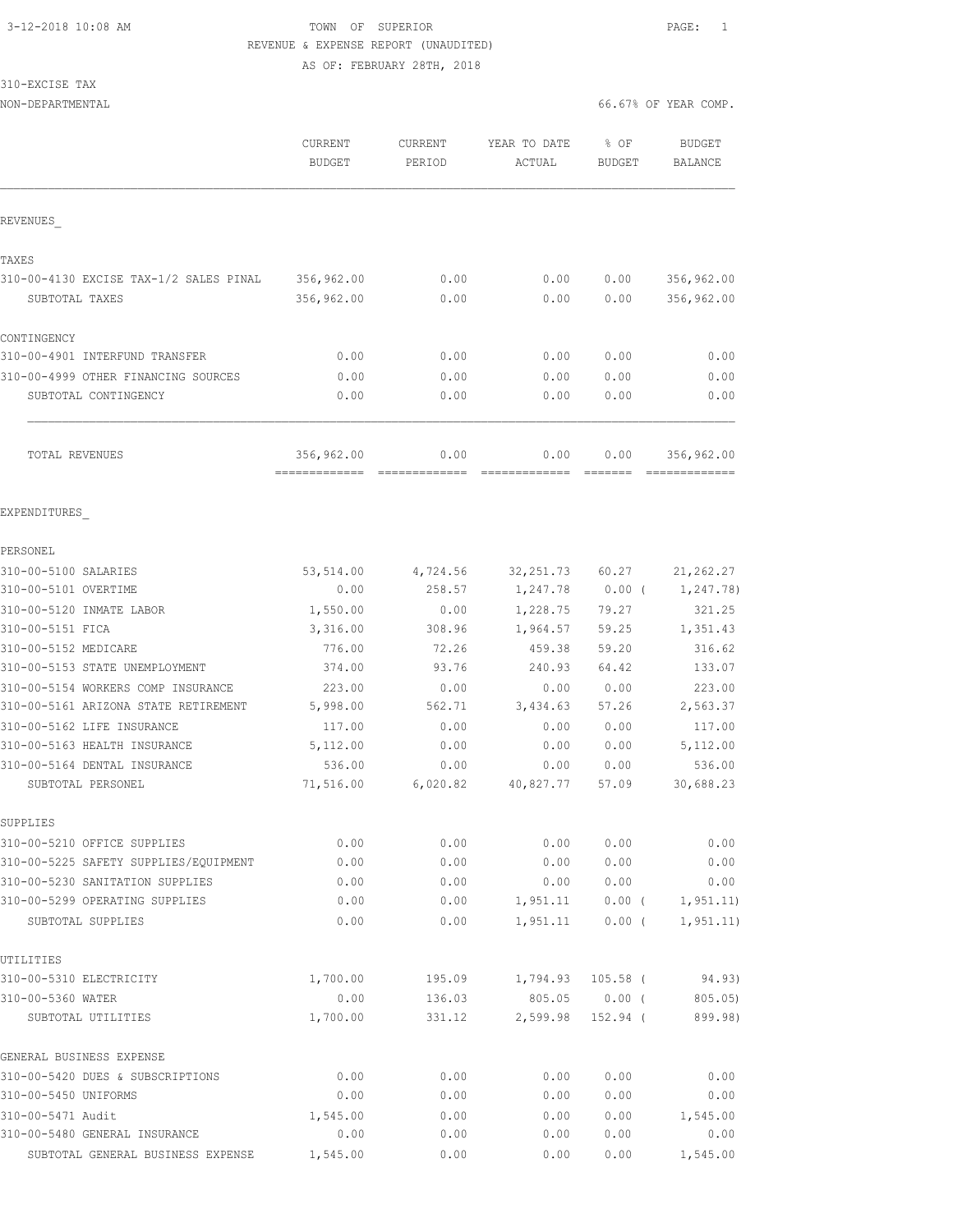# 3-12-2018 10:08 AM TOWN OF SUPERIOR PAGE: 2 REVENUE & EXPENSE REPORT (UNAUDITED)

AS OF: FEBRUARY 28TH, 2018

| 310-EXCISE<br>TAX |
|-------------------|
|-------------------|

|                                         | CURRENT<br><b>BUDGET</b> | CURRENT<br>PERIOD | YEAR TO DATE<br>ACTUAL | % OF<br><b>BUDGET</b> | <b>BUDGET</b><br><b>BALANCE</b> |
|-----------------------------------------|--------------------------|-------------------|------------------------|-----------------------|---------------------------------|
| PROFESSIONAL SERVICES                   |                          |                   |                        |                       |                                 |
| 310-00-5520 CONTRACTUAL SERVICES        | 0.00                     | 0.00              | 26,818.08              | 0.00(                 | 26,818.08)                      |
| 310-00-5550 OTHER PROFESSIONAL SERVICES | 0.00                     | 0.00              | 39,269.27              | $0.00$ (              | 39, 269.27)                     |
| SUBTOTAL PROFESSIONAL SERVICES          | 0.00                     | 0.00              | 66,087.35              | 0.00(                 | 66,087.35)                      |
| REPAIR/MAINTENANCE                      |                          |                   |                        |                       |                                 |
| 310-00-5610 PARK & BLDG IMPROVEMENTS    | 0.00                     | 0.00              | 0.00                   | 0.00                  | 0.00                            |
| 310-00-5640 AUTO & TRUCK REPAIRS        | 2,000.00                 | 0.00              | 0.00                   | 0.00                  | 2,000.00                        |
| 310-00-5641 GAS & OIL                   | 3,000.00                 | 641.64            | 3,938.34               | 131.28 (              | 938.34)                         |
| 310-00-5642 TIRES & TUBES               | 0.00                     | 0.00              | 599.50                 | 0.00(                 | 599.50)                         |
| 310-00-5643 INMATE FUEL                 | 1,000.00                 | 98.90             | 581.75                 | 58.18                 | 418.25                          |
| 310-00-5650 OTHER EQUIPMENT REPAIRS     | 5,000.00                 | 0.00              | 873.92                 | 17.48                 | 4,126.08                        |
| 310-00-5670 STREET & SIDEWALK REPAIR    | 222,750.00               | 0.00              | 240,105.34             | $107.79$ (            | 17, 355.34                      |
| SUBTOTAL REPAIR/MAINTENANCE             | 233,750.00               | 740.54            | 246,098.85             | $105.28$ (            | 12,348.85)                      |
| CAPITAL OUTLAY                          |                          |                   |                        |                       |                                 |
| 310-00-5750 OTHER EQUIP/SMALL TOOLS     | 7,000.00                 | 0.00              | 0.00                   | 0.00                  | 7,000.00                        |
| 310-00-5770 TRAFFIC SIGNS               | 0.00                     | 0.00              | 373.85                 | 0.00(                 | 373.85                          |
| 310-00-5790 MACHINERY & EQUIPMENT       | 0.00                     | 0.00              | 10,707.39              | $0.00$ (              | 10, 707.39                      |
| SUBTOTAL CAPITAL OUTLAY                 | 7,000.00                 | 0.00              | 11,081.24              | $158.30$ (            | 4,081.24)                       |
| NON-OPERATING                           |                          |                   |                        |                       |                                 |
| 310-00-5800 DEPRECIATION                | 0.00                     | 0.00              | 0.00                   | 0.00                  | 0.00                            |
| SUBTOTAL NON-OPERATING                  | 0.00                     | 0.00              | 0.00                   | 0.00                  | 0.00                            |
| DEBT SERVICE                            |                          |                   |                        |                       |                                 |
| 310-00-5900 DEBT SERVICE: PRINCIPAL     | 0.00                     | 422.26            | 2,897.05               | $0.00$ (              | 2,897.05                        |
| 310-00-5901 DEBT SERVICE: INTEREST      | 0.00                     | 223.60            | 1,623.99               | $0.00$ (              | 1,623.99                        |
| 310-00-5999 CONTINGENCY                 | 254,472.00               | 0.00              | 0.00                   | 0.00                  | 254, 472.00                     |
| SUBTOTAL DEBT SERVICE                   | 254,472.00               | 645.86            | 4,521.04               | 1.78                  | 249,950.96                      |
| TOTAL EXPENDITURES                      | 569,983.00               | 7,738.34          | 373,167.34             | 65.47                 | 196,815.66                      |
|                                         |                          |                   |                        |                       |                                 |
| REVENUES OVER/(UNDER) EXPENDITURES      | 213,021.00) (            | $7,738.34$ ) (    | 373, 167.34)           |                       | 160, 146.34                     |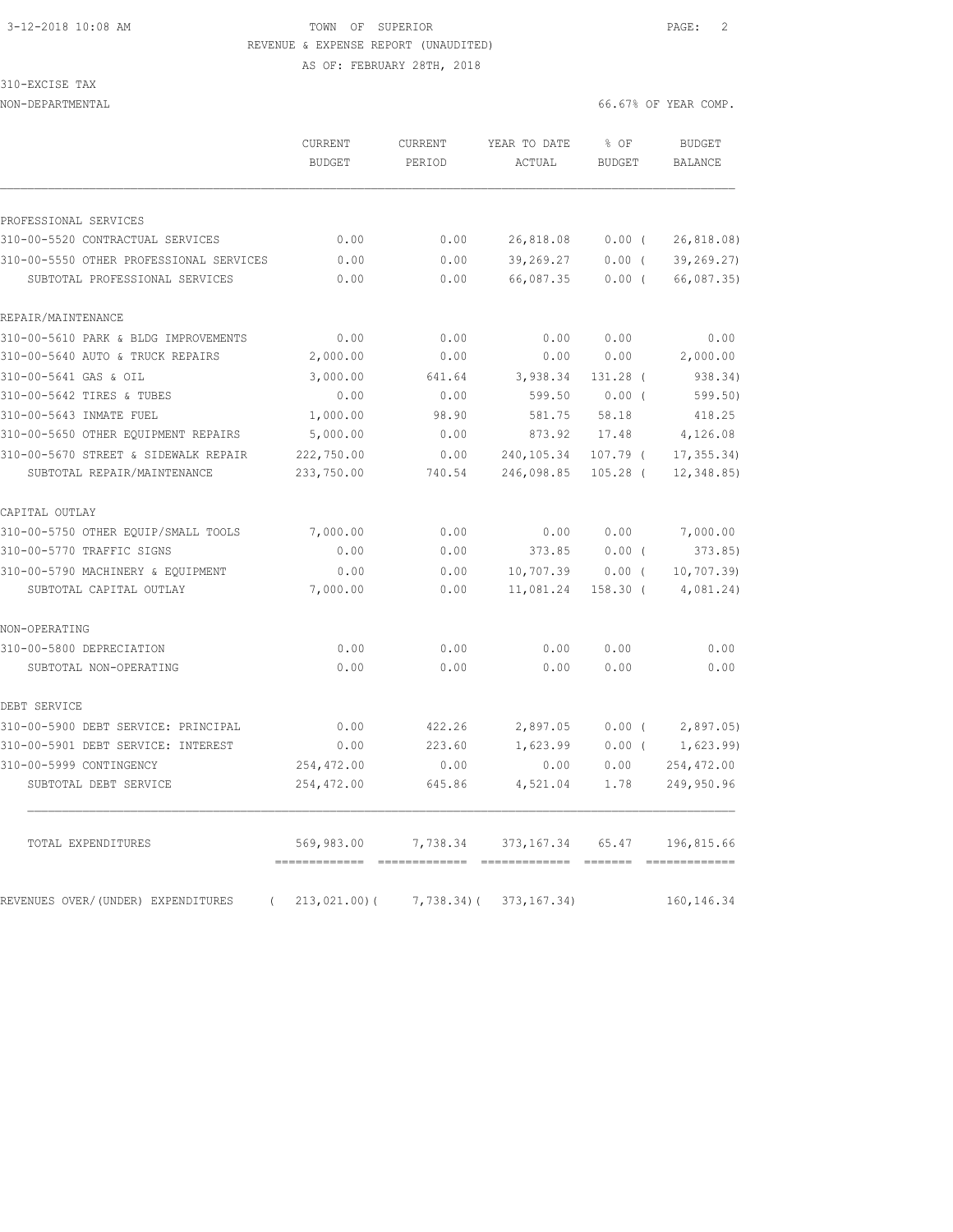| 3-12-2018 10:08 AM |  |
|--------------------|--|
|                    |  |

### TOWN OF SUPERIOR **12-2018 10:08 PAGE:** 3 REVENUE & EXPENSE REPORT (UNAUDITED) AS OF: FEBRUARY 28TH, 2018

310-EXCISE TAX

|                                    | CURRENT<br><b>BUDGET</b> | CURRENT<br>PERIOD | YEAR TO DATE<br>ACTUAL | % OF<br><b>BUDGET</b> | BUDGET<br><b>BALANCE</b> |
|------------------------------------|--------------------------|-------------------|------------------------|-----------------------|--------------------------|
|                                    |                          |                   |                        |                       |                          |
| FUND TOTAL REVENUES                | 356,962.00               | 0.00              | 0.00                   | 0.00                  | 356,962.00               |
| FUND TOTAL EXPENDITURES            | 569,983.00               | 7,738.34          | 373, 167.34            | 65.47                 | 196,815.66               |
| REVENUES OVER/(UNDER) EXPENDITURES | $213,021,00$ (           | 7,738.34)(        | 373, 167.34)           |                       | 160, 146. 34             |
|                                    |                          |                   |                        |                       |                          |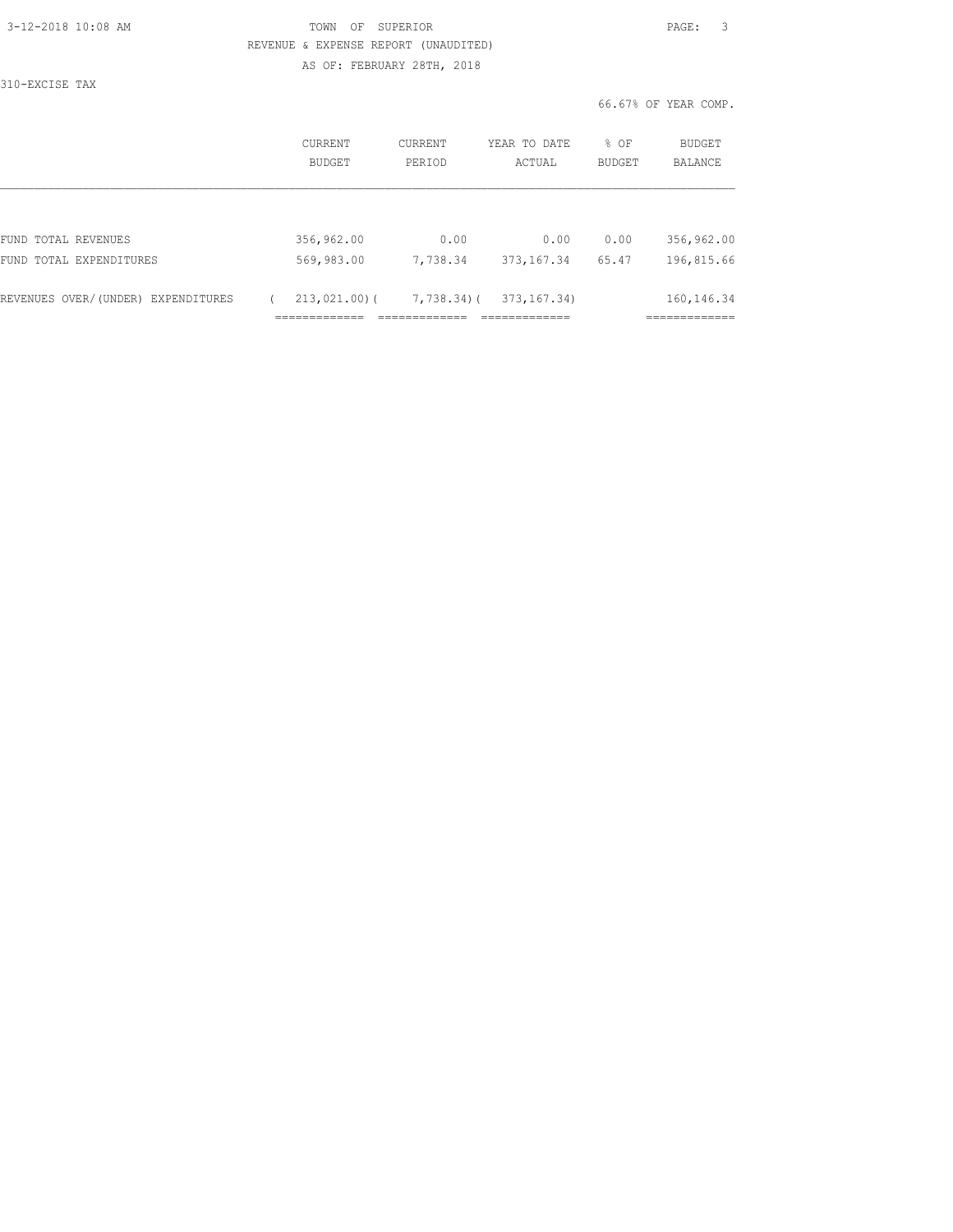# 3-12-2018 10:08 AM TOWN OF SUPERIOR PAGE: 1 REVENUE & EXPENSE REPORT (UNAUDITED)

AS OF: FEBRUARY 28TH, 2018

## 320-LOCAL TRANS ASSISTANCE

|                                         | CURRENT<br><b>BUDGET</b> | CURRENT<br>PERIOD     | YEAR TO DATE<br>ACTUAL | % OF<br><b>BUDGET</b> | <b>BUDGET</b><br>BALANCE |
|-----------------------------------------|--------------------------|-----------------------|------------------------|-----------------------|--------------------------|
| REVENUES                                |                          |                       |                        |                       |                          |
| TAXES                                   |                          |                       |                        |                       |                          |
| 320-00-4131 LOCAL TRANS ASSISTANCE FUND | 0.00                     | 0.00                  | 0.00                   | 0.00                  | 0.00                     |
| SUBTOTAL TAXES                          | 0.00                     | 0.00                  | 0.00                   | 0.00                  | 0.00                     |
| TOTAL REVENUES                          | 0.00<br>=============    | 0.00                  | 0.00<br>-------------  | 0.00<br>=======       | 0.00                     |
| EXPENDITURES                            |                          |                       |                        |                       |                          |
| SUPPLIES                                |                          |                       |                        |                       |                          |
| 320-00-5210 OFFICE SUPPLIES             | 0.00                     | 0.00                  | 0.00                   | 0.00                  | 0.00                     |
| 320-00-5225 SAFETY SUPPLIES/EQUIPMENT   | 0.00                     | 0.00                  | 0.00                   | 0.00                  | 0.00                     |
| 320-00-5230 SANITATION SUPPLIES         | 0.00                     | 0.00                  | 0.00                   | 0.00                  | 0.00                     |
| 320-00-5299 OPERATING SUPPLIES          | 0.00                     | 0.00                  | 0.00                   | 0.00                  | 0.00                     |
| SUBTOTAL SUPPLIES                       | 0.00                     | 0.00                  | 0.00                   | 0.00                  | 0.00                     |
| PROFESSIONAL SERVICES                   |                          |                       |                        |                       |                          |
| 320-00-5520 CONTRACTUAL SERVICES        | 0.00                     | 0.00                  | 0.00                   | 0.00                  | 0.00                     |
| 320-00-5540 LEGAL SERVICES              | 0.00                     | 0.00                  | 0.00                   | 0.00                  | 0.00                     |
| 320-00-5550 OTHER PROFESSIONAL SERVICE  | 0.00                     | 0.00                  | 0.00                   | 0.00                  | 0.00                     |
| SUBTOTAL PROFESSIONAL SERVICES          | 0.00                     | 0.00                  | 0.00                   | 0.00                  | 0.00                     |
| REPAIR/MAINTENANCE                      |                          |                       |                        |                       |                          |
| 320-00-5610 PARK & BLDG IMPROVEMENTS    | 0.00                     | 0.00                  | 0.00                   | 0.00                  | 0.00                     |
| 320-00-5640 AUTO & TRUCK REPAIRS        | 0.00                     | 0.00                  | 0.00                   | 0.00                  | 0.00                     |
| 320-00-5641 GAS & OIL                   | 0.00                     | 0.00                  | 0.00                   | 0.00                  | 0.00                     |
| 320-00-5642 TIRES & TUBES               | 0.00                     | 0.00                  | 0.00                   | 0.00                  | 0.00                     |
| 320-00-5650 OTHER EQUIPMENT REPAIRS     | 0.00                     | 0.00                  | 0.00                   | 0.00                  | 0.00                     |
| 320-00-5670 STREET & SIDEWALK REPAIR    | 0.00                     | 0.00                  | 0.00                   | 0.00                  | 0.00                     |
| SUBTOTAL REPAIR/MAINTENANCE             | 0.00                     | 0.00                  | 0.00                   | 0.00                  | 0.00                     |
| CAPITAL OUTLAY                          |                          |                       |                        |                       |                          |
| 320-00-5770 TRAFFIC SIGNS               | 0.00                     | 0.00                  | 0.00                   | 0.00                  | 0.00                     |
| SUBTOTAL CAPITAL OUTLAY                 | 0.00                     | 0.00                  | 0.00                   | 0.00                  | 0.00                     |
| NON-OPERATING                           |                          |                       |                        |                       |                          |
| 320-00-5800 DEPRECIATION                | 0.00                     | 0.00                  | 0.00                   | 0.00                  | 0.00                     |
| SUBTOTAL NON-OPERATING                  | 0.00                     | 0.00                  | 0.00                   | 0.00                  | 0.00                     |
| DEBT SERVICE                            |                          |                       |                        |                       |                          |
| 320-00-5999 CONTINGENCY                 | 0.00                     | 0.00                  | 0.00                   | 0.00                  | 0.00                     |
| SUBTOTAL DEBT SERVICE                   | 0.00                     | 0.00                  | 0.00                   | 0.00                  | 0.00                     |
| TOTAL EXPENDITURES                      | 0.00<br>=============    | 0.00<br>============= | 0.00<br>-------------- | 0.00<br>--------      | 0.00<br>--------------   |
| REVENUES OVER/(UNDER) EXPENDITURES      | 0.00                     | 0.00                  | 0.00                   |                       | 0.00                     |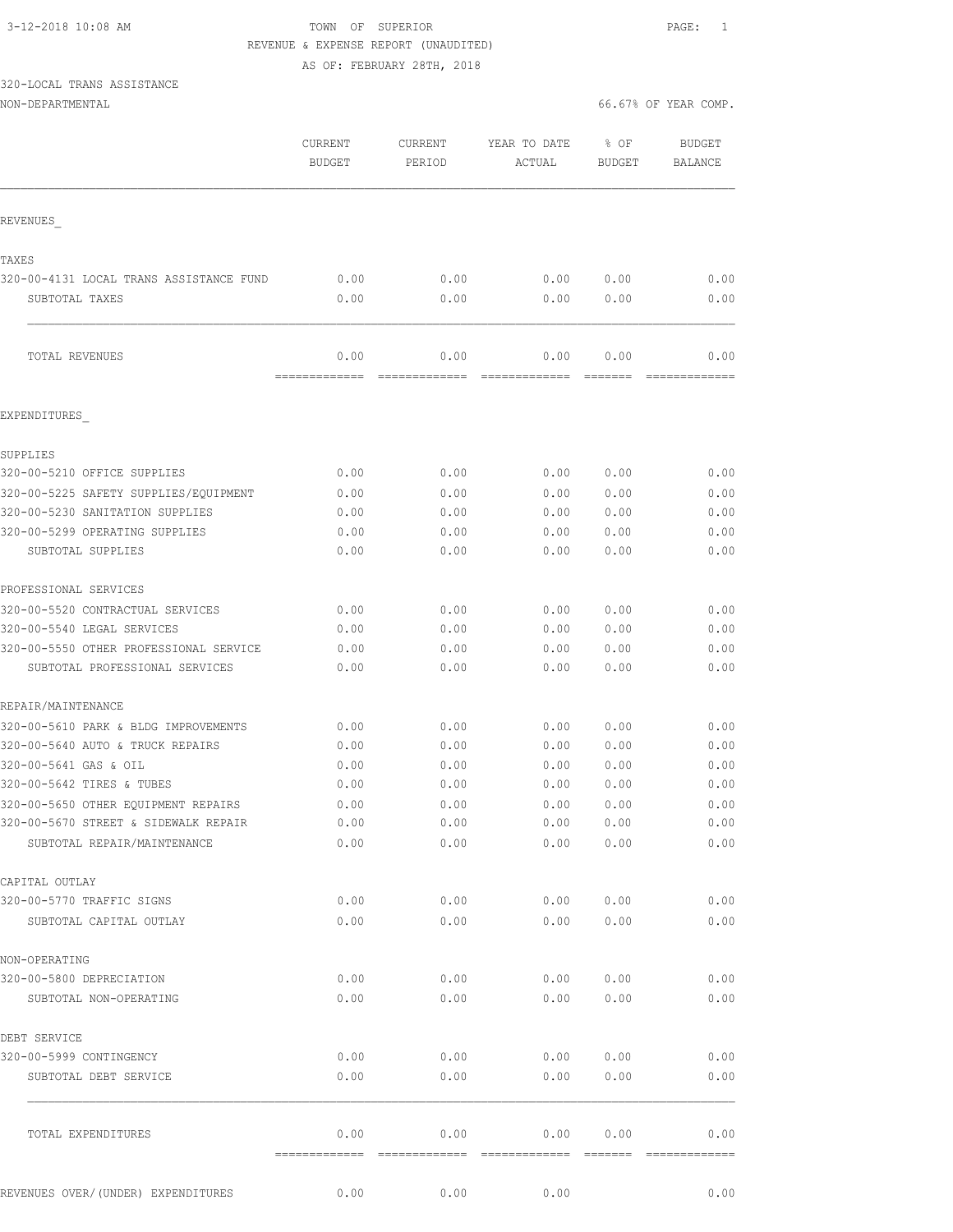### 3-12-2018 10:08 AM TOWN OF SUPERIOR PAGE: 2 REVENUE & EXPENSE REPORT (UNAUDITED) AS OF: FEBRUARY 28TH, 2018

320-LOCAL TRANS ASSISTANCE

|                                    | CURRENT<br><b>BUDGET</b> | <b>CURRENT</b><br>PERIOD | YEAR TO DATE<br>ACTUAL | % OF<br><b>BUDGET</b> | BUDGET<br><b>BALANCE</b> |
|------------------------------------|--------------------------|--------------------------|------------------------|-----------------------|--------------------------|
|                                    |                          |                          |                        |                       |                          |
| FUND TOTAL REVENUES                | 0.00                     | 0.00                     | 0.00                   | 0.00                  | 0.00                     |
| FUND TOTAL EXPENDITURES            | 0.00                     | 0.00                     | 0.00                   | 0.00                  | 0.00                     |
| REVENUES OVER/(UNDER) EXPENDITURES | 0.00                     | 0.00                     | 0.00                   |                       | 0.00                     |
|                                    |                          |                          |                        |                       | _________                |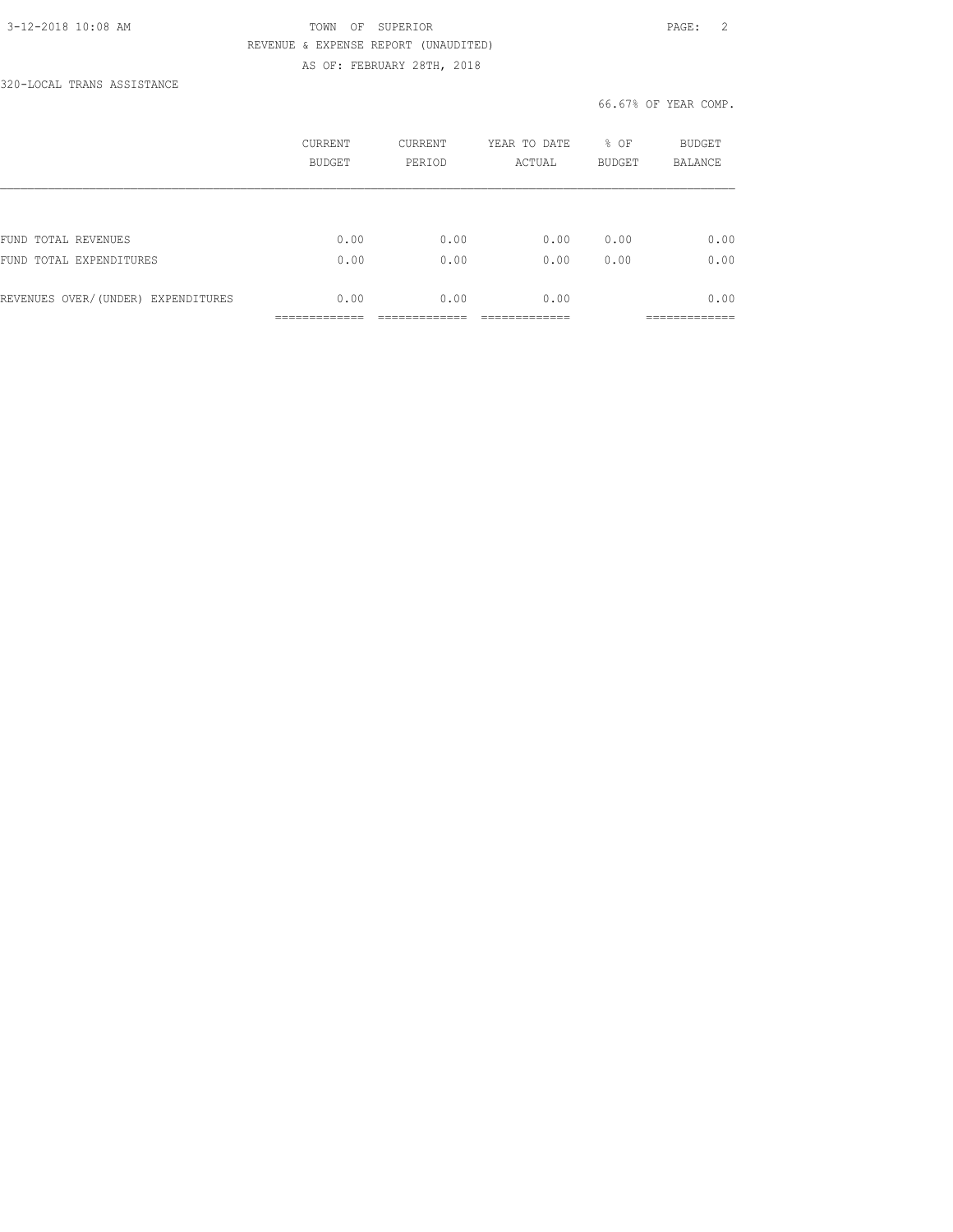## 3-12-2018 10:08 AM TOWN OF SUPERIOR PAGE: 1 REVENUE & EXPENSE REPORT (UNAUDITED)

AS OF: FEBRUARY 28TH, 2018

|  | 400-GADA BOND |  |
|--|---------------|--|
|  |               |  |

|                                     | CURRENT<br><b>BUDGET</b>                | CURRENT<br>PERIOD | YEAR TO DATE<br>ACTUAL                                                                                                                                                                                                                                                                                                                                                                                                                                                                         | % OF<br>BUDGET                                  | <b>BUDGET</b><br>BALANCE |
|-------------------------------------|-----------------------------------------|-------------------|------------------------------------------------------------------------------------------------------------------------------------------------------------------------------------------------------------------------------------------------------------------------------------------------------------------------------------------------------------------------------------------------------------------------------------------------------------------------------------------------|-------------------------------------------------|--------------------------|
| REVENUES                            |                                         |                   |                                                                                                                                                                                                                                                                                                                                                                                                                                                                                                |                                                 |                          |
| CONTINGENCY                         |                                         |                   |                                                                                                                                                                                                                                                                                                                                                                                                                                                                                                |                                                 |                          |
| 400-00-4901 INTERFUND TRANSFER-GADA | 0.00                                    | 0.00              | $0.00$ $0.00$                                                                                                                                                                                                                                                                                                                                                                                                                                                                                  |                                                 | 0.00                     |
| SUBTOTAL CONTINGENCY                | 0.00                                    | 0.00              | 0.00                                                                                                                                                                                                                                                                                                                                                                                                                                                                                           | 0.00                                            | 0.00                     |
| TOTAL REVENUES                      | 0.00                                    | 0.00              | 0.00                                                                                                                                                                                                                                                                                                                                                                                                                                                                                           | 0.00                                            | 0.00                     |
| EXPENDITURES                        |                                         |                   |                                                                                                                                                                                                                                                                                                                                                                                                                                                                                                |                                                 |                          |
| SUPPLIES                            |                                         |                   |                                                                                                                                                                                                                                                                                                                                                                                                                                                                                                |                                                 |                          |
| 400-00-5299 OPERATING SUPPLIES      | 0.00                                    | 0.00              | 0.00                                                                                                                                                                                                                                                                                                                                                                                                                                                                                           | 0.00                                            | 0.00                     |
| SUBTOTAL SUPPLIES                   | 0.00                                    | 0.00              | 0.00                                                                                                                                                                                                                                                                                                                                                                                                                                                                                           | 0.00                                            | 0.00                     |
| GENERAL BUSINESS EXPENSE            |                                         |                   |                                                                                                                                                                                                                                                                                                                                                                                                                                                                                                |                                                 |                          |
| 400-00-5491 FINANCE/BANK FEES       | 0.00                                    | 0.00              | 0.00                                                                                                                                                                                                                                                                                                                                                                                                                                                                                           | 0.00                                            | 0.00                     |
| SUBTOTAL GENERAL BUSINESS EXPENSE   | 0.00                                    | 0.00              | 0.00                                                                                                                                                                                                                                                                                                                                                                                                                                                                                           | 0.00                                            | 0.00                     |
| NON-OPERATING                       |                                         |                   |                                                                                                                                                                                                                                                                                                                                                                                                                                                                                                |                                                 |                          |
| 400-00-5810 BOND AMORTIZATIONS      | 0.00                                    | 0.00              | 0.00                                                                                                                                                                                                                                                                                                                                                                                                                                                                                           | 0.00                                            | 0.00                     |
| SUBTOTAL NON-OPERATING              | 0.00                                    | 0.00              | 0.00                                                                                                                                                                                                                                                                                                                                                                                                                                                                                           | 0.00                                            | 0.00                     |
| DEBT SERVICE                        |                                         |                   |                                                                                                                                                                                                                                                                                                                                                                                                                                                                                                |                                                 |                          |
| 400-00-5900 DEBT SERVICE: PRINCIPAL | 0.00                                    | 0.00              | 0.00                                                                                                                                                                                                                                                                                                                                                                                                                                                                                           | 0.00                                            | 0.00                     |
| 400-00-5910 GADA LOAN DEBT:SERVICE  | 0.00                                    | 0.00              | 0.00                                                                                                                                                                                                                                                                                                                                                                                                                                                                                           | 0.00                                            | 0.00                     |
| SUBTOTAL DEBT SERVICE               | 0.00                                    | 0.00              | 0.00                                                                                                                                                                                                                                                                                                                                                                                                                                                                                           | 0.00                                            | 0.00                     |
| TOTAL EXPENDITURES                  | 0.00<br>=============================== | 0.00              | 0.00<br>$\begin{array}{cccccccccc} \multicolumn{2}{c}{} & \multicolumn{2}{c}{} & \multicolumn{2}{c}{} & \multicolumn{2}{c}{} & \multicolumn{2}{c}{} & \multicolumn{2}{c}{} & \multicolumn{2}{c}{} & \multicolumn{2}{c}{} & \multicolumn{2}{c}{} & \multicolumn{2}{c}{} & \multicolumn{2}{c}{} & \multicolumn{2}{c}{} & \multicolumn{2}{c}{} & \multicolumn{2}{c}{} & \multicolumn{2}{c}{} & \multicolumn{2}{c}{} & \multicolumn{2}{c}{} & \multicolumn{2}{c}{} & \multicolumn{2}{c}{} & \mult$ | 0.00<br>$\qquad \qquad =\qquad =\qquad =\qquad$ | 0.00                     |
| REVENUES OVER/(UNDER) EXPENDITURES  | 0.00                                    | 0.00              | 0.00                                                                                                                                                                                                                                                                                                                                                                                                                                                                                           |                                                 | 0.00                     |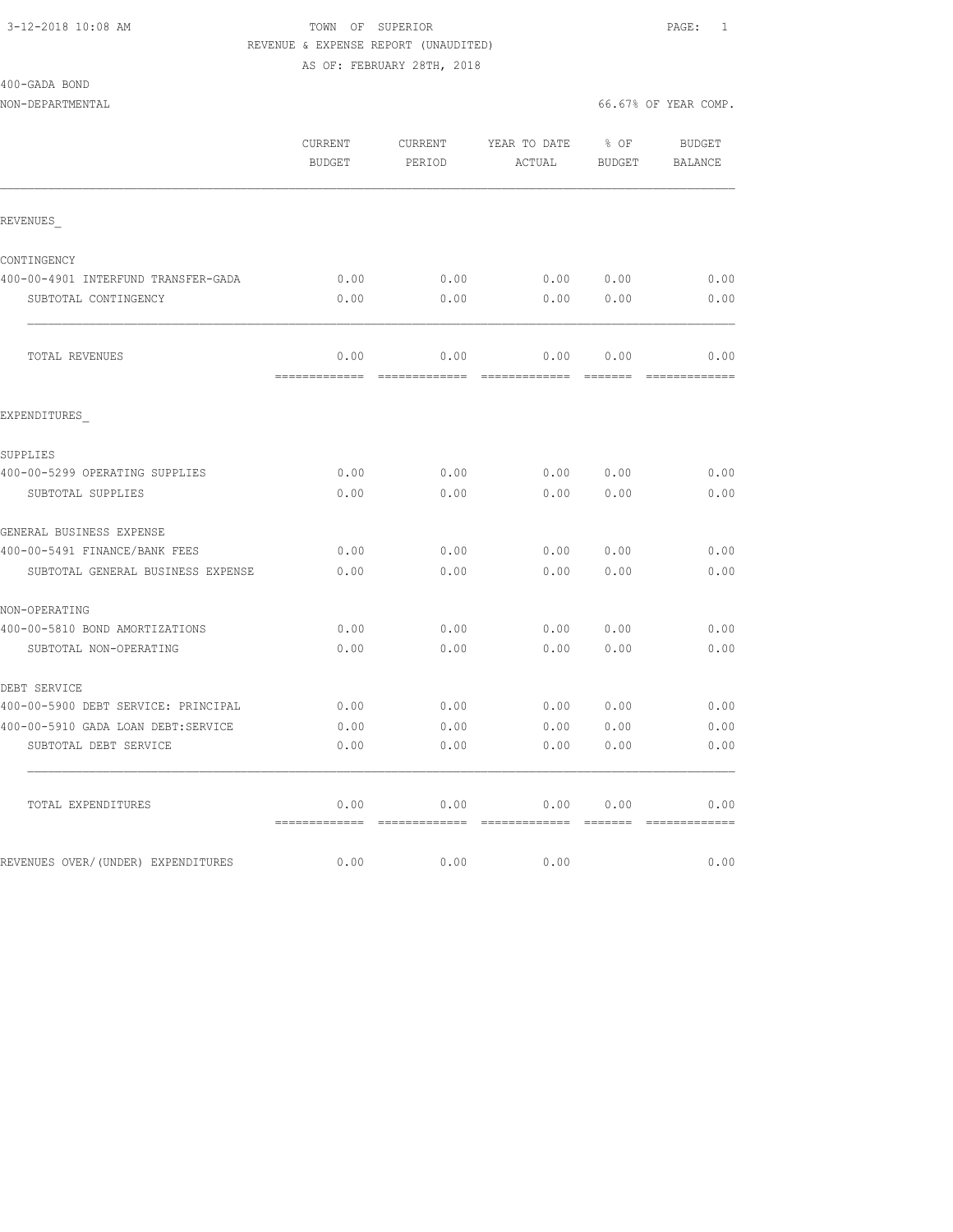### 3-12-2018 10:08 AM TOWN OF SUPERIOR PAGE: 2 REVENUE & EXPENSE REPORT (UNAUDITED) AS OF: FEBRUARY 28TH, 2018

400-GADA BOND

|                                    | CURRENT<br><b>BUDGET</b> | <b>CURRENT</b><br>PERIOD | YEAR TO DATE<br>ACTUAL | % OF<br><b>BUDGET</b> | BUDGET<br><b>BALANCE</b> |
|------------------------------------|--------------------------|--------------------------|------------------------|-----------------------|--------------------------|
|                                    |                          |                          |                        |                       |                          |
| FUND TOTAL REVENUES                | 0.00                     | 0.00                     | 0.00                   | 0.00                  | 0.00                     |
| FUND<br>TOTAL EXPENDITURES         | 0.00                     | 0.00                     | 0.00                   | 0.00                  | 0.00                     |
| REVENUES OVER/(UNDER) EXPENDITURES | 0.00                     | 0.00                     | 0.00                   |                       | 0.00                     |
|                                    |                          |                          |                        |                       | __________               |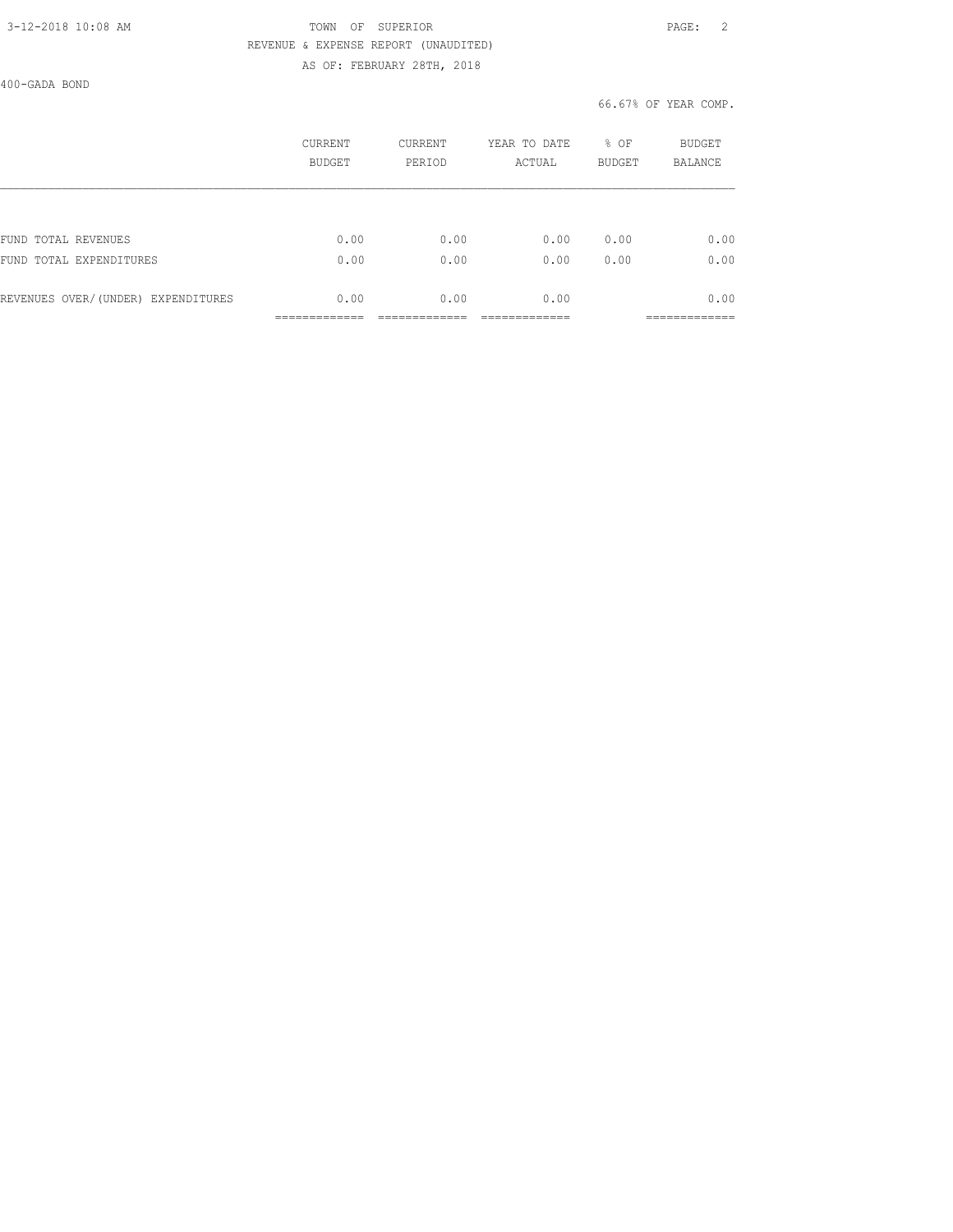410-MPC BOND

### 3-12-2018 10:08 AM TOWN OF SUPERIOR PAGE: 1 REVENUE & EXPENSE REPORT (UNAUDITED) AS OF: FEBRUARY 28TH, 2018

|                                     | CURRENT<br><b>BUDGET</b> | CURRENT<br>PERIOD     | YEAR TO DATE<br>ACTUAL                  | % OF<br><b>BUDGET</b>               | <b>BUDGET</b><br><b>BALANCE</b>                                                                                                                                                                                                                                                                                                                                                                                                                                       |
|-------------------------------------|--------------------------|-----------------------|-----------------------------------------|-------------------------------------|-----------------------------------------------------------------------------------------------------------------------------------------------------------------------------------------------------------------------------------------------------------------------------------------------------------------------------------------------------------------------------------------------------------------------------------------------------------------------|
| REVENUES                            |                          |                       |                                         |                                     |                                                                                                                                                                                                                                                                                                                                                                                                                                                                       |
| BUSINESS SERVICES                   |                          |                       |                                         |                                     |                                                                                                                                                                                                                                                                                                                                                                                                                                                                       |
| 410-00-4270 INTEREST INCOME         | 0.00                     | 0.00                  | 0.00                                    | 0.00                                | 0.00                                                                                                                                                                                                                                                                                                                                                                                                                                                                  |
| SUBTOTAL BUSINESS SERVICES          | 0.00                     | 0.00                  | 0.00                                    | 0.00                                | 0.00                                                                                                                                                                                                                                                                                                                                                                                                                                                                  |
| CONTINGENCY                         |                          |                       |                                         |                                     |                                                                                                                                                                                                                                                                                                                                                                                                                                                                       |
| 410-00-4901 INTERFUND TRANSFER-MPC  | 0.00                     | 0.00                  | 0.00                                    | 0.00                                | 0.00                                                                                                                                                                                                                                                                                                                                                                                                                                                                  |
| SUBTOTAL CONTINGENCY                | 0.00                     | 0.00                  | 0.00                                    | 0.00                                | 0.00                                                                                                                                                                                                                                                                                                                                                                                                                                                                  |
| TOTAL REVENUES                      | 0.00<br>=============    | 0.00                  | 0.00<br>=============================== | 0.00<br>$=$ $=$ $=$ $=$ $=$ $=$ $=$ | 0.00<br>$\begin{array}{c} \multicolumn{2}{c} {\textbf{2.5}} \multicolumn{2}{c} {\textbf{2.5}} \multicolumn{2}{c} {\textbf{2.5}} \multicolumn{2}{c} {\textbf{2.5}} \multicolumn{2}{c} {\textbf{2.5}} \multicolumn{2}{c} {\textbf{2.5}} \multicolumn{2}{c} {\textbf{2.5}} \multicolumn{2}{c} {\textbf{2.5}} \multicolumn{2}{c} {\textbf{2.5}} \multicolumn{2}{c} {\textbf{2.5}} \multicolumn{2}{c} {\textbf{2.5}} \multicolumn{2}{c} {\textbf{2.5}} \multicolumn{2}{c}$ |
| EXPENDITURES                        |                          |                       |                                         |                                     |                                                                                                                                                                                                                                                                                                                                                                                                                                                                       |
| SUPPLIES                            |                          |                       |                                         |                                     |                                                                                                                                                                                                                                                                                                                                                                                                                                                                       |
| 410-00-5299 OPERATING SUPPLIES      | 0.00                     | 0.00                  | 0.00                                    | 0.00                                | 0.00                                                                                                                                                                                                                                                                                                                                                                                                                                                                  |
| SUBTOTAL SUPPLIES                   | 0.00                     | 0.00                  | 0.00                                    | 0.00                                | 0.00                                                                                                                                                                                                                                                                                                                                                                                                                                                                  |
| GENERAL BUSINESS EXPENSE            |                          |                       |                                         |                                     |                                                                                                                                                                                                                                                                                                                                                                                                                                                                       |
| 410-00-5491 FINANCE/BANK FEES       | 0.00                     | 0.00                  | 0.00                                    | 0.00                                | 0.00                                                                                                                                                                                                                                                                                                                                                                                                                                                                  |
| SUBTOTAL GENERAL BUSINESS EXPENSE   | 0.00                     | 0.00                  | 0.00                                    | 0.00                                | 0.00                                                                                                                                                                                                                                                                                                                                                                                                                                                                  |
| NON-OPERATING                       |                          |                       |                                         |                                     |                                                                                                                                                                                                                                                                                                                                                                                                                                                                       |
| 410-00-5810 BOND AMORTIZATIONS      | 0.00                     | 0.00                  | 0.00                                    | 0.00                                | 0.00                                                                                                                                                                                                                                                                                                                                                                                                                                                                  |
| SUBTOTAL NON-OPERATING              | 0.00                     | 0.00                  | 0.00                                    | 0.00                                | 0.00                                                                                                                                                                                                                                                                                                                                                                                                                                                                  |
| DEBT SERVICE                        |                          |                       |                                         |                                     |                                                                                                                                                                                                                                                                                                                                                                                                                                                                       |
| 410-00-5900 DEBT SERVICE: PRINCIPAL | 0.00                     | 0.00                  | 0.00                                    | 0.00                                | 0.00                                                                                                                                                                                                                                                                                                                                                                                                                                                                  |
| 410-00-5920 MPC BOND DEBT: SERVICE  | 0.00                     | 0.00                  | 0.00                                    | 0.00                                | 0.00                                                                                                                                                                                                                                                                                                                                                                                                                                                                  |
| SUBTOTAL DEBT SERVICE               | 0.00                     | 0.00                  | 0.00                                    | 0.00                                | 0.00                                                                                                                                                                                                                                                                                                                                                                                                                                                                  |
| TOTAL EXPENDITURES                  | 0.00<br>=============    | 0.00<br>============= | 0.00<br>=============                   | 0.00<br>=======                     | 0.00                                                                                                                                                                                                                                                                                                                                                                                                                                                                  |
| REVENUES OVER/(UNDER) EXPENDITURES  | 0.00                     | 0.00                  | 0.00                                    |                                     | 0.00                                                                                                                                                                                                                                                                                                                                                                                                                                                                  |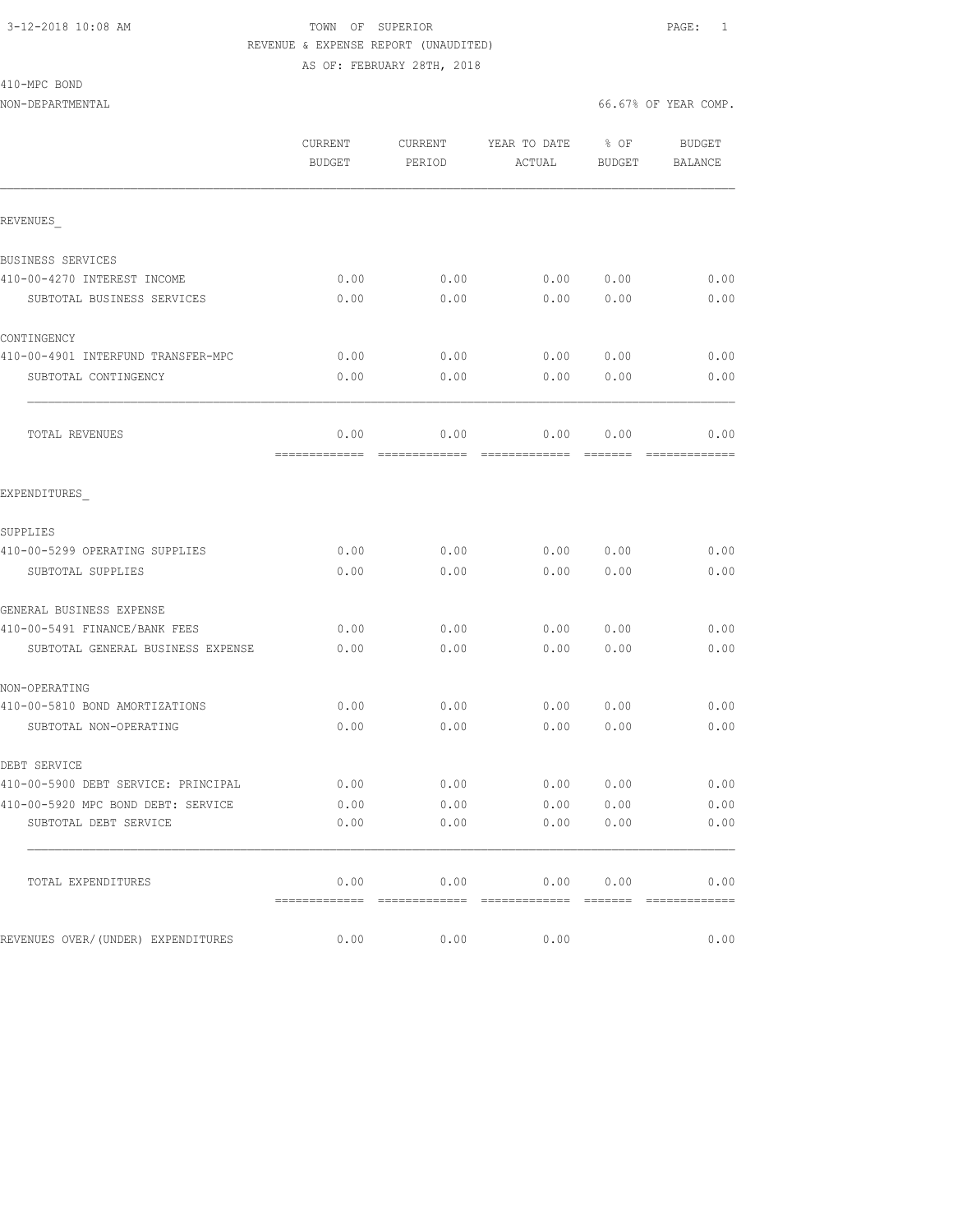### 3-12-2018 10:08 AM TOWN OF SUPERIOR PAGE: 2 REVENUE & EXPENSE REPORT (UNAUDITED) AS OF: FEBRUARY 28TH, 2018

410-MPC BOND

|                                    | CURRENT<br><b>BUDGET</b> | CURRENT<br>PERIOD | YEAR TO DATE<br>ACTUAL | % OF<br><b>BUDGET</b> | BUDGET<br><b>BALANCE</b>   |
|------------------------------------|--------------------------|-------------------|------------------------|-----------------------|----------------------------|
|                                    |                          |                   |                        |                       |                            |
| FUND TOTAL REVENUES                | 0.00                     | 0.00              | 0.00                   | 0.00                  | 0.00                       |
| FUND TOTAL EXPENDITURES            | 0.00                     | 0.00              | 0.00                   | 0.00                  | 0.00                       |
| REVENUES OVER/(UNDER) EXPENDITURES | 0.00                     | 0.00              | 0.00                   |                       | 0.00                       |
|                                    | _____________            |                   |                        |                       | ___________<br>___________ |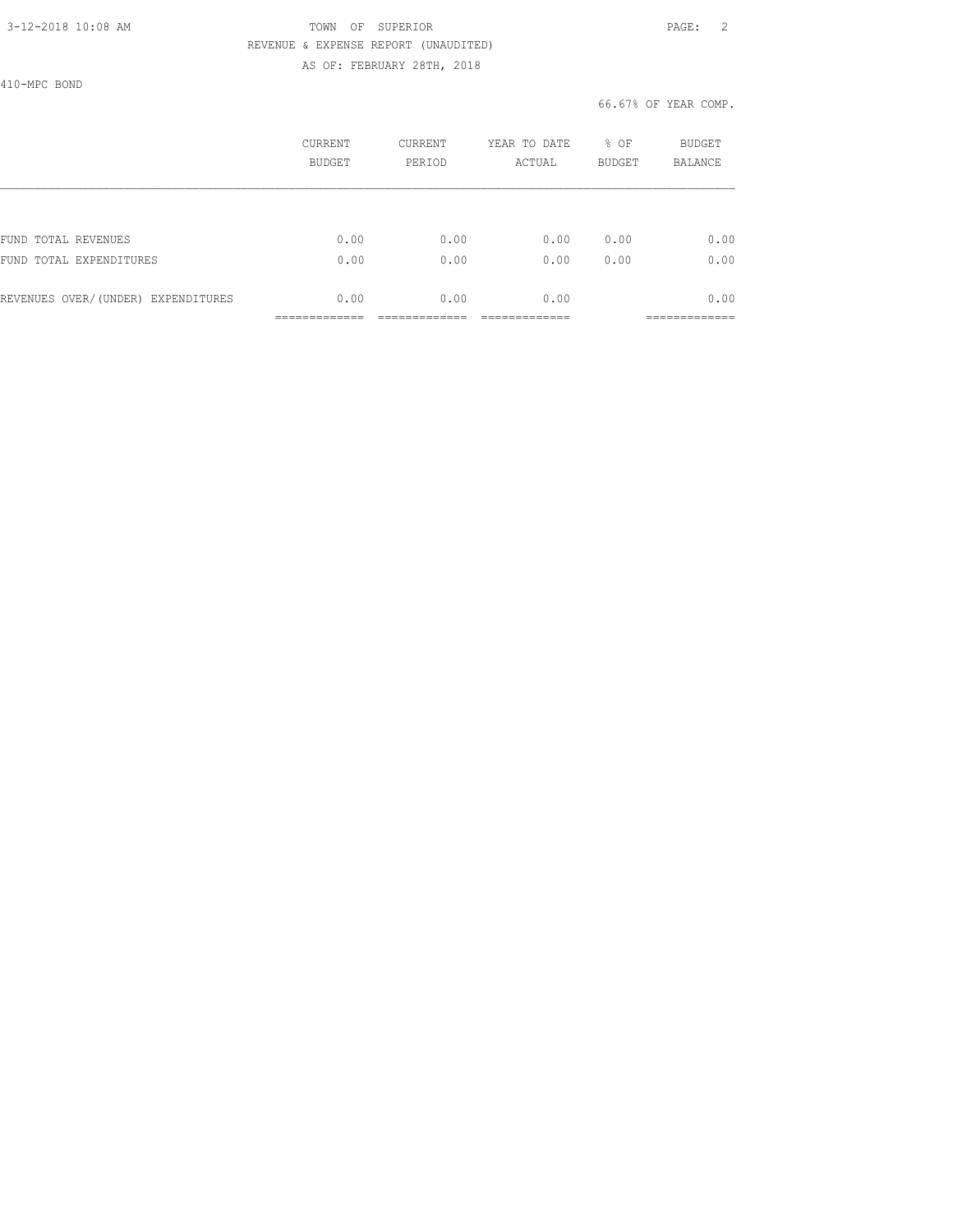### 3-12-2018 10:08 AM TOWN OF SUPERIOR PAGE: 1 REVENUE & EXPENSE REPORT (UNAUDITED) AS OF: FEBRUARY 28TH, 2018

500-GRANTS

|                                                         | CURRENT<br><b>BUDGET</b>      | <b>CURRENT</b><br>PERIOD | YEAR TO DATE<br>ACTUAL  | % OF<br><b>BUDGET</b> | <b>BUDGET</b><br>BALANCE                       |
|---------------------------------------------------------|-------------------------------|--------------------------|-------------------------|-----------------------|------------------------------------------------|
| REVENUES                                                |                               |                          |                         |                       |                                                |
| GRANTS                                                  |                               |                          |                         |                       |                                                |
| 500-00-4600 GRANT REVENUES                              | 2,500,000.00                  | 0.00                     | 0.00                    | 0.00                  | 2,500,000.00                                   |
| SUBTOTAL GRANTS                                         | 2,500,000.00                  | 0.00                     | 0.00                    | 0.00                  | 2,500,000.00                                   |
| CONTINGENCY                                             |                               |                          |                         |                       |                                                |
| 500-00-4900 CONTINGENCY                                 | 525,000.00                    | 0.00                     | 0.00                    | 0.00                  | 525,000.00                                     |
| 500-00-4901 Transfers                                   | 0.00                          | $0.00$ (                 | 244,594.46)             | 0.00                  | 244,594.46                                     |
| 500-00-4999 OTHER FINANCING SOURCES                     | 0.00                          | 0.00                     | 0.00                    | 0.00                  | 0.00                                           |
| SUBTOTAL CONTINGENCY                                    | 525,000.00                    | $0.00$ (                 | 244,594.46)             | $46.59 -$             | 769,594.46                                     |
| TOTAL REVENUES                                          | 3,025,000.00<br>------------- | $0.00$ (                 |                         |                       | 244,594.46) 8.09-3,269,594.46<br>============= |
| EXPENDITURES                                            |                               |                          |                         |                       |                                                |
| PERSONEL                                                |                               |                          |                         |                       |                                                |
| 500-00-5100 SALARIES                                    | 0.00                          | 0.00                     | 0.00                    | 0.00                  | 0.00                                           |
| 500-00-5101 OVERTIME                                    | 0.00                          | 0.00                     | 0.00                    | 0.00                  | 0.00                                           |
| 500-00-5151 FICA                                        | 0.00                          | 0.00                     | 0.00                    | 0.00                  | 0.00                                           |
| 500-00-5152 MEDICARE                                    | 0.00                          | 0.00                     | 0.00                    | 0.00                  | 0.00                                           |
| 500-00-5153 STATE UNEMPLOYMENT                          | 0.00                          | 0.00                     | 0.00                    | 0.00                  | 0.00                                           |
| 500-00-5154 WORKERS COMP INSURANCE<br>SUBTOTAL PERSONEL | 0.00<br>0.00                  | 0.00<br>0.00             | 0.00<br>0.00            | 0.00<br>0.00          | 0.00<br>0.00                                   |
| SUPPLIES                                                |                               |                          |                         |                       |                                                |
| 500-00-5299 OPERATING SUPPLIES                          | 0.00                          | 0.00                     | 14,854.00               | $0.00$ (              | 14,854.00)                                     |
| SUBTOTAL SUPPLIES                                       | 0.00                          | 0.00                     | 14,854.00               | $0.00$ (              | 14,854.00)                                     |
| GENERAL BUSINESS EXPENSE                                |                               |                          |                         |                       |                                                |
| 500-00-5494 GRANT MATCHING                              | 0.00                          | 0.00                     |                         | 0.00 0.00             | 0.00                                           |
| SUBTOTAL GENERAL BUSINESS EXPENSE                       | 0.00                          | 0.00                     |                         | 0.00 0.00             | 0.00                                           |
| TOTAL EXPENDITURES                                      | 0.00                          | 0.00                     | 14,854.00 0.00 (        |                       | 14,854.00)                                     |
| REVENUES OVER/(UNDER) EXPENDITURES                      | 3,025,000.00                  |                          | $0.00$ ( $259,448.46$ ) |                       | 3, 284, 448.46                                 |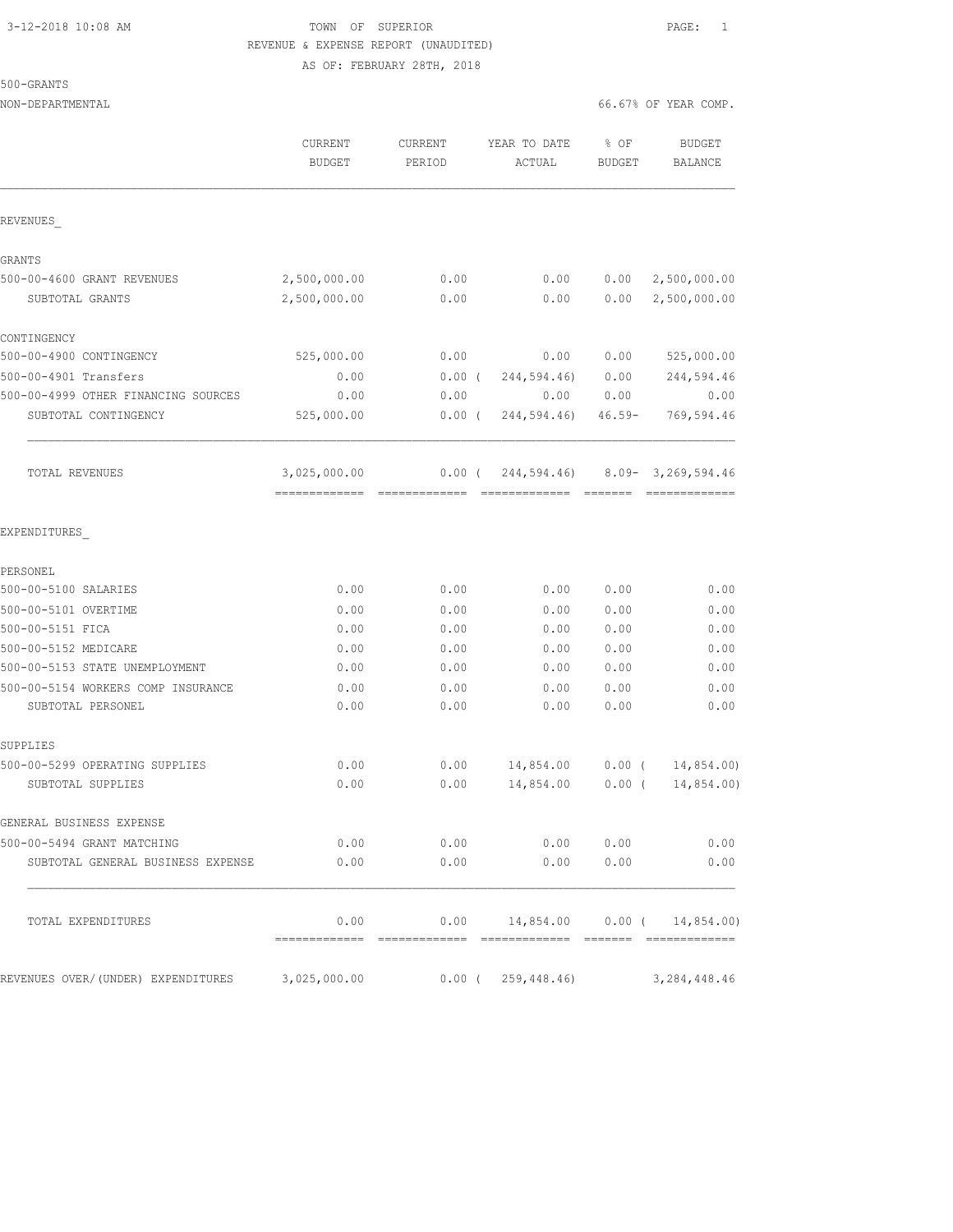### 3-12-2018 10:08 AM TOWN OF SUPERIOR PAGE: 2 REVENUE & EXPENSE REPORT (UNAUDITED) AS OF: FEBRUARY 28TH, 2018

500-GRANTS

CDBG 153-09 MAGMA CLUB 66.67% OF YEAR COMP.

|                                    | CURRENT<br><b>BUDGET</b> | CURRENT<br>PERIOD     | YEAR TO DATE % OF<br>ACTUAL | BUDGET        | BUDGET<br>BALANCE     |
|------------------------------------|--------------------------|-----------------------|-----------------------------|---------------|-----------------------|
| REVENUES                           |                          |                       |                             |               |                       |
| <b>GRANTS</b>                      |                          |                       |                             |               |                       |
| 500-30-4600 GRANT REVENUE          | 0.00                     | 0.00                  | 0.00 0.00                   |               | 0.00                  |
| SUBTOTAL GRANTS                    | 0.00                     | 0.00                  | 0.00                        | 0.00          | 0.00                  |
| TOTAL REVENUES                     | 0.00<br>-------------    | 0.00<br>============= | 0.00 0.00<br>=============  | <b>BEEFEE</b> | 0.00<br>============= |
| EXPENDITURES                       |                          |                       |                             |               |                       |
| SUPPLIES                           |                          |                       |                             |               |                       |
| 500-30-5299 OPERATING SUPPLIES     | 0.00                     | 0.00                  | 0.00 0.00                   |               | 0.00                  |
| SUBTOTAL SUPPLIES                  | 0.00                     | 0.00                  | 0.00                        | 0.00          | 0.00                  |
| TOTAL EXPENDITURES                 | 0.00<br>=============    | 0.00<br>------------- | 0.00<br>--------------      | 0.00          | 0.00                  |
| REVENUES OVER/(UNDER) EXPENDITURES | 0.00                     | 0.00                  | 0.00                        |               | 0.00                  |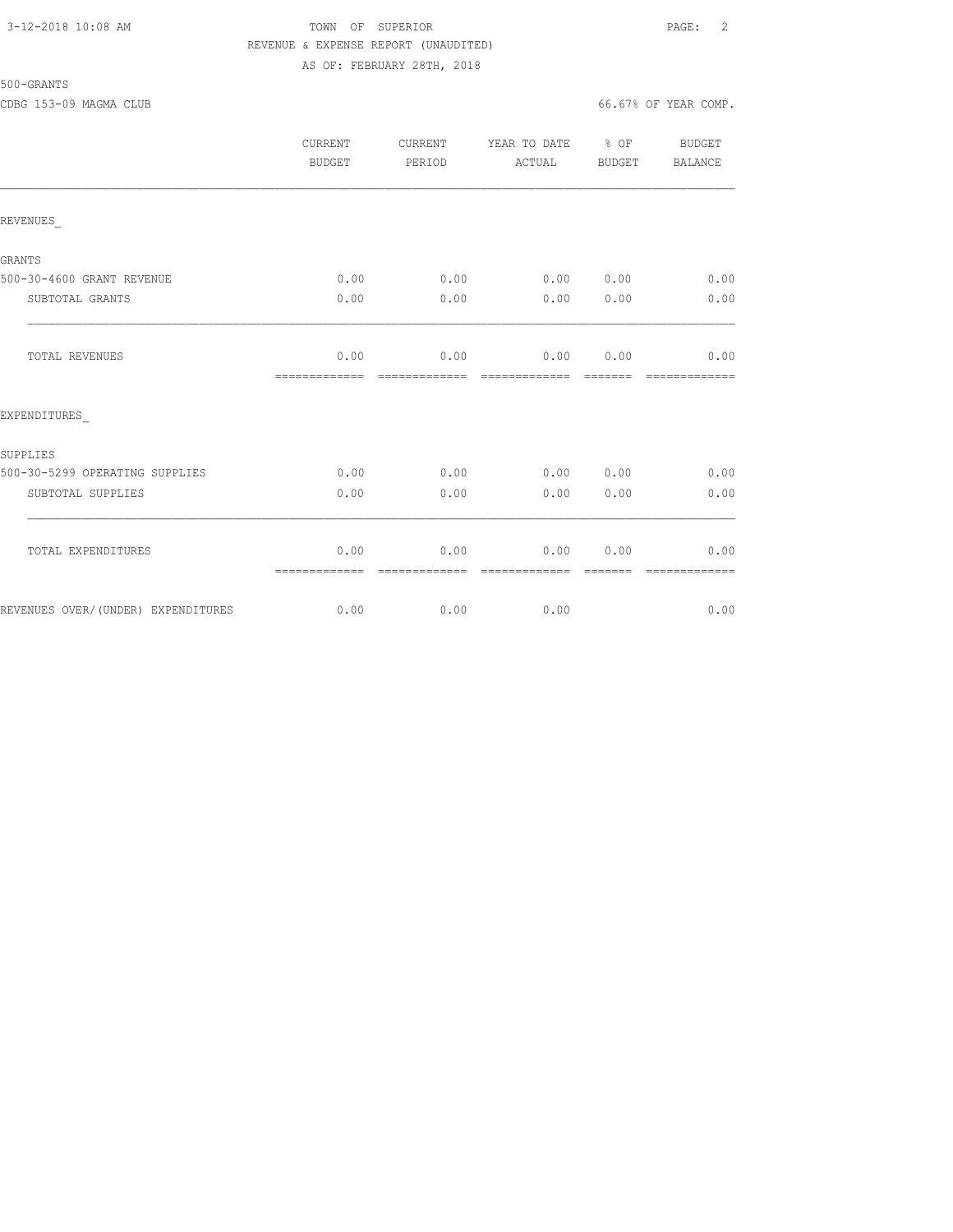### 3-12-2018 10:08 AM TOWN OF SUPERIOR PAGE: 3 REVENUE & EXPENSE REPORT (UNAUDITED) AS OF: FEBRUARY 28TH, 2018

DEPT OF COMM-STIMULUS 66.67% OF YEAR COMP.

|                                    | CURRENT<br><b>BUDGET</b> | CURRENT<br>PERIOD     | YEAR TO DATE % OF<br>ACTUAL | BUDGET | BUDGET<br>BALANCE |
|------------------------------------|--------------------------|-----------------------|-----------------------------|--------|-------------------|
| REVENUES                           |                          |                       |                             |        |                   |
| <b>GRANTS</b>                      |                          |                       |                             |        |                   |
| 500-31-4600 GRANT REVENUE          | 0.00                     | 0.00                  | 0.00 0.00                   |        | 0.00              |
| SUBTOTAL GRANTS                    | 0.00                     | 0.00                  | 0.00                        | 0.00   | 0.00              |
| TOTAL REVENUES                     | 0.00<br>=============    | 0.00<br>------------- | 0.00<br>-------------       | 0.00   | 0.00              |
| EXPENDITURES                       |                          |                       |                             |        |                   |
| SUPPLIES                           |                          |                       |                             |        |                   |
| 500-31-5299 OPERATING SUPPLIES     | 0.00                     | 0.00                  | 0.00 0.00                   |        | 0.00              |
| SUBTOTAL SUPPLIES                  | 0.00                     | 0.00                  | 0.00                        | 0.00   | 0.00              |
| TOTAL EXPENDITURES                 | 0.00<br>=============    | 0.00<br>------------- | 0.00<br>-------------       | 0.00   | 0.00              |
| REVENUES OVER/(UNDER) EXPENDITURES | 0.00                     | 0.00                  | 0.00                        |        | 0.00              |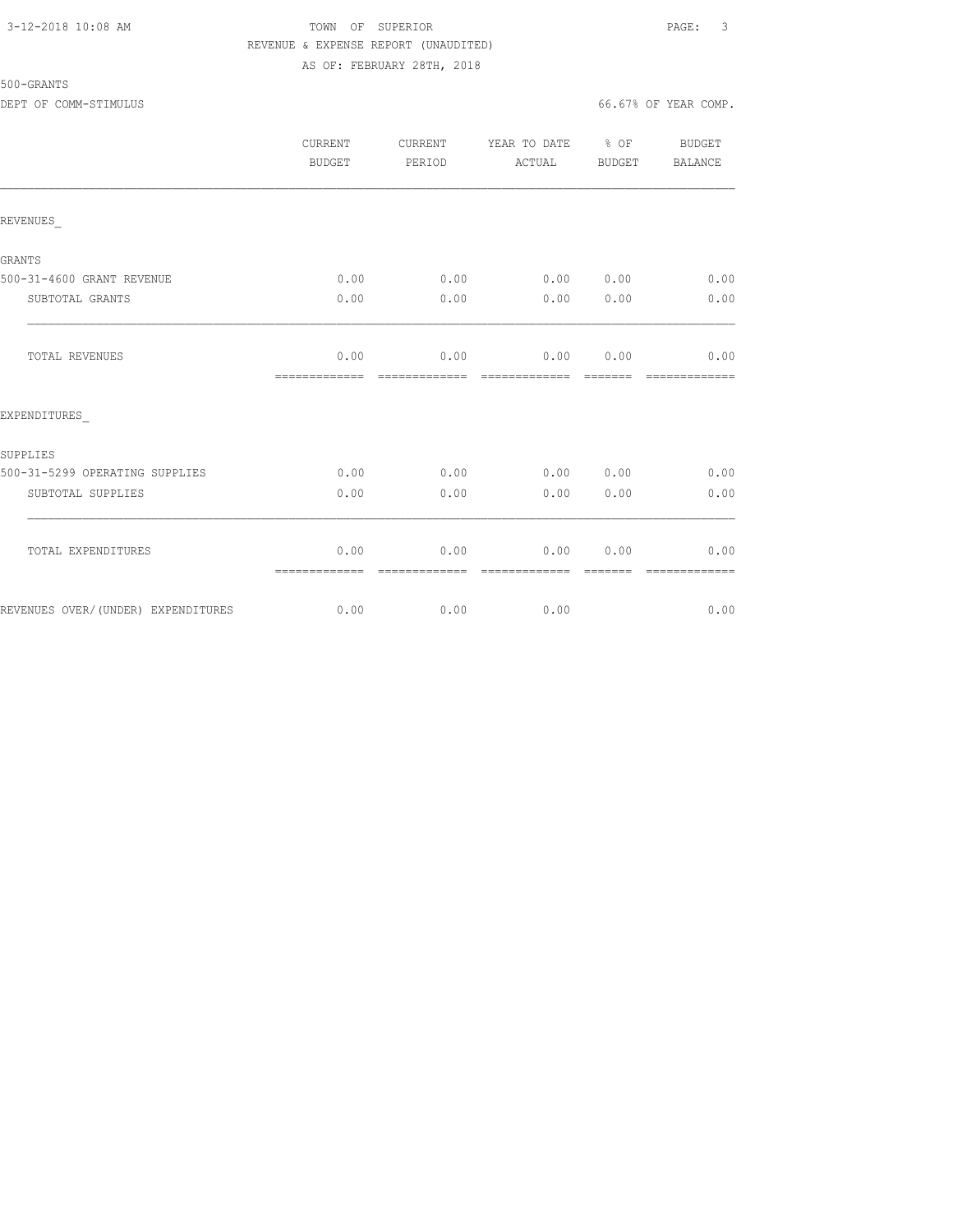### 3-12-2018 10:08 AM TOWN OF SUPERIOR PAGE: 4 REVENUE & EXPENSE REPORT (UNAUDITED) AS OF: FEBRUARY 28TH, 2018

500-GRANTS

PINAL COUNTY-STIMULUS 66.67% OF YEAR COMP.

|                                     | CURRENT<br><b>BUDGET</b> | CURRENT<br>PERIOD     | YEAR TO DATE % OF<br>ACTUAL  | BUDGET           | BUDGET<br>BALANCE      |
|-------------------------------------|--------------------------|-----------------------|------------------------------|------------------|------------------------|
| REVENUES                            |                          |                       |                              |                  |                        |
| <b>GRANTS</b>                       |                          |                       |                              |                  |                        |
| 500-32-4600 GRANT REVENUE-POOL      | 0.00                     | 0.00                  | 0.00                         | 0.00             | 0.00                   |
| SUBTOTAL GRANTS                     | 0.00                     | 0.00                  | 0.00                         | 0.00             | 0.00                   |
| <b>TOTAL REVENUES</b>               | 0.00<br>=============    | --------------        | $0.00$ 0.00<br>============= | 0.00<br>-------- | 0.00<br>-------------- |
| EXPENDITURES                        |                          |                       |                              |                  |                        |
| SUPPLIES                            |                          |                       |                              |                  |                        |
| 500-32-5299 OPERATING SUPPLIES-POOL | 0.00                     | 0.00                  | 0.00                         | 0.00             | 0.00                   |
| SUBTOTAL SUPPLIES                   | 0.00                     | 0.00                  | 0.00                         | 0.00             | 0.00                   |
| TOTAL EXPENDITURES                  | 0.00<br>=============    | 0.00<br>============= | 0.00<br>=============        | 0.00<br>=======  | 0.00<br>=============  |
| REVENUES OVER/(UNDER) EXPENDITURES  | 0.00                     | 0.00                  | 0.00                         |                  | 0.00                   |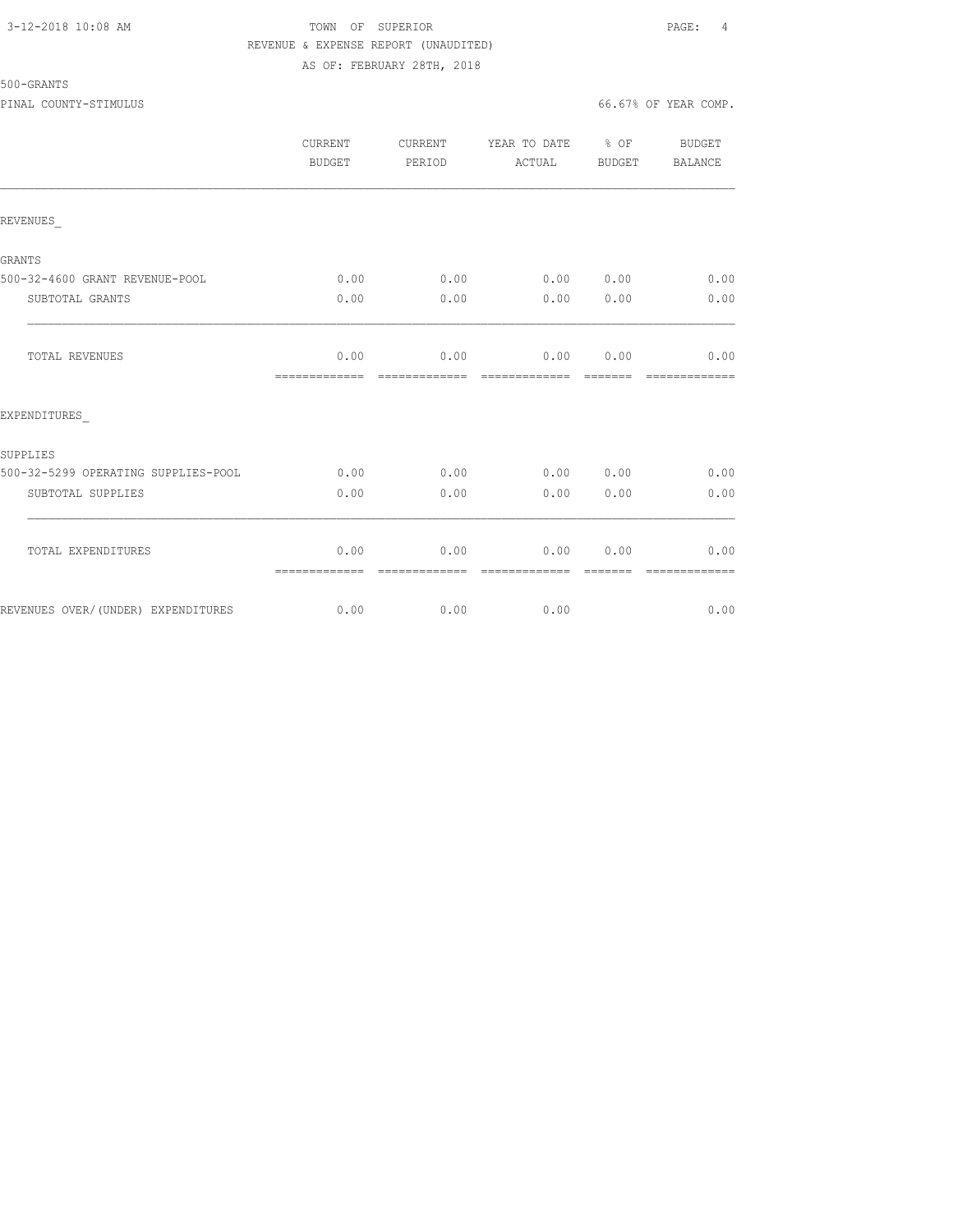### 3-12-2018 10:08 AM TOWN OF SUPERIOR PAGE: 5 REVENUE & EXPENSE REPORT (UNAUDITED) AS OF: FEBRUARY 28TH, 2018

500-GRANTS

|                                    | <b>CURRENT</b><br><b>BUDGET</b> | CURRENT<br>PERIOD | YEAR TO DATE<br>ACTUAL | $\frac{6}{6}$ OF<br><b>BUDGET</b> | <b>BUDGET</b><br>BALANCE |
|------------------------------------|---------------------------------|-------------------|------------------------|-----------------------------------|--------------------------|
| REVENUES                           |                                 |                   |                        |                                   |                          |
| GRANTS                             |                                 |                   |                        |                                   |                          |
| 500-34-4600 GRANT REVENUE          | 0.00                            | 0.00              | $0.00$ $0.00$          |                                   | 0.00                     |
| SUBTOTAL GRANTS                    | 0.00                            | 0.00              | 0.00                   | 0.00                              | 0.00                     |
| TOTAL REVENUES                     | 0.00<br>=============           | 0.00              | 0.00<br>-------------  | 0.00                              | 0.00                     |
| EXPENDITURES                       |                                 |                   |                        |                                   |                          |
| SUPPLIES                           |                                 |                   |                        |                                   |                          |
| 500-34-5299 OPERATING SUPPLIES     | 0.00                            | 0.00              | 0.00                   | 0.00                              | 0.00                     |
| SUBTOTAL SUPPLIES                  | 0.00                            | 0.00              | 0.00                   | 0.00                              | 0.00                     |
| TOTAL EXPENDITURES                 | 0.00<br>=============           | 0.00              | 0.00<br>-------------- | 0.00                              | 0.00                     |
| REVENUES OVER/(UNDER) EXPENDITURES | 0.00                            | 0.00              | 0.00                   |                                   | 0.00                     |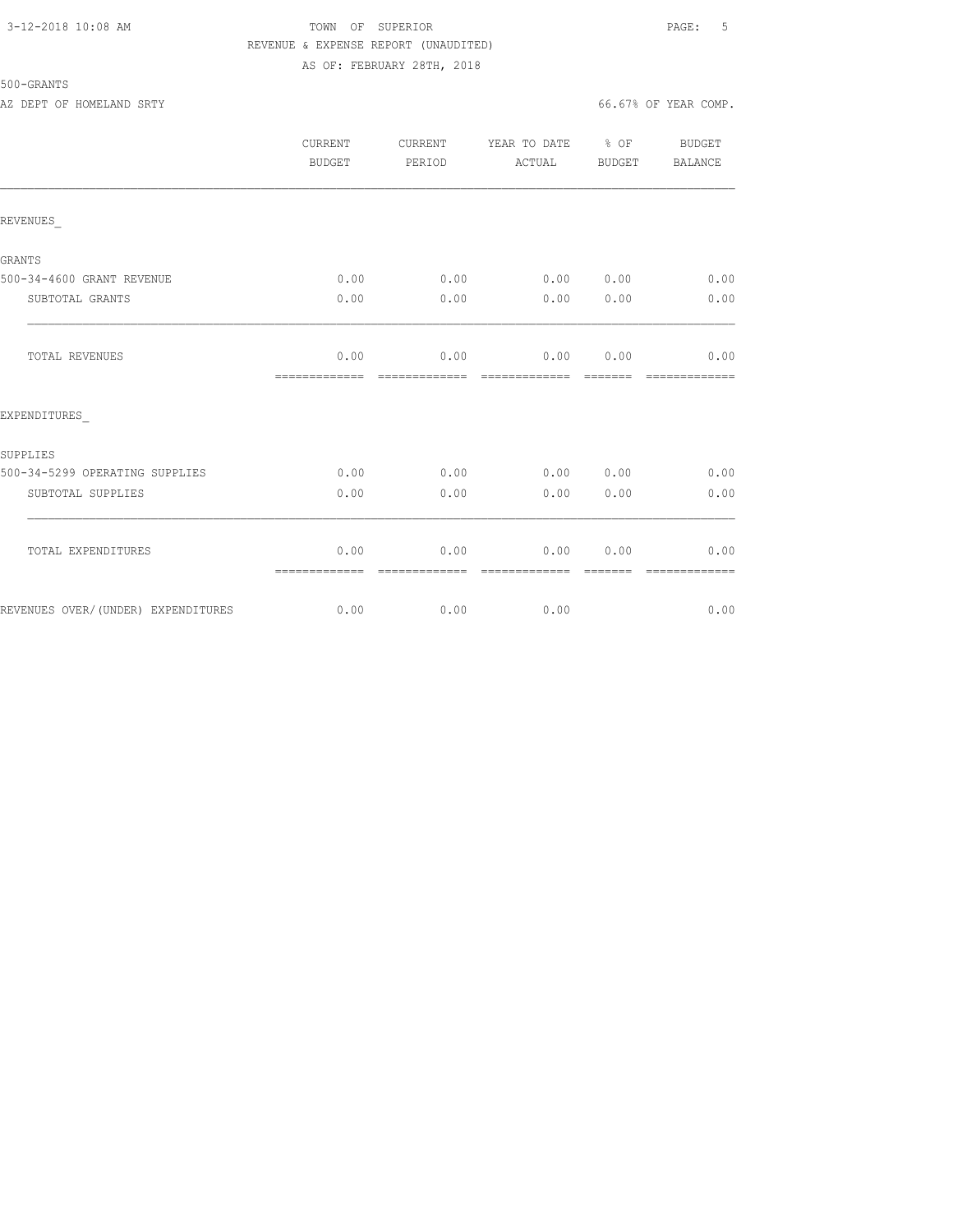500-GRANTS

## 3-12-2018 10:08 AM TOWN OF SUPERIOR PAGE: 6 REVENUE & EXPENSE REPORT (UNAUDITED)

AS OF: FEBRUARY 28TH, 2018

GOHS GRANT GOODS GOVERNMENT COMPLETE STATES OF STRAND AND SOLUTION OF STRAND GO. 67% OF YEAR COMP.

|                                    | <b>CURRENT</b><br><b>BUDGET</b> | CURRENT<br>PERIOD     | YEAR TO DATE<br>ACTUAL | $\frac{6}{6}$ OF<br>BUDGET | <b>BUDGET</b><br>BALANCE |
|------------------------------------|---------------------------------|-----------------------|------------------------|----------------------------|--------------------------|
| REVENUES                           |                                 |                       |                        |                            |                          |
| <b>GRANTS</b>                      |                                 |                       |                        |                            |                          |
| 500-36-4600 GRANT REVENUE-FEMA     | 0.00                            | 0.00                  | 0.00 0.00              |                            | 0.00                     |
| SUBTOTAL GRANTS                    | 0.00                            | 0.00                  | 0.00                   | 0.00                       | 0.00                     |
| <b>TOTAL REVENUES</b>              | 0.00<br>=============           | 0.00                  | 0.00<br>=============  | 0.00<br>=======            | 0.00<br>=====            |
| EXPENDITURES                       |                                 |                       |                        |                            |                          |
| SUPPLIES                           |                                 |                       |                        |                            |                          |
| 500-36-5299 OPERATING SUPPLIES     | 0.00                            | 0.00                  | 0.00                   | 0.00                       | 0.00                     |
| SUBTOTAL SUPPLIES                  | 0.00                            | 0.00                  | 0.00                   | 0.00                       | 0.00                     |
| TOTAL EXPENDITURES                 | 0.00                            | 0.00<br>------------- | 0.00<br>-------------- | 0.00<br>-------            | 0.00<br>-------------    |
| REVENUES OVER/(UNDER) EXPENDITURES | 0.00                            | 0.00                  | 0.00                   |                            | 0.00                     |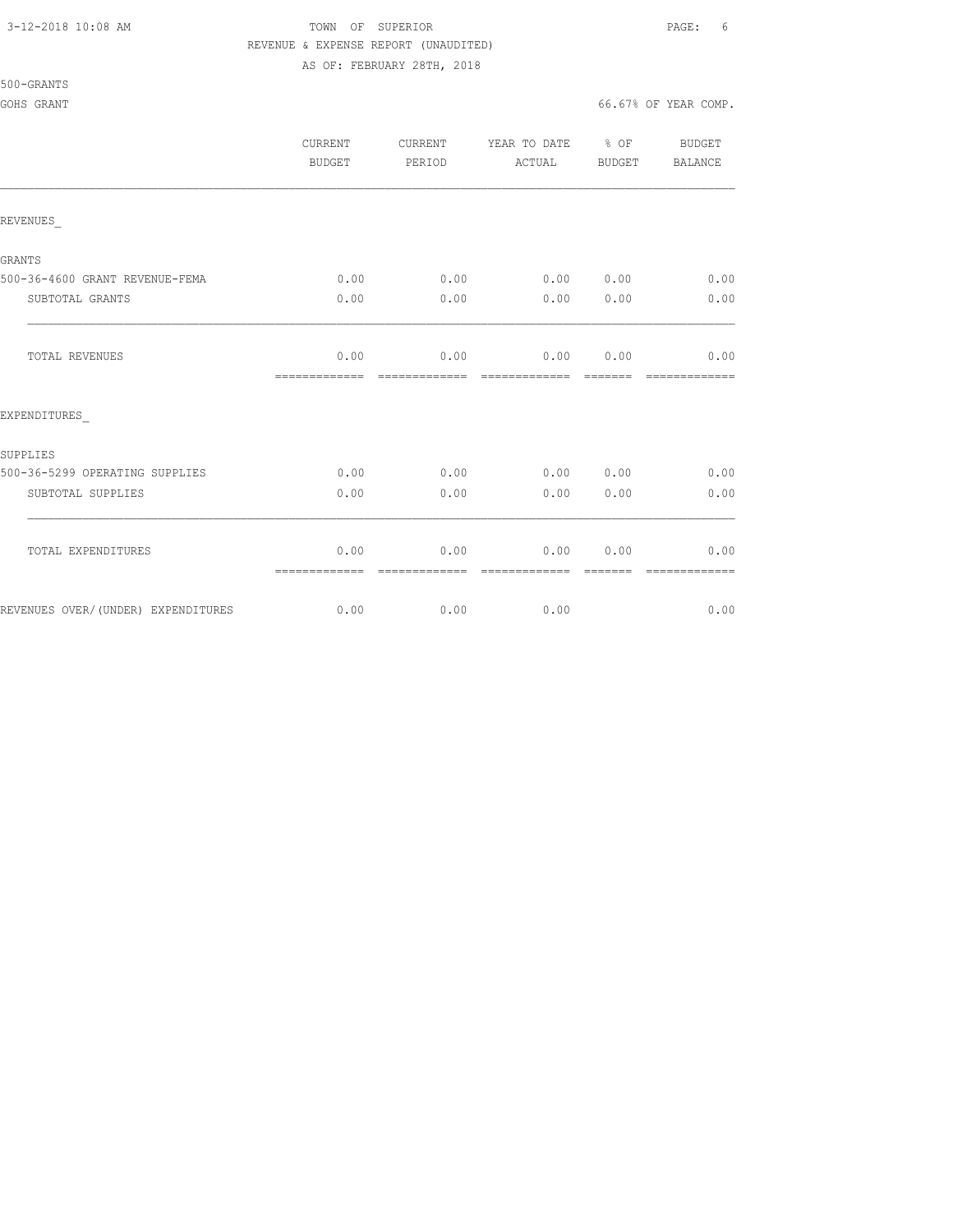### 3-12-2018 10:08 AM TOWN OF SUPERIOR PAGE: 7 REVENUE & EXPENSE REPORT (UNAUDITED) AS OF: FEBRUARY 28TH, 2018

|                                    | <b>CURRENT</b><br><b>BUDGET</b> | CURRENT<br>PERIOD      | YEAR TO DATE % OF<br>ACTUAL     | <b>BUDGET</b> | <b>BUDGET</b><br>BALANCE |
|------------------------------------|---------------------------------|------------------------|---------------------------------|---------------|--------------------------|
| REVENUES                           |                                 |                        |                                 |               |                          |
| <b>GRANTS</b>                      |                                 |                        |                                 |               |                          |
| 500-37-4600 GRANT REVENUE          | 0.00                            | 0.00                   | 0.00 0.00                       |               | 0.00                     |
| SUBTOTAL GRANTS                    | 0.00                            | 0.00                   | 0.00                            | 0.00          | 0.00                     |
| TOTAL REVENUES                     | 0.00<br>=============           | 0.00<br>-------------- | $0.00$ $0.00$<br>-------------- |               | 0.00<br>=============    |
| EXPENDITURES                       |                                 |                        |                                 |               |                          |
| SUPPLIES                           |                                 |                        |                                 |               |                          |
| 500-37-5299 OPERATING SUPPLIES     | 0.00                            | 0.00                   | 0.00 0.00                       |               | 0.00                     |
| SUBTOTAL SUPPLIES                  | 0.00                            | 0.00                   | 0.00                            | 0.00          | 0.00                     |
| TOTAL EXPENDITURES                 | 0.00<br>=============           | 0.00                   | 0.00<br>-------------           | 0.00          | 0.00                     |
| REVENUES OVER/(UNDER) EXPENDITURES | 0.00                            | 0.00                   | 0.00                            |               | 0.00                     |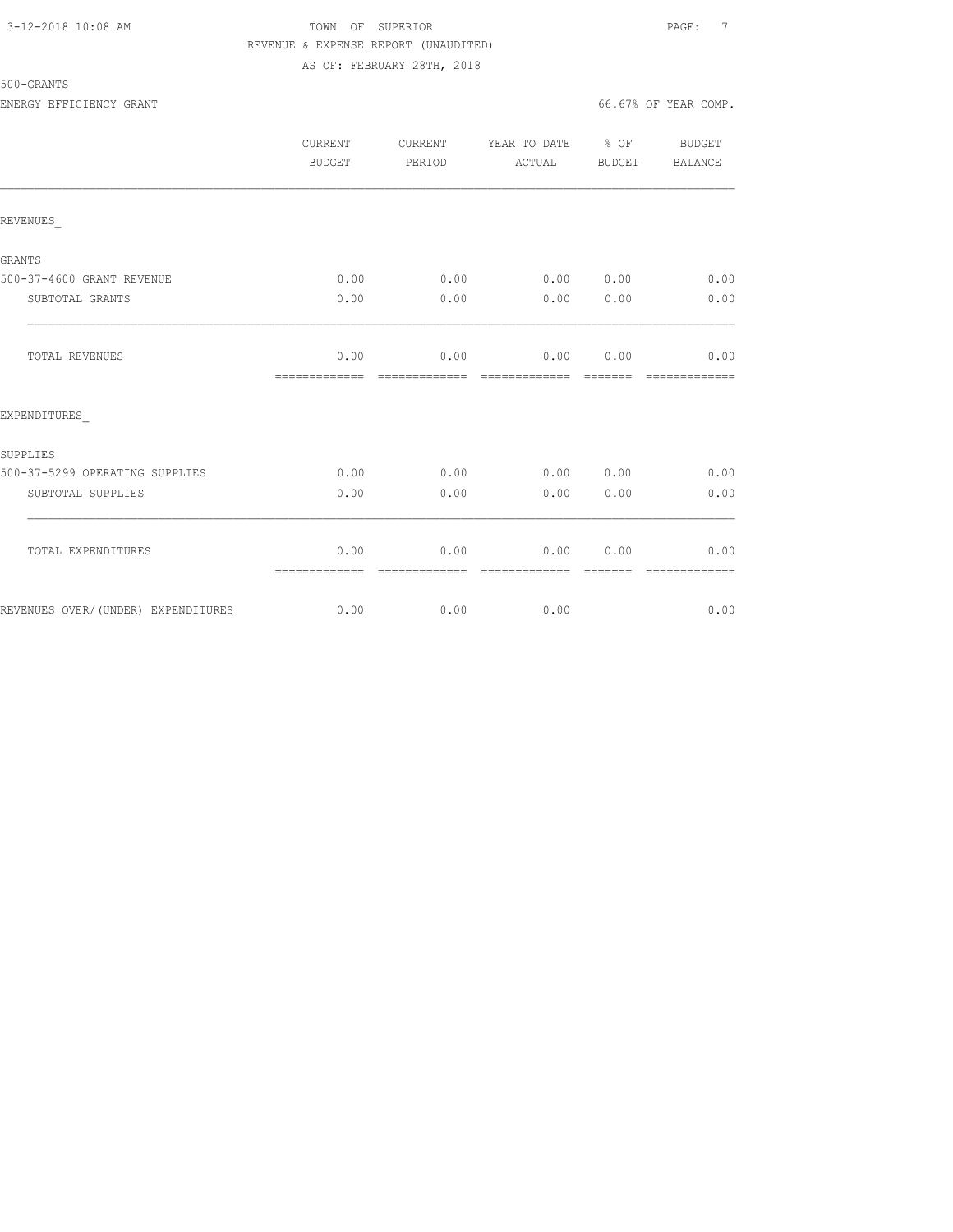## 3-12-2018 10:08 AM TOWN OF SUPERIOR PAGE: 8 REVENUE & EXPENSE REPORT (UNAUDITED)

AS OF: FEBRUARY 28TH, 2018

|                                    | CURRENT<br>BUDGET     | CURRENT<br>PERIOD      | YEAR TO DATE % OF<br>ACTUAL    | BUDGET        | BUDGET<br>BALANCE      |
|------------------------------------|-----------------------|------------------------|--------------------------------|---------------|------------------------|
| REVENUES                           |                       |                        |                                |               |                        |
| GRANTS                             |                       |                        |                                |               |                        |
| 500-38-4600 TTAC GRANT REVENUE     | 0.00                  | 0.00                   | 0.00 0.00                      |               | 0.00                   |
| SUBTOTAL GRANTS                    | 0.00                  | 0.00                   | 0.00                           | 0.00          | 0.00                   |
| TOTAL REVENUES                     | 0.00<br>============= | 0.00<br>=============  | $0.00$ $0.00$<br>============= | <b>BEBEER</b> | 0.00<br>=============  |
| EXPENDITURES                       |                       |                        |                                |               |                        |
| SUPPLIES                           |                       |                        |                                |               |                        |
| 500-38-5299 TTAC GRANT EXPENES     | 0.00                  | 0.00                   | 0.00 0.00                      |               | 0.00                   |
| SUBTOTAL SUPPLIES                  | 0.00                  | 0.00                   | 0.00                           | 0.00          | 0.00                   |
| TOTAL EXPENDITURES                 | 0.00                  | 0.00<br>-------------- | 0.00<br>--------------         | 0.00          | 0.00<br>-------------- |
| REVENUES OVER/(UNDER) EXPENDITURES | =============<br>0.00 | 0.00                   | 0.00                           |               | 0.00                   |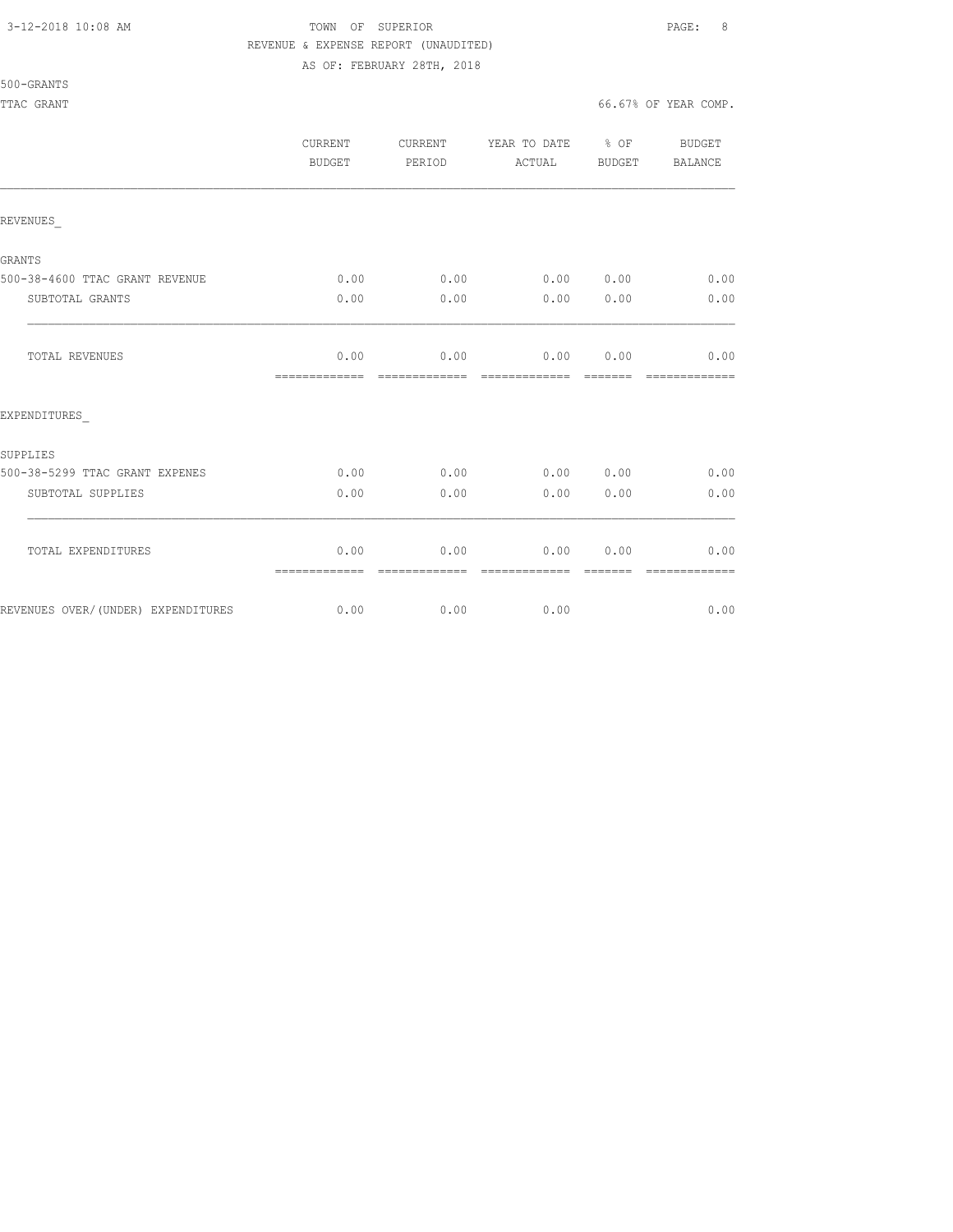## 3-12-2018 10:08 AM TOWN OF SUPERIOR PAGE: 9 REVENUE & EXPENSE REPORT (UNAUDITED) AS OF: FEBRUARY 28TH, 2018

|                                    | <b>CURRENT</b><br><b>BUDGET</b> | CURRENT<br>PERIOD     | YEAR TO DATE % OF<br>ACTUAL | BUDGET | BUDGET<br>BALANCE |
|------------------------------------|---------------------------------|-----------------------|-----------------------------|--------|-------------------|
| REVENUES                           |                                 |                       |                             |        |                   |
| GRANTS                             |                                 |                       |                             |        |                   |
| 500-39-4600 GRANT REVENUE          | 0.00                            | 0.00                  | 0.00 0.00                   |        | 0.00              |
| SUBTOTAL GRANTS                    | 0.00                            | 0.00                  | 0.00                        | 0.00   | 0.00              |
| TOTAL REVENUES                     | 0.00<br>=============           | 0.00                  | 0.00<br>-------------       | 0.00   | 0.00              |
| EXPENDITURES                       |                                 |                       |                             |        |                   |
| SUPPLIES                           |                                 |                       |                             |        |                   |
| 500-39-5299 OPERATING SUPPLIES     | 0.00                            | 0.00                  | 0.00                        | 0.00   | 0.00              |
| SUBTOTAL SUPPLIES                  | 0.00                            | 0.00                  | 0.00                        | 0.00   | 0.00              |
| TOTAL EXPENDITURES                 | 0.00<br>=============           | 0.00<br>------------- | 0.00<br>--------------      | 0.00   | 0.00              |
| REVENUES OVER/(UNDER) EXPENDITURES | 0.00                            | 0.00                  | 0.00                        |        | 0.00              |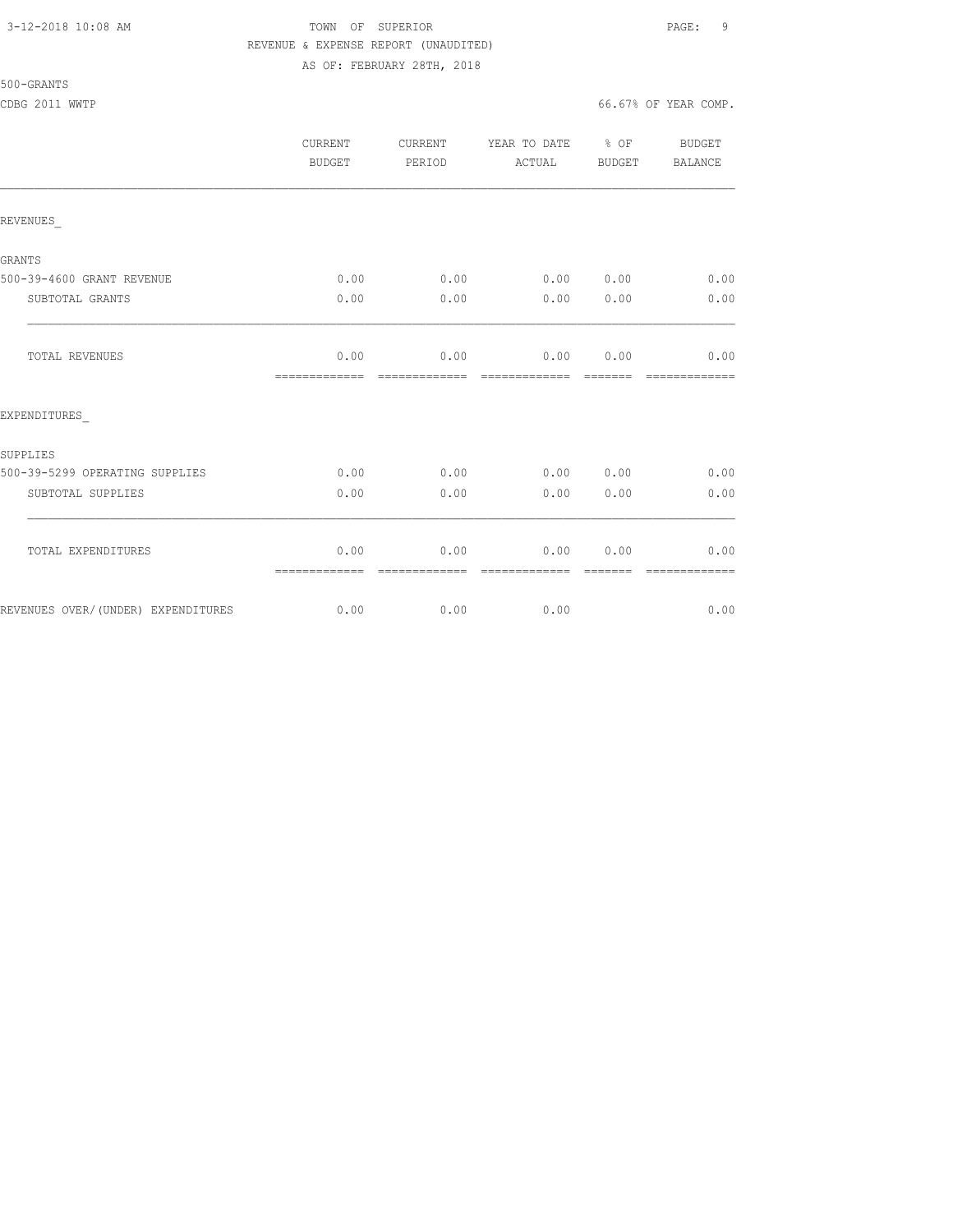500-GRANTS

## 3-12-2018 10:08 AM TOWN OF SUPERIOR PAGE: 10 REVENUE & EXPENSE REPORT (UNAUDITED)

AS OF: FEBRUARY 28TH, 2018

PSSP GRANT GONE COMP. THE SERVICE OF SERVICE SERVICE SERVICE OF SERVICE SERVICE SERVICE SERVICE SERVICE SERVICE SERVICE SERVICE SERVICE SERVICE SERVICE SERVICE SERVICE SERVICE SERVICE SERVICE SERVICE SERVICE SERVICE SERVIC

|                                    | <b>CURRENT</b><br>BUDGET | CURRENT<br>PERIOD      | YEAR TO DATE<br>ACTUAL | $8$ OF<br>BUDGET | <b>BUDGET</b><br>BALANCE |
|------------------------------------|--------------------------|------------------------|------------------------|------------------|--------------------------|
| REVENUES                           |                          |                        |                        |                  |                          |
| GRANTS                             |                          |                        |                        |                  |                          |
| 500-40-4600 GRANT REVENUE          | 0.00                     | 0.00                   | 0.00 0.00              |                  | 0.00                     |
| SUBTOTAL GRANTS                    | 0.00                     | 0.00                   | 0.00                   | 0.00             | 0.00                     |
| TOTAL REVENUES                     | 0.00<br>=============    | 0.00<br>-------------- | 0.00<br>-------------- | 0.00<br>-------- | 0.00                     |
| EXPENDITURES                       |                          |                        |                        |                  |                          |
| <b>SUPPLIES</b>                    |                          |                        |                        |                  |                          |
| 500-40-5299 OPERATING EXPENSES     | 0.00                     | 0.00                   | 0.00                   | 0.00             | 0.00                     |
| SUBTOTAL SUPPLIES                  | 0.00                     | 0.00                   | 0.00                   | 0.00             | 0.00                     |
| TOTAL EXPENDITURES                 | 0.00                     | 0.00<br>-------------- | 0.00<br>=============  | 0.00<br>-------- | 0.00<br>=============    |
| REVENUES OVER/(UNDER) EXPENDITURES | 0.00                     | 0.00                   | 0.00                   |                  | 0.00                     |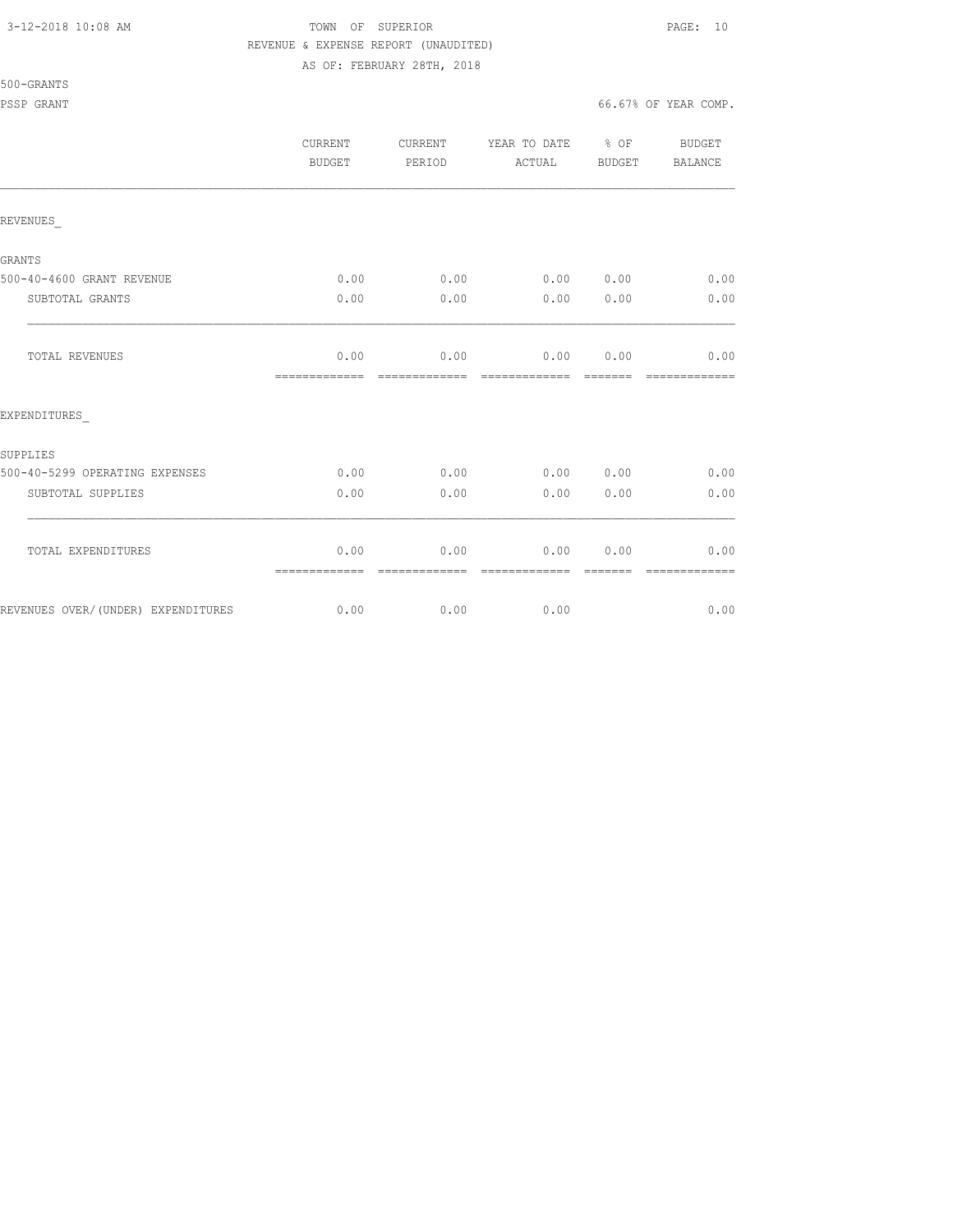## 3-12-2018 10:08 AM TOWN OF SUPERIOR PAGE: 11 REVENUE & EXPENSE REPORT (UNAUDITED)

AS OF: FEBRUARY 28TH, 2018

500-GRANTS

RESOLUTION COPPER GIVING **EXECUTE A** COMP. THE SOLUTION COPPER GIVING  $66.67$ % OF YEAR COMP.

|                                          | CURRENT<br><b>BUDGET</b> | CURRENT<br>PERIOD     | YEAR TO DATE<br>ACTUAL | % OF<br><b>BUDGET</b> | <b>BUDGET</b><br><b>BALANCE</b> |
|------------------------------------------|--------------------------|-----------------------|------------------------|-----------------------|---------------------------------|
| REVENUES                                 |                          |                       |                        |                       |                                 |
| GRANTS                                   |                          |                       |                        |                       |                                 |
| 500-41-4600 GRANT REVENUE-RCC EMRGNCY    | 0.00                     | 0.00                  | 0.00                   | 0.00                  | 0.00                            |
| SUBTOTAL GRANTS                          | 0.00                     | 0.00                  | 0.00                   | 0.00                  | 0.00                            |
| TOTAL REVENUES                           | 0.00<br>=============    | 0.00<br>============= | 0.00<br>=============  | 0.00<br>=======       | 0.00                            |
| EXPENDITURES                             |                          |                       |                        |                       |                                 |
| PERSONEL                                 |                          |                       |                        |                       |                                 |
| 500-41-5100 SALARIES                     | 0.00                     | 0.00                  | 0.00                   | 0.00                  | 0.00                            |
| 500-41-5101 OVERTIME                     | 0.00                     | 0.00                  | 0.00                   | 0.00                  | 0.00                            |
| 500-41-5151 F.I.C.A.                     | 0.00                     | 0.00                  | 0.00                   | 0.00                  | 0.00                            |
| 500-41-5152 MEDICARE                     | 0.00                     | 0.00                  | 0.00                   | 0.00                  | 0.00                            |
| 500-41-5153 STATE UNEMPLOYMENT INS       | 0.00                     | 0.00                  | 0.00                   | 0.00                  | 0.00                            |
| 500-41-5154 WORKMENS COMPENSATION        | 0.00                     | 0.00                  | 0.00                   | 0.00                  | 0.00                            |
| 500-41-5160 A.P.S.R.S.                   | 0.00                     | 0.00                  | 0.00                   | 0.00                  | 0.00                            |
| 500-41-5161 AZ STATE RETIREMENT          | 0.00                     | 0.00                  | 0.00                   | 0.00                  | 0.00                            |
| SUBTOTAL PERSONEL                        | 0.00                     | 0.00                  | 0.00                   | 0.00                  | 0.00                            |
| SUPPLIES                                 |                          |                       |                        |                       |                                 |
| 500-41-5299 OPERATING SUPPLIES-RCC EMRGN | 0.00                     | 0.00                  | 0.00                   | 0.00                  | 0.00                            |
| SUBTOTAL SUPPLIES                        | 0.00                     | 0.00                  | 0.00                   | 0.00                  | 0.00                            |
| UTILITIES                                |                          |                       |                        |                       |                                 |
| 500-41-5370 RADIO EQUIPMENT              | 0.00                     | 0.00                  | 0.00                   | 0.00                  | 0.00                            |
| SUBTOTAL UTILITIES                       | 0.00                     | 0.00                  | 0.00                   | 0.00                  | 0.00                            |
| GENERAL BUSINESS EXPENSE                 |                          |                       |                        |                       |                                 |
| 500-41-5425 CONFERENCES & TRAINING       | 0.00                     | $0.00$ (              | 336.66)                | 0.00                  | 336.66                          |
| 500-41-5450 UNIFORM PURCHASE             | 0.00                     | 0.00                  | 0.00                   | 0.00                  | 0.00                            |
| SUBTOTAL GENERAL BUSINESS EXPENSE        | 0.00                     | $0.00$ (              | 336.66)                | 0.00                  | 336.66                          |
| PROFESSIONAL SERVICES                    |                          |                       |                        |                       |                                 |
| 500-41-5550 PROFESSIONAL SERVICES        | 0.00                     | 0.00                  | 0.00                   | 0.00                  | 0.00                            |
| 500-41-5555 HEALTH AND SAFETY            | 0.00                     | 0.00                  | 0.00                   | 0.00                  | 0.00                            |
| SUBTOTAL PROFESSIONAL SERVICES           | 0.00                     | 0.00                  | 0.00                   | 0.00                  | 0.00                            |
| REPAIR/MAINTENANCE                       |                          |                       |                        |                       |                                 |
| 500-41-5640 VEHICLE REPAIRS              | 0.00                     | 0.00                  | 0.00                   | 0.00                  | 0.00                            |
| 500-41-5642 TIRES AND TUBES              | 0.00                     | 0.00                  | 0.00                   | 0.00                  | 0.00                            |
| 500-41-5650 OTHER EQUIPMENT REPAIRS      | 0.00                     | 0.00                  | 0.00                   | 0.00                  | 0.00                            |
| SUBTOTAL REPAIR/MAINTENANCE              | 0.00                     | 0.00                  | 0.00                   | 0.00                  | 0.00                            |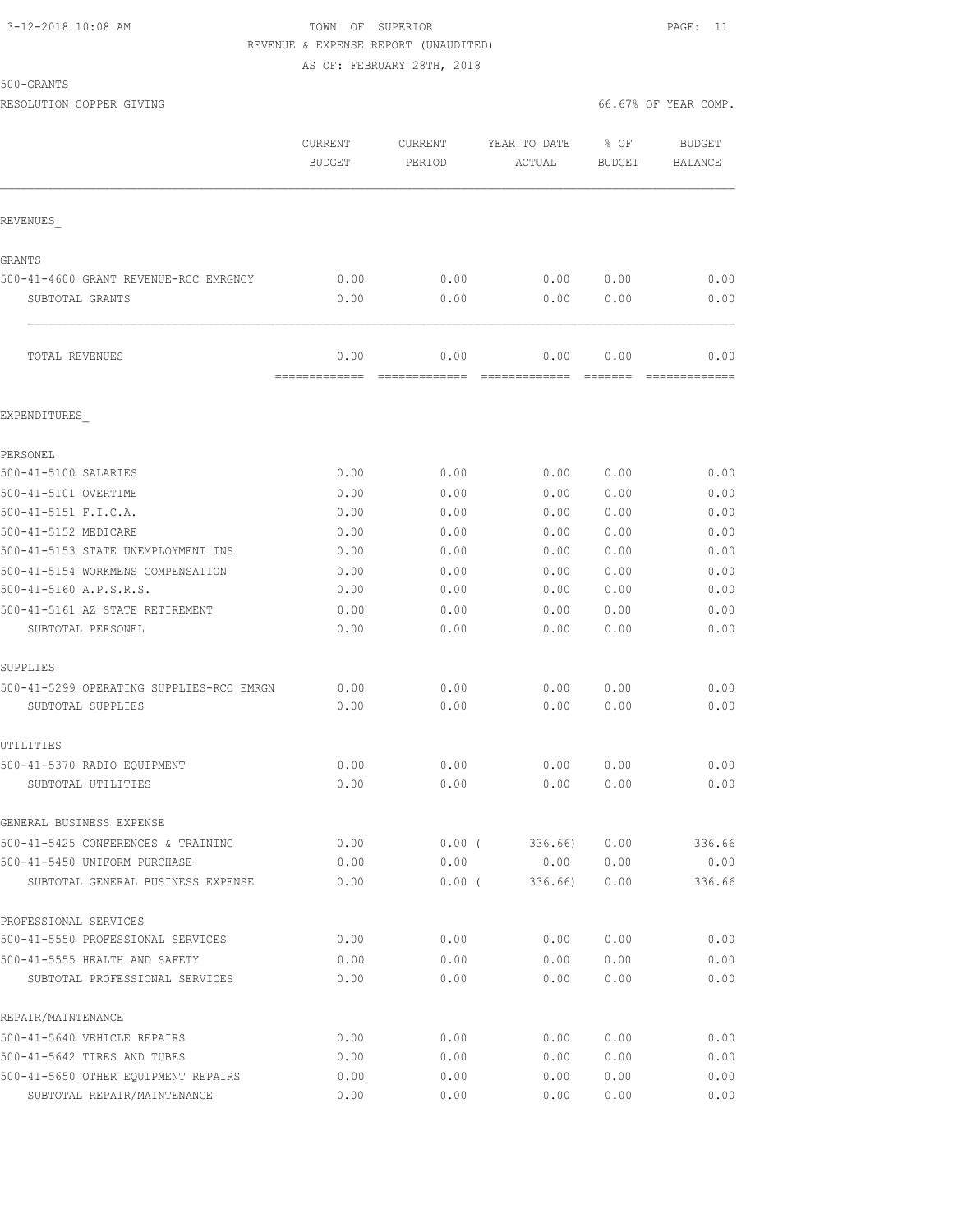## 3-12-2018 10:08 AM TOWN OF SUPERIOR PAGE: 12 REVENUE & EXPENSE REPORT (UNAUDITED)

AS OF: FEBRUARY 28TH, 2018

500-GRANTS

RESOLUTION COPPER GIVING **EXECUTE A** COMP.

|                                    | CURRENT<br>BUDGET | <b>CURRENT</b><br>PERIOD | YEAR TO DATE<br>ACTUAL | % OF<br><b>BUDGET</b> | BUDGET<br><b>BALANCE</b> |
|------------------------------------|-------------------|--------------------------|------------------------|-----------------------|--------------------------|
|                                    |                   |                          |                        |                       |                          |
| CAPITAL OUTLAY                     |                   |                          |                        |                       |                          |
| 500-41-5740 MEDICAL EQUIPMENT      | 0.00              | 0.00                     | 0.00                   | 0.00                  | 0.00                     |
| 500-41-5750 FIRE/PPE               | 0.00              | 0.00                     | 0.00                   | 0.00                  | 0.00                     |
| 500-41-5780 SOFTWARE               | 0.00              | 0.00                     | 4,663.07               | $0.00$ (              | 4,663.07                 |
| SUBTOTAL CAPITAL OUTLAY            | 0.00              | 0.00                     | 4,663.07               | $0.00$ (              | 4,663.07                 |
| DEBT SERVICE                       |                   |                          |                        |                       |                          |
| 500-41-5999 CAPITAL OUTLAY         | 0.00              | 0.00                     | 0.00                   | 0.00                  | 0.00                     |
| SUBTOTAL DEBT SERVICE              | 0.00              | 0.00                     | 0.00                   | 0.00                  | 0.00                     |
| TOTAL EXPENDITURES                 | 0.00              | 0.00                     | 4,326.41               |                       | $0.00$ ( $4,326.41$ )    |
| REVENUES OVER/(UNDER) EXPENDITURES | 0.00              | $0.00$ (                 | 4,326.41)              |                       | 4,326.41                 |
|                                    |                   |                          |                        |                       |                          |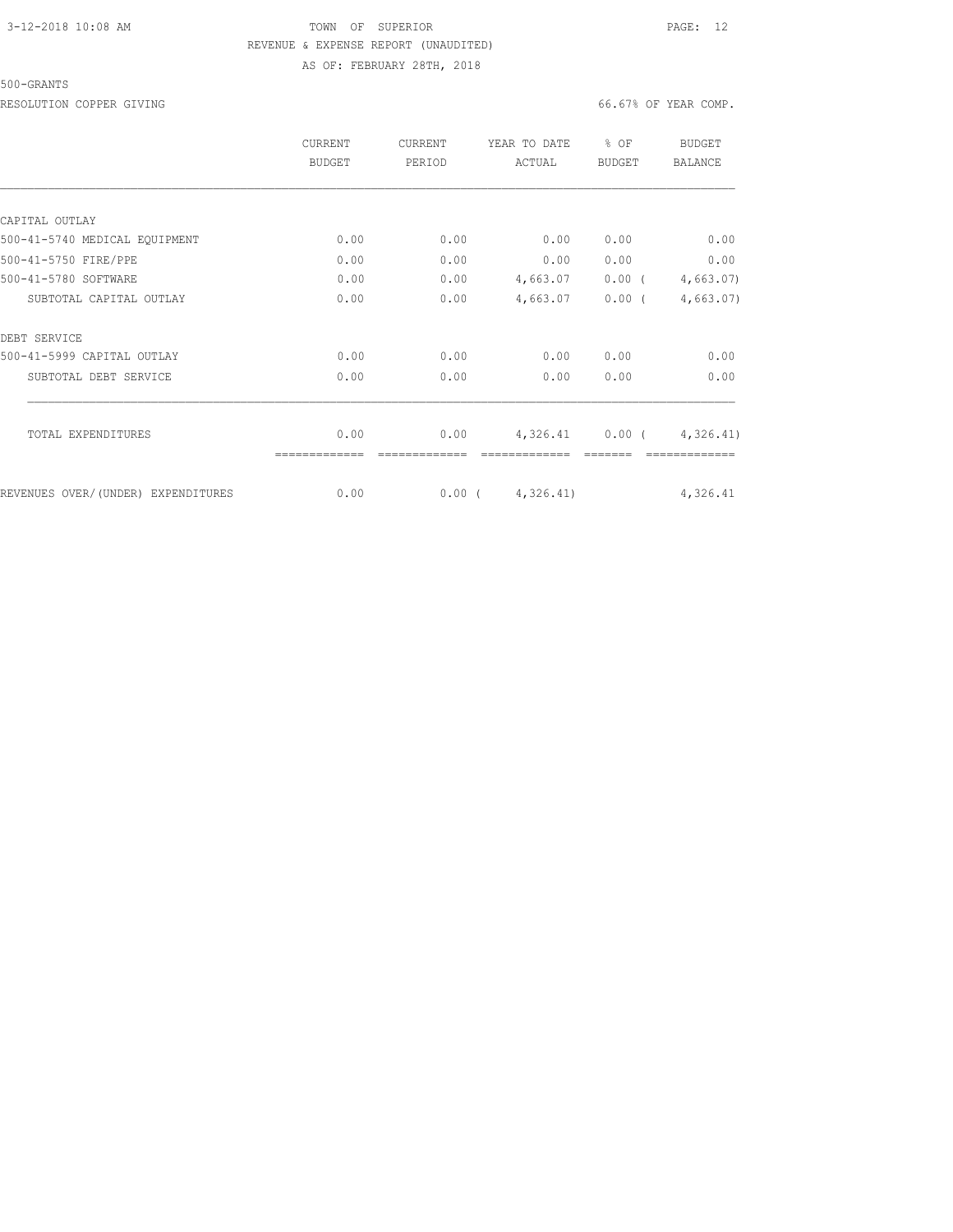## 3-12-2018 10:08 AM TOWN OF SUPERIOR PAGE: 13 REVENUE & EXPENSE REPORT (UNAUDITED)

AS OF: FEBRUARY 28TH, 2018

|                                    | CURRENT<br><b>BUDGET</b> | CURRENT<br>PERIOD     | YEAR TO DATE % OF<br>ACTUAL                                                                                                                                                                                                                                                                                                                                                                                                                                                                    | BUDGET                                                                                                                                                                                                                                                                                                                                                                                                                                                                                       | <b>BUDGET</b><br><b>BALANCE</b> |
|------------------------------------|--------------------------|-----------------------|------------------------------------------------------------------------------------------------------------------------------------------------------------------------------------------------------------------------------------------------------------------------------------------------------------------------------------------------------------------------------------------------------------------------------------------------------------------------------------------------|----------------------------------------------------------------------------------------------------------------------------------------------------------------------------------------------------------------------------------------------------------------------------------------------------------------------------------------------------------------------------------------------------------------------------------------------------------------------------------------------|---------------------------------|
| REVENUES                           |                          |                       |                                                                                                                                                                                                                                                                                                                                                                                                                                                                                                |                                                                                                                                                                                                                                                                                                                                                                                                                                                                                              |                                 |
| GRANTS                             |                          |                       |                                                                                                                                                                                                                                                                                                                                                                                                                                                                                                |                                                                                                                                                                                                                                                                                                                                                                                                                                                                                              |                                 |
| 500-42-4600 REVENUE                | 0.00                     | 0.00                  | 0.00                                                                                                                                                                                                                                                                                                                                                                                                                                                                                           | 0.00                                                                                                                                                                                                                                                                                                                                                                                                                                                                                         | 0.00                            |
| SUBTOTAL GRANTS                    | 0.00                     | 0.00                  | 0.00                                                                                                                                                                                                                                                                                                                                                                                                                                                                                           | 0.00                                                                                                                                                                                                                                                                                                                                                                                                                                                                                         | 0.00                            |
| TOTAL REVENUES                     | 0.00<br>-------------    | 0.00<br>============= | 0.00<br>$\begin{array}{cccccccccc} \multicolumn{2}{c}{} & \multicolumn{2}{c}{} & \multicolumn{2}{c}{} & \multicolumn{2}{c}{} & \multicolumn{2}{c}{} & \multicolumn{2}{c}{} & \multicolumn{2}{c}{} & \multicolumn{2}{c}{} & \multicolumn{2}{c}{} & \multicolumn{2}{c}{} & \multicolumn{2}{c}{} & \multicolumn{2}{c}{} & \multicolumn{2}{c}{} & \multicolumn{2}{c}{} & \multicolumn{2}{c}{} & \multicolumn{2}{c}{} & \multicolumn{2}{c}{} & \multicolumn{2}{c}{} & \multicolumn{2}{c}{} & \mult$ | 0.00<br>$\begin{array}{cccccc} \multicolumn{2}{c}{} & \multicolumn{2}{c}{} & \multicolumn{2}{c}{} & \multicolumn{2}{c}{} & \multicolumn{2}{c}{} & \multicolumn{2}{c}{} & \multicolumn{2}{c}{} & \multicolumn{2}{c}{} & \multicolumn{2}{c}{} & \multicolumn{2}{c}{} & \multicolumn{2}{c}{} & \multicolumn{2}{c}{} & \multicolumn{2}{c}{} & \multicolumn{2}{c}{} & \multicolumn{2}{c}{} & \multicolumn{2}{c}{} & \multicolumn{2}{c}{} & \multicolumn{2}{c}{} & \multicolumn{2}{c}{} & \multic$ | 0.00<br>-------------           |
| EXPENDITURES                       |                          |                       |                                                                                                                                                                                                                                                                                                                                                                                                                                                                                                |                                                                                                                                                                                                                                                                                                                                                                                                                                                                                              |                                 |
| SUPPLIES                           |                          |                       |                                                                                                                                                                                                                                                                                                                                                                                                                                                                                                |                                                                                                                                                                                                                                                                                                                                                                                                                                                                                              |                                 |
| 500-42-5299 OPERATING SUPPLIES     | 0.00                     | 0.00                  | 0.00                                                                                                                                                                                                                                                                                                                                                                                                                                                                                           | 0.00                                                                                                                                                                                                                                                                                                                                                                                                                                                                                         | 0.00                            |
| SUBTOTAL SUPPLIES                  | 0.00                     | 0.00                  | 0.00                                                                                                                                                                                                                                                                                                                                                                                                                                                                                           | 0.00                                                                                                                                                                                                                                                                                                                                                                                                                                                                                         | 0.00                            |
| TOTAL EXPENDITURES                 | 0.00<br>=============    | 0.00<br>------------- | 0.00<br>--------------                                                                                                                                                                                                                                                                                                                                                                                                                                                                         | 0.00                                                                                                                                                                                                                                                                                                                                                                                                                                                                                         | 0.00                            |
| REVENUES OVER/(UNDER) EXPENDITURES | 0.00                     | 0.00                  | 0.00                                                                                                                                                                                                                                                                                                                                                                                                                                                                                           |                                                                                                                                                                                                                                                                                                                                                                                                                                                                                              | 0.00                            |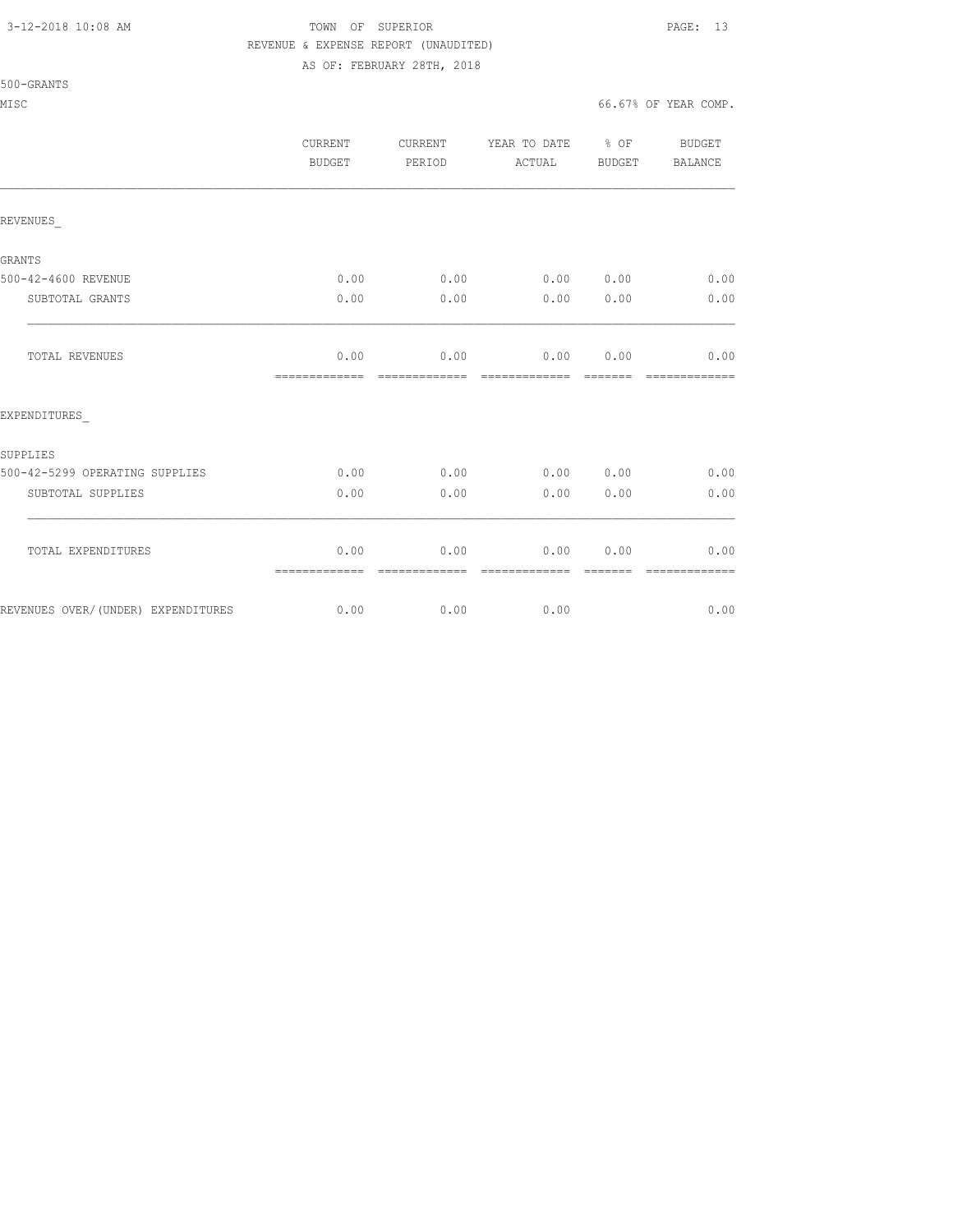500-GRANTS

## 3-12-2018 10:08 AM TOWN OF SUPERIOR PAGE: 14 REVENUE & EXPENSE REPORT (UNAUDITED)

AS OF: FEBRUARY 28TH, 2018

CONTINGENCY 66.67% OF YEAR COMP.

|                                    | CURRENT<br><b>BUDGET</b>      | <b>CURRENT</b><br>PERIOD | YEAR TO DATE<br>ACTUAL | % OF<br><b>BUDGET</b> | <b>BUDGET</b><br><b>BALANCE</b> |
|------------------------------------|-------------------------------|--------------------------|------------------------|-----------------------|---------------------------------|
| REVENUES                           |                               |                          |                        |                       |                                 |
| GRANTS                             |                               |                          |                        |                       |                                 |
| 500-99-4600 GRANT REVENUE          | 0.00                          | 0.00                     | 0.00                   | 0.00                  | 0.00                            |
| SUBTOTAL GRANTS                    | 0.00                          | 0.00                     | 0.00                   | 0.00                  | 0.00                            |
| TOTAL REVENUES                     | 0.00<br>=============         | 0.00<br>=============    | 0.00<br>=============  | 0.00<br>=======       | 0.00<br>=============           |
| EXPENDITURES                       |                               |                          |                        |                       |                                 |
| SUPPLIES                           |                               |                          |                        |                       |                                 |
| 500-99-5299 OPERATING SUPPLIES     | 3,025,000.00                  | 0.00                     | 0.00                   | 0.00                  | 3,025,000.00                    |
| SUBTOTAL SUPPLIES                  | 3,025,000.00                  | 0.00                     | 0.00                   | 0.00                  | 3,025,000.00                    |
| TOTAL EXPENDITURES                 | 3,025,000.00<br>============= | 0.00<br>=============    | 0.00<br>=============  | 0.00<br>=======       | 3,025,000.00<br>=============   |
| REVENUES OVER/(UNDER) EXPENDITURES | (3,025,000.00)                | 0.00                     | 0.00                   |                       | (3,025,000.00)                  |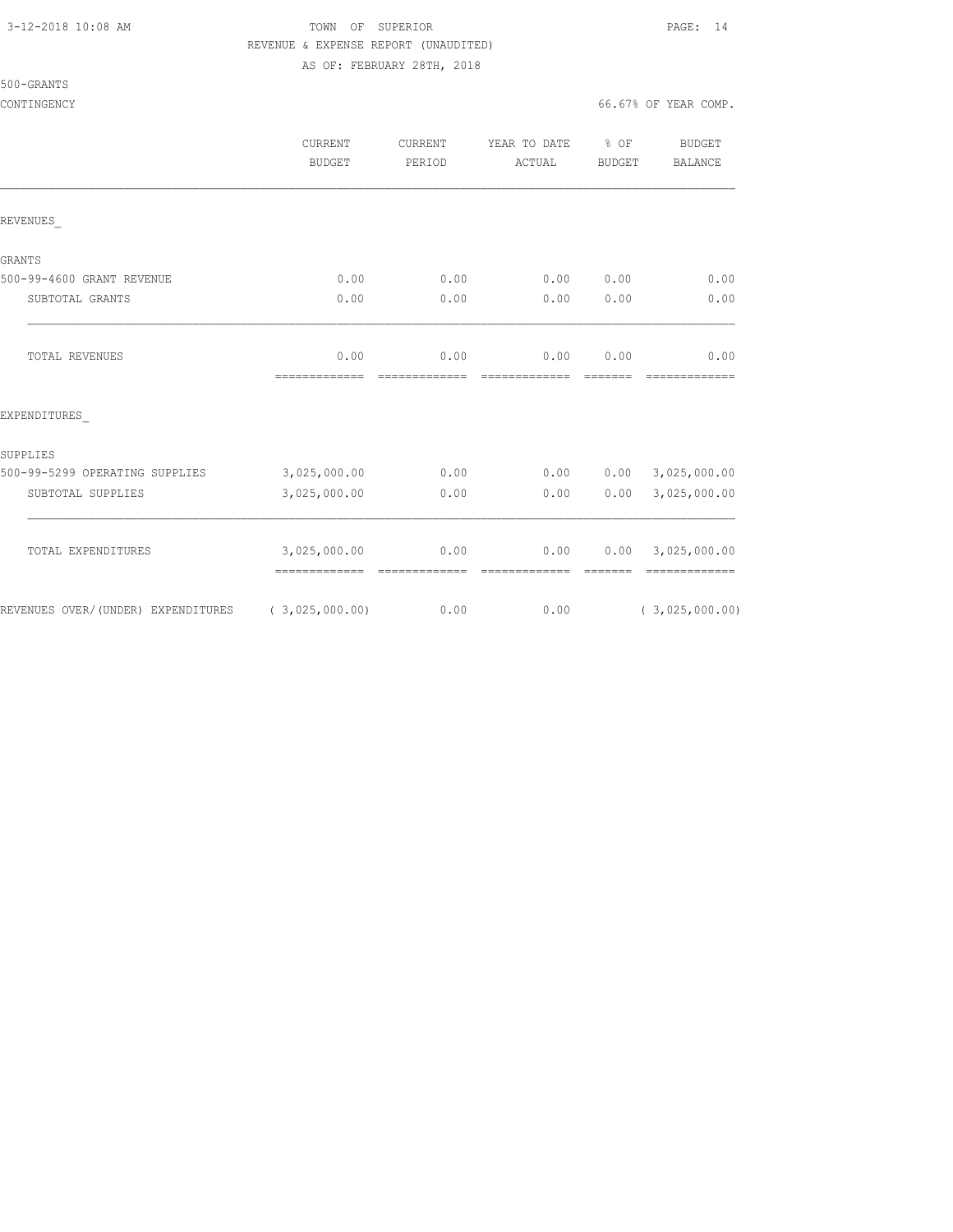### 3-12-2018 10:08 AM TOWN OF SUPERIOR PAGE: 15 REVENUE & EXPENSE REPORT (UNAUDITED) AS OF: FEBRUARY 28TH, 2018

500-GRANTS

|                                    | <b>CURRENT</b><br><b>BUDGET</b> | CURRENT<br>PERIOD | YEAR TO DATE<br>ACTUAL | % OF<br><b>BUDGET</b> | BUDGET<br><b>BALANCE</b> |
|------------------------------------|---------------------------------|-------------------|------------------------|-----------------------|--------------------------|
|                                    |                                 |                   |                        |                       |                          |
| FUND TOTAL REVENUES                | 3,025,000.00                    | $0.00$ (          | 244,594.46)            | $8.09 -$              | 3,269,594.46             |
| FUND TOTAL EXPENDITURES            | 3,025,000.00                    | 0.00              | 19,180.41              | 0.63                  | 3,005,819.59             |
| REVENUES OVER/(UNDER) EXPENDITURES | 0.00                            | $0.00$ (          | 263, 774.87)           |                       | 263, 774.87              |
|                                    |                                 |                   |                        |                       |                          |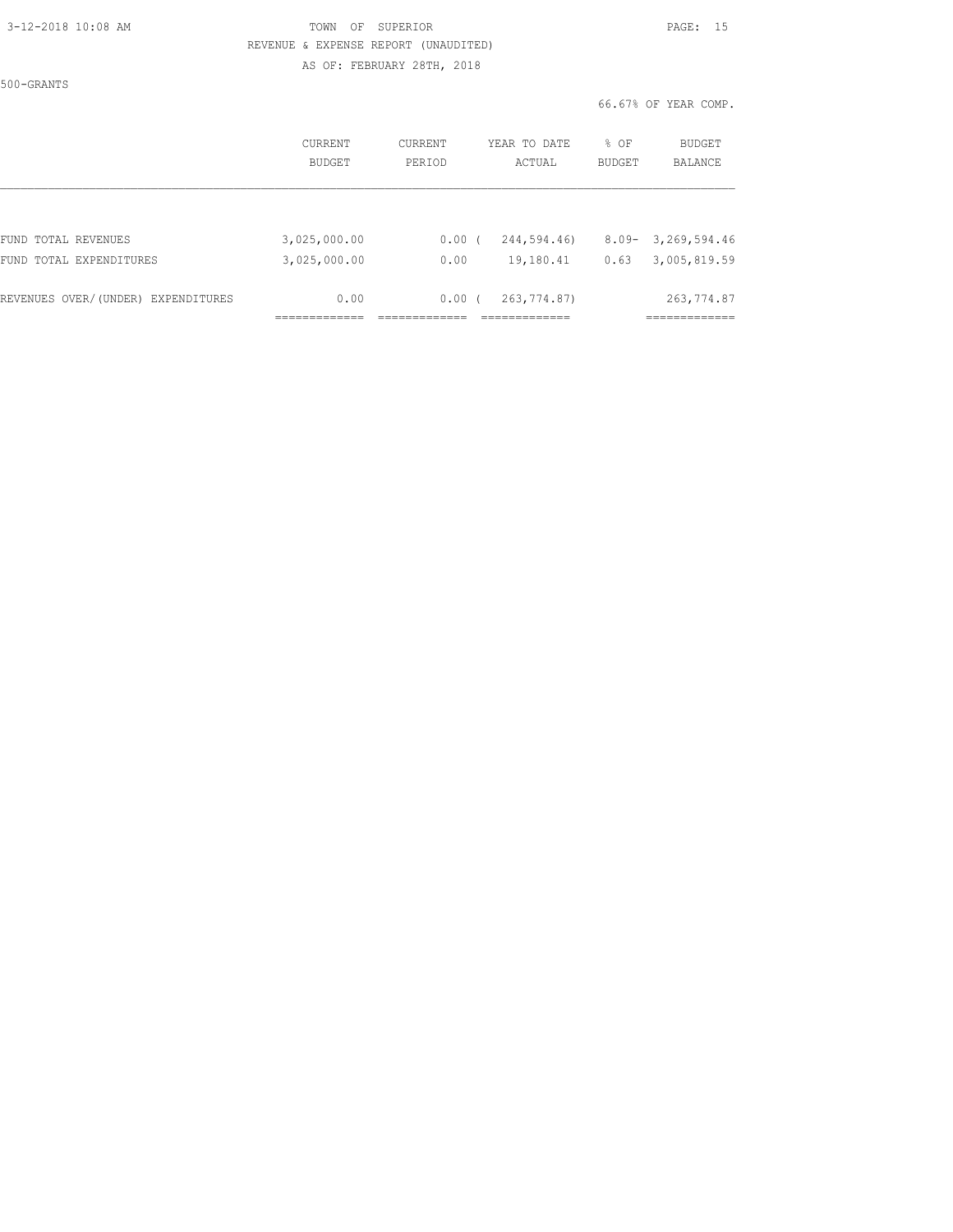| 3-12-2018 10:08 AM |  |
|--------------------|--|
|                    |  |

TOWN OF SUPERIOR **12-2018 10:08 PAGE:** 1 REVENUE & EXPENSE REPORT (UNAUDITED) AS OF: FEBRUARY 28TH, 2018

### NON-DEPARTMENTAL

510-Emergency Services

|                                                              | CURRENT<br><b>BUDGET</b> | <b>CURRENT</b><br>PERIOD | YEAR TO DATE<br>ACTUAL   | % OF<br><b>BUDGET</b> | BUDGET<br><b>BALANCE</b>   |
|--------------------------------------------------------------|--------------------------|--------------------------|--------------------------|-----------------------|----------------------------|
| REVENUES                                                     |                          |                          |                          |                       |                            |
| CONTINGENCY<br>510-00-4901 Transfers<br>SUBTOTAL CONTINGENCY | 0.00<br>0.00             | 0.00<br>0.00             | 244,594.46<br>244,594.46 | $0.00$ (<br>$0.00$ (  | 244,594.46)<br>244,594.46) |
| TOTAL REVENUES                                               | 0.00                     | 0.00                     | 244,594.46               | $0.00$ (              | 244,594.46)                |
| REVENUES OVER/(UNDER) EXPENDITURES                           | 0.00                     | 0.00                     | 244,594.46               |                       | 244,594.46)                |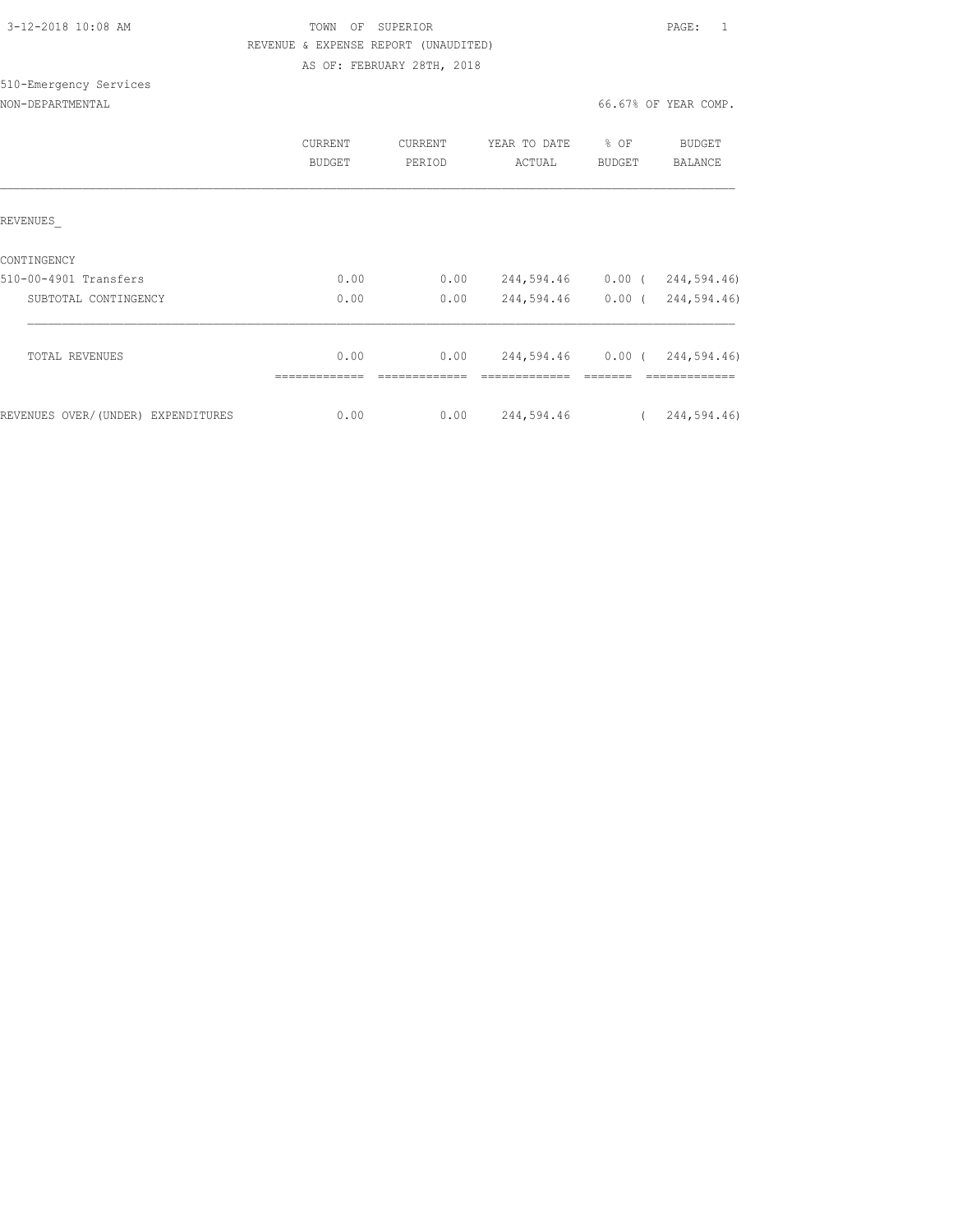| 3-12-2018 10:08 AM |  |  |
|--------------------|--|--|
|--------------------|--|--|

## TOWN OF SUPERIOR **PAGE:** 2 REVENUE & EXPENSE REPORT (UNAUDITED) AS OF: FEBRUARY 28TH, 2018

| 510-Emergency Services |  |
|------------------------|--|
|                        |  |

RESOLUTION COPPER EMRGNC **And All and All and All and All and All and All and All and All and All and All and A** 

|                                      | CURRENT<br><b>BUDGET</b> | CURRENT<br>PERIOD | YEAR TO DATE<br>ACTUAL                       | $8$ OF<br><b>BUDGET</b> | <b>BUDGET</b><br><b>BALANCE</b> |
|--------------------------------------|--------------------------|-------------------|----------------------------------------------|-------------------------|---------------------------------|
| REVENUES                             |                          |                   |                                              |                         |                                 |
| <b>GRANTS</b>                        |                          |                   |                                              |                         |                                 |
| 510-41-4600 Grant Revenue            | 0.00                     |                   | 251,669.93 373,669.93 0.00 (373,669.93)      |                         |                                 |
| SUBTOTAL GRANTS                      | 0.00                     |                   | 251,669.93 373,669.93                        |                         | 0.00(373,669.93)                |
| TOTAL REVENUES                       | 0.00                     |                   | 251,669.93 373,669.93 0.00 (373,669.93)      |                         |                                 |
| EXPENDITURES                         |                          |                   |                                              |                         |                                 |
| SUPPLIES                             |                          |                   |                                              |                         |                                 |
| 510-41-5299 Other Operating Supplies | 0.00                     |                   | 540.31 39,096.22                             |                         | $0.00$ ( 39,096.22)             |
| SUBTOTAL SUPPLIES                    | 0.00                     | 540.31            | 39,096.22                                    | $0.00$ (                | 39,096.22)                      |
| UTILITIES                            |                          |                   |                                              |                         |                                 |
| 510-41-5370 Radio Equipment          | 0.00                     | 779.37            | 11,069.11                                    | $0.00$ (                | 11,069.11)                      |
| SUBTOTAL UTILITIES                   | 0.00                     | 779.37            | 11,069.11                                    | $0.00$ (                | 11,069.11)                      |
| GENERAL BUSINESS EXPENSE             |                          |                   |                                              |                         |                                 |
| 510-41-5425 Conferences & Training   | 0.00                     | 39.01             | 4,029.32                                     |                         | $0.00$ ( $4,029.32$ )           |
| 510-41-5450 Uniform Purchases        | 0.00                     | 441.59            | 7,650.83                                     | $0.00$ (                | 7,650.83)                       |
| SUBTOTAL GENERAL BUSINESS EXPENSE    | 0.00                     | 480.60            | 11,680.15                                    | $0.00$ (                | 11,680.15                       |
| PROFESSIONAL SERVICES                |                          |                   |                                              |                         |                                 |
| 510-41-5550 Professional Services    | 0.00                     | 0.00              | 0.00                                         | 0.00                    | 0.00                            |
| 510-41-5555 Health & Safety          | 0.00                     | 0.00              | 13,011.59                                    | $0.00$ (                | 13,011.59                       |
| SUBTOTAL PROFESSIONAL SERVICES       | 0.00                     | 0.00              | 13,011.59                                    | $0.00$ (                | 13,011.59)                      |
| REPAIR/MAINTENANCE                   |                          |                   |                                              |                         |                                 |
| 510-41-5640 Vehicle Repairs          | 0.00                     | 28.19             | 15,487.08  0.00  ( 15,487.08)                |                         |                                 |
| 510-41-5642 Tires and Tubes          | 0.00                     | 418.66            | 1,111.70                                     |                         | $0.00$ ( $1,111.70$ )           |
| 510-41-5650 OTHER EQUIPMENT REPAIRS  | 0.00                     | 139.05            | $1,972.25$ 0.00 ( 1,972.25)                  |                         |                                 |
| SUBTOTAL REPAIR/MAINTENANCE          | 0.00                     |                   | 585.90 18,571.03 0.00 ( 18,571.03)           |                         |                                 |
| CAPITAL OUTLAY                       |                          |                   |                                              |                         |                                 |
| 510-41-5740 Medical Equipment        | 0.00                     | 0.00              | 436.08 0.00 (436.08)                         |                         |                                 |
| 510-41-5750 Fire/PPE                 | 0.00                     | 0.00              | 274.74                                       |                         | $0.00$ ( 274.74)                |
| 510-41-5780 Software                 | 0.00                     | 0.00              | 0.00                                         | 0.00                    | 0.00                            |
| SUBTOTAL CAPITAL OUTLAY              | 0.00                     | 0.00              | 710.82                                       | $0.00$ (                | 710.82)                         |
| DEBT SERVICE                         |                          |                   |                                              |                         |                                 |
| 510-41-5999 Capital Outlay           | 0.00                     |                   | $0.00$ 284,054.59 0.00 ( 284,054.59)         |                         |                                 |
| SUBTOTAL DEBT SERVICE                | 0.00                     |                   | $0.00$ 284,054.59 0.00 (284,054.59)          |                         |                                 |
| TOTAL EXPENDITURES                   |                          |                   | $0.00$ 2,386.18 378,193.51 0.00 (378,193.51) |                         |                                 |
| REVENUES OVER/ (UNDER) EXPENDITURES  |                          |                   | $0.00$ 249,283.75 ( 4,523.58)                |                         | 4,523.58                        |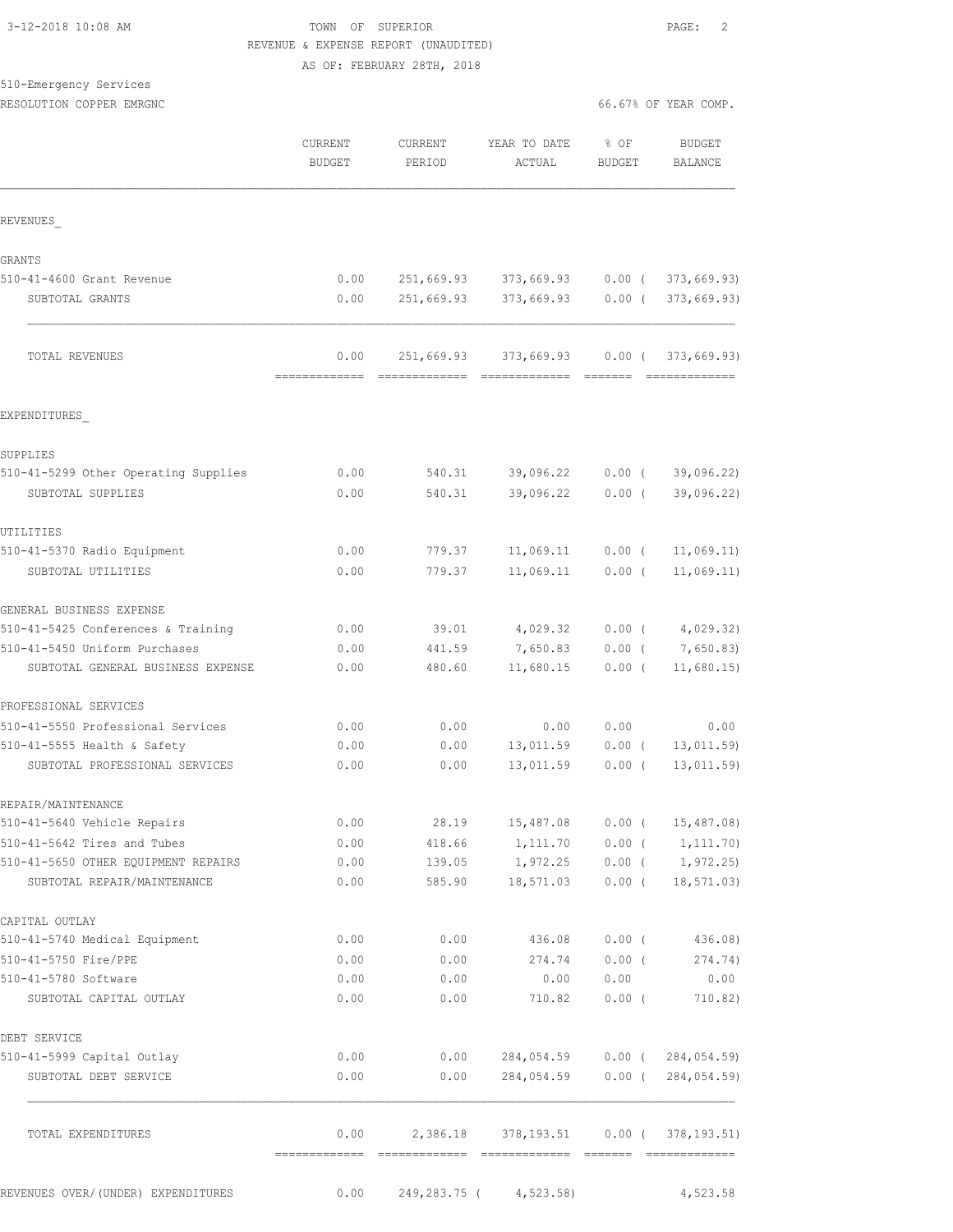| 3-12-2018 10:08 AM |  |  |
|--------------------|--|--|
|                    |  |  |

## TOWN OF SUPERIOR **12-2018 10:08 PAGE:** 3 REVENUE & EXPENSE REPORT (UNAUDITED) AS OF: FEBRUARY 28TH, 2018

510-Emergency Services

|                                    | CURRENT<br><b>BUDGET</b> | CURRENT<br>PERIOD | YEAR TO DATE<br>ACTUAL | % OF<br><b>BUDGET</b> | <b>BUDGET</b><br><b>BALANCE</b> |
|------------------------------------|--------------------------|-------------------|------------------------|-----------------------|---------------------------------|
|                                    |                          |                   |                        |                       |                                 |
| FUND TOTAL REVENUES                | 0.00                     | 251,669.93        | 618,264.39             | 0.00(                 | 618, 264.39)                    |
| FUND TOTAL EXPENDITURES            | 0.00                     | 2,386.18          | 378, 193.51            | 0.00(                 | 378, 193.51)                    |
| REVENUES OVER/(UNDER) EXPENDITURES | 0.00                     | 249,283.75        | 240,070.88             |                       | 240,070.88)                     |
|                                    |                          |                   |                        |                       | __________                      |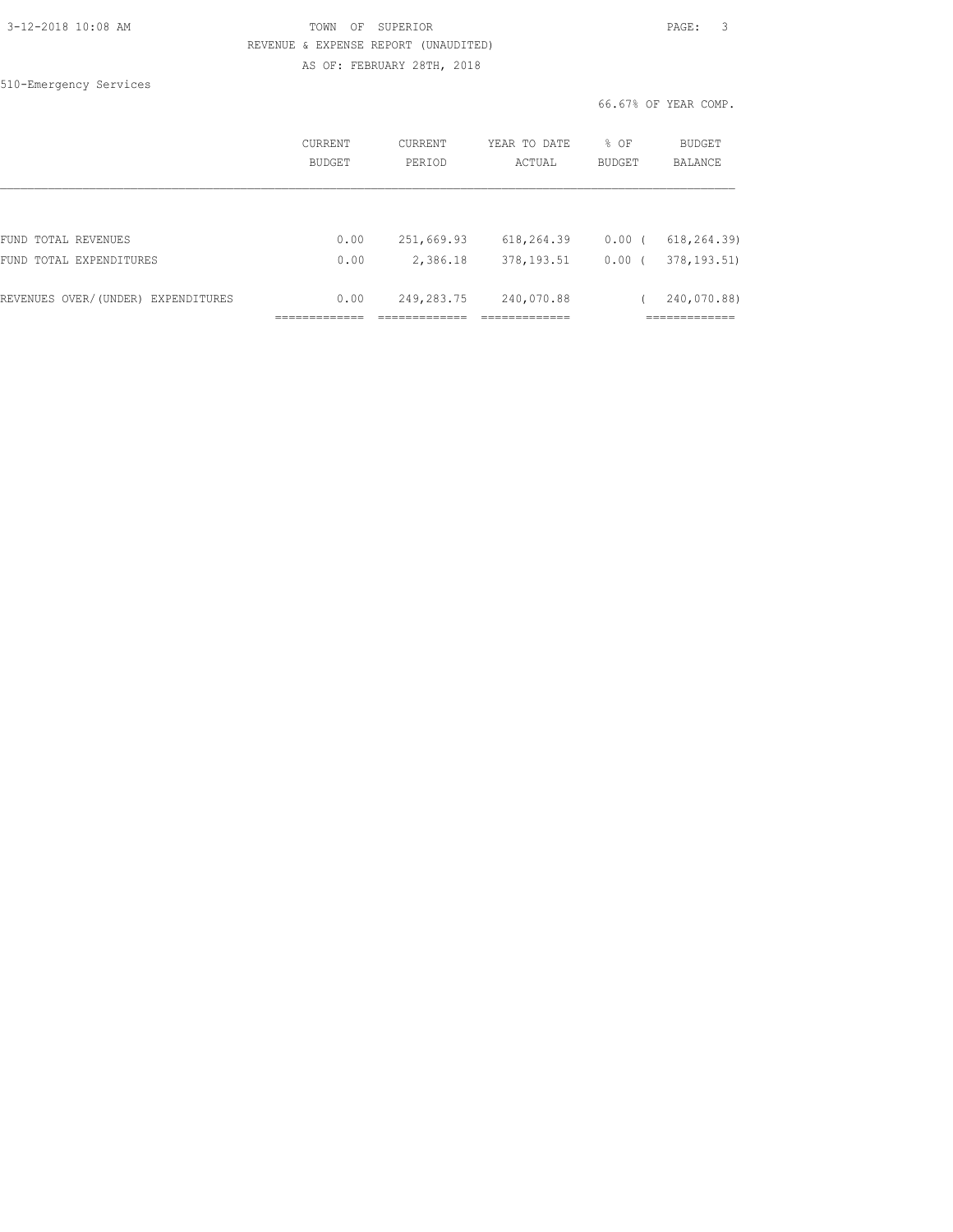### 3-12-2018 10:08 AM TOWN OF SUPERIOR PAGE: 1 REVENUE & EXPENSE REPORT (UNAUDITED) AS OF: FEBRUARY 28TH, 2018

## 800-FIRE DEPT PENSION

NON-DEPARTMENTAL 66.67% OF YEAR COMP.

REVENUES\_

**CONTINGENCY** 

SUPPLIES

DEBT SERVICE

 CURRENT CURRENT YEAR TO DATE % OF BUDGET BUDGET PERIOD ACTUAL BUDGET BALANCE BUSINESS SERVICES 800-00-4270 INTEREST INCOME 0.00 0.00 0.00 0.00 0.00 SUBTOTAL BUSINESS SERVICES 0.00 0.00 0.00 0.00 0.00 MISCELLANEOUS 800-00-4830 FIREFIGHTER PENSION FUND 0.00 0.00 0.00 0.00 0.00 SUBTOTAL MISCELLANEOUS 0.00 0.00 0.00 0.00 0.00 800-00-4902 FUND BALANCE CARRYFORWARD 0.00 0.00 0.00 0.00 0.00 800-00-4950 GAIN (LOSS) 0.00 0.00 0.00 0.00 0.00 SUBTOTAL CONTINGENCY  $0.00$   $0.00$   $0.00$   $0.00$   $0.00$   $0.00$   $0.00$  $\mathcal{L}_\text{max}$  TOTAL REVENUES 0.00 0.00 0.00 0.00 0.00 ============= ============= ============= ======= ============= EXPENDITURES\_ 800-00-5299 OPERATING SUPPLIES 0.00 0.00 0.00 0.00 0.00 SUBTOTAL SUPPLIES 0.00 0.00 0.00 0.00 0.00

800-00-5900 PENSION PAYMENTS 0.00 0.00 0.00 0.00 0.00 SUBTOTAL DEBT SERVICE  $0.00$  0.00 0.00 0.00 0.00 0.00

TOTAL EXPENDITURES 0.00 0.00 0.00 0.00 0.00

REVENUES OVER/(UNDER) EXPENDITURES  $0.00$  0.00 0.00 0.00 0.00 0.00

============= ============= ============= ======= =============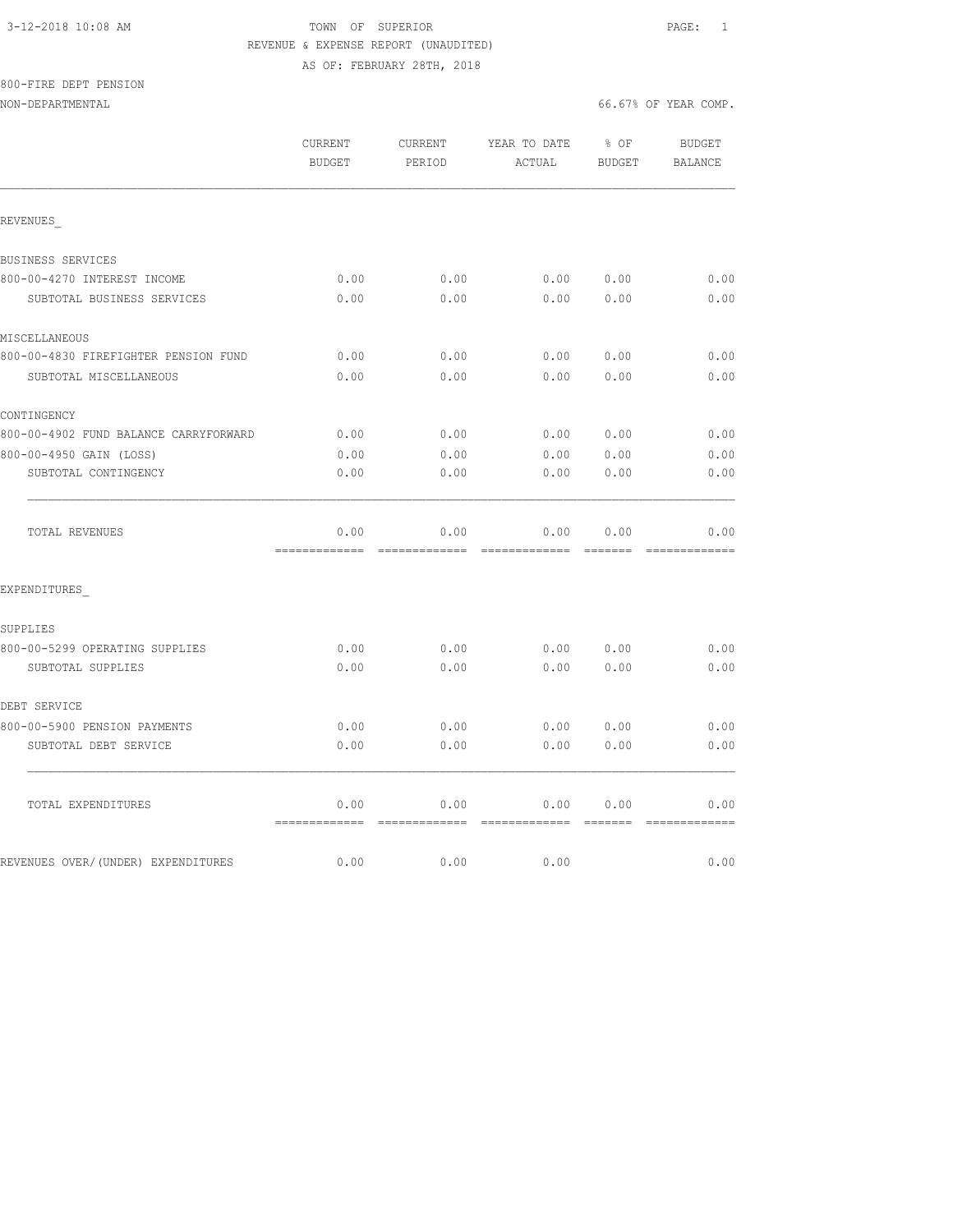### 3-12-2018 10:08 AM TOWN OF SUPERIOR PAGE: 2 REVENUE & EXPENSE REPORT (UNAUDITED) AS OF: FEBRUARY 28TH, 2018

800-FIRE DEPT PENSION

|                                    | CURRENT<br>BUDGET | CURRENT<br>PERIOD | YEAR TO DATE<br>ACTUAL | % OF<br><b>BUDGET</b> | BUDGET<br><b>BALANCE</b> |
|------------------------------------|-------------------|-------------------|------------------------|-----------------------|--------------------------|
|                                    |                   |                   |                        |                       |                          |
| FUND TOTAL REVENUES                | 0.00              | 0.00              | 0.00                   | 0.00                  | 0.00                     |
| FUND TOTAL EXPENDITURES            | 0.00              | 0.00              | 0.00                   | 0.00                  | 0.00                     |
| REVENUES OVER/(UNDER) EXPENDITURES | 0.00              | 0.00              | 0.00                   |                       | 0.00                     |
|                                    |                   |                   |                        |                       |                          |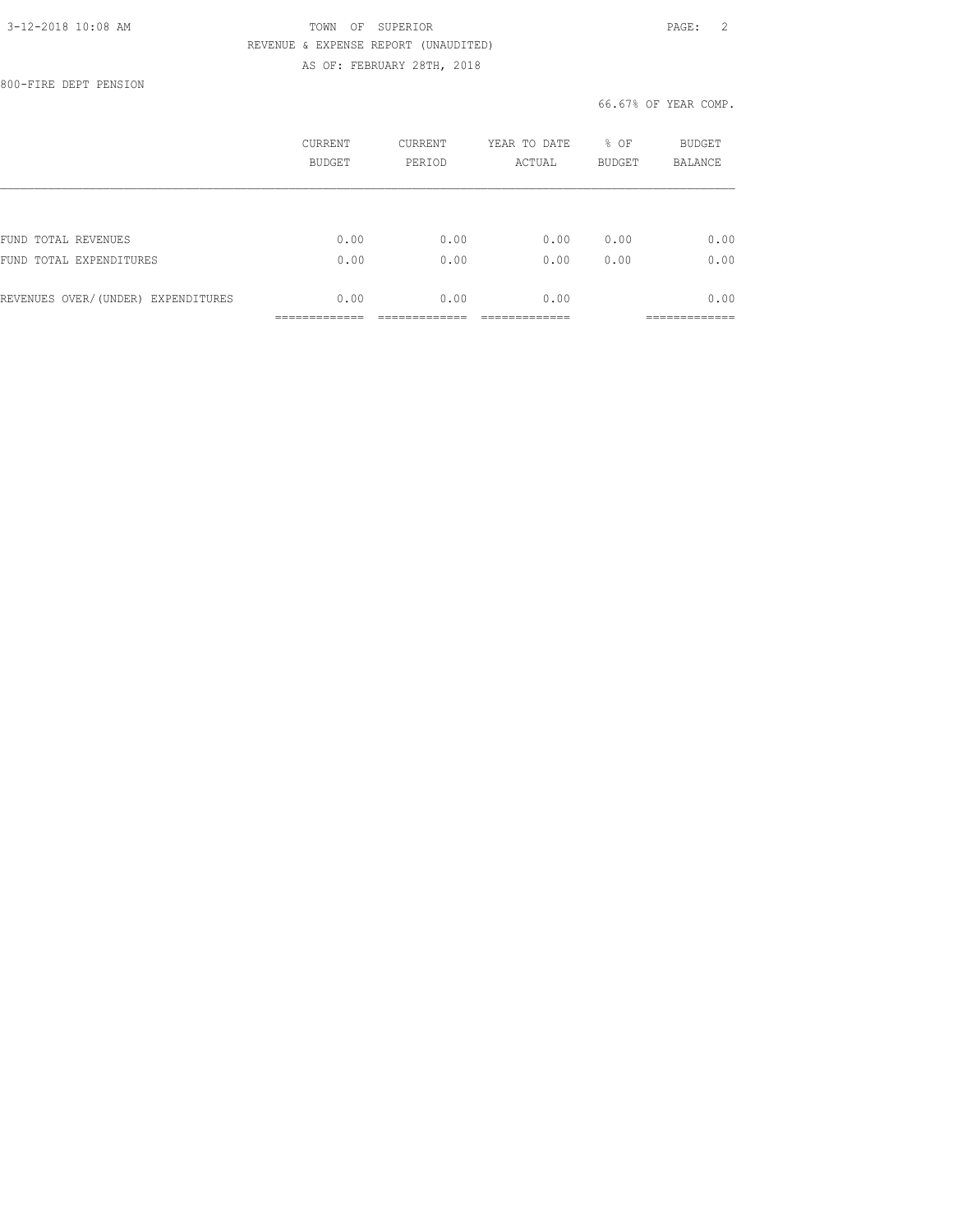810-LGIP

## 3-12-2018 10:08 AM TOWN OF SUPERIOR PAGE: 1 REVENUE & EXPENSE REPORT (UNAUDITED) AS OF: FEBRUARY 28TH, 2018

NON-DEPARTMENTAL 66.67% OF YEAR COMP.

|                                    | CURRENT<br><b>BUDGET</b> | CURRENT<br>PERIOD     | YEAR TO DATE % OF<br>ACTUAL | BUDGET           | BUDGET<br>BALANCE     |
|------------------------------------|--------------------------|-----------------------|-----------------------------|------------------|-----------------------|
| REVENUES                           |                          |                       |                             |                  |                       |
| BUSINESS SERVICES                  |                          |                       |                             |                  |                       |
| 810-00-4270 INTEREST REVENUE       | 0.00                     | 0.00                  | 0.00 0.00                   |                  | 0.00                  |
| SUBTOTAL BUSINESS SERVICES         | 0.00                     | 0.00                  | 0.00                        | 0.00             | 0.00                  |
| TOTAL REVENUES                     | 0.00<br>=============    | 0.00<br>------------- | 0.00<br>--------------      | 0.00<br>-------- | 0.00<br>------------- |
| EXPENDITURES                       |                          |                       |                             |                  |                       |
| SUPPLIES                           |                          |                       |                             |                  |                       |
| 810-00-5299 OPERATING SUPPLIES     | 0.00                     | 0.00                  | 0.00 0.00                   |                  | 0.00                  |
| SUBTOTAL SUPPLIES                  | 0.00                     | 0.00                  | 0.00                        | 0.00             | 0.00                  |
| TOTAL EXPENDITURES                 | 0.00                     | 0.00<br>============= | 0.00<br>=============       | 0.00<br>=======  | 0.00<br>------------- |
| REVENUES OVER/(UNDER) EXPENDITURES | 0.00                     | 0.00                  | 0.00                        |                  | 0.00                  |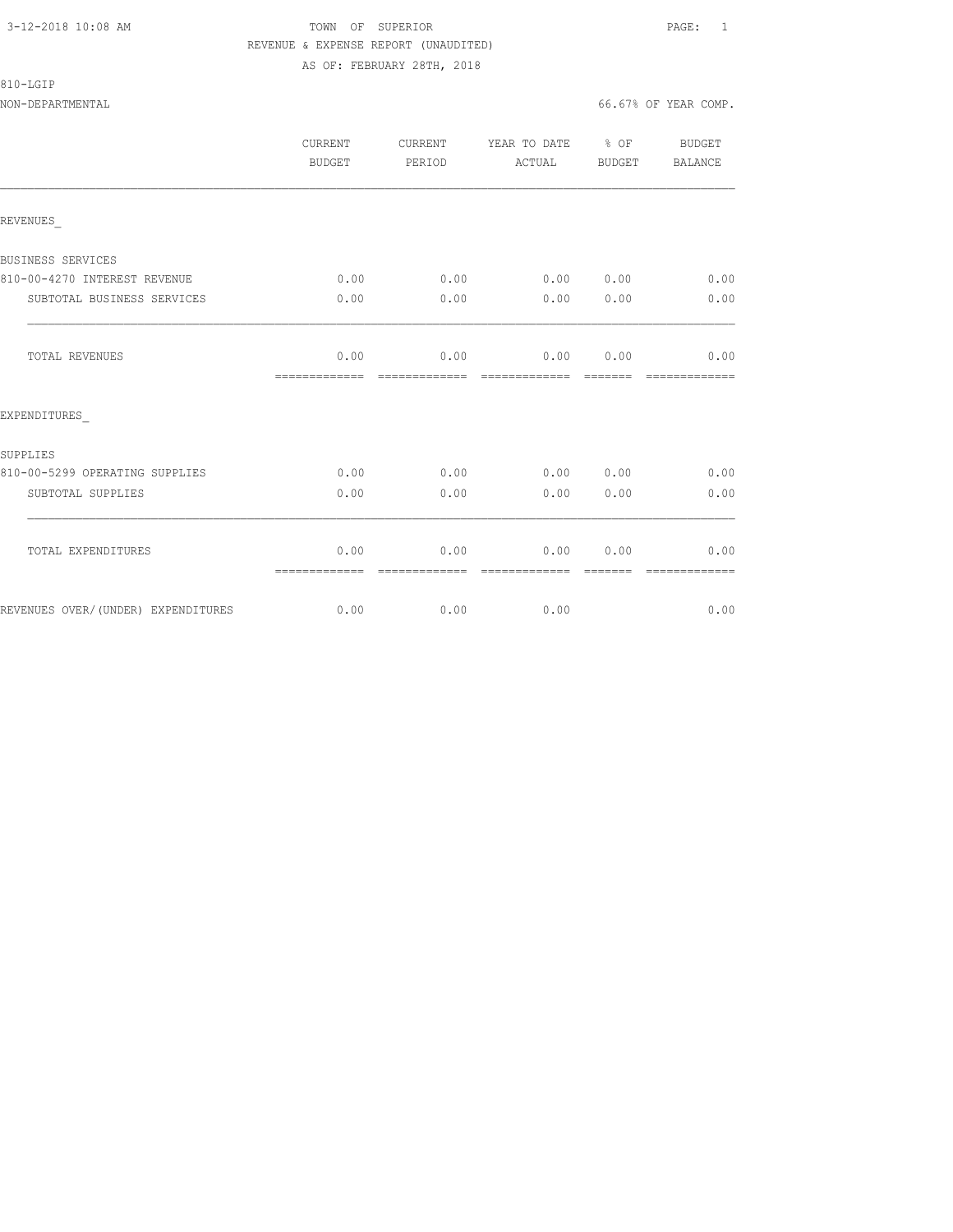## 3-12-2018 10:08 AM TOWN OF SUPERIOR PAGE: 2 REVENUE & EXPENSE REPORT (UNAUDITED)

AS OF: FEBRUARY 28TH, 2018

810-LGIP

|                                    | <b>CURRENT</b><br>BUDGET | CURRENT<br>PERIOD | YEAR TO DATE<br>ACTUAL | % OF<br><b>BUDGET</b> | <b>BUDGET</b><br>BALANCE |
|------------------------------------|--------------------------|-------------------|------------------------|-----------------------|--------------------------|
|                                    |                          |                   |                        |                       |                          |
| FUND TOTAL REVENUES                | 0.00                     | 0.00              | 0.00                   | 0.00                  | 0.00                     |
| FUND TOTAL EXPENDITURES            | 0.00                     | 0.00              | 0.00                   | 0.00                  | 0.00                     |
| REVENUES OVER/(UNDER) EXPENDITURES | 0.00                     | 0.00              | 0.00                   |                       | 0.00                     |
|                                    |                          |                   |                        |                       | ___________              |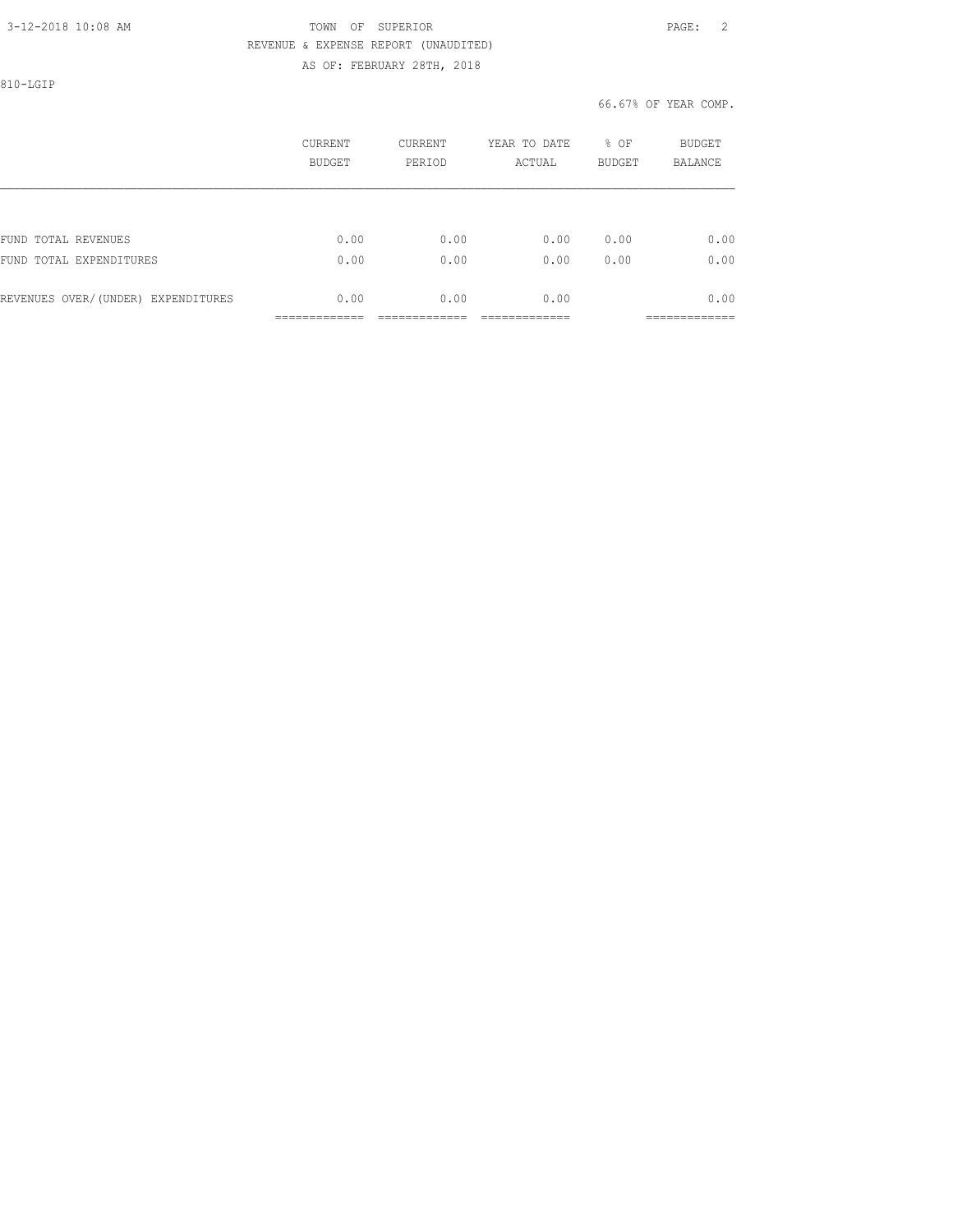## 3-12-2018 10:08 AM TOWN OF SUPERIOR PAGE: 1 REVENUE & EXPENSE REPORT (UNAUDITED) AS OF: FEBRUARY 28TH, 2018

820-EXPLORERS

NON-DEPARTMENTAL 66.67% OF YEAR COMP.

|                                    | <b>CURRENT</b><br>BUDGET | CURRENT<br>PERIOD | YEAR TO DATE % OF<br>ACTUAL BUDGET |                  | BUDGET<br><b>BALANCE</b> |
|------------------------------------|--------------------------|-------------------|------------------------------------|------------------|--------------------------|
| REVENUES                           |                          |                   |                                    |                  |                          |
| MISCELLANEOUS                      |                          |                   |                                    |                  |                          |
| 820-00-4820 OTHER INCOME           | 0.00                     | 0.00              | 0.00 0.00                          |                  | 0.00                     |
| SUBTOTAL MISCELLANEOUS             | 0.00                     | 0.00              | 0.00                               | 0.00             | 0.00                     |
| TOTAL REVENUES                     | 0.00                     |                   | $0.00$ $0.00$ $0.00$ $0.00$        |                  | 0.00                     |
| EXPENDITURES                       |                          |                   |                                    |                  |                          |
| SUPPLIES                           |                          |                   |                                    |                  |                          |
| 820-00-5299 OPERATING SUPPLIES     | 0.00                     | 0.00              | 0.00 0.00                          |                  | 0.00                     |
| SUBTOTAL SUPPLIES                  | 0.00                     | 0.00              | 0.00                               | 0.00             | 0.00                     |
| TOTAL EXPENDITURES                 | 0.00<br>=============    | --------------    | $0.00$ 0.00                        | 0.00<br>-------- | 0.00<br>-------------    |
| REVENUES OVER/(UNDER) EXPENDITURES | 0.00                     | $0.00$ 0.00       |                                    |                  | 0.00                     |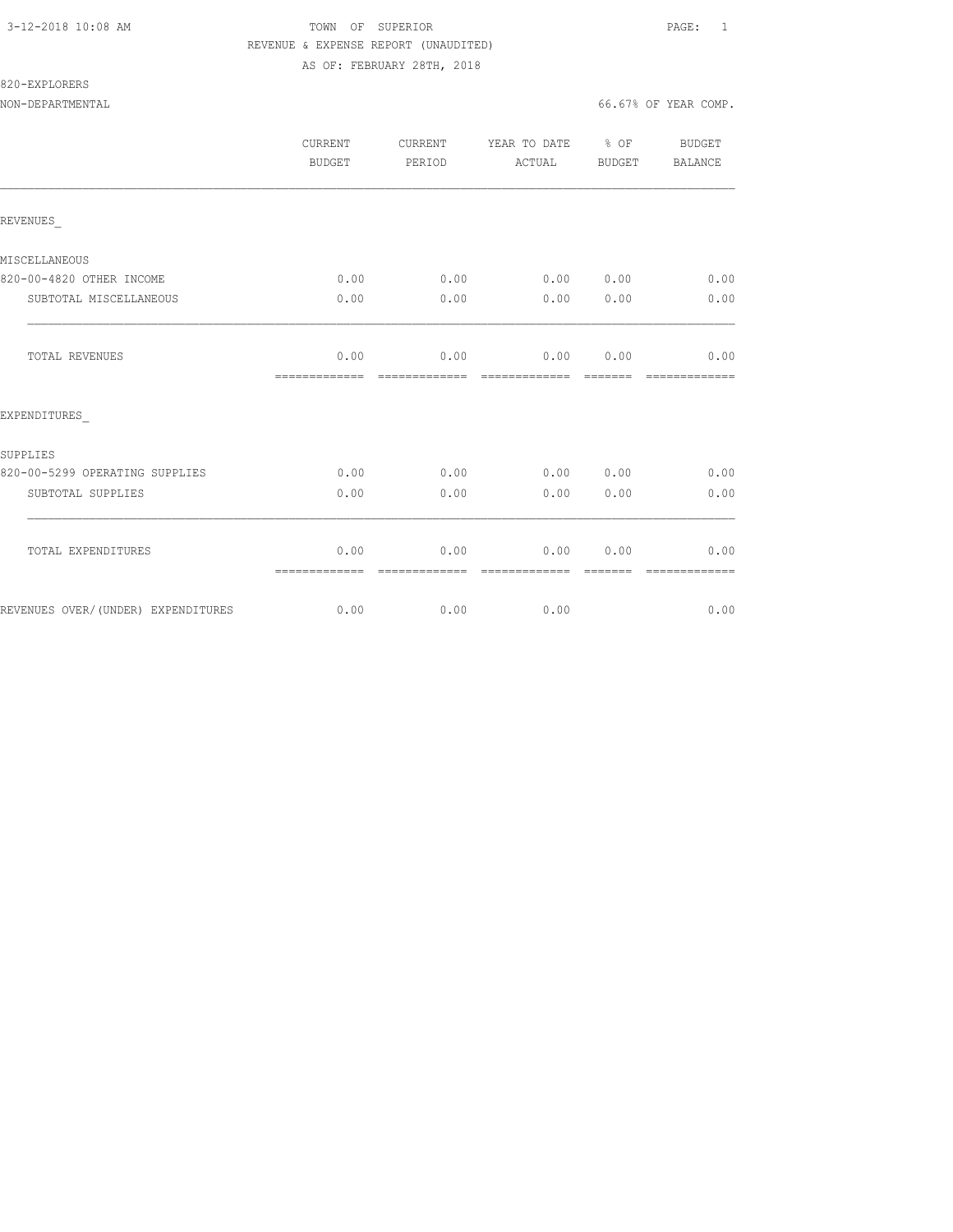### 3-12-2018 10:08 AM TOWN OF SUPERIOR PAGE: 2 REVENUE & EXPENSE REPORT (UNAUDITED) AS OF: FEBRUARY 28TH, 2018

820-EXPLORERS

|                                    | <b>CURRENT</b><br>BUDGET | <b>CURRENT</b><br>PERIOD | YEAR TO DATE<br>ACTUAL | % OF<br><b>BUDGET</b> | BUDGET<br><b>BALANCE</b> |
|------------------------------------|--------------------------|--------------------------|------------------------|-----------------------|--------------------------|
|                                    |                          |                          |                        |                       |                          |
| FUND TOTAL REVENUES                | 0.00                     | 0.00                     | 0.00                   | 0.00                  | 0.00                     |
| FUND TOTAL EXPENDITURES            | 0.00                     | 0.00                     | 0.00                   | 0.00                  | 0.00                     |
| REVENUES OVER/(UNDER) EXPENDITURES | 0.00                     | 0.00                     | 0.00                   |                       | 0.00                     |
|                                    |                          |                          |                        |                       | __________               |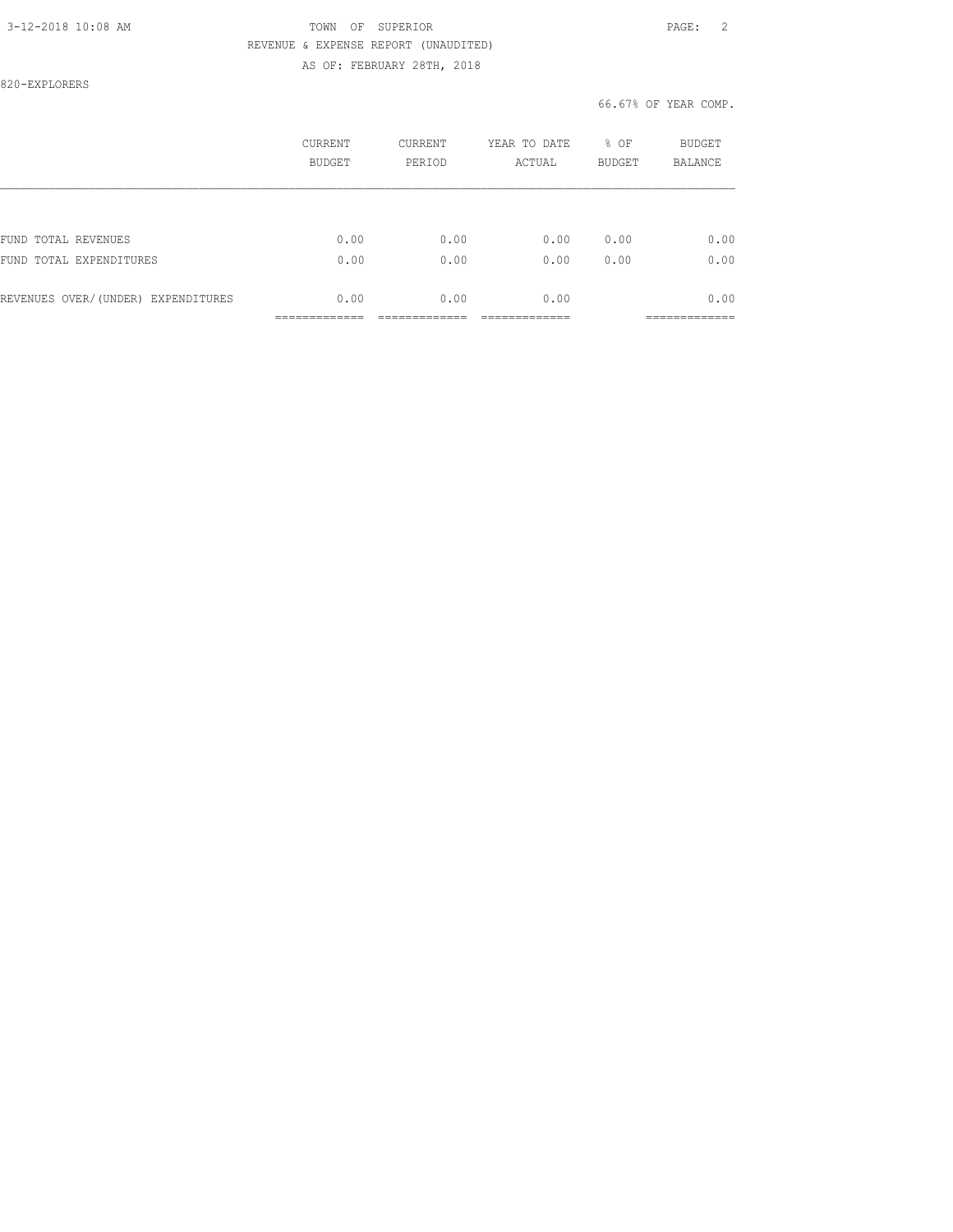830-TOYS FOR TOTS

## TOWN OF SUPERIOR **12-2018 10:08 PAGE:** 1 REVENUE & EXPENSE REPORT (UNAUDITED) AS OF: FEBRUARY 28TH, 2018

NON-DEPARTMENTAL 66.67% OF YEAR COMP.

|                                    | <b>CURRENT</b><br><b>BUDGET</b> | CURRENT<br>PERIOD | YEAR TO DATE % OF<br>ACTUAL                       | BUDGET            | BUDGET<br><b>BALANCE</b>                     |
|------------------------------------|---------------------------------|-------------------|---------------------------------------------------|-------------------|----------------------------------------------|
| REVENUES                           |                                 |                   |                                                   |                   |                                              |
| GRANTS                             |                                 |                   |                                                   |                   |                                              |
| 830-00-4600 OTHER REVENUE          | 0.00                            |                   | $0.00$ $3,653.00$ $0.00$ $($ $3,653.00)$          |                   |                                              |
| SUBTOTAL GRANTS                    | 0.00                            | 0.00              |                                                   |                   | $3,653.00$ 0.00 ( 3,653.00)                  |
| TOTAL REVENUES                     | 0.00<br>=============           | --------------    | $0.00$ 3,653.00 0.00 (3,653.00)<br>-------------- | --------          | -------------                                |
| EXPENDITURES                       |                                 |                   |                                                   |                   |                                              |
| SUPPLIES                           |                                 |                   |                                                   |                   |                                              |
| 830-00-5299 OPERATING SUPPLIES     | 0.00                            |                   | $0.00$ $3,008.87$ $0.00$ ( $3,008.87$ )           |                   |                                              |
| SUBTOTAL SUPPLIES                  | 0.00                            | 0.00              |                                                   | $3,008.87$ 0.00 ( | 3,008.87)                                    |
| TOTAL EXPENDITURES                 | 0.00<br>=============           | 0.00              | =============                                     |                   | $3,008.87$ 0.00 ( 3,008.87)<br>============= |
| REVENUES OVER/(UNDER) EXPENDITURES | 0.00                            |                   | $0.00$ 644.13                                     | $\left($          | 644.13)                                      |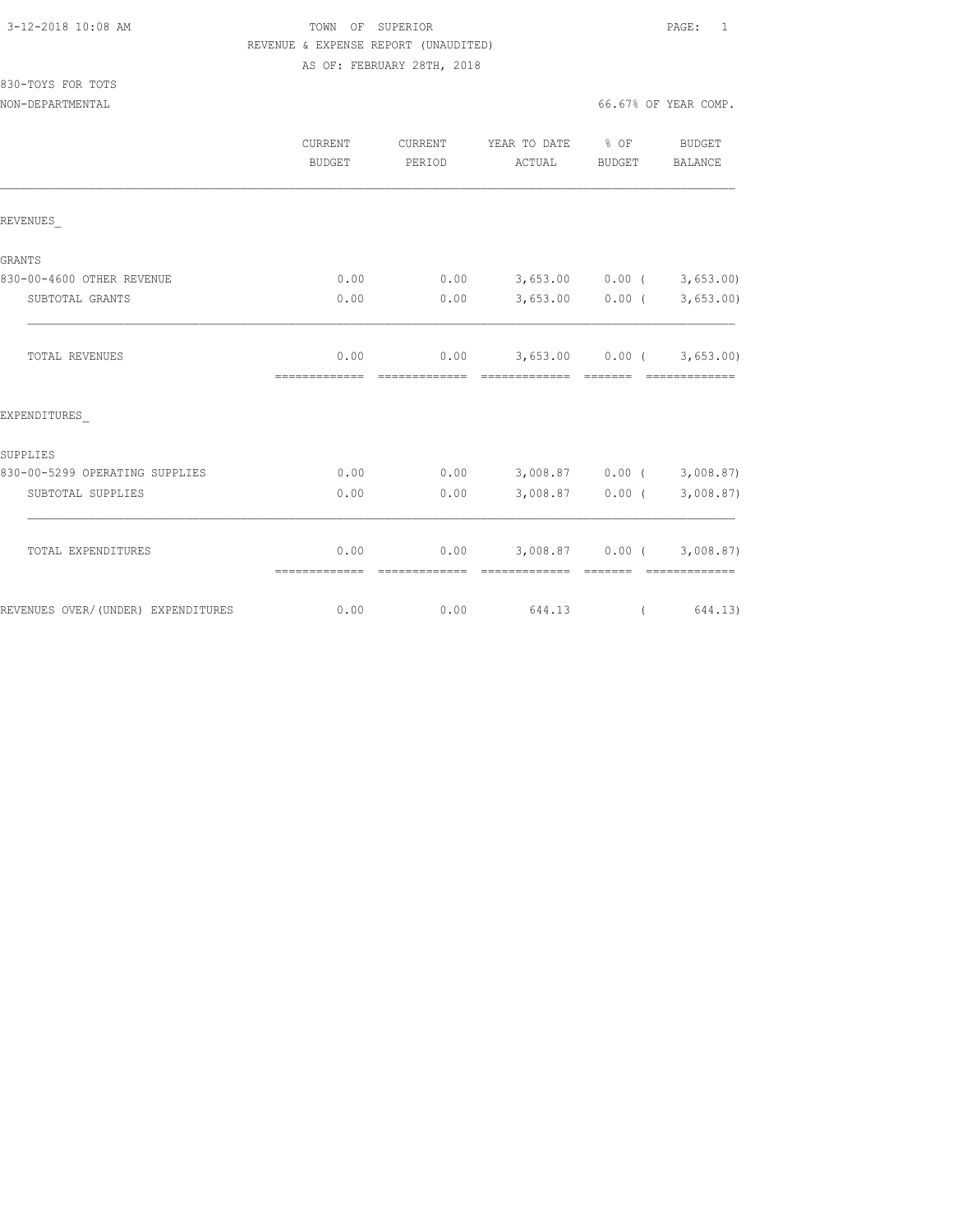830-TOYS FOR TOTS

#### 3-12-2018 10:08 AM TOWN OF SUPERIOR PAGE: 2 REVENUE & EXPENSE REPORT (UNAUDITED) AS OF: FEBRUARY 28TH, 2018

|                                    | CURRENT<br><b>BUDGET</b> | CURRENT<br>PERIOD | YEAR TO DATE<br>ACTUAL | % OF<br>BUDGET | BUDGET<br><b>BALANCE</b> |
|------------------------------------|--------------------------|-------------------|------------------------|----------------|--------------------------|
|                                    |                          |                   |                        |                |                          |
| FUND TOTAL REVENUES                | 0.00                     | 0.00              | 3,653.00               | 0.00(          | 3,653.00                 |
| FUND TOTAL EXPENDITURES            | 0.00                     | 0.00              | 3,008.87               | 0.00           | 3,008.87                 |
| REVENUES OVER/(UNDER) EXPENDITURES | 0.00                     | 0.00              | 644.13                 |                | 644.13)                  |
|                                    |                          |                   |                        |                | _________                |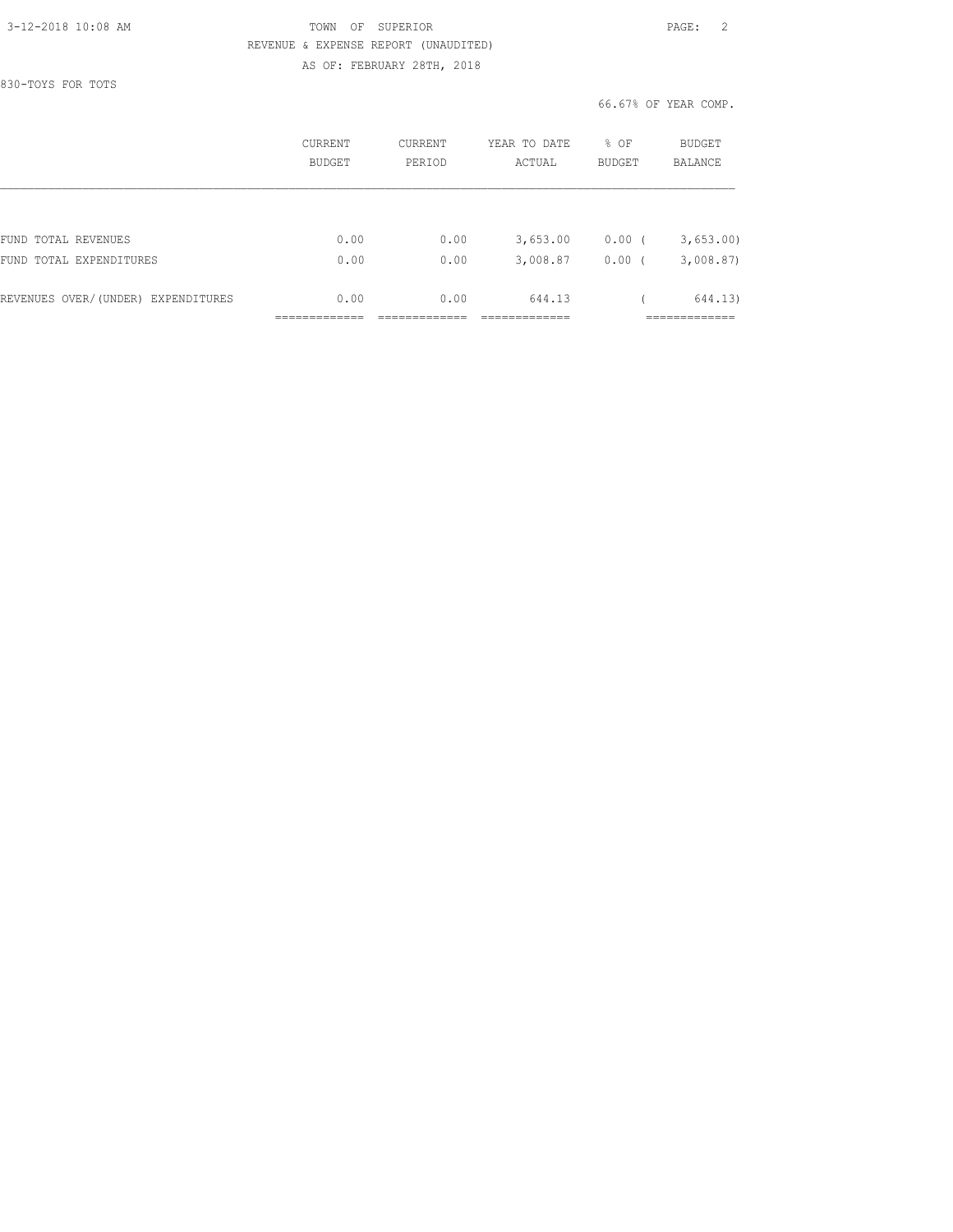| 3-12-2018 10:08 AM |  |
|--------------------|--|
|                    |  |

## TOWN OF SUPERIOR **PAGE:** 1 REVENUE & EXPENSE REPORT (UNAUDITED) AS OF: FEBRUARY 28TH, 2018

# 840-GENERAL FIXED ASSETS

| NON-DEPARTMENTAL |  |
|------------------|--|
|                  |  |

|                                    | <b>CURRENT</b><br><b>BUDGET</b> | <b>CURRENT</b><br>PERIOD | YEAR TO DATE<br>ACTUAL | % OF<br><b>BUDGET</b> | BUDGET<br><b>BALANCE</b> |
|------------------------------------|---------------------------------|--------------------------|------------------------|-----------------------|--------------------------|
|                                    |                                 |                          |                        |                       |                          |
| EXPENDITURES                       |                                 |                          |                        |                       |                          |
| SUPPLIES                           |                                 |                          |                        |                       |                          |
| 840-00-5299 OPERATING SUPPLIES     | 0.00                            | 0.00                     | 0.00                   | 0.00                  | 0.00                     |
| SUBTOTAL SUPPLIES                  | 0.00                            | 0.00                     | 0.00                   | 0.00                  | 0.00                     |
| NON-OPERATING                      |                                 |                          |                        |                       |                          |
| 840-00-5800 DEPRECIATION           | 0.00                            | 0.00                     | 0.00                   | 0.00                  | 0.00                     |
| SUBTOTAL NON-OPERATING             | 0.00                            | 0.00                     | 0.00                   | 0.00                  | 0.00                     |
|                                    |                                 |                          |                        |                       |                          |
| TOTAL EXPENDITURES                 | 0.00                            | 0.00                     | 0.00                   | 0.00                  | 0.00                     |
| REVENUES OVER/(UNDER) EXPENDITURES | 0.00                            | 0.00                     | 0.00                   |                       | 0.00                     |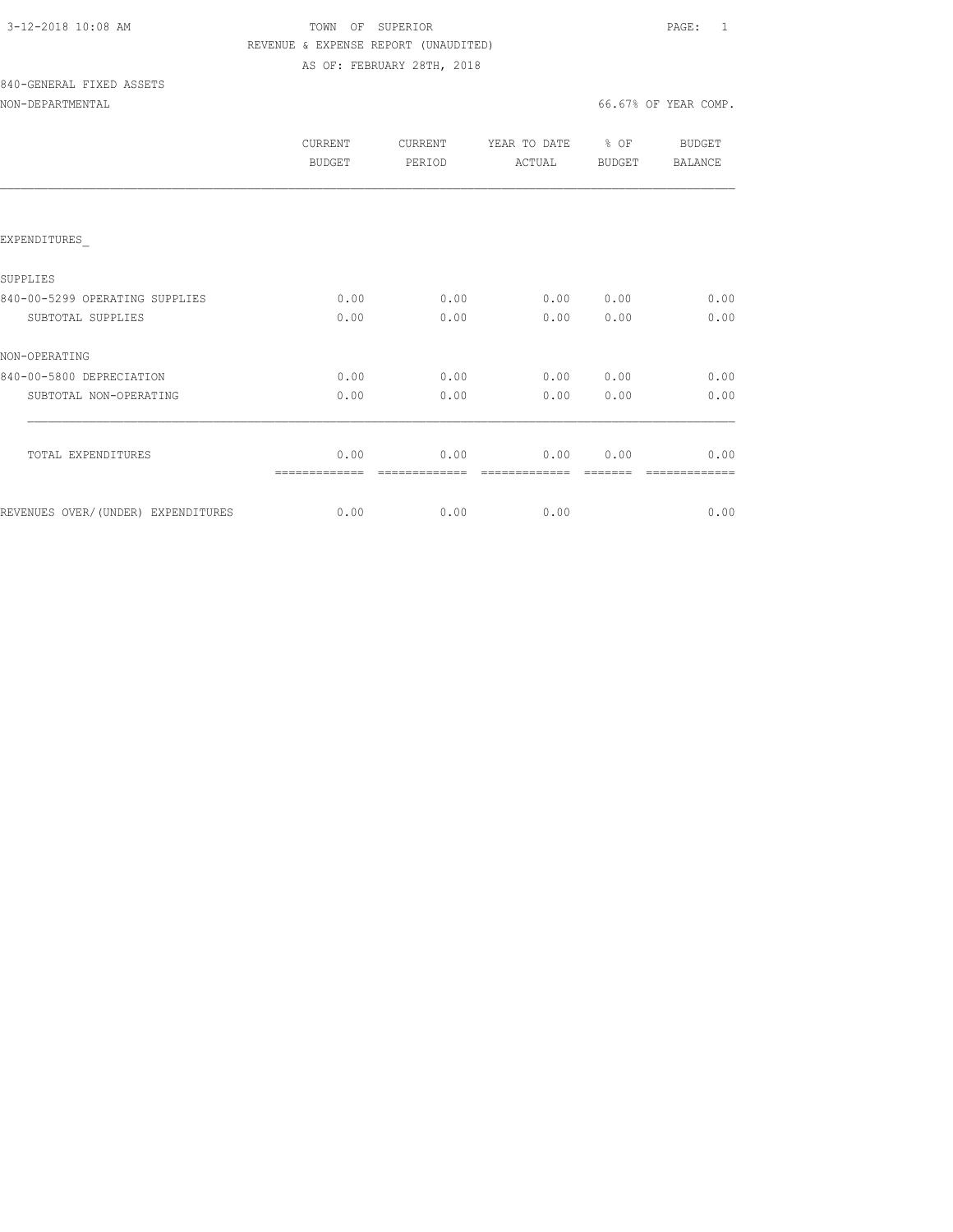### 3-12-2018 10:08 AM TOWN OF SUPERIOR PAGE: 2 REVENUE & EXPENSE REPORT (UNAUDITED) AS OF: FEBRUARY 28TH, 2018

840-GENERAL FIXED ASSETS

|                                    | CURRENT<br><b>BUDGET</b> | <b>CURRENT</b><br>PERIOD | YEAR TO DATE<br>ACTUAL | % OF<br><b>BUDGET</b> | <b>BUDGET</b><br><b>BALANCE</b> |
|------------------------------------|--------------------------|--------------------------|------------------------|-----------------------|---------------------------------|
|                                    |                          |                          |                        |                       |                                 |
| FUND TOTAL REVENUES                | 0.00                     | 0.00                     | 0.00                   | 0.00                  | 0.00                            |
| FUND TOTAL EXPENDITURES            | 0.00                     | 0.00                     | 0.00                   | 0.00                  | 0.00                            |
| REVENUES OVER/(UNDER) EXPENDITURES | 0.00                     | 0.00                     | 0.00                   |                       | 0.00                            |
|                                    |                          |                          |                        |                       |                                 |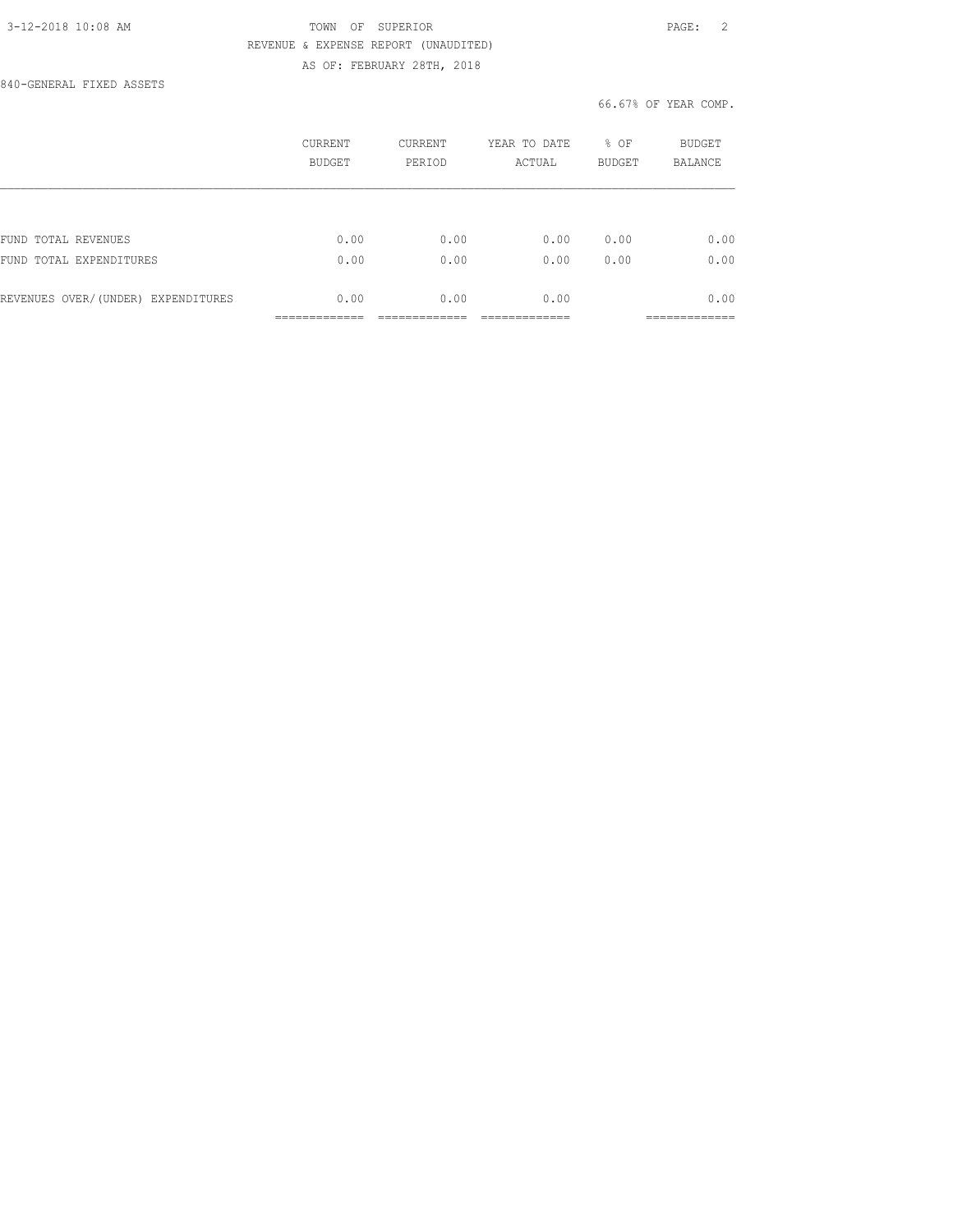| 3-12-2018 10:08 AM |  |
|--------------------|--|
|                    |  |

## TOWN OF SUPERIOR **Example 20:08 PAGE:** 1 REVENUE & EXPENSE REPORT (UNAUDITED) AS OF: FEBRUARY 28TH, 2018

850-GENERAL L/T DEBT NON-DEPARTMENTAL 66.67% OF YEAR COMP.

|                                    | CURRENT<br>BUDGET | CURRENT<br>PERIOD | YEAR TO DATE<br>ACTUAL | % OF<br>BUDGET | BUDGET<br>BALANCE |
|------------------------------------|-------------------|-------------------|------------------------|----------------|-------------------|
| EXPENDITURES                       |                   |                   |                        |                |                   |
| SUPPLIES                           |                   |                   |                        |                |                   |
| 850-00-5299 OPERATING SUPPLIES     | 0.00              | 0.00              | 0.00                   | 0.00           | 0.00              |
| SUBTOTAL SUPPLIES                  | 0.00              | 0.00              | 0.00                   | 0.00           | 0.00              |
| TOTAL EXPENDITURES                 | 0.00              | 0.00              | 0.00                   | 0.00           | 0.00              |
| REVENUES OVER/(UNDER) EXPENDITURES | 0.00              | 0.00              | 0.00                   |                | 0.00              |